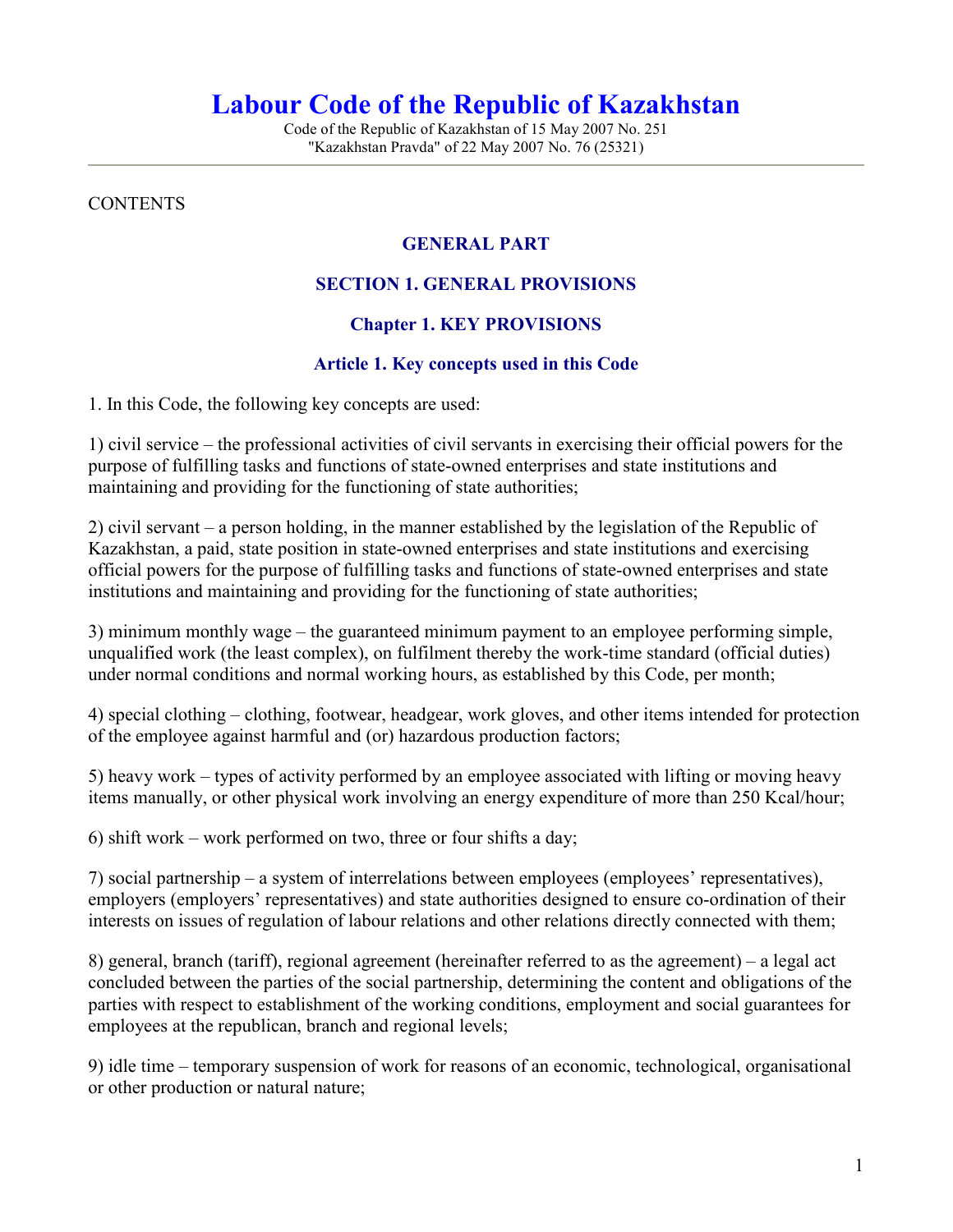10) qualification category (rank) – the level of the requirements on the qualifications of the employee, reflecting the complexity of the work performed;

11) mediation commission – a body set up by agreement between the employer and the employees (their representatives) for regulation of a collective labour dispute by means of reconciliation of the parties;

12) mediation procedures – successive consideration of a collective labour dispute initially by the mediation commission, and in the event of agreement therein not being achieved, by a labour tribunal;

13) mediator – an individual or legal entity engaged by the parties to the labour relations to provide labour dispute resolution services;

14) vacation – release of the employee from work for a certain period for provision of annual continuous rest of the employee or for social purposes, with retention of his place of work (position) and, in cases established by this Code, the average wage;

15) labour – a person's activities geared to creating material, spiritual and other values necessary for life and satisfaction of personal and social requirements;

16) labour compensation – system of relations connected with the employer providing payment of compensation to the employee for his labour in accordance with this Code and other regulatory and legal acts of the Republic of Kazakhstan, as well as agreements, labour, collective bargaining agreements and acts of the employer;

17) minimum standard of labour compensation (MSLC) – guaranteed minimum monthly wage of an employee engaged in performing heavy work, work under harmful (particularly harmful), hazardous working conditions, including in a minimum basket of foodstuffs, goods and services, necessary for restoring the vital forces and energy of an employee that is subjected, during his work, to the impact of harmful and (or) hazardous production factors;

18) employee health – a complex of sanitary and epidemiological measures and means for maintaining the health of employees, prevention of adverse impact of the production environment and the labour process;

19) labour dispute – disagreements between the employee (employees) and the employer (employers) on issues of application of the labour legislation of the Republic of Kazakhstan, fulfilment or amendment of the terms and conditions agreements, labour and (or) collective bargaining agreements, and acts of the employer;

20) labour mediation – assistance to the population in job placement, rendered by an authorised body on employment issues, as well as by a private employment agency;

21) working conditions – conditions of payment, worktime standard setting, working and rest time regime, procedure for combining professions (jobs), expansion of the servicing zone, fulfilment of the duties of a temporarily absent employee, labour protection and safety, technical, production and living conditions, as well as other working conditions on agreement between the parties;

22) state labour authority – state body of the Republic of Kazakhstan implementing state policy in the sphere of labour relations in accordance with the legislation of the Republic of Kazakhstan;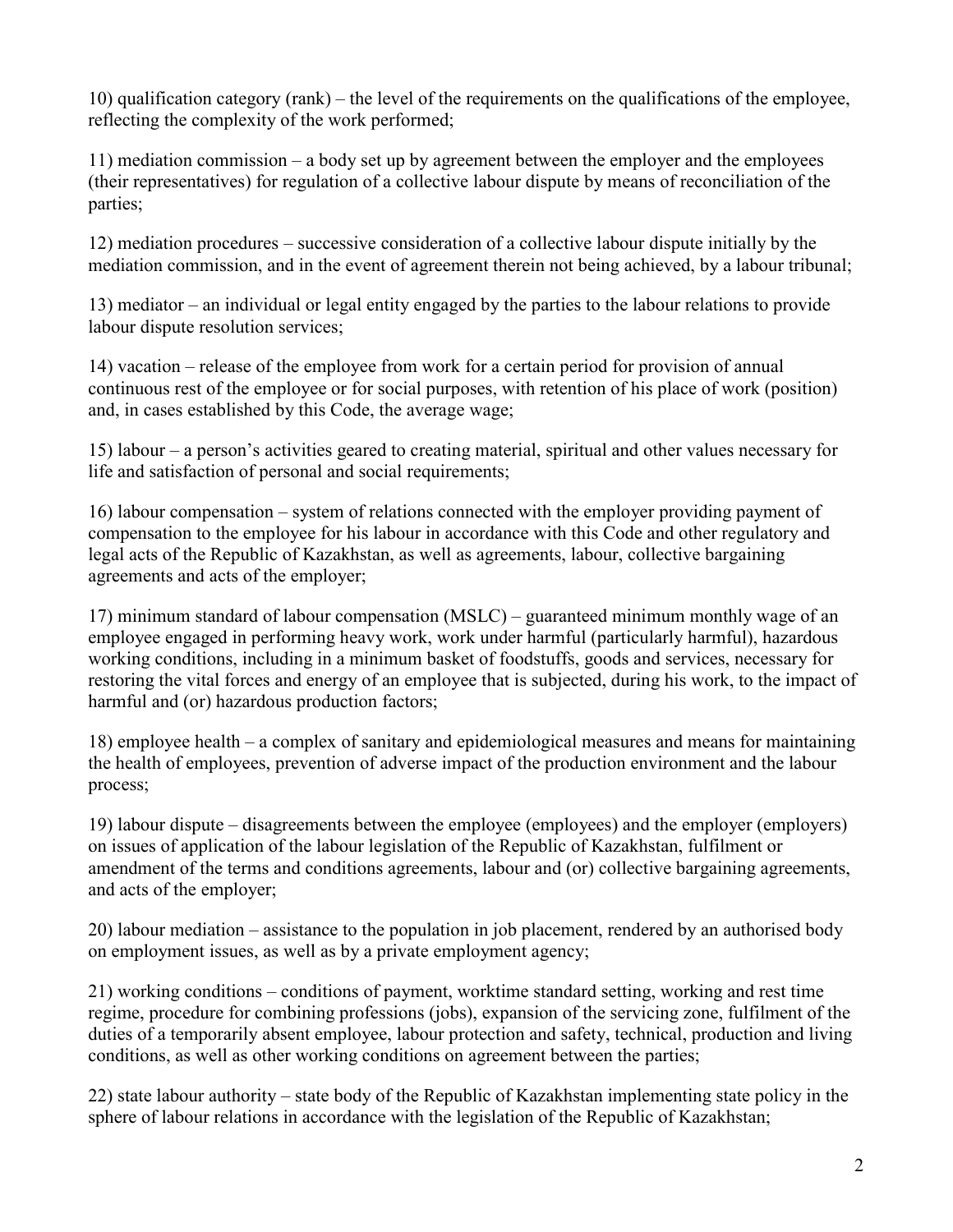23) territorial subdivisions of the state labour authority – structural subdivisions of the state labour authority, exercising, within the bounds of the corresponding administrative-territorial unit, powers in the sphere of labour relations in accordance with the legislation of the Republic of Kazakhstan;

24) labour relations – relations between the employee and the employer, arising for exercise of the rights and obligations envisaged by the labour legislation of the Republic of Kazakhstan, labour contracts and collective bargaining agreements;

25) relations, directly connected with labour relations – relations encompassing organisation and management of labour, job placement, occupational training, further training and raising the qualifications of employees, social partnership, conclusion of collective bargaining agreements and agreements, participation by employees (employees representatives) in establishment of the working conditions in cases envisaged by this Code, resolution of labour disputes and control over observance of the labour legislation of the Republic of Kazakhstan;

26) labour protection – protection of employees, including a complex of measures excluding impact by harmful and (or) hazardous production factors on the employees in the process of their labour activities;

27) labour protection conditions – compliance by the labour process and production environment with the requirements of labour protection and safety during fulfilment by the employee of his job duties;

28) monitoring of labour protection and safety – a system of observations of the state of labour protection and labour safety at the production facility, as well as assessment and forecasting of the state of labour protection and labour safety;

29) standards in the sphere of labour protection and labour safety – ergonomic, sanitary and epidemiological, psycho-physiological and other requirements ensuring normal working conditions;

30) job duties – obligations of the employee and of the employer, deriving from the regulatory and legal acts of the Republic of Kazakhstan, an act of the employer, employment contracts and collective bargaining agreements;

31) service record – calendar time spent by the employee in performing his job duties;

32) labour discipline – proper fulfilment by the employer and employees of their obligations established by regulatory and legal acts of the Republic of Kazakhstan, as well as agreements, employment contracts, collective bargaining agreements, acts of the employer, and constituent documents;

33) labour regulations – procedure for regulation of relations between employees and the employer encompassing labour organisation;

34) labour tribunal – temporary body, set up by the parties to a collective labour dispute, involving persons authorised to resolve labour disputes, in the event that the mediation commission cannot reach an agreement;

35) labour safety – a system for protecting the life and health of employees in the process of their labour activities, including legal, socio-economic, organisational-technical, sanitary and epidemiological, therapeutic and preventive, rehabilitation and other measures and means;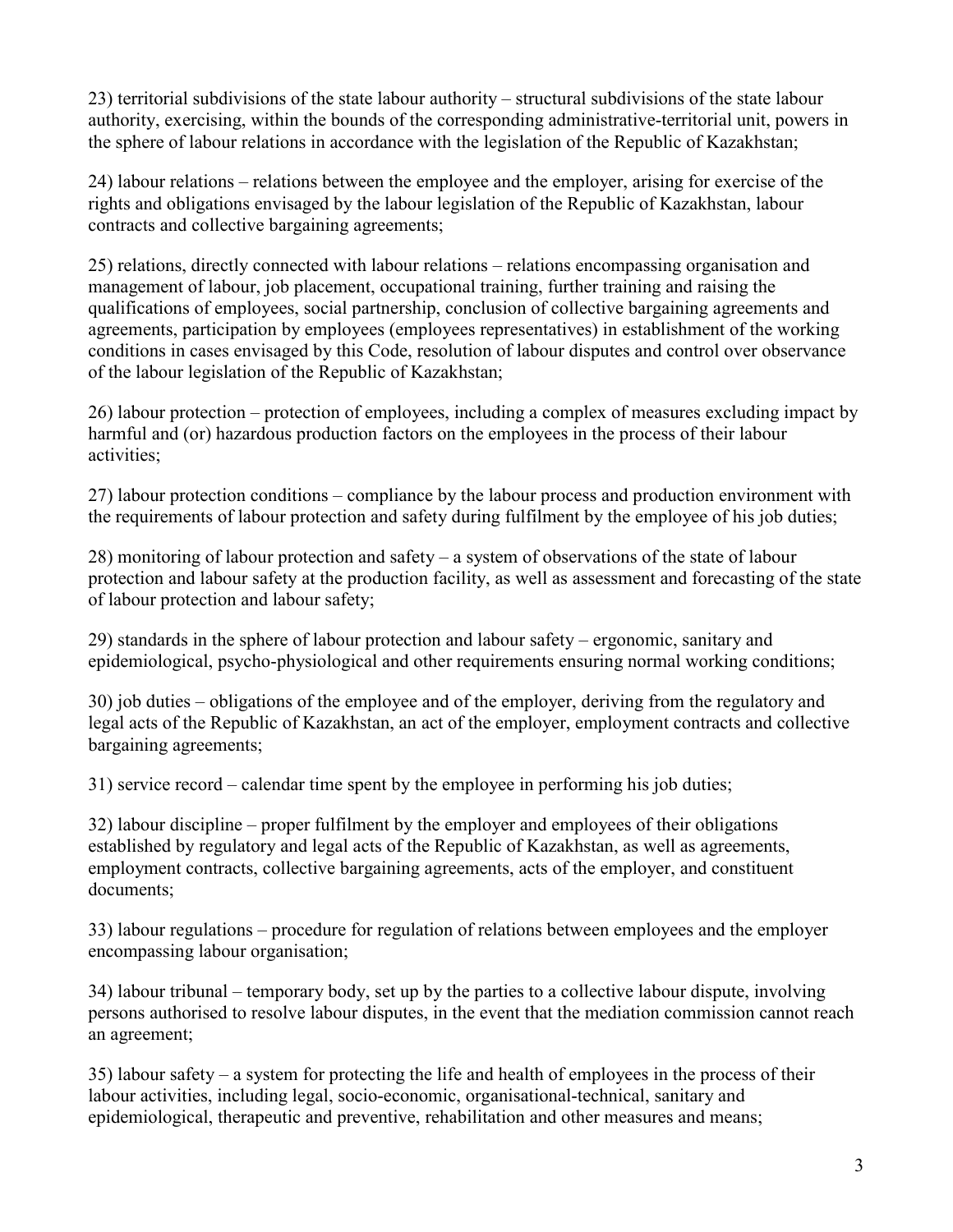36) public labour safety inspector – representative of employees, exercising public control in the sphere of labour protection and labour safety;

37) worktime standard setting – determination of the required expenditure of labour (time) for performance of a job (production of a unit of output) by employees under specific organisationaltechnical conditions and establishment of worktime standards on this basis;

38) safe working conditions – working conditions, created by the employer, under which there is no impact exerted on the employee by harmful and (or) hazardous production factors or the level of their impact does not exceed safety standards;

39) employment contract – written agreement between the employee and the employer, in accordance with which the employee undertakes personally to perform specific work (labour function), to observe labour regulations, while the employer undertakes to provide the employee with work involving the agreed labour function, to ensure the working conditions envisaged by this Code, the laws and other regulatory and legal acts of the Republic of Kazakhstan, the collective bargaining agreement, acts of the employer, and to pay the employee wages in a timely manner and in full;

40) strike – full or partial halt to work by employees for the purpose of satisfying their socio-economic and professional claims in a collective labour dispute with the employer;

41) wage – remuneration for labour depending on the qualifications of the employee, the complexity, amount, quality and conditions of the work performed, as well as payments of a compensatory and incentive nature;

42) means of personal protection – means intended for protection of the employee against the impact of harmful and (or) hazardous production factors, including special clothing;

43) the employer – individual or legal entity with which the employee maintains labour relations;

44) employers' representatives – individuals and (or) legal entities empowered on the basis of constituent documents or power of attorney to represent the interests of the employer or a group of employers;

45) acts of the employer – orders, directives, instructions, provisions and labour regulations issued by the employer;

46) job placement – complex of organisational, economic and legal measures designed to facilitate provision of employment to the population;

47) work place – the place where the employee permanently or temporarily fulfils his job duties in the process of labour activities;

48) job evaluation – classification of work performed as being of a specific complexity in accordance with the Unified Rate and Qualification Handbook of jobs and professions of employees and the Qualification Handbook of positions of heads, specialists and other officials, rate and qualification characteristics of employees' professions and standard qualification characteristics of positions of heads, specialists and other officials of organisations;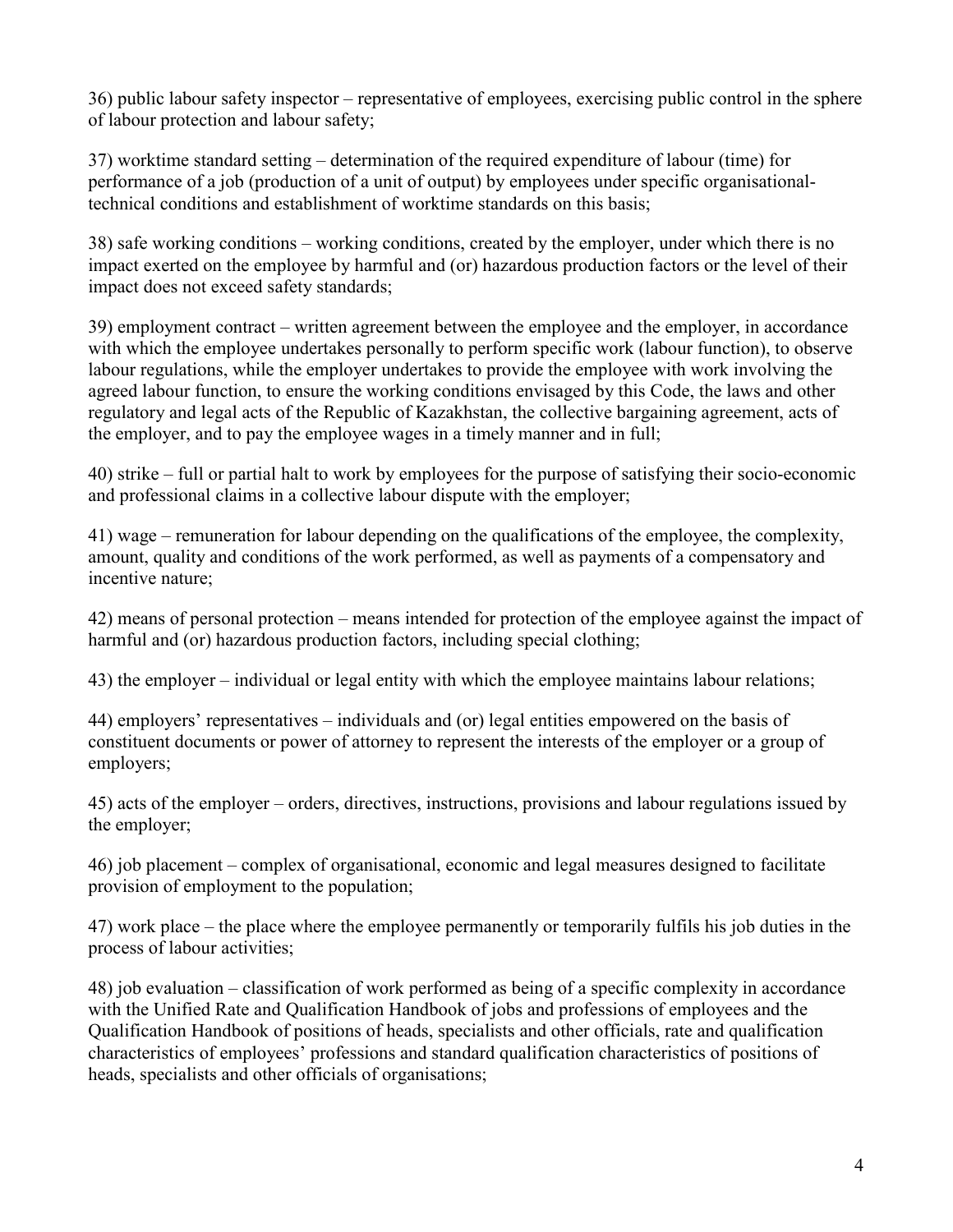49) working time – the time during which the employee, in accordance with acts of the employer and the terms and conditions of the employment contract fulfils his job duties, as well as other periods of time that, in accordance with this Code, are included in working time;

50) recording of cumulative hours worked – recording of cumulative hours worked over a reporting period established by the employer, which shall not exceed one year;

51) harmful (particularly harmful) working conditions – working conditions under which the impact of certain production factors entails a reduction in the working capacity or illness of the employee or an adverse effect on the health of his descendants;

52) harmful production factor – a production factor, the impact of which on the employee might entail illness or reduction in working capacity and (or) an adverse influence on the health of descendants;

53) occupational disease – chronic or acute disease caused by the impact on the employee of harmful production factors in connection with performance by the employee of his job (official) duties;

54) guarantees – means, methods and conditions warranting exercise of the rights granted to employees in the sphere of socio-labour relations;

55) safety standards – qualitative and quantitative indicators characterising the production conditions, the production and labour process from the point of view of ensuring organisational, technical, sanitary-hygiene, biological and other standards, rules, procedures and criteria orientated on maintaining the life and health of employees in the process of their labour activities;

56) hazardous working conditions – working conditions under which the impact of certain production or irremovable natural factors leads, in the event of failure to observe the labour safety rules, to injury, occupational disease, sudden deterioration of health or poisoning of the employee, resulting in temporary or permanent disability, occupational disease or death;

57) hazardous production factor – a production factor, the impact of which on the employee might result in temporary or permanent disability (industrial injury or occupational disease) or death;

58) multi-jobbing – performance by the employee of other regular paid work on the conditions of an employment contract in his free time;

59) employee – an individual maintaining labour relations with the employer and directly performing work under an employment contract;

60) employees' representatives – trades union bodies, trades union associations and (or) other individuals and (or) legal entities authorised by the employees;

61) official holidays – national and state holidays of the Republic of Kazakhstan;

62) basic wage – relatively constant part of the wage, including payment according to tariff rates, official salary, piece rates, and payments of a constant nature, envisaged by the labour legislation, under branch agreements, collective bargaining agreements and (or) employment contracts;

63) industrial accident – impact on the employee of a harmful and (or) hazardous production factor during performance thereby his job (official) duties or tasks of the employer, resulting in industrial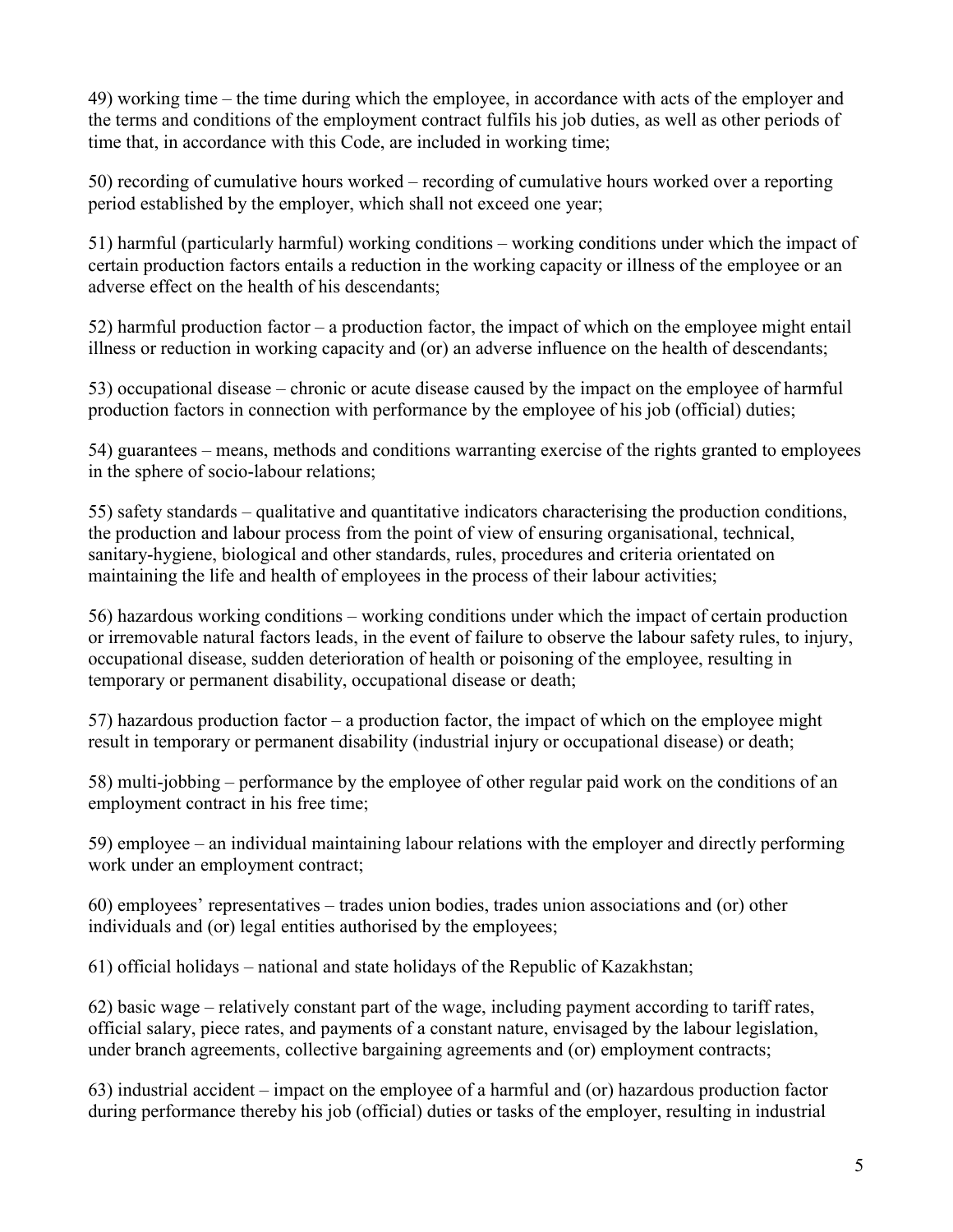injury, a sudden deterioration in the health or poisoning of the employee, entailing his temporary or permanent disability, occupational disease or death;

64) manufacturing equipment – machinery, mechanisms, devices, apparatus, instruments and other technical means necessary for work or production purposes;

65) industrial injury – harm to the health of the employee, incurred during performance thereby his job duties and entailing disability;

66) production necessity – performance of work for the purpose of preventing or eliminating a natural disaster, accident or immediately eliminating their consequences, for preventing accidents, idle time, destruction or spoilage of property and in other exceptional cases, as well as for substituting for an absent employee;

67) certification of production facilities in terms of working conditions – activities to assess production facilities, workshops, sectors, work places for the purpose of determining the safety, harmfulness, and stress of the work performed at them, labour hygiene and compliance by the conditions of the production environment with standards in the sphere of labour protection and labour safety;

68) production sanitation – system of sanitary-hygiene and organisational measures and technical means preventing and reducing the impact of harmful production factors on employees;

69) compensation payments – monetary payments connected with special work regimes and working conditions and loss of work, reimbursement to employees of costs incurred in connection with fulfilment of their jobs and other duties envisaged by the laws of the Republic of Kazakhstan;

70) rate system – a variety of labour compensation system under which employees' wages are determined differentially on the basis of base rates (salaries) and wage scales;

71) wage scale – the aggregate of rate ranks and rate coefficients envisaging differentiation with respect to the complexity of the work performed and the qualifications of the employees;

72) rate rank – the level of the complexity of the work and indicator of the skill level necessary for fulfilment of the given work;

73) base rate (salary) – fixed labour compensation of the employee for achieving the work (job) standards determined by the complexity (qualifications) per time unit;

74) disciplinary sanction – disciplinary measure applied to the employee by the employer when the former commits a disciplinary offence;

75) disciplinary offence – violation by the employee of labour discipline, as well as unlawful culpable failure to perform or duly perform job duties;

76) rest time – time during which the employee is free from fulfilling his job duties and which may be used at the employee's own discretion;

77) means of collective protection – technical means intended for simultaneous protection of two or more employees against the impact of harmful and (or) hazardous production factors;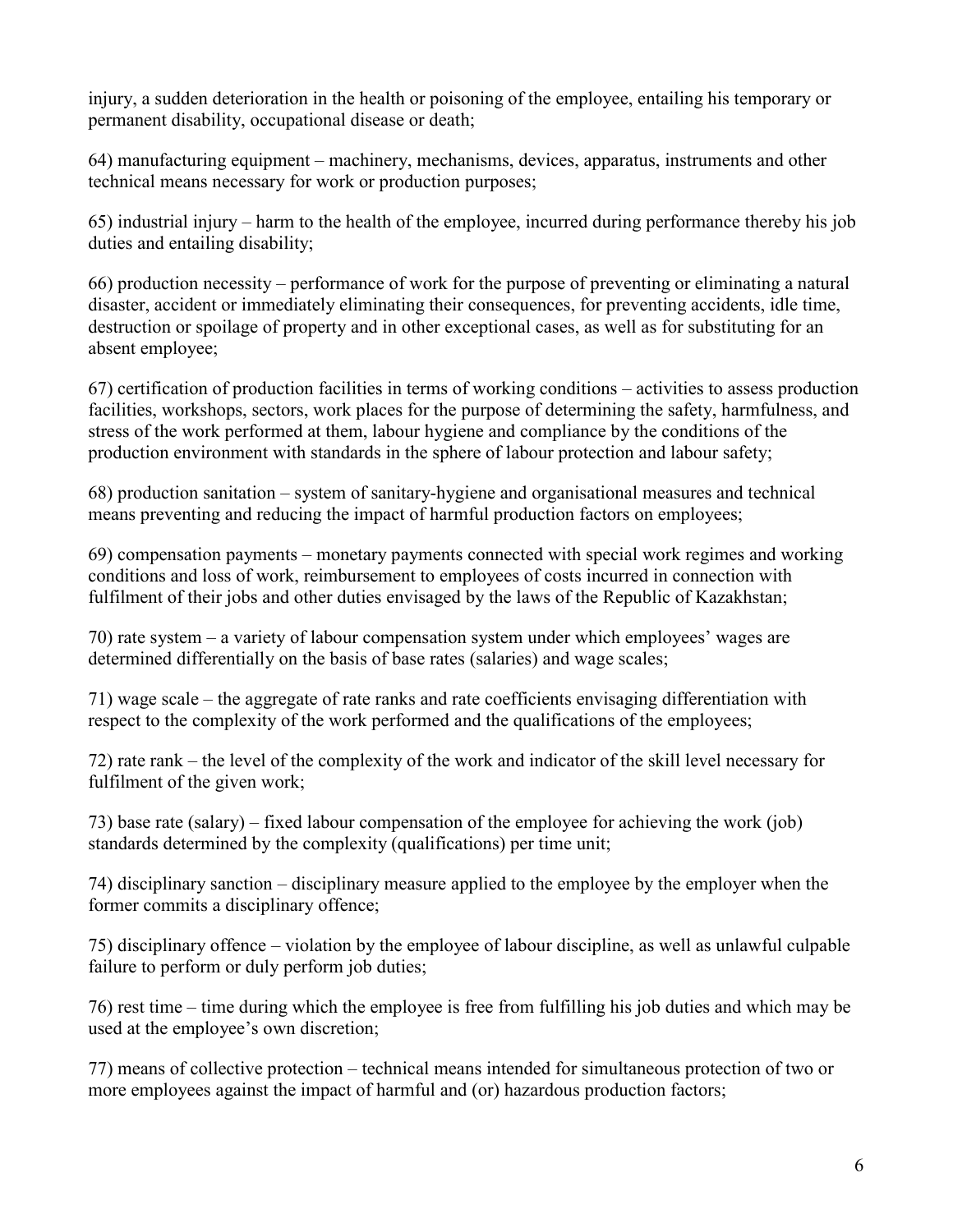78) collective bargaining agreement – a legal document in the form of a written agreement between a team of employees and the employer, regulating socio-labour relations in the organisation;

79) overtime work – work carried out by the employee on the employer's initiative outside the set working hours;

80) notification – written application from the employee or the employer or applications submitted in another manner (by courier, post, fax or e-mail);

81) business trip – a trip undertaken by an employee, on the instructions of the employer, to fulfil his job duties for a certain period of time outside his usual place of work, as well as when the employee is sent to another place for study, raising of qualification or retraining.

2. Other special concepts and terms of the labour legislation of the Republic of Kazakhstan are used in the meanings defined in the corresponding articles of this Code.

# Article 2. Labour legislation of the Republic of Kazakhstan

1. The labour legislation of the Republic of Kazakhstan is based on the Constitution of the Republic of Kazakhstan and consists of this Code, laws of the Republic of Kazakhstan and other regulatory and legal acts of the Republic of Kazakhstan.

2. It is prohibited to include in other laws of the Republic of Kazakhstan standards regulating labour relations, social partnership and labour safety relations, apart from cases envisaged by this Code.

3. If an international treaty ratified by the Republic of Kazakhstan establishes other rules that those contained in this Code, the rules of the international treaty shall be applied.

International treaties ratified by the Republic of Kazakhstan are applied directly to labour relations, apart from cases when it follows from the international treaty that its application requires passing of a law.

### Article 3. Objective and tasks of the labour legislation of the Republic of Kazakhstan

1. The objective of the labour legislation of the Republic of Kazakhstan consists in legal regulation of labour relations and other relations directly connected with labour and geared to protecting the rights and interests of the parties to the labour relations and establishing minimal guarantees of the rights and freedoms in the sphere of labour.

2. The tasks of the labour legislation of the Republic of Kazakhstan consist in creating the requisite legal conditions for achieving a balance of the interests of the parties to the labour relations, economic growth, higher production efficiency and human welfare.

### Article 4. Principles of the labour legislation of the Republic of Kazakhstan

The principles of the labour legislation of the Republic of Kazakhstan are as follows:

1) inadmissibility of restrictions on human and civil rights in the sphere of labour;

2) freedom of labour;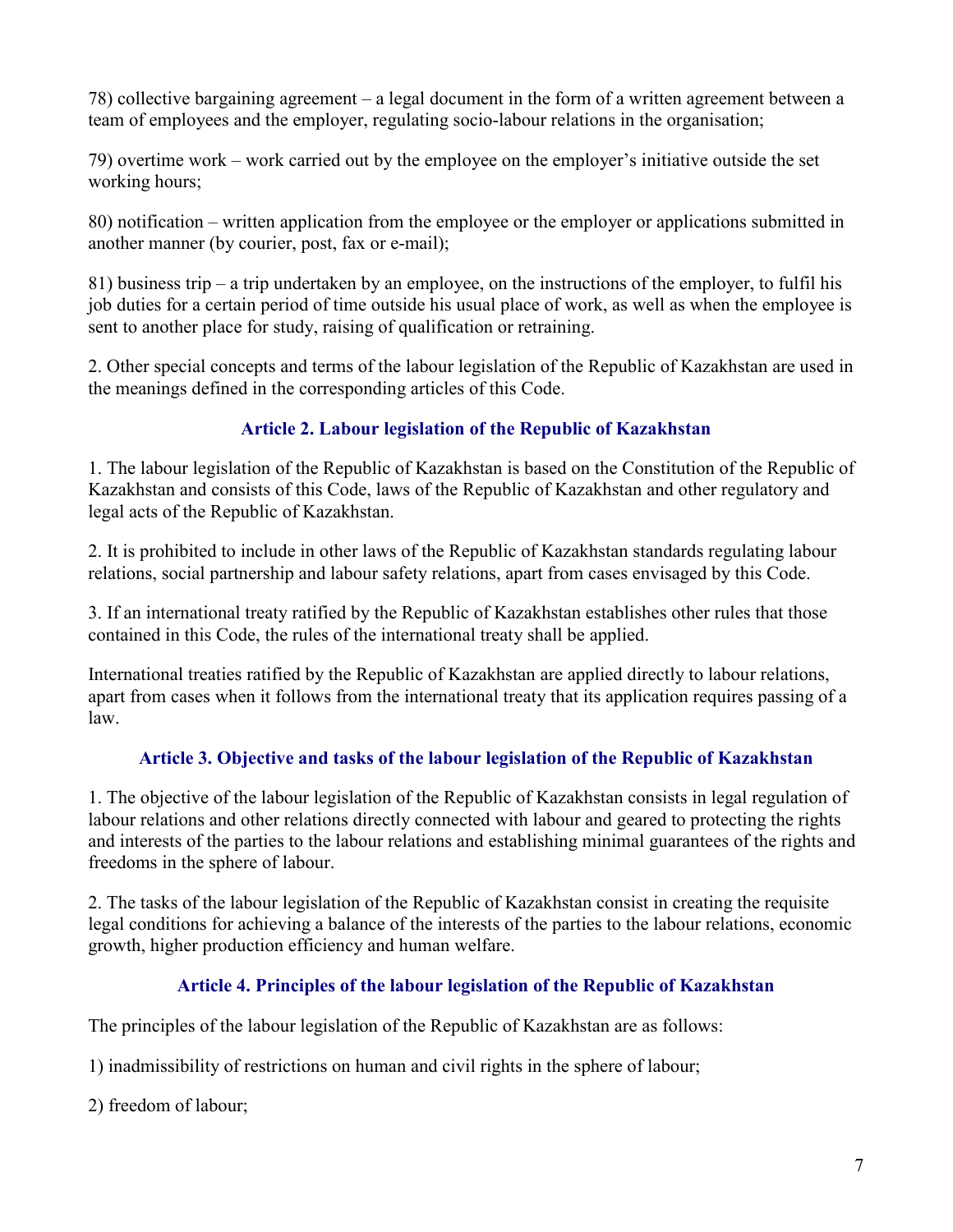3) prohibition of discrimination, forced labour and the worst forms of child labour;

4) guaranteed right to working conditions meeting the safety and hygiene requirements;

5) priority of the life and health of the employee over the results of production activities;

6) guaranteed right to a fair remuneration for labour not below the minimum wage;

7) guaranteed right to rest;

8) equality of the rights and opportunities of employees;

9) guaranteed right of association of employees and of employers for the purpose of protecting their rights and interests;

10) social partnership;

11) state regulation of labour protection and labour safety;

12) guaranteed right of employees' representatives to exercise public control over observance of the labour legislation of the Republic of Kazakhstan.

### Article 5. Inadmissibility of restriction of rights in the sphere of labour

No-one's rights may be restricted in the sphere of labour, apart from cases and in a manner envisaged by this Code and other laws of the Republic of Kazakhstan.

### Article 6. Freedom of labour

Everyone shall have the right freely to choose labour or agree to work without any discrimination or compulsion to do so, the right to apply labour abilities, choose a profession and type of activity.

### Article 7. Prohibition of discrimination in the sphere of labour

1. Everyone shall have equal opportunities to exercise their rights and freedoms in the sphere of labour.

2. No-one may be subjected to any discrimination in exercising their labour rights depending on sex, age, physical disabilities, race, nationality, language, material, social or official position, place of residence, attitude to religion, political convictions, tribe or social stratum or membership of public associations.

3. Discrimination shall not include differences, exceptions, preferences and restrictions determined by requirements inherent in the nature of the work or dictated by the state's concern for people in need of increased social and legal protection.

4. Persons who believe they have been subject to discrimination in the sphere of labour shall have the right to enter a lawsuit in a court or other instance in the manner established by the laws of the Republic of Kazakhstan.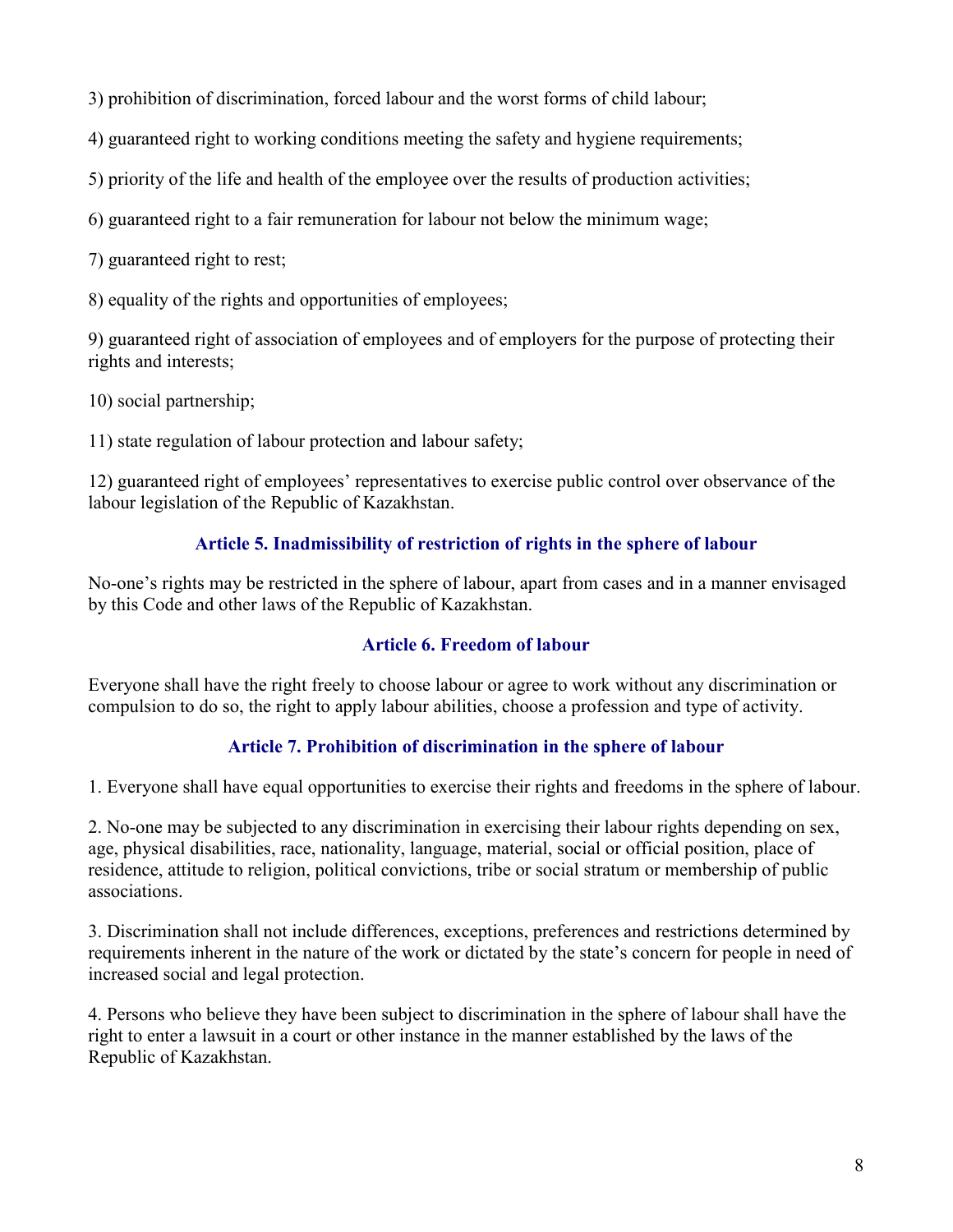#### Article 8. Prohibition of forced labour

Forced labour is prohibited.

Forced labour shall mean any work or services required from any person under threat of any punishment, for fulfilment of which this person has not offered its services voluntarily, with the exception of work:

required by virtue of the laws of the Republic of Kazakhstan on mandatory military service;

constituting part of the civil duties of citizens, as established by laws of the Republic of Kazakhstan;

required from someone by virtue of a court sentence that has come into legal effect, on the condition that the work will be performed under the supervision and control of state authorities and that the person performing it is not yielded or handed over to any individuals and (or) legal entities;

required under the conditions of an emergency or martial law;

performed for the direct benefit of a team by the members of the given team and may, therefore, be considered to be ordinary civil obligations of the members of the team on the condition that they or their representatives have the right to express their opinion concerning the advisability of this work.

#### Article 9. Effectiveness of this Code

- 1. This Code regulates the following relations:
- 1) labour;
- 2) directly connected with labour;
- 3) social partnership;

4) labour protection and labour safety.

2. The effectiveness of this Code, unless otherwise envisaged by laws and international agreements ratified by the Republic of Kazakhstan, shall apply to:

1) employees, including employees of organisations located on the territory of the Republic of Kazakhstan, owners of property, participants or shareholders that are foreign individuals or legal entities;

2) employers, including organisations located on the territory of the Republic of Kazakhstan, owners of property, participants or shareholders that are foreign individuals or legal entities.

3. The specifics of the legal regulation of the labour of individual categories of employee are established by this Code and other laws of the Republic of Kazakhstan.

4. Laws of the Republic of Kazakhstan shall not reduce the level of the rights, freedoms and guarantees established by this Code.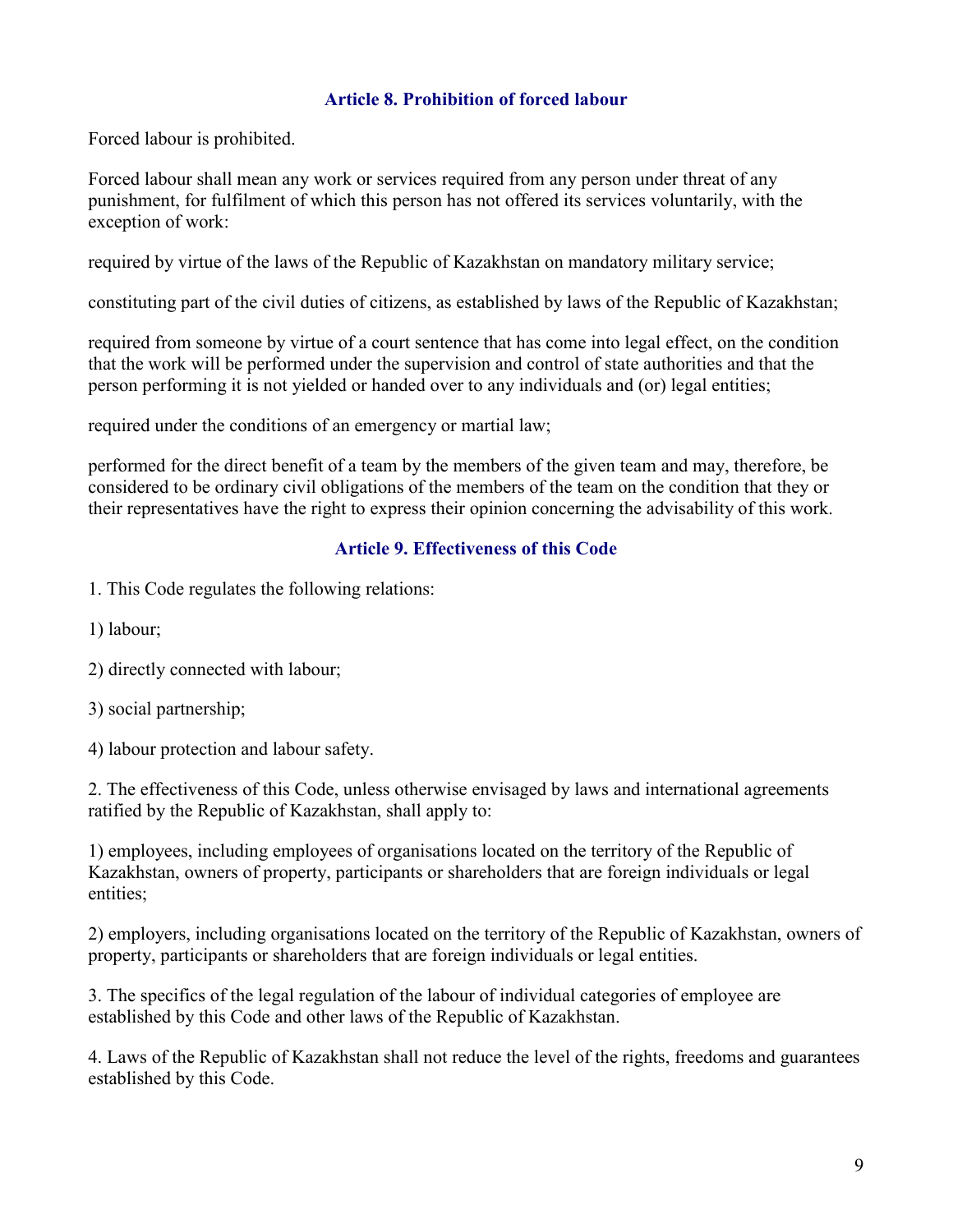#### Article 10. Employment contracts, agreement between parties to a social partnership, collective bargaining agreements, acts of the employer in the sphere of labour

1. Labour relations, as well as other relations directly connected with labour, shall be regulated by the employment contract, act of the employer, agreement and collective bargaining agreement.

2. The provisions of agreements between the parties to a social partnership, collective bargaining agreements, employment contracts and acts of employers that are detrimental to the employees' status compared with the labour legislation of the Republic of Kazakhstan shall recognised as null and void.

3. The terms and conditions of agreements, collective bargaining agreements and employment contracts may not be amended unilaterally.

### Article 11. Acts of the employer

1. The employer issues acts within the bounds of its terms of reference and in accordance with this Code and other regulatory and legal acts, the employment contract, agreements, and the collective bargaining agreement.

2. In cases envisaged by this Code and the collective bargaining agreement, the employer issues acts on agreement or in consideration of the opinion of employees' representatives.

3. Acts of the employer that are detrimental to the employees' status compared with the labour legislation of the Republic of Kazakhstan, the collective bargaining agreement and agreements or that are issued in violation of the procedures indicated in clause 2 of this article are null and void.

### Article 12. Procedure for acts of the employer to take into consideration the opinion of employees' representatives or be agreed with the latter

1. The employer, in cases envisaged by this Code, agreements and the collective bargaining agreement, issues acts in consideration of the opinion of or on agreement with employees' representatives.

2. Before issuing an act, the employer shall present the draft thereof and the reasoning therefor to a commission set up in accordance with article 266 of this Code.

3. The draft act of the employer shall be discussed by the commission for no more than three working days from the day of its presentation.

4. Resolutions of the commission shall be drawn up in the form of minutes indicating the employees' representatives' agreement (disagreement) with the draft act of the employer, and setting out their proposals, if any.

5. In the event that the opinion of the employees' representatives does not express agreement with the draft act of the employer or contains proposals for improving it, the employer:

1) on agreement, issues the act amended in consideration of the proposals made by the employees' representatives;

2) on disagreement, has the right to hold additional consultations with the employees' representatives or issue the act in the version proposed thereby.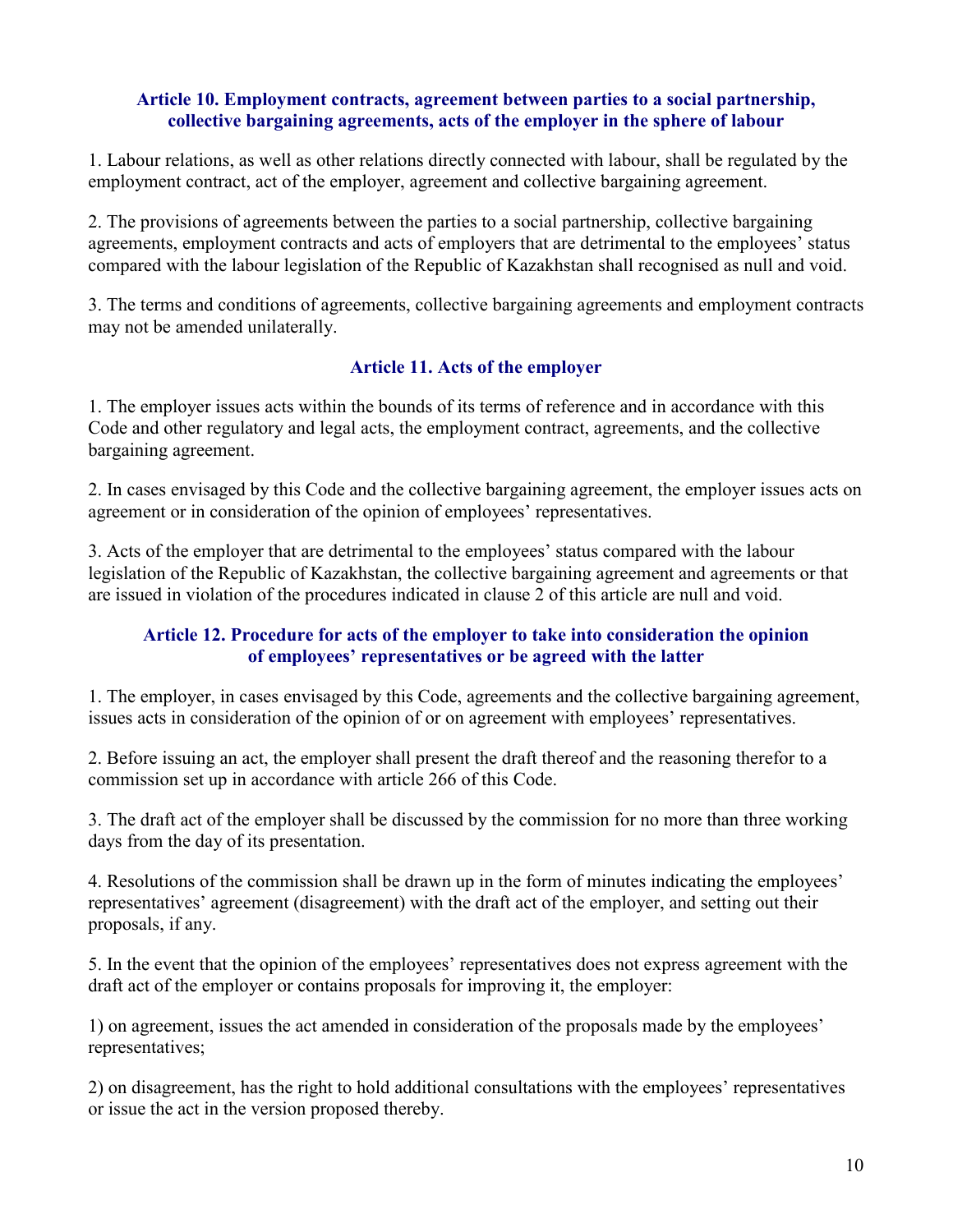6. If agreement cannot be reached on draft acts of the employer, for issue of which, in accordance with this Code, agreement with employees' representatives is required, the disagreement shall be formalised in minutes, after which the employer shall have the right to adopt the regulatory act.

7. On issue by the employer of an act not taking the proposals into account in full or in part, the employees' representatives shall have the right to initiate a collective labour dispute procedure in the manner envisaged by this Code.

8. In the event that the issued act of the employer contains provisions violating or detrimental to the rights and guarantees of employees envisaged by this Code, employment contracts, collective bargaining agreements or agreements, it may be appealed to the relevant state labour inspectorate of the state labour authority or to a court of law.

### Article 13. Calculation of terms established by this Code

1. A term established by this Code, employment contract, collective bargaining agreement or agreements is determined by a calendar date, expiry of a period of time calculated in years, months, weeks or days. The term may also be determined by indicating an event that is to occur.

2. In cases envisaged by this Code, the term is calculated in working days.

3. A term determined by a period of time shall run from the calendar day following the calendar date on which the event determining the beginning of the term occurs.

4. Terms calculated in years, months and weeks shall expire on the corresponding dates of the last year, month or week. If the term ends in a month lacking a corresponding date, the term shall expire on the last day of this month.

A term calculated in calendar weeks or days shall include non-working days.

5. If the last day of the term is a non-working day, the day on which the term expires shall be the first subsequent working day, unless otherwise envisaged by this Code.

### Article 14. Liability for violation of the labour legislation of the Republic of Kazakhstan

Persons guilty of violating the labour legislation of the Republic of Kazakhstan shall be held liable in accordance with the laws of the Republic of Kazakhstan.

### Chapter 2. TERMS OF REFERENCE OF STATE AUTHORITIES IN THE SPHERE OF LABOUR RELATION REGULATION

### Article 15. Terms of reference of the Government of the Republic of Kazakhstan in the sphere of regulation of labour relations

The Government of the Republic of Kazakhstan:

1) develops the key spheres and provides for implementation of state policy in the sphere of labour, labour protection and labour safety;

2) organises elaboration and performance of state programmes in the sphere of labour protection and labour safety;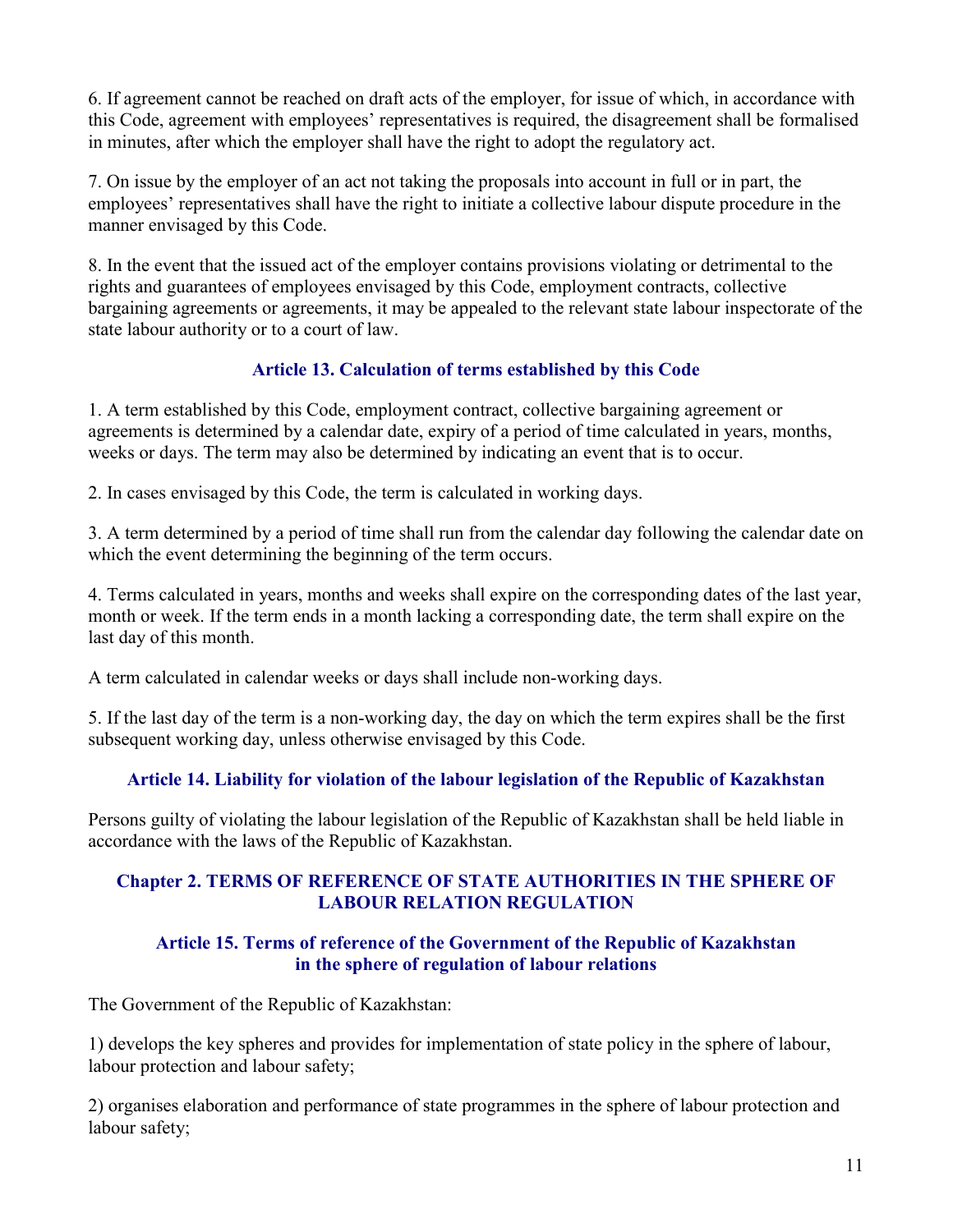3) establishes the procedure for organisation and exercise of state control in the sphere of labour protection and labour safety;

4) determines the procedure for furnishing information and maintaining state statistics in the sphere of labour protection and labour safety;

5) establishes the procedure for engaging foreign manpower;

6) determines the size of social allowances, the procedure for awarding them and their payment;

7) approves the list of types of illness for which a term of temporary disability of over two months might be established;

8) establishes a unified procedure for calculating the average wage;

9) approves the Standard provision on labour compensation conditions and bonuses to management personnel of national companies and joint-stock companies in which the controlling blocks of shares belong to the state;

10) determines the procedure for joining the civil service and for holding competitions for vacant civil service positions;

11) determines the list of civil service jobs;

12) concludes a general agreement with republican associations of employers and republican associations of employees;

13) establishes the procedure for competent authorities to pass regulatory and legal acts in the sphere of labour protection and labour safety;

14) approves the system of labour compensation for employees of organisations maintained out of the state budget;

15) determines the general requirements on professional training, retraining and raising of qualifications of personnel in an organisation;

16) approves industry mark-up ratios determined by industry agreements;

17) creates the commission for investigating group accidents in the event of five or more fatalities.

### Article 16. Terms of reference of the state labour authority in the sphere of regulation of labour relations

The state labour authority:

1) regulates state policy in the sphere of labour, labour protection and labour safety;

2) adopts regulatory and legal acts of the Republic of Kazakhstan establishing general requirements on labour protection and labour safety for all spheres of activity;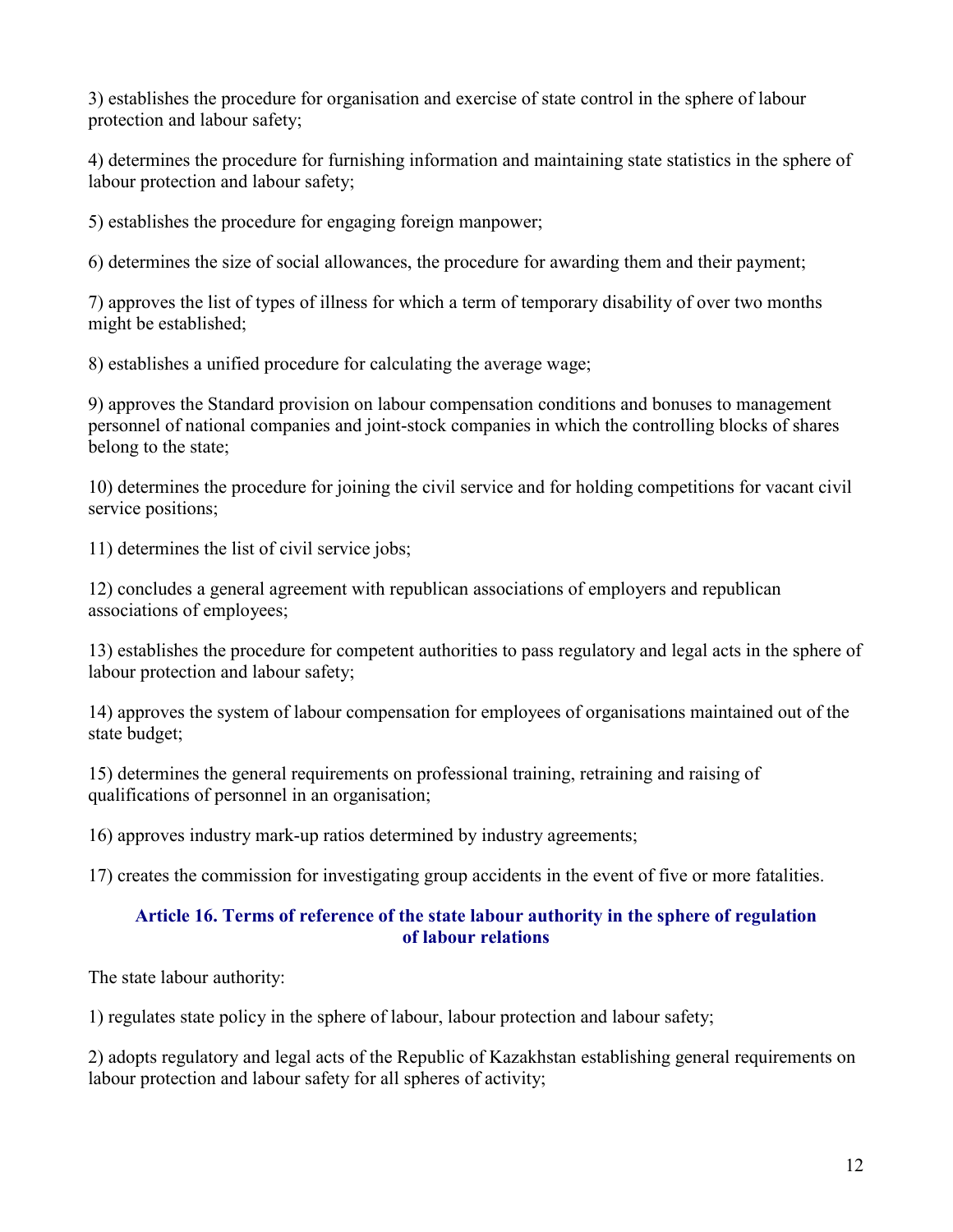3) organises state control over observance of the labour legislation of the Republic of Kazakhstan on employment of the population and the requirements on labour protection and labour safety;

4) co-ordinates activities of state authorities in developing technical regulations in the sphere of labour protection and labour safety;

5) conducts co-ordination and interaction in the sphere of labour protection and labour safety with other state authorities, as well as with representatives of employees and employers;

6) establishes the format, the procedure maintaining and keeping work books;

7) establishes the procedure for replacing and reviewing model worktime standards and regulations;

8) establishes the procedure for presenting, reviewing and agreeing worktime standards in organisations the services (goods, work) of which are embraced by state regulation of tariffs (prices, levies);

9) establishes the procedure for presenting, reviewing and agreeing parameters with respect to the system of labour compensation of employees of organisations the services (goods, work) of which are embraced by state regulation of tariffs (prices, levies);

10) registers branch agreements and regional agreements concluded at the level of the region (city of republican significance, capital);

11) carries out training and certification of state labour inspectors;

12) exercises control over timely and objective investigation of industrial accidents in the manner established by the legislation of the Republic of Kazakhstan;

13) carries out international co-operation in the sphere of regulation of labour relations;

14) elaborates programmes for investigating problems of labour protection and labour safety;

15) elaborates and approves the procedure and standards for providing employees with milk, therapeutic and preventive meals, special clothing, special footwear and other means of personal protection, and establishes the procedure for supplying them with means of collective protection, sanitary and living premises and equipment at the employer's expense;

16) determines the procedure for elaborating, reviewing, approving and applying handbooks and qualification characteristics;

17) considers and agrees model qualification characteristics for the positions of heads, experts and other officials of organisations engaged in various types of economic activities;

18) establishes the procedure for approval of model worktime standards and regulations by competent state authorities of corresponding spheres of activity;

19) on agreement with an authorised state body in the sphere of healthcare, determines the list of jobs for which it is prohibited to employ employees under the age of eighteen years and maximum weights for transfer and movement by employees under the age of eighteen years;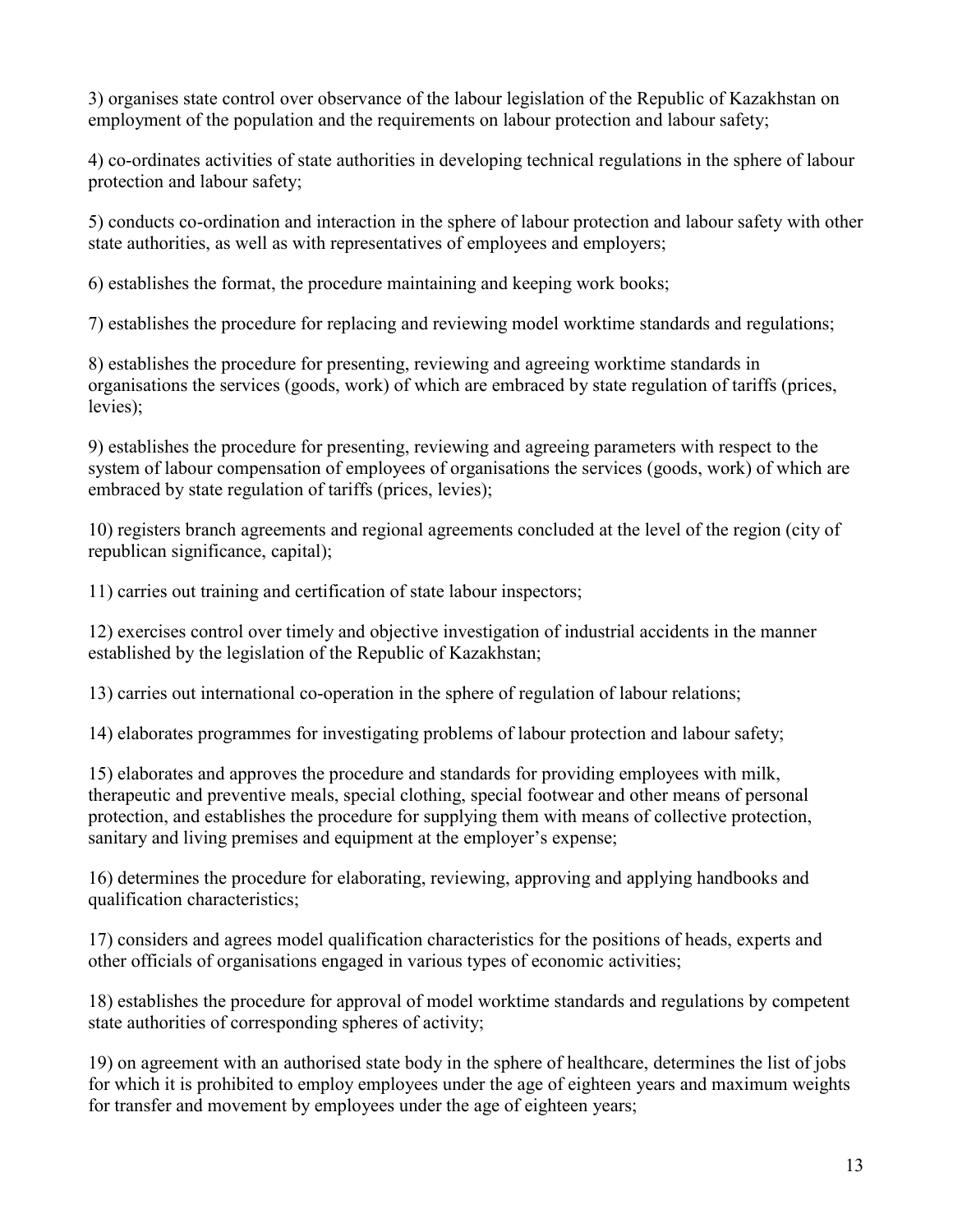20) on agreement with an authorised state body in the sphere of healthcare, determines the list of jobs for which it is prohibited to employ female employees and maximum weights for manual transfer and movement by female employees;

21) determines the list of production facilities, workshops, professions and jobs, the list of heavy work and work under harmful (particularly harmful) and (or) hazardous working conditions;

22) organises monitoring and assessment of risks in the sphere of labour protection and labour safety;

23) establishes the procedure for mandatory periodical certification of production facilities with respect to working conditions;

24) approves the Model provision on the labour protection and labour safety service in an organisation.

### Article 17. Terms of reference of territorial subdivisions of the state labour authority in the sphere of regulation of labour relations

Territorial subdivisions of the state labour authority:

1) exercise state control over observance of the labour legislation of the Republic of Kazakhstan and of the requirements on labour protection and labour safety;

2) perform monitoring of collective bargaining agreements presented by employers;

3) analyse the reasons for industrial injuries, occupational diseases and occupational poisoning and develop proposals for preventing them;

4) investigate industrial accidents in the manner established by the legislation of the Republic of Kazakhstan;

5) test the knowledge of management personnel and persons responsible for providing for labour protection and labour safety at employers, in accordance with the rules approved by the state labour authority;

6) participate on acceptance commissions for commissioning industrial facilities;

7) work with authorised employees' and employers' representatives to improve labour protection and labour safety standards;

8) consider applications by employees, employers and their representatives on aspects of labour protection and labour safety.

#### Article 18. Terms of reference of local executive bodies in the sphere of regulation of labour relations

Local executive bodies:

1) issue resolutions on engaging foreign manpower to perform work on the territory of the corresponding administrative and territorial unit;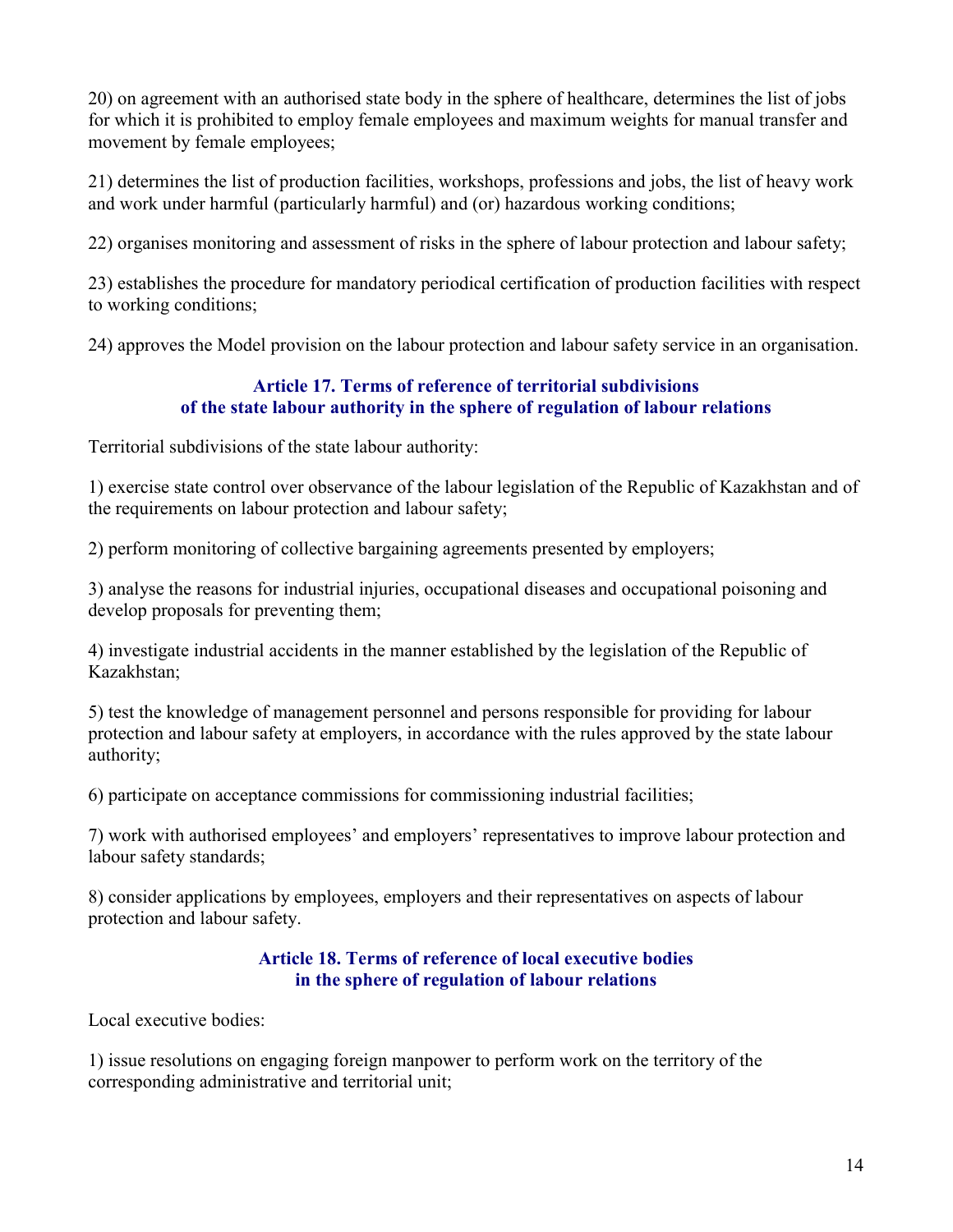2) on agreement with the local representative body, determine the list of jobs for healthcare, social security, education, culture and sport experts working in auls (rural areas);

3) register branch and regional agreements concluded at the city and district level;

4) agree the holding of strikes in organisations providing vital support for the population (public transport, organisations supplying water, electric power and heat);

5) conclude district (regional, city, area) agreements with regional associations of employers and regional associations of employees;

6) consider and agree worktime and the parameters of the system of labour compensation for employees of organisations the services (goods, work) of which are encompassed by state regulation of tariffs (prices, levies), in the manner established by the state labour authority;

7) set the quota for job placement of population categories determined by the laws of the Republic of Kazakhstan.

#### Chapter 3. PARTICIPANTS IN LABOUR RELATIONS. GROUNDS FOR EMERGENCE OF LABOUR RELATIONS

# Article 19. Participants in labour relations

1. The participants in labour relations are the employee and the employer.

The head of a branch or representative office of a foreign legal entity exercises all the rights and fulfils all the obligations of the employer on behalf of the given legal entity.

2. Individuals and legal entities represent the interests of employees or of the employer within the bounds of the powers assigned to them on the basis of regulatory and legal acts, court rulings, as well as of constituent documents or powers of attorney.

### Article 20. Grounds for emergence of labour relations

1. Labour relations arise between the employee and the employer on the basis of the employment contract concluded in accordance with this Code, with the exception of cases established by the laws of the Republic of Kazakhstan.

2. In cases and the manner established by the laws of the Republic of Kazakhstan, constituent documents and acts of the employer, conclusion of the employment contract may be preceded by the following procedures:

1) election to (selection for) the position;

2) election by competition to replace the corresponding position;

3) appointment to the position or affirmation in the position;

4) referral to work by legally authorised bodies as part of a set quota;

5) issue of a court ruling on conclusion of the employment contract.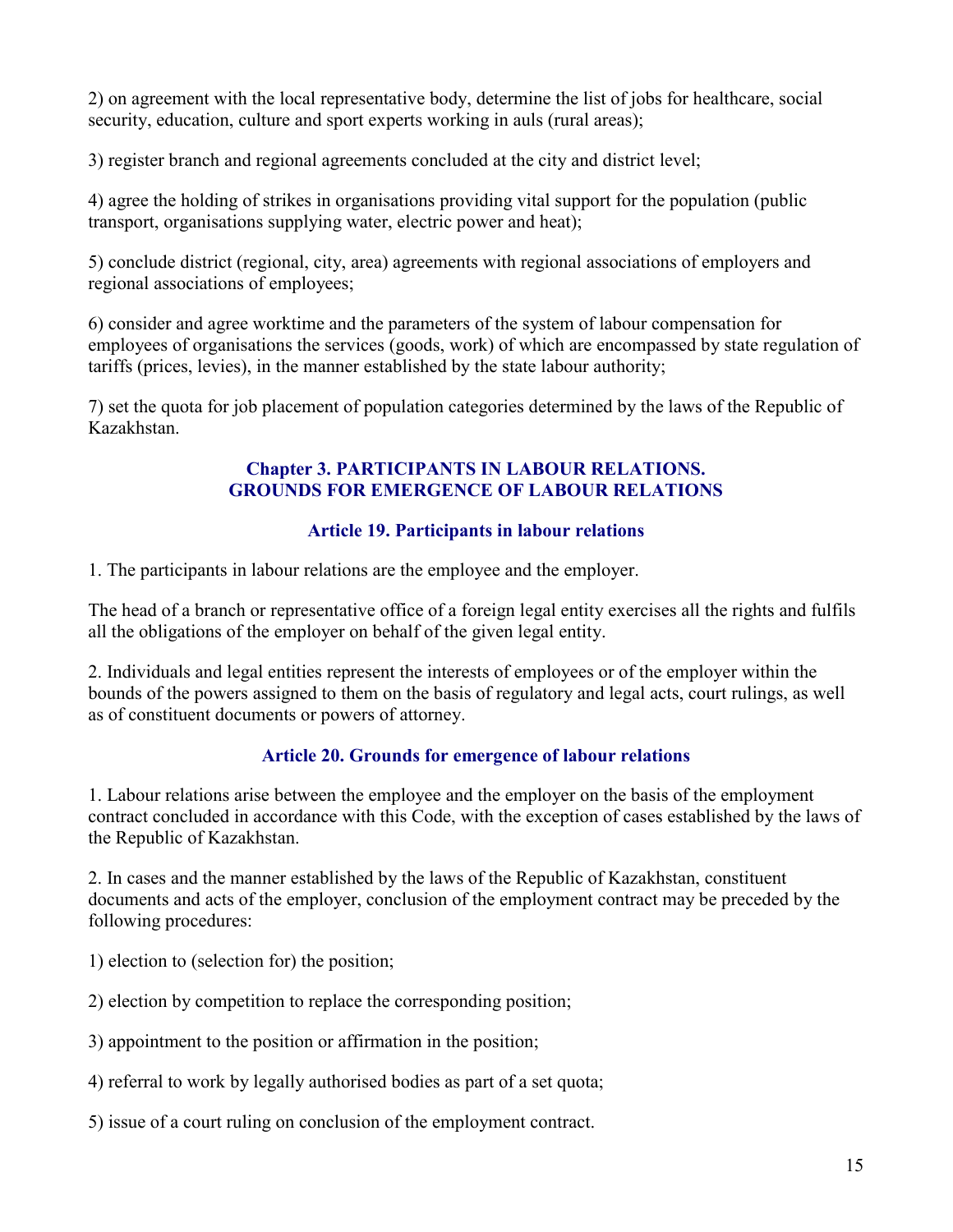#### Article 21. Conclusion of an employment contract with citizens referred as part of a set quota

1. Local executive authorities establish a quote for job placement of categories of the population determined by the laws of the Republic of Kazakhstan.

2. Employers, within the bounds of the set quota, conclude employment contracts with persons referred for job placement, provided their qualifications comply with the employer's requirements.

#### Article 22. Basic rights and obligations of the employee

1. The employee shall have the right to:

1) conclude, amend, supplement and cancel an employment contract in the manner and on the conditions envisaged by this Code;

2) demand that the employer fulfil the conditions of the employment contract and the collective bargaining agreement;

3) labour protection and labour safety;

4) receive full and true information about the working conditions and labour safety;

5) timely and full payment of wages in accordance with the conditions of the employment contract and the collective bargaining agreement;

6) payment for idle time in accordance with this Code;

7) rest, including annual paid vacation;

8) association, including the right to create a trades union or other association, and be a member thereof for the purpose of representation and protection of his labour rights, unless otherwise envisaged by the laws of the Republic of Kazakhstan;

9) participate through his representatives in collective bargaining negotiations and in elaboration of the draft collective bargaining agreement, and to familiarise himself with the signed collective bargaining agreement;

10) professional training, further training and raising of qualification in the manner envisaged by this Code;

11) recompense for harm caused to his health in connection with fulfilment of job duties;

12) mandatory social insurance in cases envisaged by the laws of the Republic of Kazakhstan;

- 13) guarantees and compensation payments;
- 14) protection of his rights and lawful interests by all manners not in contravention of the law;
- 15) equal payment for equal labour without any discrimination;

16) referral of a labour dispute to a mediation commission or court of law, at his own choice;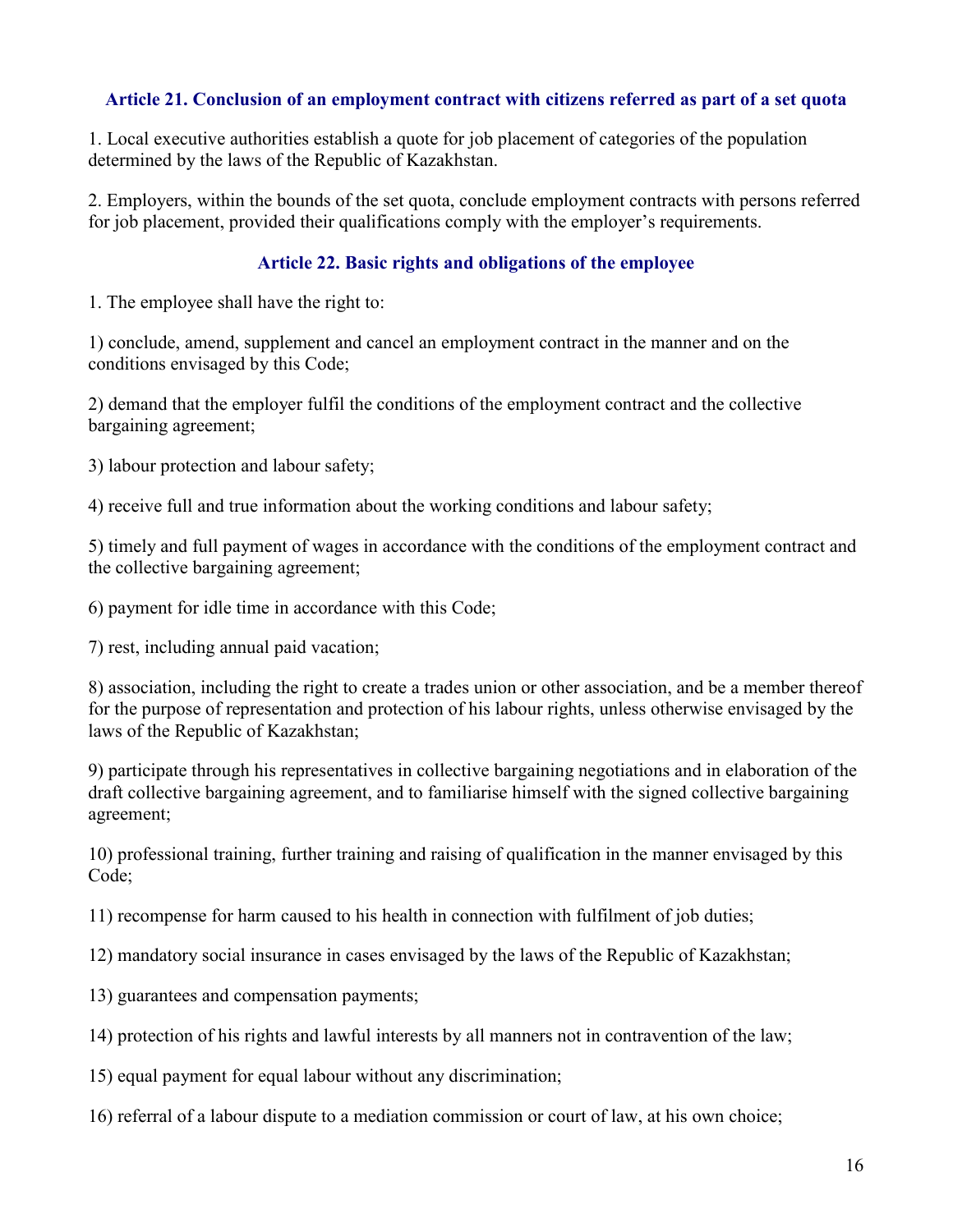17) a work place equipped in accordance with the requirements of labour protection and labour safety;

18) provision with personal and collective means of protection and special clothing in accordance with the requirements envisaged by the legislation of the Republic of Kazakhstan on labour protection and labour safety, as well as the employment contract and collective bargaining agreement;

19) refuse to perform work in a situation jeopardising his health or life, with notification of his immediate manager or the employer's representative to this effect;

20) retention of his average wage during suspension of the work of the organisation as a result of failure to comply with labour protection and labour safety requirements;

21) apply to the state labour authority or its territorial subdivisions for investigation of the labour protection and labour safety conditions at the work place, as well as at representative participation in the investigation and consideration of issue connected with improving working conditions, labour protection and labour safety;

22) appeal against actions (inaction) on the part of the employer in the sphere of labour protection and labour safety;

23) payment for labour in accordance with his qualification, the complexity of the work, the quantity and quality of the work performed, as well as the working conditions;

24) participation in management of the organisation in forms envisaged by this Code, other laws of the Republic of Kazakhstan and the collective bargaining agreement;

25) resolution of individual and collective labour disputes, including the right to strike, in the manner established by this Code and other laws of the Republic of Kazakhstan.

2. The employee shall:

1) perform his job duties in accordance with the employment contract, collective bargaining agreement, and acts of the employer;

2) observe labour discipline;

3) observe the requirements of labour protection and labour safety, fire safety and production hygiene at the work place;

4) take care of the property of the employer and of employees;

5) inform the employer of any situation jeopardising human life and health, safekeeping of property of the employer and of employees, as well as threatening occurrence of idle time;

6) not divulge information constituting state secrets, official, trade or other secrets protected by law that becomes known to him in connection with performance of his job duties;

7) reimburse the employer for harm caused, within the limits established by this Code.

3. The employee shall have other rights and shall fulfil other obligations envisaged by this Code.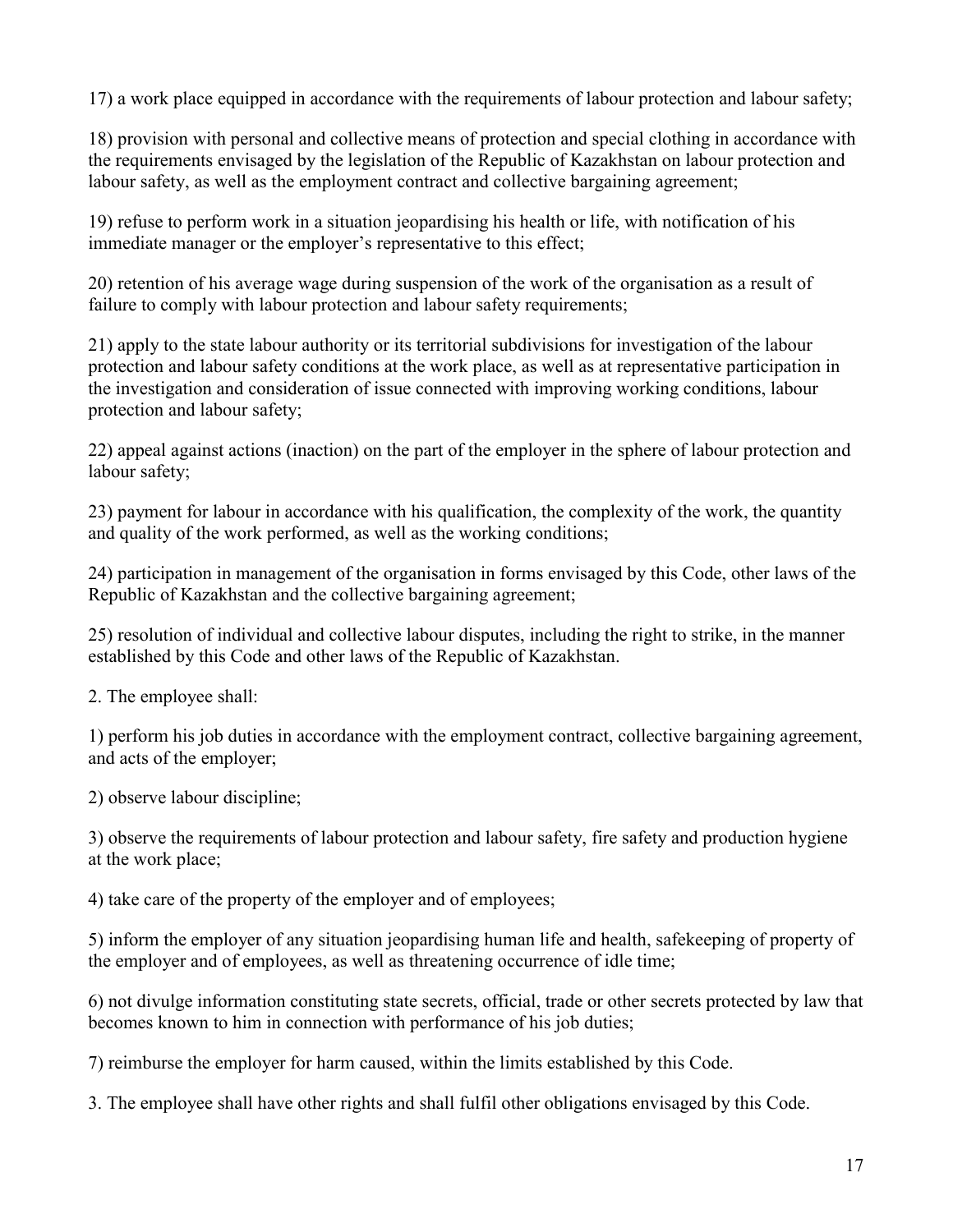### Article 23. Basic rights and obligations of the employer

1. The employer shall have the right to:

1) free choice of hiring;

2) amend, supplement or cancel employment contracts with employees in the manner and on the grounds established by this Code;

3) issue acts of the employer within the bounds of its authority.

Issue of acts connected with a change of working conditions shall be carried out in accordance with article 48 of this Code;

4) create and join associations for the purpose of representation and protection of its rights and interests;

5) require employees to fulfil the conditions of employment contracts, collective bargaining agreements, internal labour rules and other acts of the employer;

6) give incentives to employees, impose disciplinary sanctions and hold employees materially liable in cases and in the manner envisaged by this Code;

7) recompense for harm inflicted by an employee in performance of his job duties;

8) appeal to a court of law for the purpose of protecting its rights and lawful interests in the sphere of labour;

9) set a probation period for the employee;

10) recompense for expenditures connected with training the employee, if this is stipulated by the conditions of the employment contract.

2. The employer shall:

1) observe the requirements of the labour legislation of the Republic of Kazakhstan, agreements, collective bargaining agreements, employment contracts, and acts issued thereby;

2) when hiring, conclude employment contracts with employees in the manner and on the conditions established by this Code;

3) exercise internal control over labour protection and labour safety;

4) provide the employee with the work prescribed by the employment contract;

5) pay the employee wages and other payments envisaged by the regulatory and legal acts of the Republic of Kazakhstan, the employment contract, collective bargaining agreement, and acts of the employer in a timely manner and in full;

6) familiarise the employee with acts of the employer and the collective bargaining agreement;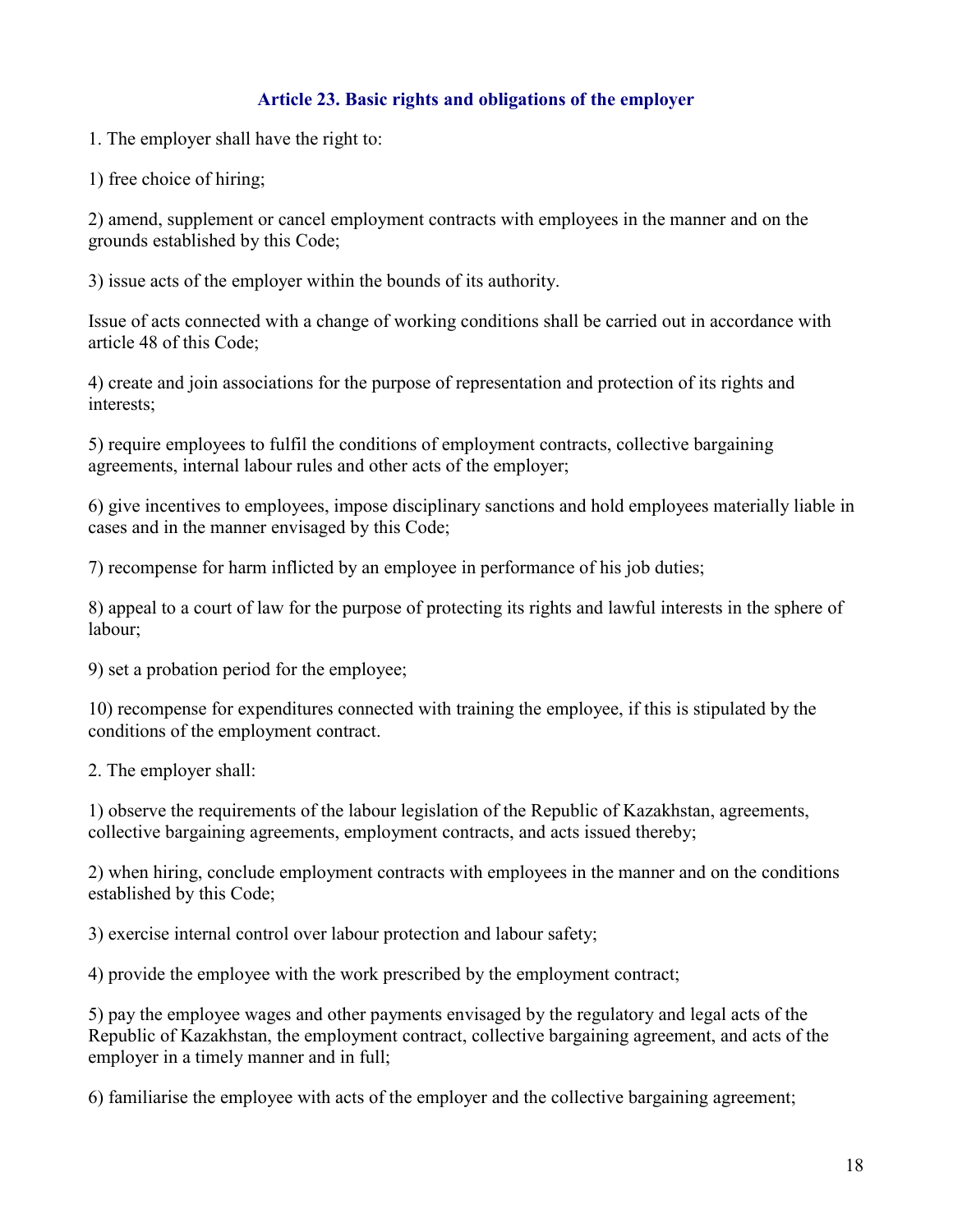7) provide the employees' representatives with full and accurate information, as required for conducting collective bargaining negotiations, concluding collective bargaining agreements, and monitoring their performance;

8) consider proposals submitted by employees' representatives, hold collective bargaining negotiations and, in the manner established by this Code, conclude a collective bargaining agreement;

9) provide to employees with working conditions in accordance with the labour legislation of the Republic of Kazakhstan, employment contracts and collective bargaining agreements;

10) provide employees with equipment, tools, technical documentation and other means necessary for performance of their job duties at its own expense;

11) fulfil instructions issued by state labour inspectors;

12) halt work if its continuation creates a threat to the life or health of the employee and other persons;

13) undertake mandatory social insurance of employees;

14) insure civil law liability for causing harm to the life and health of the employee in fulfilment thereby his job duties;

15) provide the employee with annual paid vacation;

16) ensure the safekeeping and submission to the state archives of documents confirming the labour activities of employees, and information on withholding and payment of funds for their pension provision;

17) warn the employee of harmful (particularly harmful) and (or) hazardous working conditions and the possibility of occupational disease;

18) take measures to prevent risks at the work place and in manufacturing processes, and perform preventive work in consideration of production and scientific and technical progress;

19) precisely record time worked by each employee, including overtime, under harmful (particularly harmful), hazardous working conditions, and doing heavy work;

20) provide employees with occupational training, retraining and raising of their qualifications in accordance with this Code;

21) provide recompense for harm caused to the life and health of the employee, in accordance with the legislation of the Republic of Kazakhstan;

22) allow officials of the state labour authority and of territorial subdivisions of the state labour authority, employees' representatives and public labour safety inspectors with unimpeded access for checking on labour protection, working conditions and labour safety in organisations and observance of the legislation of the Republic of Kazakhstan on labour protection and labour safety, as well as for investigating industrial accidents and occupational diseases;

23) demand, at the time of hiring, the documents necessary for concluding an employment contract in accordance with article 31 of this Code.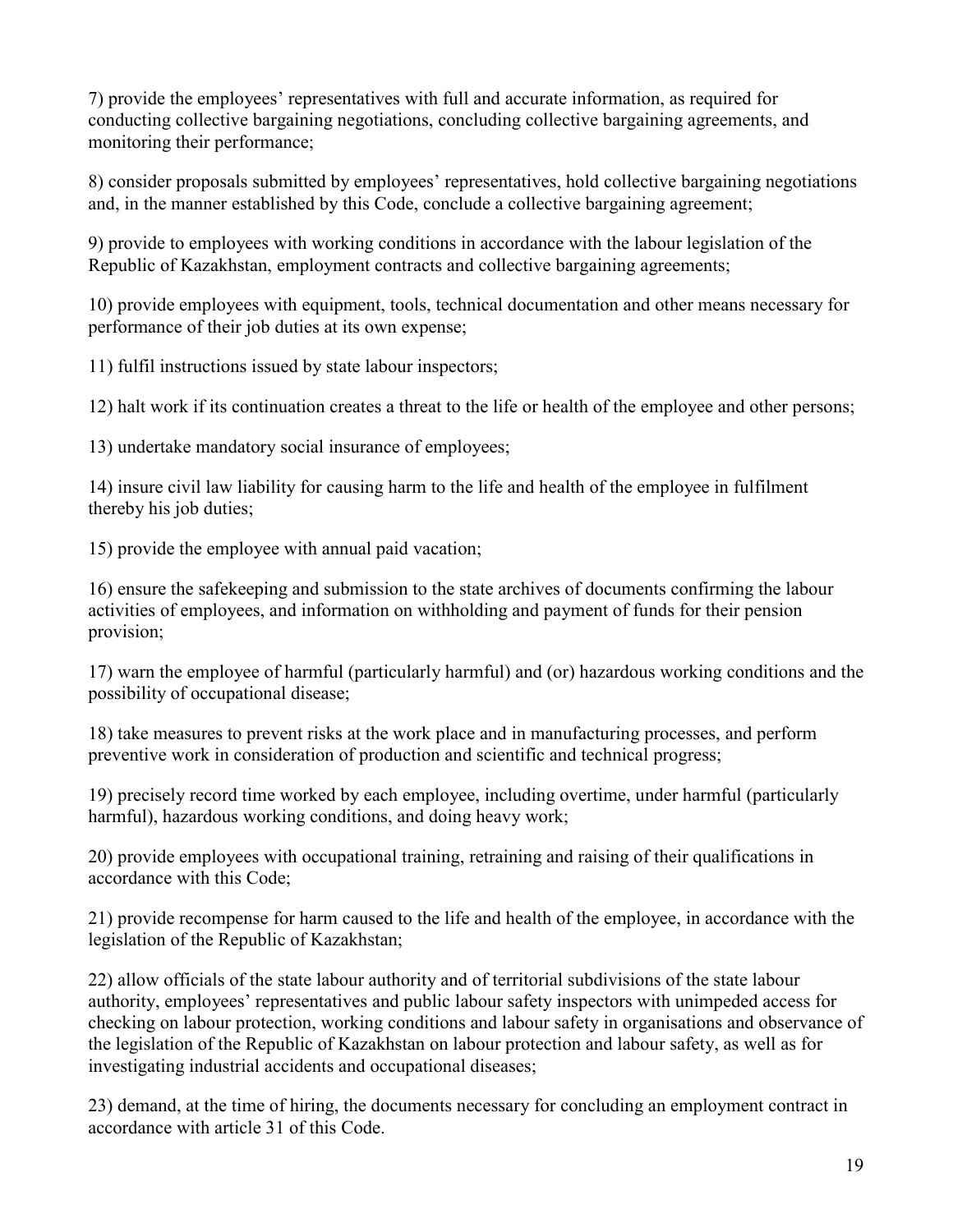3. The employer shall have other rights and fulfil other obligations envisaged by this Code.

### SPECIAL PART

# SECTION 2. LABOUR RELATIONS

# Chapter 4. THE EMPLOYMENT CONTRACT

### Article 24. Subject of the employment contract

Under an employment contract, the employee fulfils work (labour function) in accordance with his qualifications for a remuneration and observes the labour regulations, while the employer provides working conditions, pays the employee his wages in a timely manner and in full and makes other payments envisaged by the labour legislation of the Republic of Kazakhstan, the employment contract, the collective bargaining agreement, and agreement between the parties.

### Article 25. Guarantees of equal rights and opportunities on conclusion of the employment contract

1. It is prohibited to violate equality of rights and opportunities in concluding an employment contract.

2. Pregnancy, the existence of children up to the age of three years, being under age, and disability may not restrict the right to conclude an employment contract, with the exception of cases envisaged by this Code.

At the demand of the categories of people indicated in the first paragraph of this clause, the employer shall notify the reason for refusal in writing.

3. On establishment of a fact of violation of equality of rights and opportunities in concluding an employment contract, the employer shall bear the liability established by the laws of the Republic of Kazakhstan.

# Article 26. Restrictions on conclusion of an employment contract

Conclusion of an employment contract shall not be permitted:

1) for performance of work contraindicated for the person by reason of health on the basis of a medical opinion;

2) with citizens under the age of eighteen years for performance of heavy of work, work under harmful (particularly harmful) and (or) hazardous working conditions, as well as for a position and for work envisaging full material liability of the employee for failing to ensure safekeeping of property and other values of the employer;

3) with citizens deprived of the right to hold a specific position or engage in a specific activity in accordance with a court sentence that has come into legal effect;

4) with foreigners and stateless persons temporarily residing on the territory of the Republic of Kazakhstan, before receiving a resolution from the local executive authority on engagement of foreign manpower in the manner established by the Government of the Republic of Kazakhstan, or without observance of the restrictions or waivers established by the laws of the Republic of Kazakhstan.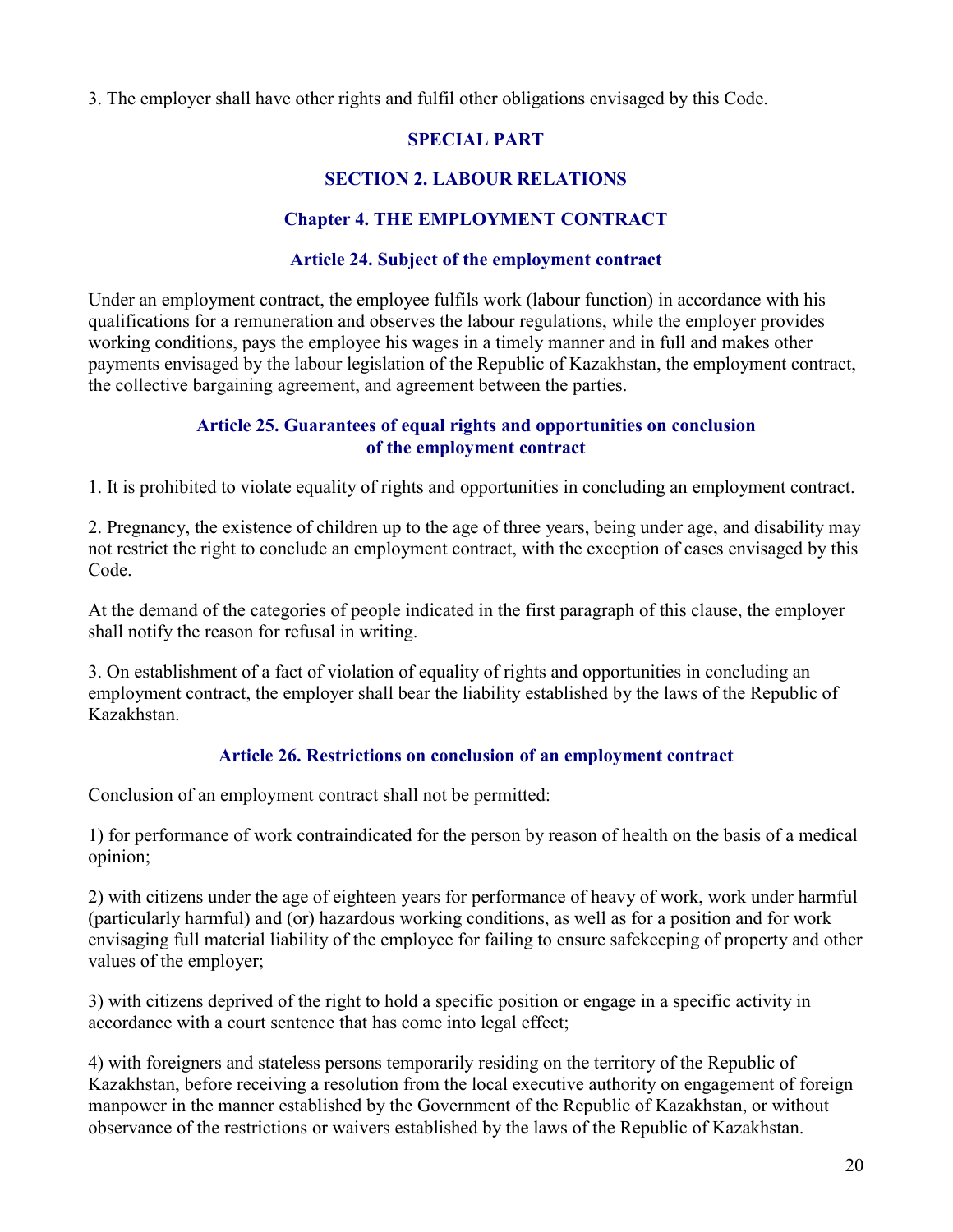#### Article 27. The distinction between an employment contract and other types of agreement

The features distinguishing an employment contract from other types of agreement consist in inclusion of the following conditions:

1) performance by the employee of work (labour function) according to specific qualifications, speciality, profession or position;

2) performance of obligations personally in observance of the internal labour regulations;

3) receipt by the employee of a wage for labour.

### Article 28. Content of the employment contract

1. The employment contract shall contain:

1) the details of the parties:

full name, including patronymic (if indicated in the identity document) of an individual employer, his permanent residential address, the name, number and date of issue of his identity document, and taxpayer's registration number;

full name of a legal entity employer and its location, the number and date of state registration of the legal entity employer, and taxpayer's registration number;

full name, including patronymic (if indicated in the identity document) of the employee, name, number, and date of identity document; individual identification number, taxpayer registration number, individual social code;

2) the job according to a certain speciality, qualifications or position (labour function);

3) place of job performance;

4) term of the employment contract;

5) job starting date;

6) working time and rest time regime;

7) amount and other conditions of labour compensation;

8) description of the working conditions, guarantees and benefits, if the job involves heave work and (or) is performed under harmful (particularly harmful) and (or) hazardous conditions;

- 9) rights and obligations of the employee;
- 10) rights and obligations of the employer;
- 11) procedure for amending or terminating the employment contract;
- 12) guarantees and compensation payments, the procedure for their payment;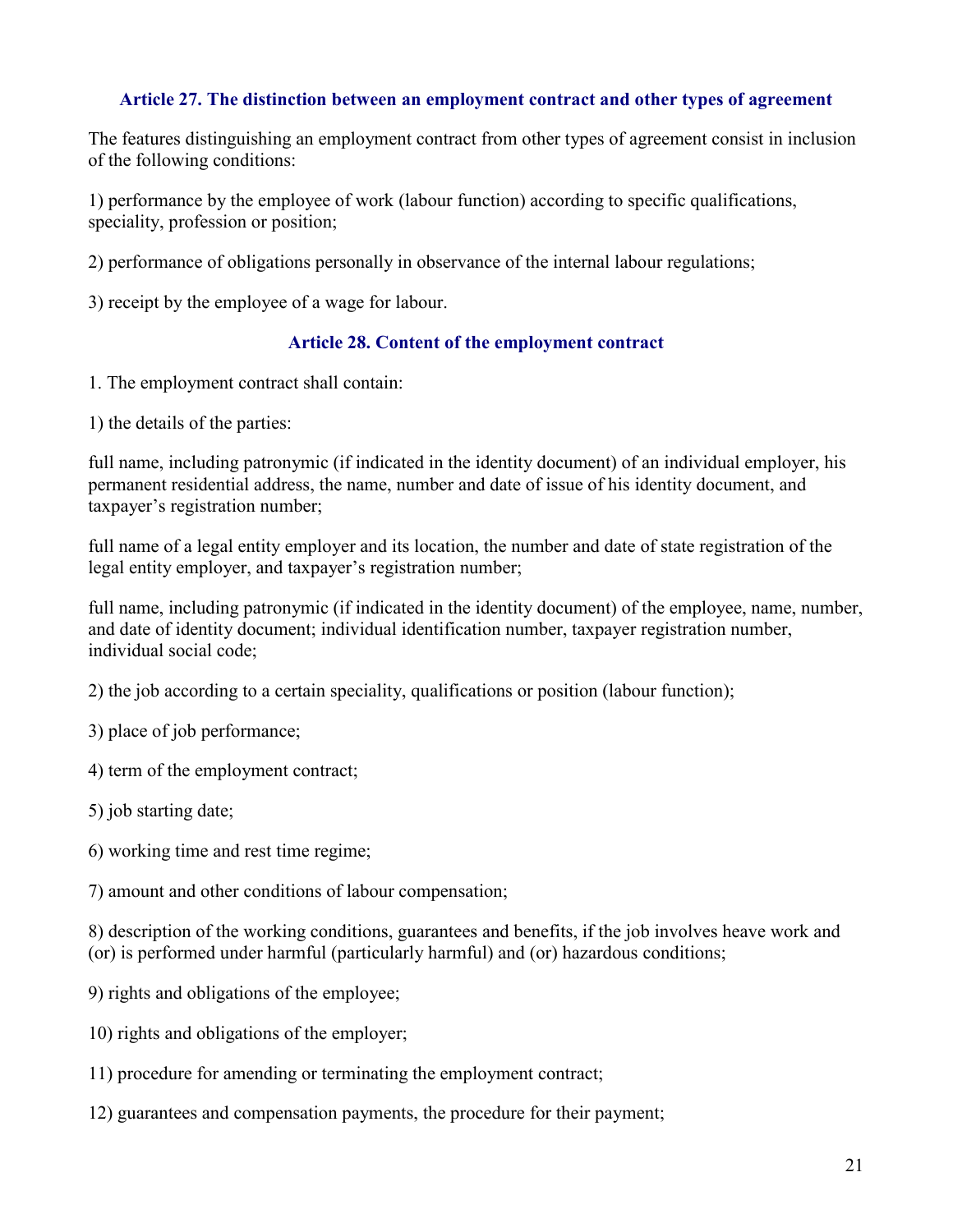13) insurance conditions;

14) responsibility of the parties;

15) date of conclusion and contract number.

2. On agreement between the parties to the employment contract, other conditions may be included that do not contravene the legislation of the Republic of Kazakhstan.

3. Provisions of an employment contract that create a worse position for employees than that stipulated by the labour legislation of the Republic of Kazakhstan shall be recognised as null and void.

### Article 29. Term of the employment contract

1. An employment contract may be concluded:

1) for an indefinite period;

2) for a specific period of not less than one year, apart from cases established by subclauses 3), 4) and 5), clause 1 of this article.

In the event of repeat conclusion of an employment contract with an employee that previously concluded a contract for a specific period of not less than one year, including in the event of prolongation of an employment contract, it shall be deemed to have been concluded for an indefinite period.

It is prohibited to conclude employment contracts for a specific period for the purpose of avoiding granting the guarantees and compensation envisaged for employees with whom an employment contract is concluded for an indefinite period.

In the event that, on expiry of the employment contract, neither of the parties demands, within a period of one day, termination of the labour relations, it shall be deemed to have been concluded for an indefinite period;

3) for the time required to fulfil a specific job;

4) for the time required to replace an absent employee;

5) for the time required to fulfil seasonal work.

2. An employment contract for work in the position of head of the executive body of a legal entity employer shall be concluded for the term set in the constituent documents of the employer or by agreement between the parties. The provisions established by clause 3 of this article shall not apply to such a contract.

3. If the employment contract does not specify its term of validity, the contract shall be deemed to have been concluded for an indefinite period.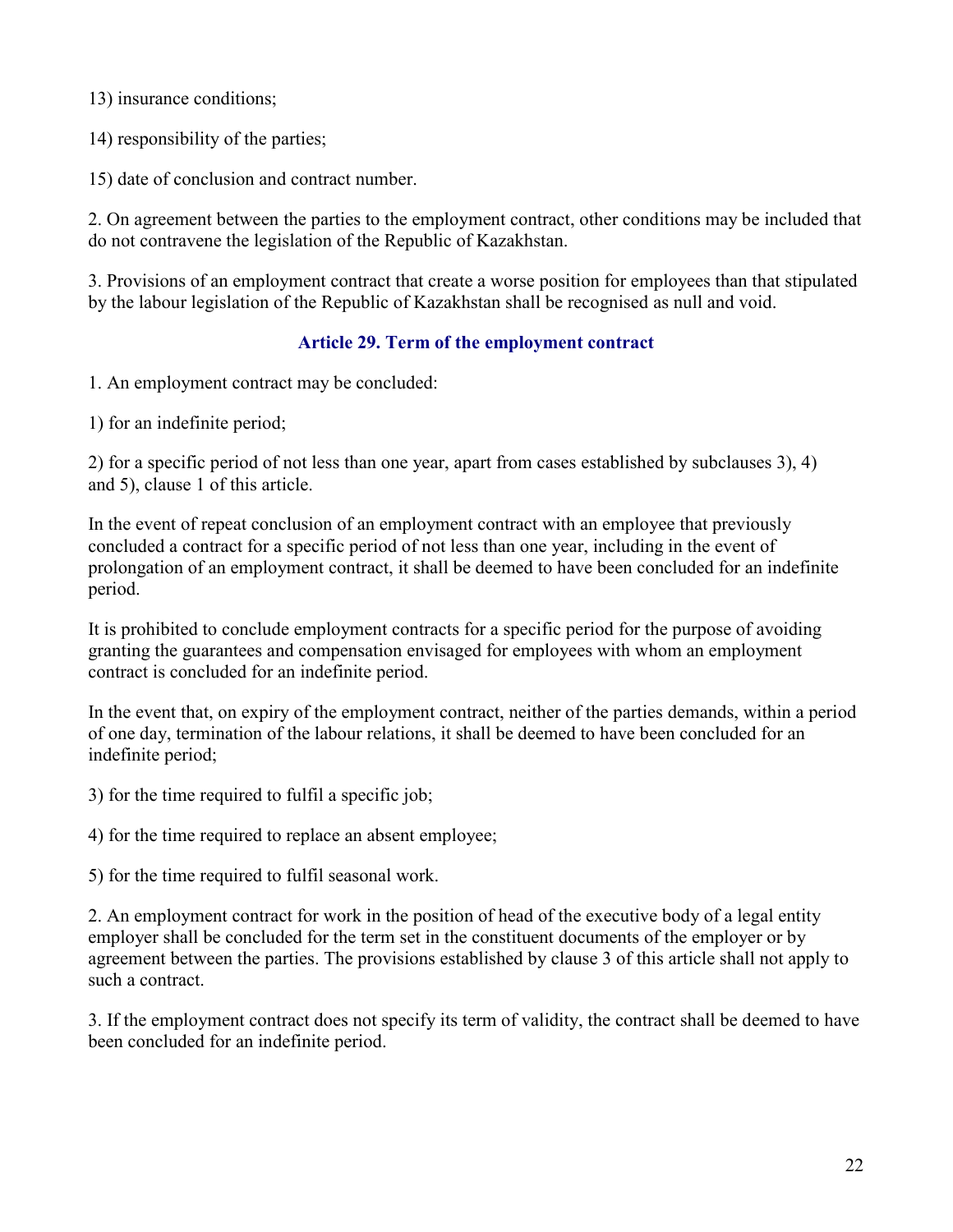#### Article 30. Age from which it is permitted to conclude an employment contract

1. It is permitted to conclude employment contracts with citizens who have reached the age of sixteen years.

2. With the written consent of one parent, guardian or adoptive parent, an employment contract may be concluded with:

1) citizens who have reached the age of fifteen years, in cases when they have received a secondary education in a general educational institution;

2) pupils who have reached the age of fourteen years for performance, during time free from study, of work that is not harmful to the health and does not disrupt the study process;

3) persons who have not reached the age of fourteen years, in cinematography, theatrical and concert organisations and circuses, for participation in creating and (or) performing works without detriment to the health or moral development and in observance of the conditions determined by subclause 2), clause 2 of this article.

3. In cases determined by clause 2 of this article, the employment contract shall be signed by a parent, guardian or adoptive parent as well as by the minor.

### Article 31. Documents required for concluding an employment contract

1. For conclusion of an employment contract, the following documents are required:

1) identity document or passport (birth certificate for persons under the age of sixteen years);

2) residence permit or stateless person's certificate (for foreigners and stateless persons permanently resident on the territory of the Republic of Kazakhstan);

3) document certifying education, qualifications, possession of special knowledge or occupational training on conclusion of an employment contract for work requiring corresponding knowledge, abilities and skills;

4) document confirming labour activities (for persons with a service record);

5) military registration document (for people liable for military services and subject to conscription for military service);

6) document on preliminary medical fitness certification (for persons required to undergo medical fitness certification in accordance with this Code and the legislation of the Republic of Kazakhstan);

7) copies of allocation of a taxpayer registration number and individual social code.

2. The employer does not have the right to demand documents not envisaged by clause 1 of this article.

3. In the event of storage by the employer, with the employee's consent, of the original documents or their temporary holding for the purpose of performance of the procedures established by the legislation of the Republic of Kazakhstan, the employer shall issue the employee with a written obligation to return the documents.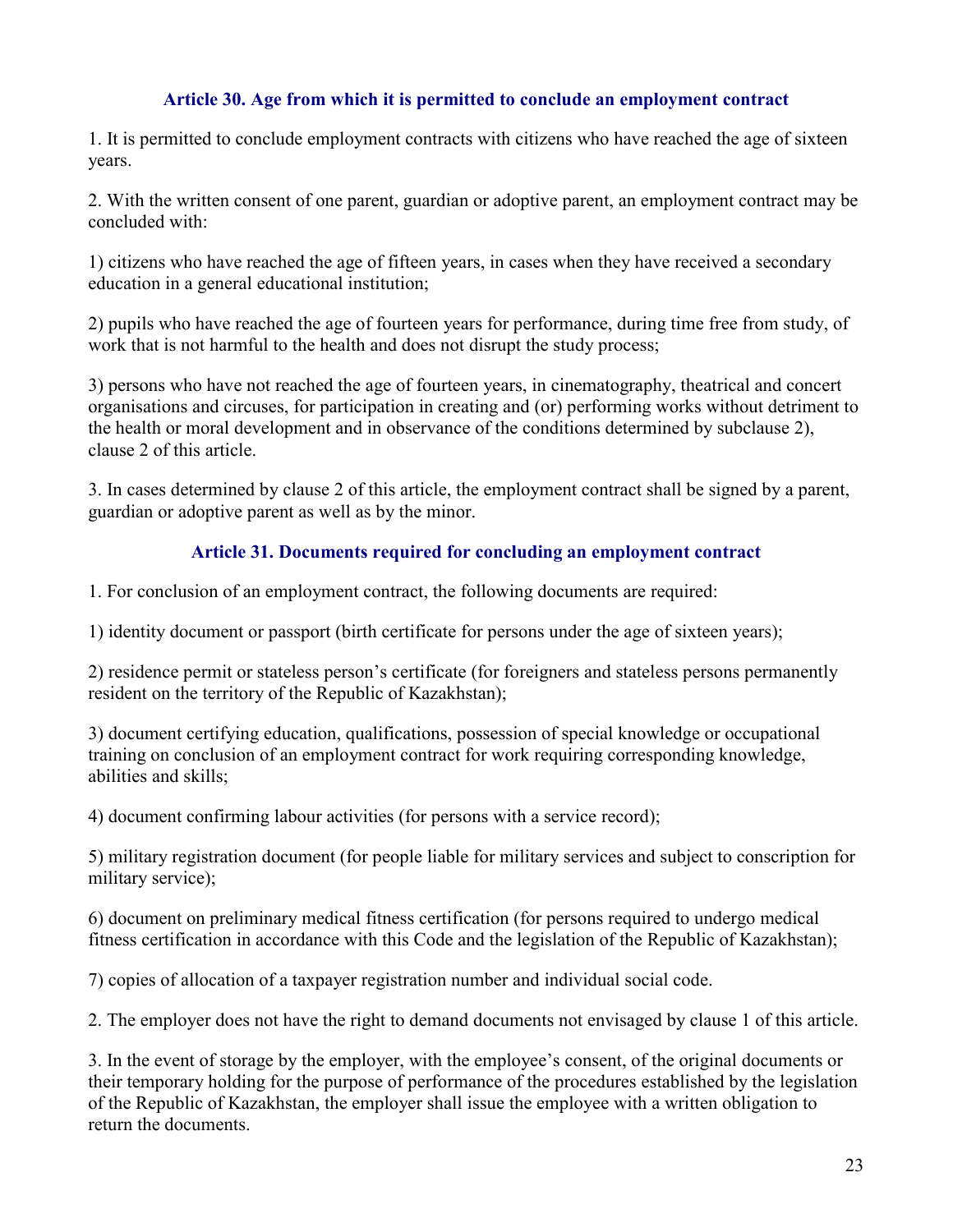#### Article 32. Procedure for conclusion, amendment and supplementation of the employment contract

1. An employment contract shall be concluded in written form in at least two copies and shall be signed by the parties. One copy of the employment contract shall be kept by the employee and one by the employer. Receipt by the employee of a copy of the employment contract shall be confirmed in writing.

2. Introduction of amendments and supplements to the employment contract, including for transfer to a different job, shall be made by the parties in writing in the manner envisaged by clause 1 of this article.

A proposal to amend the terms and conditions of the employment contract shall be submitted by one of the parties to the employment contract in written form and shall be considered by the other party within a period of seven calendar days of its submission.

3. An employment contract with officials on an organisation's executive body shall be concluded by the owner of the property of the organisation or by a person or body authorised thereby in the manner established by the constituent documents of the organisation.

# Article 33. Documentation of hiring for work

1. Hiring for work shall be drawn up by an act of the employer issued on the basis of the employment contract concluded.

2. The employer shall, within a period of three days, familiarise the employee with said act. Familiarisation with the employer's act shall be certified by the employee's signature.

3. At the employee's demand, the employer shall provide him with a duly certified copy of the act.

On hiring for work, the employer shall acquaint the employee with the internal labour regulations of the organisation, other acts of the employer relating to the job (labour function) of the employee and the collective bargaining agreement.

### Article 34. Documents confirming labour activities of the employee

Any of the following may confirm the labour activities of the employee:

1) work book;

2) employment contract with en entry by the employer on the date and grounds for termination thereof;

3) extracts from acts of the employer confirming origination and termination of labour relations on the basis of conclusion and termination of the employment contract;

4) extracts from the employees' payroll ledger;

5) service record (the list of data about the work and labour activities of the employee), signed by the employer, with the organisation's seal affixed or notarised;

6) archive transcript containing information about the labour activities of the employee.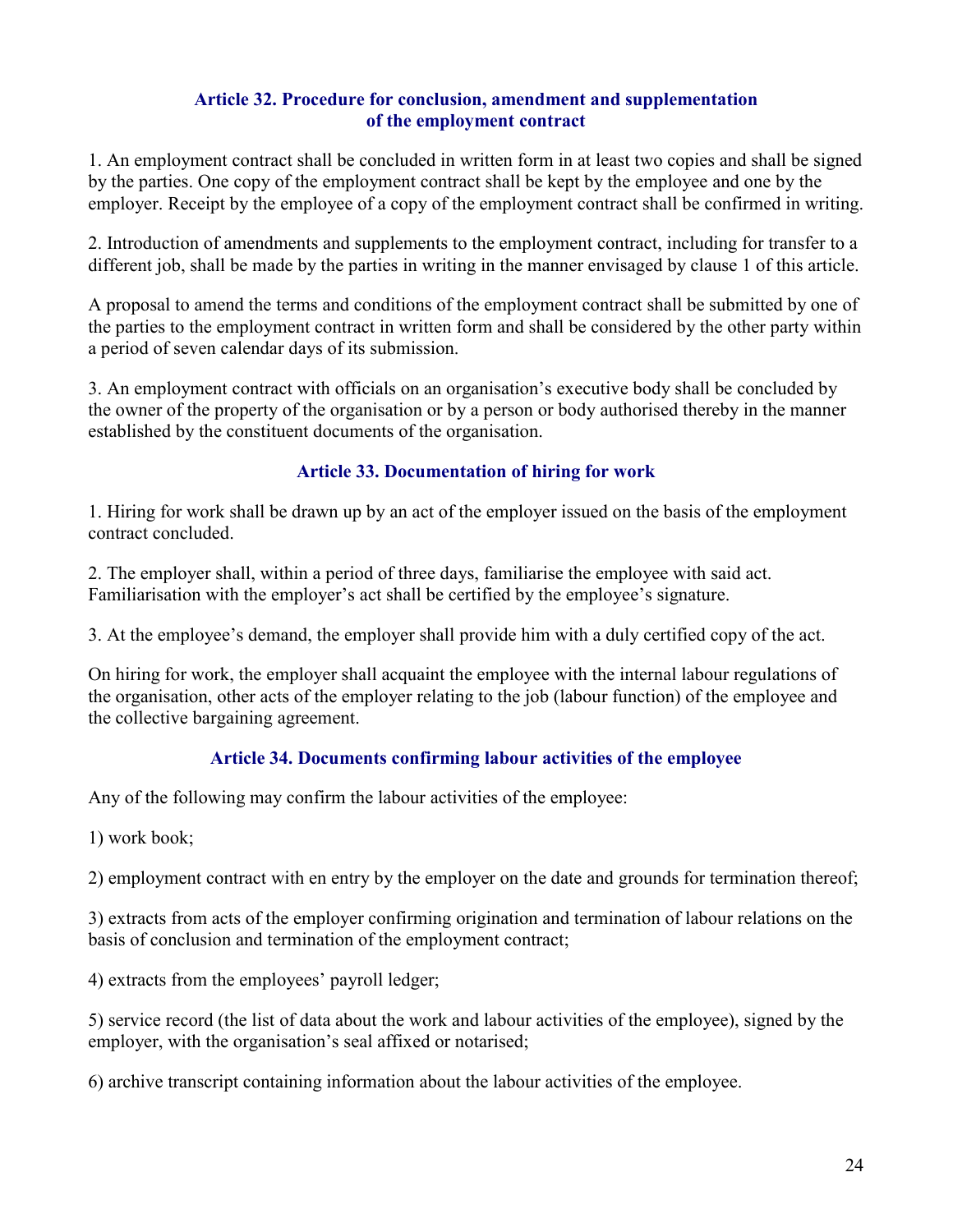### Article 35. Work book

1. The work book is a document containing information about the labour activities of the employee.

2. The format, procedure maintaining and storing work books are established by the state labour authority.

3. The employer shall make relevant entries in the employees' work book (if available) on his labour activities within the organisation.

4. Entries in the work book concerning the reasons for termination of the employment contract shall be made indicating the rules of this Code.

### Article 36. Condition on the probationary period in an employment contract

1. In an employment contract, a condition may be established on a probationary period for the purpose of verifying that the employee's qualifications comply with the job allocated thereto. In the absence of a condition on a probationary period in the employment contract, the employee will be considered to have been hired without a probationary period.

2. The probationary period shall start in conjunction with the term of the employment contract.

3. During the probationary period, the rules of this Code, and the terms and conditions of the employment contract and the collective bargaining agreement shall apply to the employee.

4. The probationary period shall be included in the employee's service record and may not exceed three months. Periods when the employee is absent from work shall not be included in the probationary period.

5. Probationary period shall not be established for:

persons hired on a competitive basis to take up a position;

persons completing a secondary or higher professional education and starting work for the first time in the specialty studied;

the disabled.

#### Article 37. Result of the probationary period on hiring

1. If the results of the employee's probationary period are negative, the employer shall have the right to terminate the employment contract with him, having warned him in writing to this effect no earlier than seven calendar days before expiry of the probationary period, indicating the reasons for the employee being recognised as not having completed the probationary period successfully.

2. If the probationary period has expired and neither of the parties has demanded termination of the employment contract, the employee shall be deemed to have completed the probationary period successfully.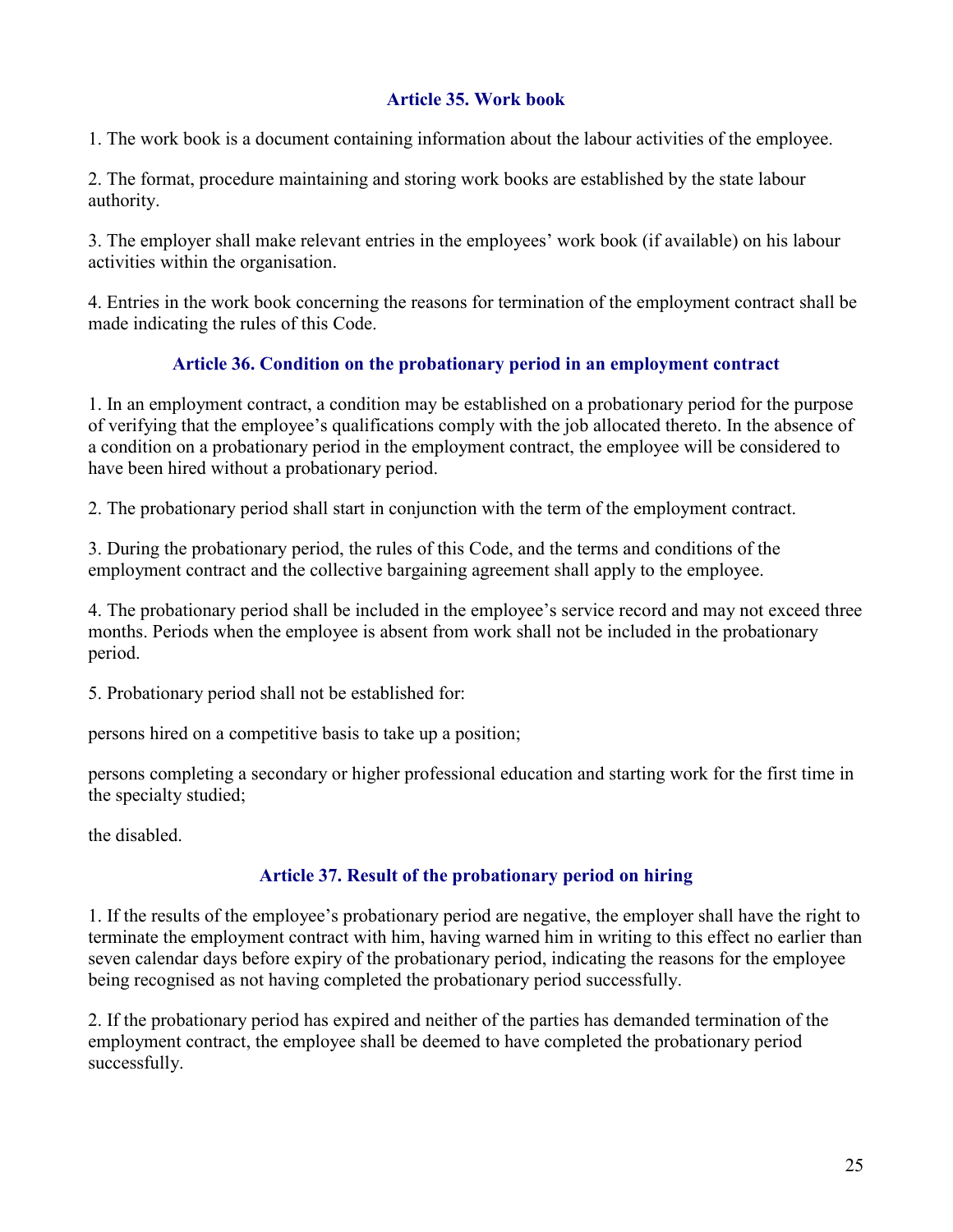3. In the event that the employer appoints the employee to a higher position before expiry of the probationary period, the employee shall also be deemed to have completed the probationary period successfully.

### Article 38. Coming into effect of the employment contract

1. The term of validity of the employment contract shall begin from the day of its signing by the parties or the date established therein.

2. The employees shall be permitted to take up his position only after the parties have signed the employment contract.

3. In the event of absence of an employment contract and (or) incorrect execution of an employment contract at the fault of the employer, the latter shall be liable in the manner established by the laws of the Republic of Kazakhstan. In this case, the labour relations shall be deemed to arise from the date on which the employee takes up his position.

# Article 39. Invalidity of the employment contract

1. An employment contract shall be recognised as invalid by a court of law if concluded:

1) under the influence of deception, force or threat;

2) without the intent to create actual or legal consequences (a sham employment contract);

3) with a person declared legally incompetent;

4) with a person under the age of fourteen years, with the exception of the cases envisaged by subclause 3), clause 2, article 30 of this Code;

5) with a person under the age of sixteen years without the written consent of a parent, guardian or adoptive parent.

2. Recognition of the employment contract as invalid at the fault of the employer shall not entail loss by the former employee of his rights to payment for his labour, compensation for unused annual paid leave, other payments and benefits.

3. Recognition of the employment contract as invalid at the fault of the employer or of the employee shall entail their liability in accordance with the laws of the Republic of Kazakhstan.

4. Recognition of individual terms and conditions of an employment contract as null and void shall not entail invalidity of the employment contract as a whole.

### Article 40. Prohibition on performance of work, not stipulated in the employment contract

The employer shall not have the right to demand that the employee perform work not stipulated by the employment contract, with the exception of cases envisaged by this Code and the laws of the Republic of Kazakhstan.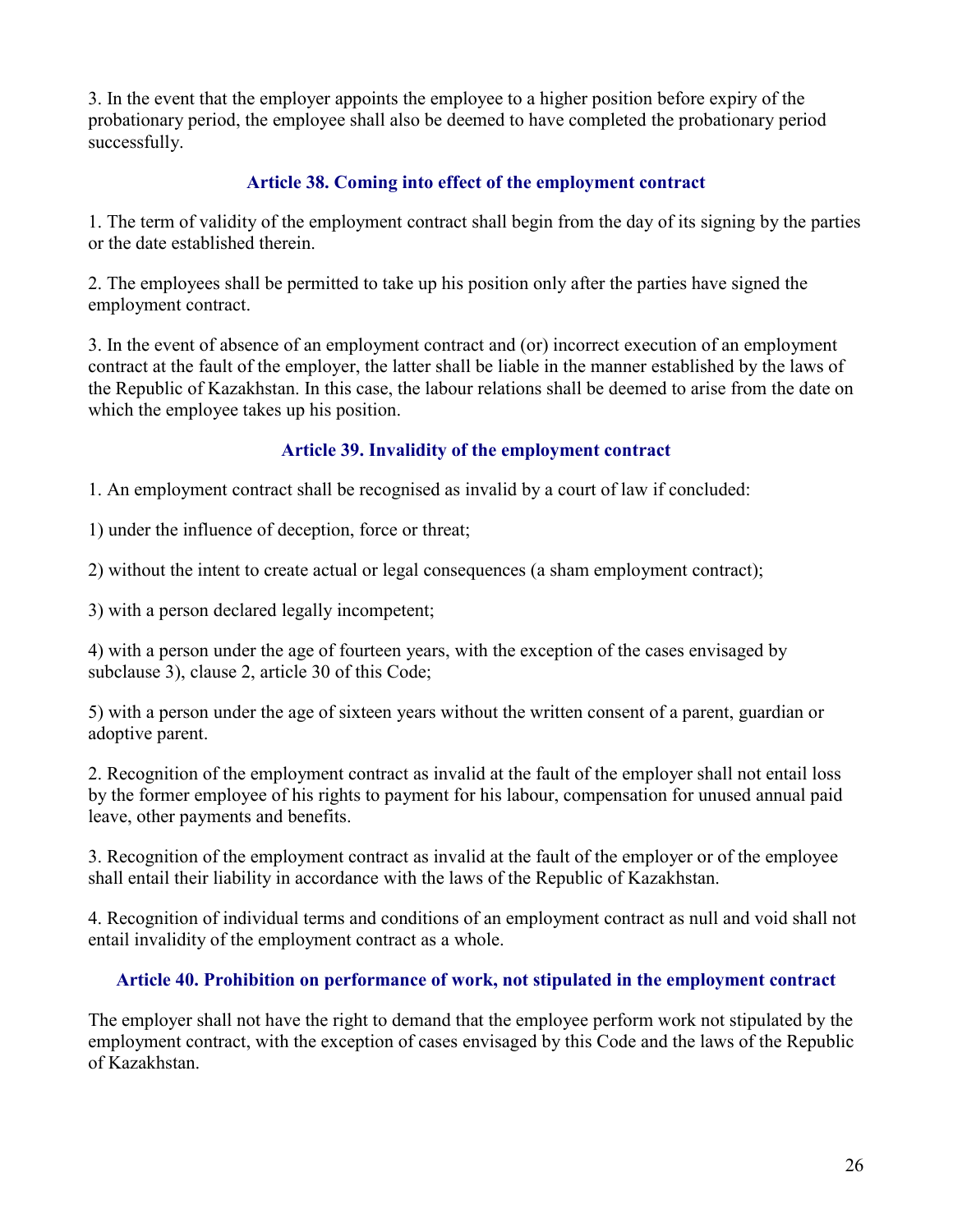### Article 41. Transfer of the employee at another job

1. The following shall constitute transfer of the employee to another job:

1) change of the work (labour function) of the employee, that is, performance of work in another position, speciality, profession or qualifications;

2) assignment of work during performance of which the working conditions (size of the wage, working time and rest time regime, benefits and other conditions) determined by the employment contract are changed;

3) transfer to a separate structural subdivision of the employer;

4) transfer to another location together with the employer.

2. Transfer of the employee to another job shall be permitted with the consent of the employee, shall be formalised by introduction of relevant amendments into the employment contract and issue of an act of the employer, with the exception of cases envisaged by this Code.

3. Movement of the employee, within the same organisation, to another work place, another structural subdivision of this organisation at the same location or assignment of work at another mechanism or piece of equipment shall not constitute transfer to another job and shall nor require the employee's consent, provided it does not entail the amendments envisaged in clause 1 of this article.

### Article 42. Transfer of the employee to another location together with the employer

1. The employer shall give the employee at least one month's written notice of the impending movement of the employer to another location, unless the employment contract or collective bargaining agreement envisages a longer notice period.

2. The employer shall make compensation payments connected with the employee's relocation in the event of his transfer to work at another location together with the employer, as envisaged by article 153 of this Code.

3. In the event of a written refusal by the employee to transfer to another location together with the employer, the employment contract with the employee shall be terminated on the grounds envisaged by subclause 1), clause 1, article 59 of this Code.

### Article 43. Temporary transfer to another job for production purposes

If necessary for production purposes, including temporary replacement of an absent employee, the employer shall have the right to transfer an employee without his consent for a period of up to one month in the course of the calendar year to another job not encompassed by the employment contract and not contraindicated for him in terms of his state of health, within the same organisation, at the same location, with payment for the work performed being no less than the average wage for the work previously carried out.

### Article 44. Temporary transfer to another job in the event of idle time

1. In the event of idle time, the employer shall have the right to transfer the employee without his consent and in consideration of his speciality and qualifications, to another job not contraindicated for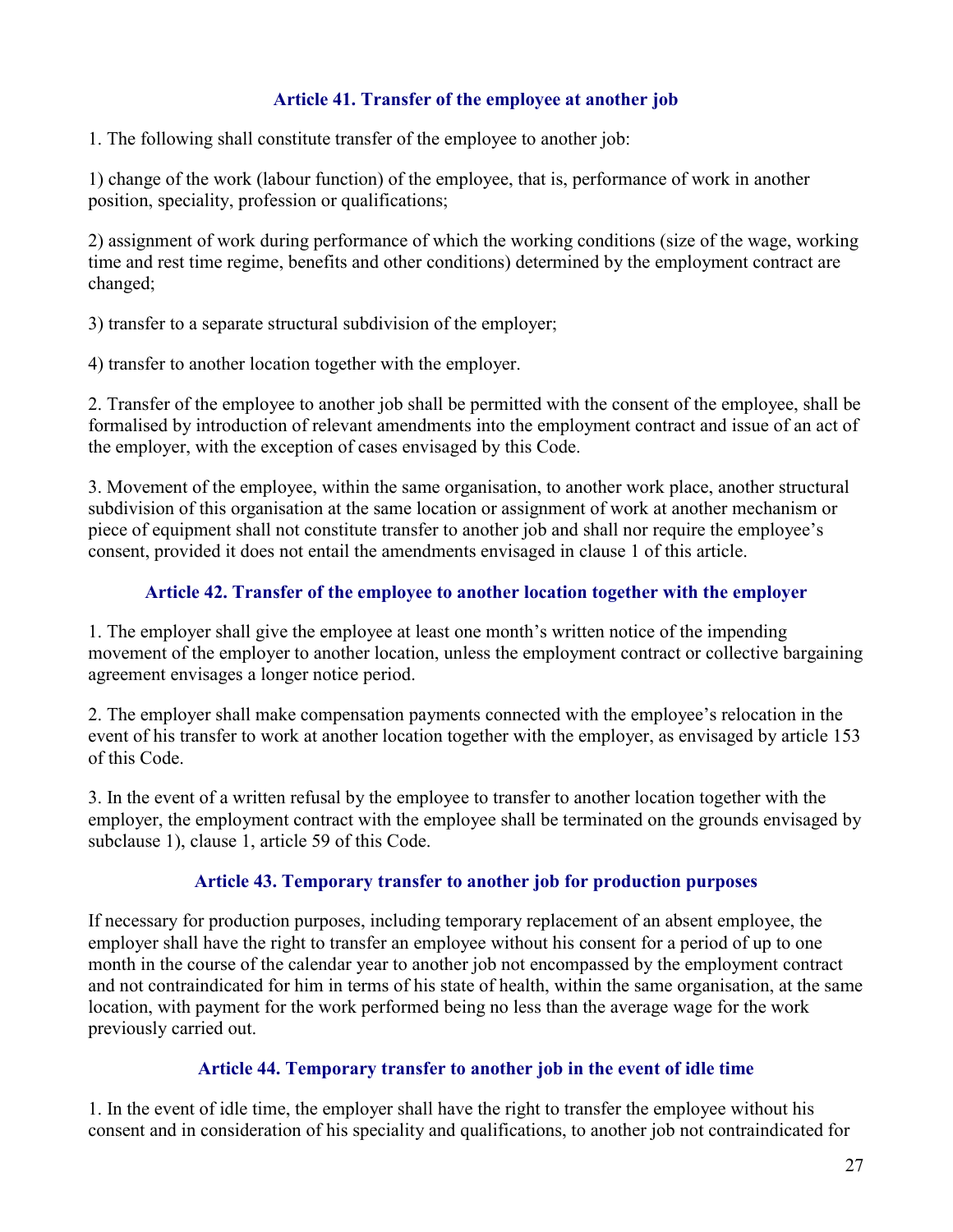him in terms of his state of health for a period of no more than one month in the course of the calendar year.

2. For transfer in the event of idle time, the labour compensation to the employee shall be made for the work performed, but shall be at least two-thirds of the average wage for the work previously carried out.

In the event of a written refusal by the employee to continue working in connection with the change in the working conditions, the employment contract with the employee shall be terminated on the grounds envisaged by subclause 2), clause 1, article 59 of this Code.

### Article 45. Temporary transfer to another job for health reasons

1. The employee shall be temporarily transferred to easier work for health reasons for the period indicated in the medical opinion. On agreement between the parties, the employee may retain his salary from the work previously performed.

2. In connection with injury, occupational disease or other damage to health resulting from fulfilment of job duties, the employer shall, until working capacity is restored or disability established, transfer the employee to easier work or release him from work with payment of damages in accordance with the civil legislation of the Republic of Kazakhstan, as well as the terms and conditions of the employment contract and the collective bargaining agreement.

3. In the case of written refusal by the employee to transfer to other work in the event of industrial injury or occupational disease resulting from fulfilment of job duties or other damage to the health not connected with production, the employment contract with the employee shall be terminated on the grounds envisaged by subclause 4), clause 1, article 59 of this Code.

### Article 46. Restriction on transfer of the employee to another job

It shall not be permitted to transfer the employee to another job contraindicated for the employee for health reasons, confirmed by a medical opinion.

#### Article 47. Movement of the employee at another work place. Change of position (job) title

1. The consent of the employee shall not be required for his movement to another work place or another structural subdivision at the same location or assignment of work at another mechanism or piece of equipment within the scope of his position, speciality, profession and qualifications, as determined by the employment contract, with the exception of cases when work in the structural subdivision, at the specific work place, mechanism or piece of equipment involves other working conditions.

2. A change in the position (job) title of the employee, of the structural subdivision, or a change in the management structure not entailing for the employee a change of working conditions and (or) the terms and conditions of the employment contract may be implemented by the employer without the employee's consent.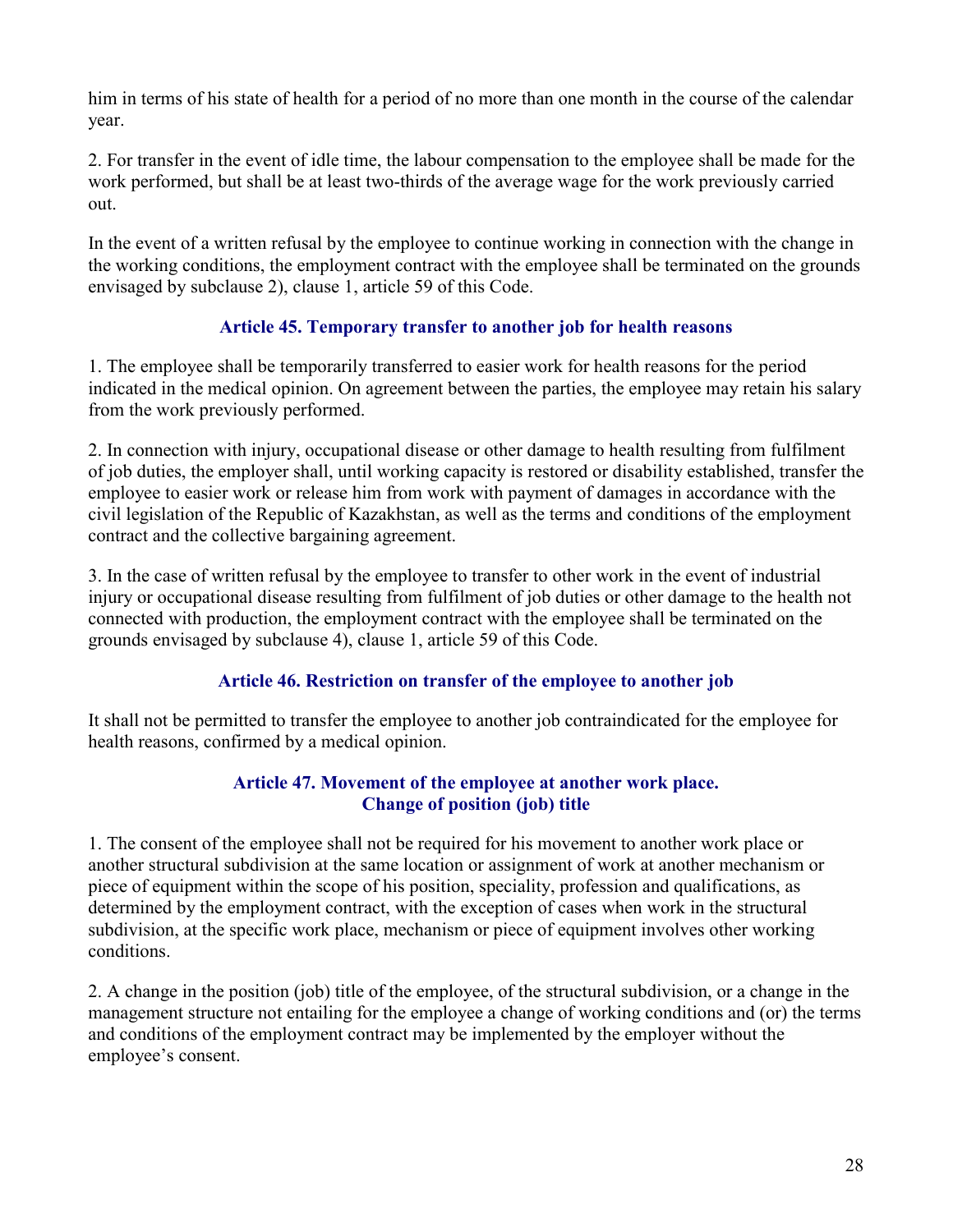#### Article 48. Change of working conditions

1. In connection with changes in the organisation of production, including in the event of reorganisation, and (or) a reduction in the volume of work, it shall be permitted for the employer to change the working conditions of the employee given that he continues working in a position, speciality or profession corresponding to his qualifications, as determined by the employment contract.

In the event of a change of working conditions, relevant supplements and amendments shall be introduced into the employment contract and (or) the collective bargaining agreement.

2. The employer shall give at least one month's written notice to the employee and (or) his representatives of the change of working conditions, unless a longer notice period is envisaged by the employment contract or collective bargaining agreement.

If the employee does not agree to continue working under the new conditions, the employer shall offer him, in writing, any other available job corresponding to his qualifications and state of health and, in the absence of such a job, a vacant lower position or lower-paid job that the employee might perform in consideration of his qualifications and state of health.

3. In the event of written refusal by the employee to continue working in connection with the change of working conditions, the employment contract with the employee shall be terminated on the grounds envisaged by subclause 2), clause 1, article 59 of this Code.

4. In the event that the circumstances indicated in clause 1 of this article might entail a reduction in staff numbers or positions, the employer shall have the right, for the purpose of retaining work places and in consideration of the opinion of the employees' representatives, to introduce a part-time work regime.

Abolition of a part-time work regime that might entail a reduction in staff numbers or positions shall be carried out in consideration of the opinion of the employees' representatives.

### Article 49. Labour relations in the event of a change of name, departmental affiliation, owner of the property or of reorganisation of the employer

In the event of a change in the name, departmental affiliation, or owner of the property or of reorganisation of the employer, labour relations with the employees shall continue without change.

#### Article 50. Suspension from work

1. In cases envisaged by the laws of the Republic of Kazakhstan, the employer shall suspend the employee from his job on the basis of acts issued by competent state authorities.

2. In addition to the cases envisaged in clause 1 of this article, the employer shall suspend an employee that:

1) arrives at work under the influence of alcohol, narcotics or other toxic substances (and their analogues) or consumes intoxicating substances during the working day;

2) does not pass the examinations in the labour protection and labour safety rules;

3) does not use the means of personal and (or) collective protection provided by the employer;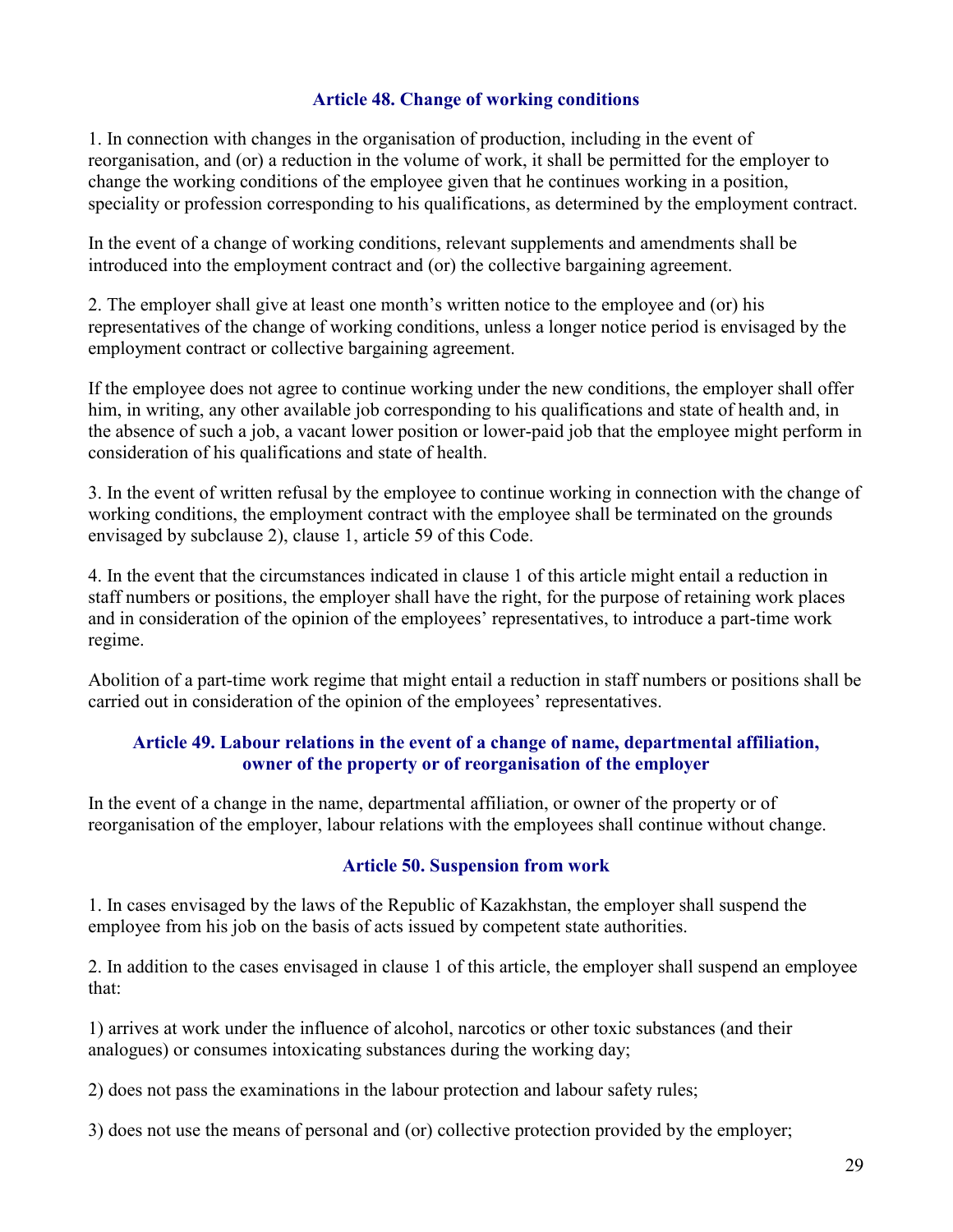4) does not pass the medical examination or pre-shift medical certification, if these are mandatory in accordance with the legislation of the Republic of Kazakhstan;

5) if his actions or failure to act cause an accident, violation of the rules for labour safety, fire protection or traffic safety.

3. During the period of his suspension from his job, the employee shall not receive his wage and shall not be paid temporary disability allowances at the employer's expense, with the exception of maternity benefits.

4. The employee shall be suspended from his job for the period until the reasons constituting grounds for suspension are clarified and (or) eliminated.

5. The employee shall retain his wage in the event of his unlawful suspension from his job by the employer.

### Article 51. Grounds for termination of the employment contract

The grounds for termination of the employment contract are:

1) cancellation of the employment contract by agreement between the parties;

2) expiry of the term of validity of the employment contract;

3) cancellation of the employment contract on the initiative of the employer;

4) cancellation of the employment contract on the initiative of the employee;

5) circumstances beyond the will of the parties;

6) withdrawal by the employee from the labour relations;

7) transfer of the employee to an elected job (position) or his appointment to a position excluding the possibility of continuation of the labour relations, apart from cases envisaged by the laws of the Republic of Kazakhstan;

8) violation of the terms and conditions for conclusion of the employment contract;

9) grounds envisaged in the employment contract concluded with the head of the employer's executive body.

### Article 52. Cancellation of the employment contract by agreement between the parties

1. An employment contract might be cancelled by agreement between the parties.

2. A party to an employment contract expressing the desire to cancel the employment contract by agreement between the parties shall send a notification to this effect to the other party to the employment contract. The party that receives this notification shall, within a period of three working days, notify the other party in writing of its decision.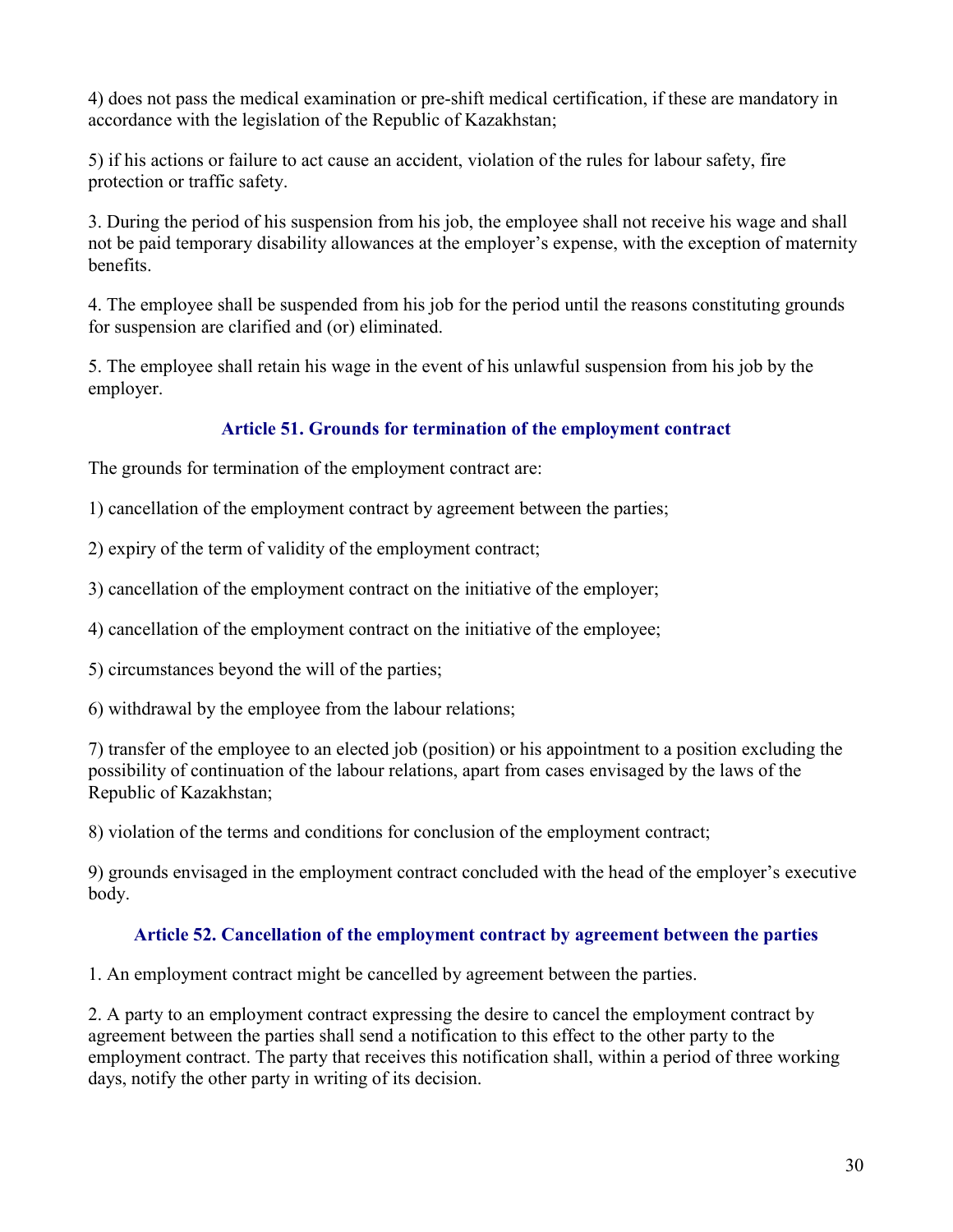3. The date of cancellation of the employment contract by agreement between the parties shall be determined on agreement between the employee and the employer.

4. On agreement with the employee, the employment contract might envisage the right of the employer to cancel the employment contract without observing the requirements established by clause 2 of this article, with a severance fee in the amount of at least the average annual wage.

# Article 53. Termination of the employment contract on expiry of its term of validity

1. An employment contract concluded for a specific period shall be terminated in connection with expiry of its term of validity.

2. The date of expiry of an employment contract concluded for a specific period shall be the final day on which the employee performs his job in accordance with the term stipulated by the employment contract.

3. The date of expiry of an employment contract concluded for the period of performance of specific work shall be the day on which the work is completed.

4. The date of expiry of an employment contract concluded for a period of replacement of a temporarily absent employee shall be the day on which the employee whose job (position) has been maintained returns to work.

5. If, on expiry of the employment contract, the labour relations in fact continue and neither of the parties demands their termination, the contract shall be deemed to have been prolonged for an indefinite period.

#### Article 54. Grounds for cancellation of the employment contract on the initiative of the employer

1. An employment contract with an employee may be cancelled on the initiative of the employer in the following cases:

1) liquidation of a legal entity employer or termination of the activities of an individual employer;

2) reduction in staff numbers or positions;

3) unfitness of the employee for the position held or work performed as a consequence of inadequate qualifications;

4) unfitness of the employee for the position held or work performed as a consequence of health reasons hampering continued performance of the given work;

5) a negative result of work performed during a probationary period;

6) absence of the employee from work without good reason for a period of three or more hours in a row during a single working day (work shift);

7) presence of the employee at work under the influence of alcohol, narcotics or toxic substances (or their analogues), including in cases of consumption during the working day of intoxicating substances (or their analogues);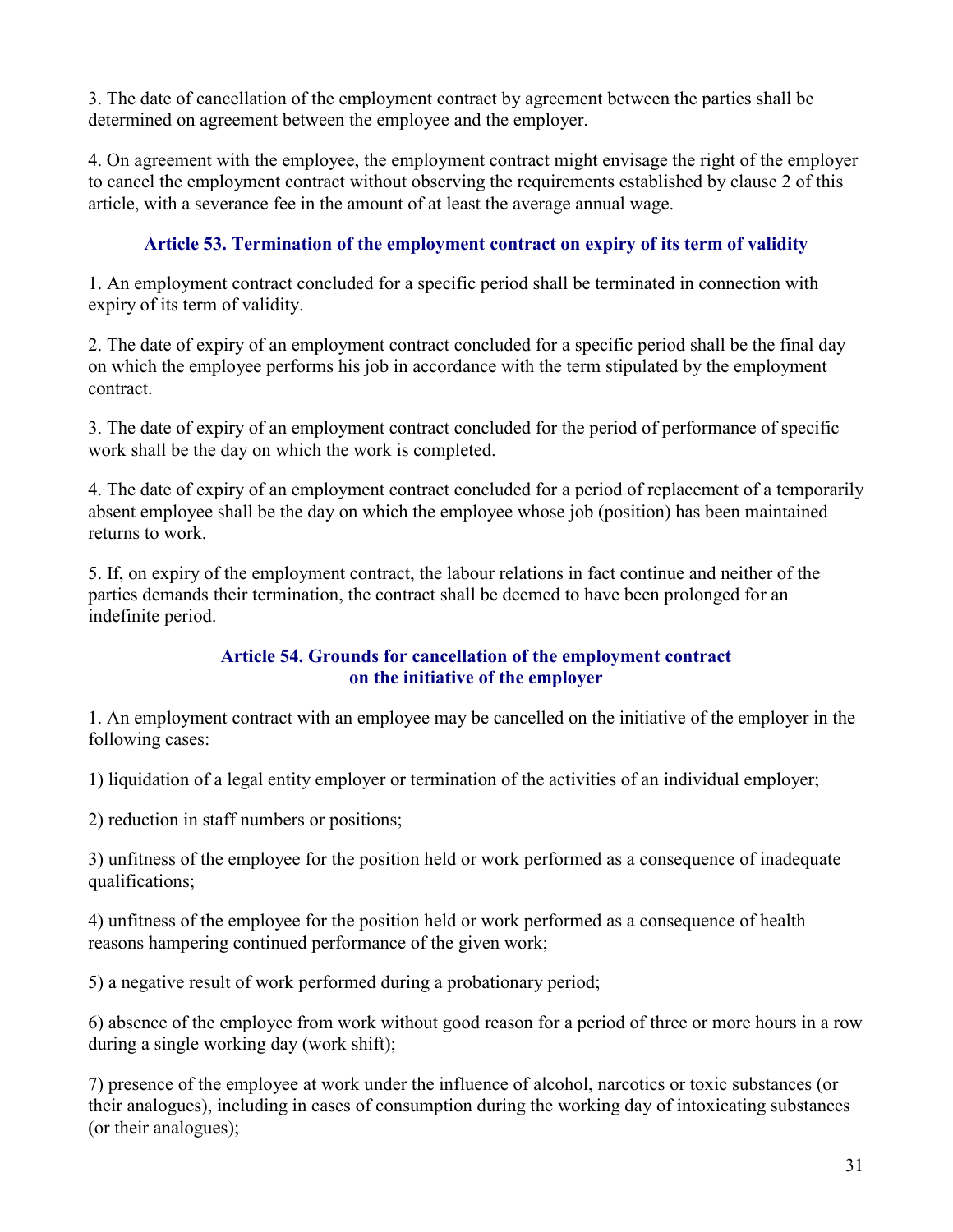8) violation by the employee of the rules for labour safety or fire safety or traffic safety entailing or capable of entailing serious consequences, including injuries and accidents;

9) theft (including minor theft) by the employee in the work place of other people's property, its deliberate destruction or damage, as established by a sentence or court ruling that has come into legal effect;

10) culpable actions or inaction on the part of an employee dealing with money or goods if these actions or inaction provide grounds for the employer to loose his trust in him;

11) an immoral act carried out by an employee fulfilling educational functions that is incompatible with continued performance of the given work;

12) divulgence by the employee of information constituting state secrets or other secrets protected by law that he acquired in connection with performance of his job duties;

13) repeat failure by the employee to fulfil or duly fulfil his job duties, without good reason, provided a disciplinary sanction has been imposed thereon;

14) termination of the employee's access to state secrets in cases established by the laws of the Republic of Kazakhstan;

15) knowing provision by the employee to the employer of false documents or information on conclusion of the employment contract, if the genuine documents or information might constitute grounds for refusal to conclude the employment contract;

16) violation by the head of the employer's executive body, his deputy or heads of subdivisions of the employer of their job duties resulting in material damage to the employer;

17) absence of the employee from work for over two months in a row as a consequence of temporary disability, with the exception of cases when the employee is on maternity leave or if the relevant disease is included on the list of illnesses for which a longer term of disability is established, approved by the Government of the Republic of Kazakhstan.

For an employee disabled in connection with an industrial accident or occupational disease, his job (position) is retained until his working capacity is restored or disability established;

18) a corruption-related crime committed by the employee and excluding, in accordance with a judicial act, the possibility of his continued work.

2. For individual categories of employees, this Code envisaged additional grounds for cancellation of employment contracts on the initiative of the employer.

### Article 55. Restriction on the possibility of labour contract cancellation on the initiative of the employer

Cancellation of the employment contract on the initiative of the employer shall not be permitted during a period of temporary disability and while the employee is on annual paid leave, with the exception of the case envisaged by subclause 1), clause 1, article 54 of this Code.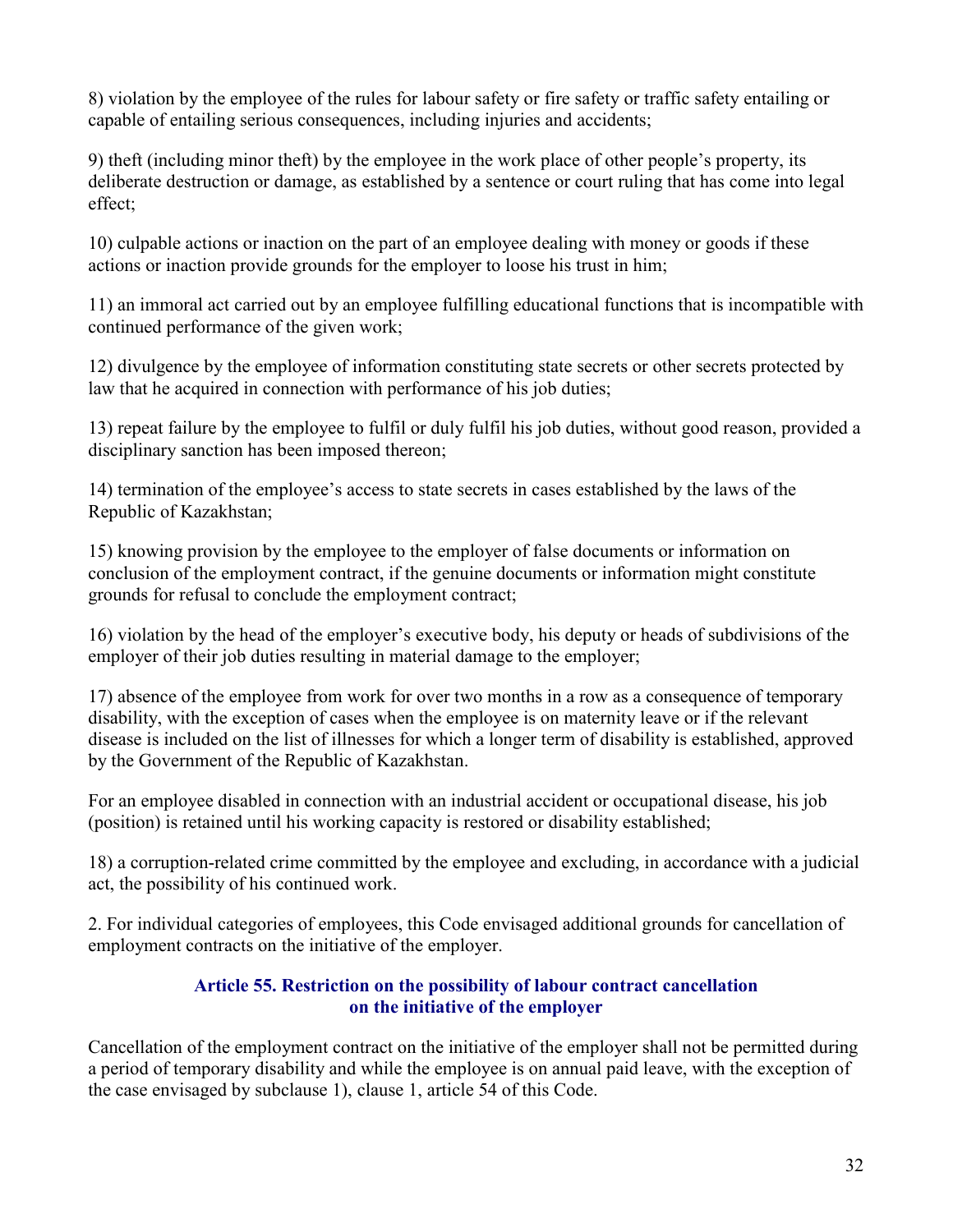#### Article 56. Procedure for cancellation of the employment contract on the initiative of the employer

1. The employer shall, on the grounds envisaged by subclauses 1) and 2), clause 1, article 54 of this Code, serve at least one month's written notice on the employee of cancellation of the employment contract, unless the employment contract or collective bargaining agreement envisaged a longer notice period. With the written consent of the employee, the employment contract may be cancelled before expiry of the notice period.

2. Cancellation of employment contracts with employees who are members of a trades union on the grounds envisaged by subclauses 2) and 3), clause 1, article 54, as well as termination of the employment contract in accordance with subclause 2), clause 1, article 59 of this Code shall be carried out in consideration of the reasoned opinion of the trades union of the given organisation in the manner envisaged by the collective bargaining agreement.

3. Cancellation of an employment contract in accordance with subclause 4), clause 1, article 54 of this Code, unfitness of the employee for the position held or work fulfilled for health reasons hampering continuation of the given work shall be confirmed by a medical and social examination opinion in the manner established by the legislation of the Republic of Kazakhstan.

4. Cancellation of an employment contract on the grounds envisaged by subclauses  $6$ ) – 13) and 16), clause 1, article 54 of this Code shall be carried out in observance of the procedure for imposition of disciplinary sanctions, as envisaged by article 73, and of the requirements of article 74 of this Code.

5. The employer shall, in the event of cancellation of the employment contract on the grounds envisaged by subclauses  $2(-4)$ , clause 1, article 54 of this Code, take steps to transfer the employee to another job, given his consent.

6. Cancellation of the employment contract on the initiative of the employer owing to unfitness of the employee for the position held or work performed as a consequence of inadequate qualifications shall be based on a decision of an appraisal commission including an employees' representative, unless otherwise established by the laws of the Republic of Kazakhstan.

The procedure and conditions for and frequency of employee appraisals shall be determined by the collective bargaining agreement and, in its absence, by an act of the employer.

### Article 57. Cancellation of the employment contract on the initiative of the employee

1. The employee shall have the right to cancel the employment contract on his own initiative by giving the employer at least one month's written notice to this effect, with the exception of the cases envisaged by clause 4 of this article.

2. On agreement between the employee and the employer, the employment contract may be cancelled before expiry of the notice period envisaged by clause 1 of this article.

3. The employee shall serve written notice on the employer of cancellation of the employment contract at the time indicated in the application in cases when the employment contract is cancelled owing to impossibility of continuing work.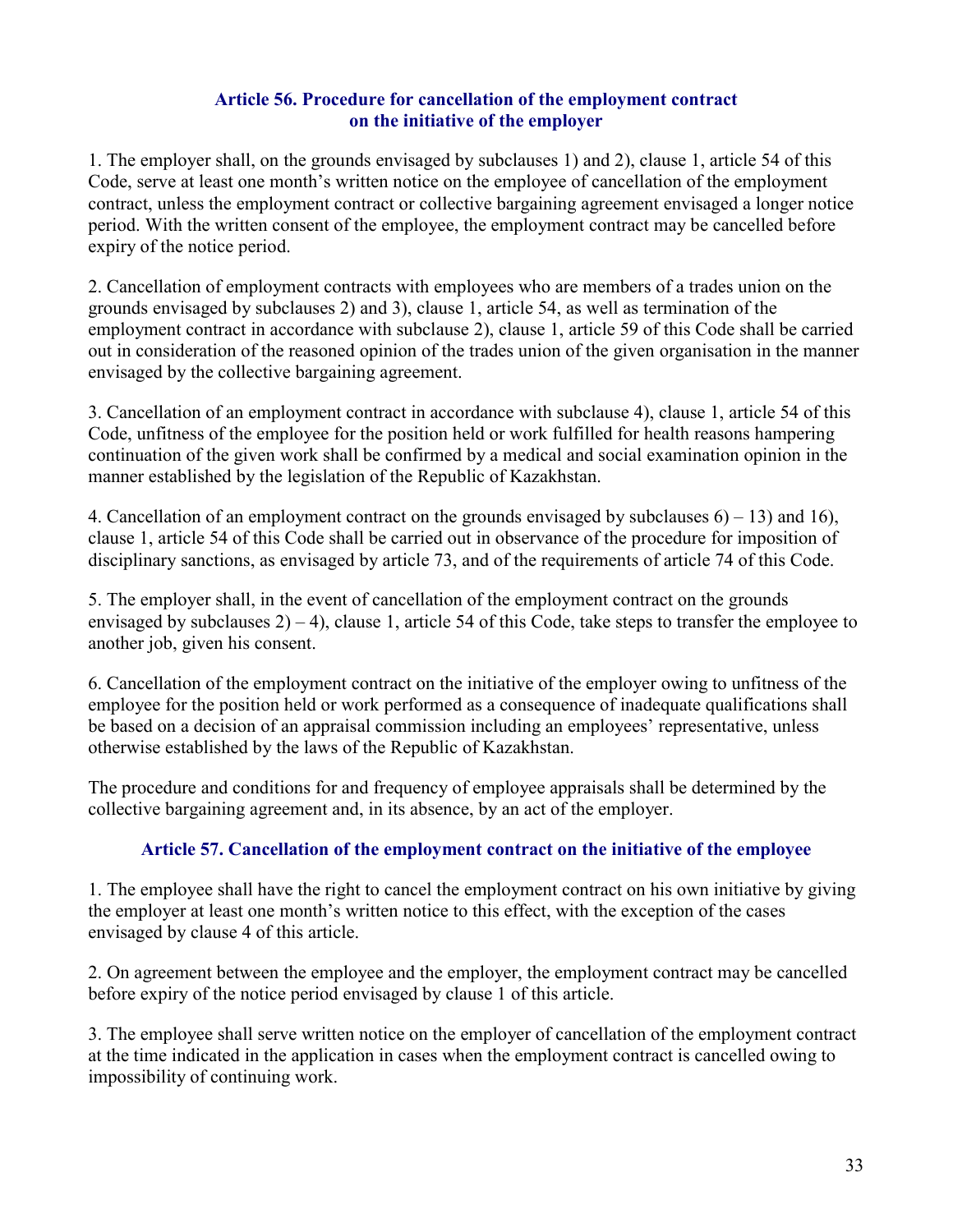4. The employee shall have the right to notify the employer in writing of non-performance by the employer of the terms and conditions of the employment contract. In the event that, on expiry of a period of seven days, non-performance by the employer of the terms and conditions of the employment contract continues, the employee shall have the right to cancel the employment contract by serving at least three working days' written notice on the employer.

5. During the notice period envisaged by this article, the employee shall have the right to revoke, in writing, its application for cancellation of the employment contract.

6. On expiry of the notice period indicated in this article, the employee shall have the right to cease work, while the employer shall issue to the employee the documents associated with his labour activities and any payments due thereto.

7. For individual categories of employees, this Code envisages a special procedure for cancelling the employment contract on the initiative of the employee.

#### Article 58. Termination of the employment contract by virtue of circumstances not dependent on the will of the parties

1. An employment contract shall be subject to termination by virtue of the following circumstances not dependent on the will of the parties:

1) on conscription of the employee (initiation by the employee) of military service from the day on which the employee presents the relevant document within a maximum of three days;

2) on a court sentence coming into legal force against the employee or the employer excluding the possibility of continued labour relations;

3) in the event of death of the employee or of an individual employer, as well as in the event of a court declaring the employee or an individual employer deceased or missing;

4) in the event of a court recognising the employee as legally incompetent or of limited competence, as a result of which the employee is unable to continue performing his previous work;

5) in the event of reinstatement in the job of the employee that previously performed this work.

2. The date of termination of the employment contract on the grounds indicated in subclauses  $2(-4)$ , clause 1 of this article shall be the date on which the sentence or court ruling comes into effect or the date of death.

### Article 59. Termination of the employment contract in the event of withdrawal by the employee from the labour relations

1. An employment contract with an employee shall be subject to termination in the event of withdrawal by the employee from labour relations in cases:

1) refusal by the employee to transfer to another location together with the employer;

2) refusal by the employee to continue work in connection with a change in the working conditions;

3) refusal by the employee to continue work in the event of reorganisation of a legal entity employer;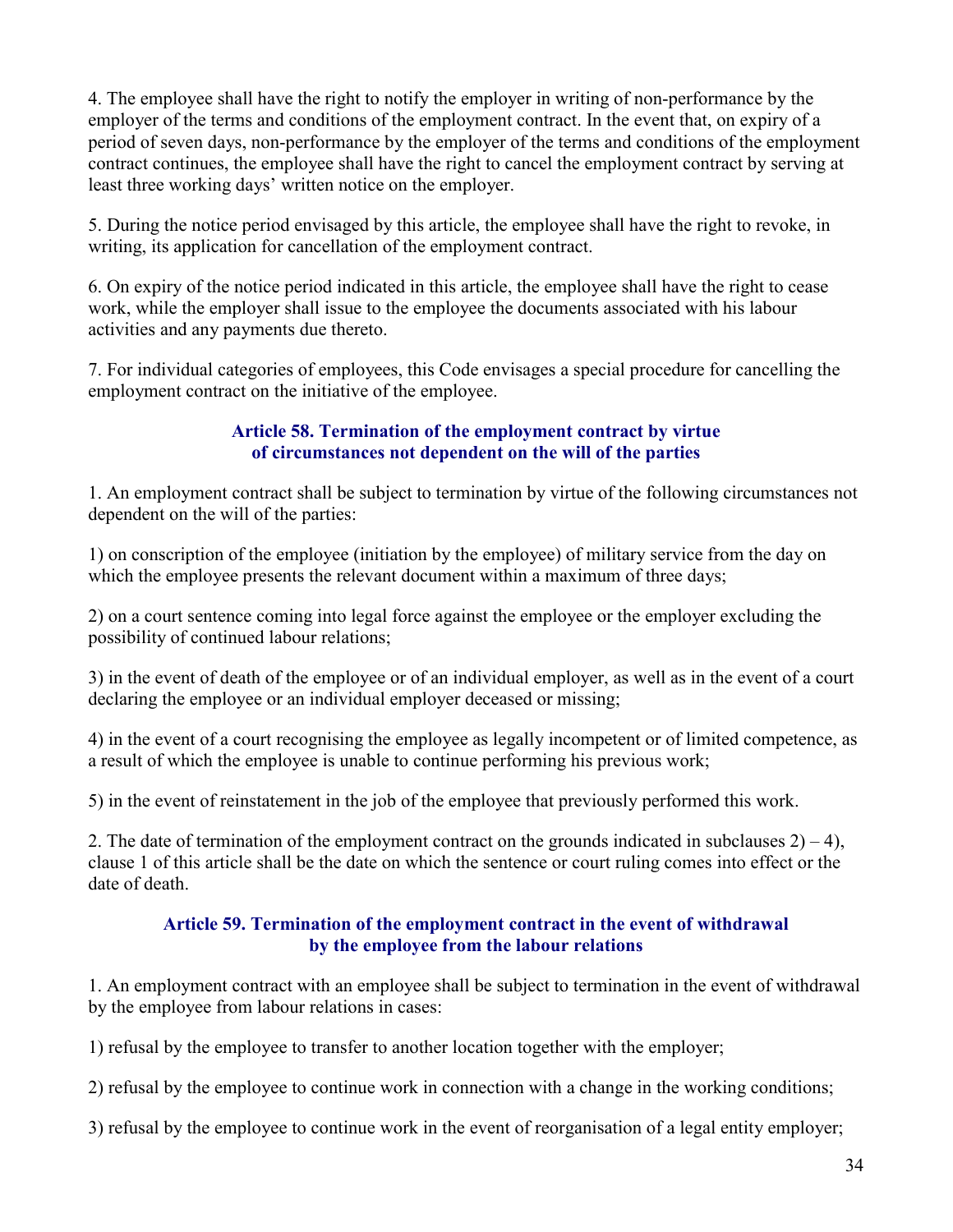4) refusal by the employee to transfer to another job in the event of receiving an industrial injury or occupational disease in connection with fulfilment of his job duties or other damage to his health not connected with production.

2. Termination of the employment contract shall be permitted only given written withdrawal by the employee from the labour relations.

3. Termination of the employment contract shall not be permitted during a period of temporary disability of the employee (including maternity leave) and of leave.

#### Article 60. Cancellation of the employment contract in connection with transfer by the employee to an elected job(position) or appointment to the position

An employment contract with an employee shall be cancelled in connection with his transfer to an elected job (position) or appointment to the position, if the laws of the Republic of Kazakhstan prohibit people holding such positions from engaging in other paid work.

The grounds for this shall consist in notification of the employer by the employee and a certificate of election or appointment of the employee to the job (position).

#### Article 61. Termination of the employment contract as a consequence of violation of the terms and conditions for conclusion of an employment contract

1. An employment contract shall be subject to termination as a consequence of violation of the terms and conditions for conclusion of an employment contract, if said violation excludes the possibility of continued labour relations in cases of:

1) conclusion of an employment contract for performance of work contraindicated for the employee by reason of his state of health on the basis of a medical opinion;

2) conclusion of an employment contract for performance of work in violation of a sentence or court ruling that has come into legal effect and deprives the person of the right to hold certain positions or engage in certain activities;

3) conclusion of an employment contract with foreigners or stateless persons without obtaining, in the established manner, a resolution on engagement of foreign manpower or without observing the restrictions or exemptions established by the laws of the Republic of Kazakhstan;

4) in other cases envisaged by the laws of the Republic of Kazakhstan.

2. Termination of an employment contract on the grounds envisaged by subclauses  $1) - 2$ ), clause 1 of this article, shall be permitted if it is impossible to transfer the employee, with his consent, to another job with the employer that the employee can perform without restrictions. Given the consent of the employee to transfer to another job, an employment contract shall be concluded with him.

3. In the event of termination of the employment contract in the cases envisaged by subclauses 1) and 3), clause 1 of this article, the employer shall pay the employee compensation in the amount of his average wage for three months.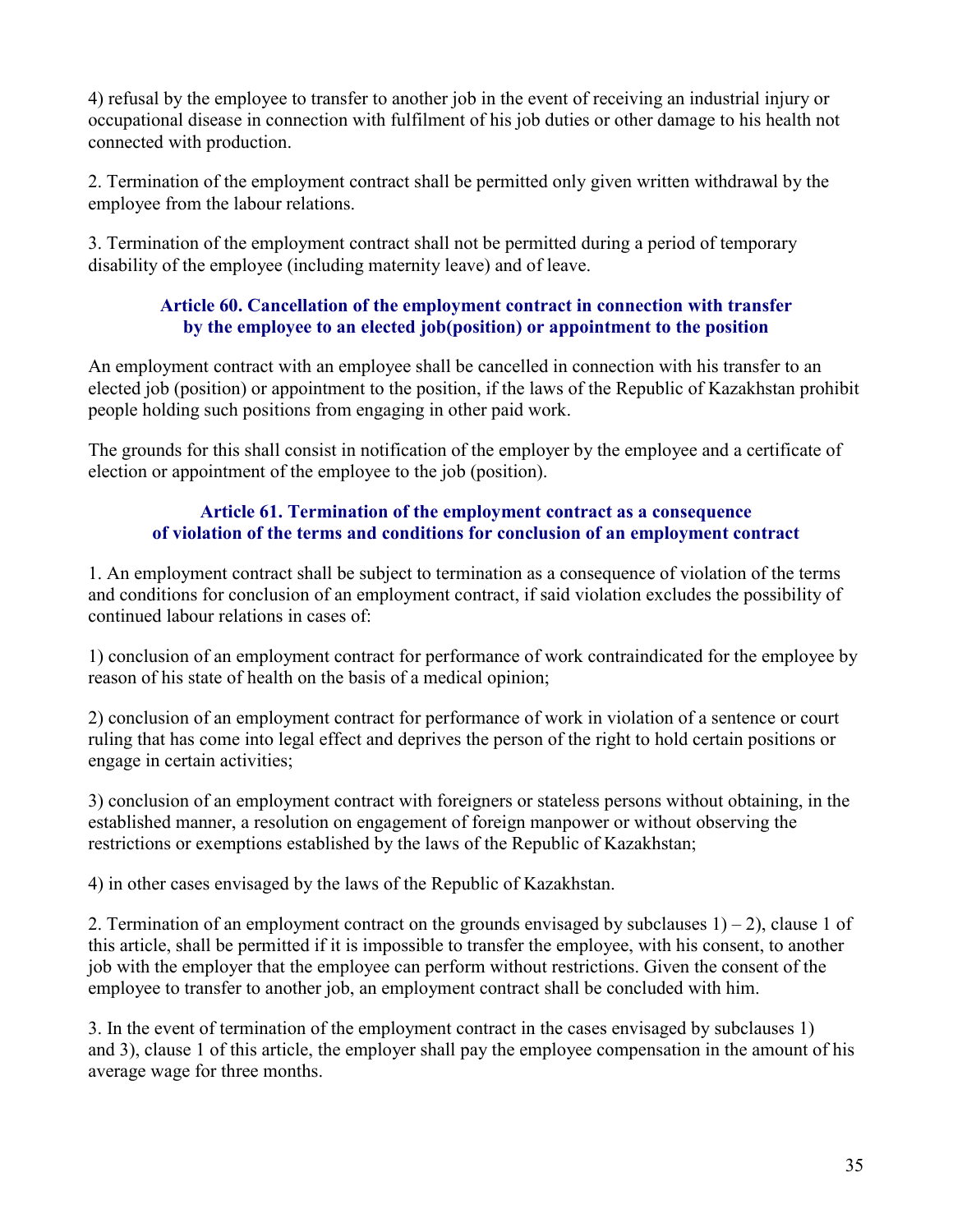### Article 62. Documentation of employment contract termination

1. Termination of an employment contract shall be documented by an act of the employer, with the exception of termination of an employment contract in the event of death of an individual employer (the employer is declared deceased or missing by a court of law) and termination of an employment contract with domestic employees.

2. The act of the employer shall indicate the grounds for termination of the employment contract in accordance with this Code.

3. The date of termination of the employment contract shall be the final day of work, with the exception of cases envisaged in this Code.

4. A copy of the act of the employer on termination of the employment contract shall be handed to the employee or sent to him by registered post within a period of three days.

#### Article 63. Issue of work books and documents associated with labour activities

1. On the day of termination of the employment contract, the employer shall issue the work book or other document confirming the labour activities performed by the employee.

2. At the request of the employee (including a former employee), the employer shall, within a period of five working days from the time of the application, issue a statement indicating the speciality (qualifications, position), time worked and wage, a reference containing information about the employees' qualifications and his attitude to his job, as well as other documents envisaged by this Code.

3. In the event of liquidation of bankruptcy of a legal entity employer or termination of the activities of an individual employer, the employer shall, given a debt towards the employee, issue a duly executed statement on the amount of the debt on wages and other payments.

### Chapter 5. PROTECTION OF THE WORKER'S PERSONAL DATA

### Article 64. Personal data of the employee and its processing

Personal data of the employee consists of information about the employee required on the initiation, continuation and termination of labour relations.

Processing of personal data of the employee shall mean receipt, storage and transmission of the personal data of the employee.

#### Article 65. Requirements on processing of personal data of the employee

During processing of personal data of the employee, the employer shall observe the following requirements:

1) processing of personal data of the employee shall be carried out for the purpose of ensuring observance of the laws and other regulatory and legal acts, assisting employees in job placement, training and career advancement, and ensuring personal protection of employees;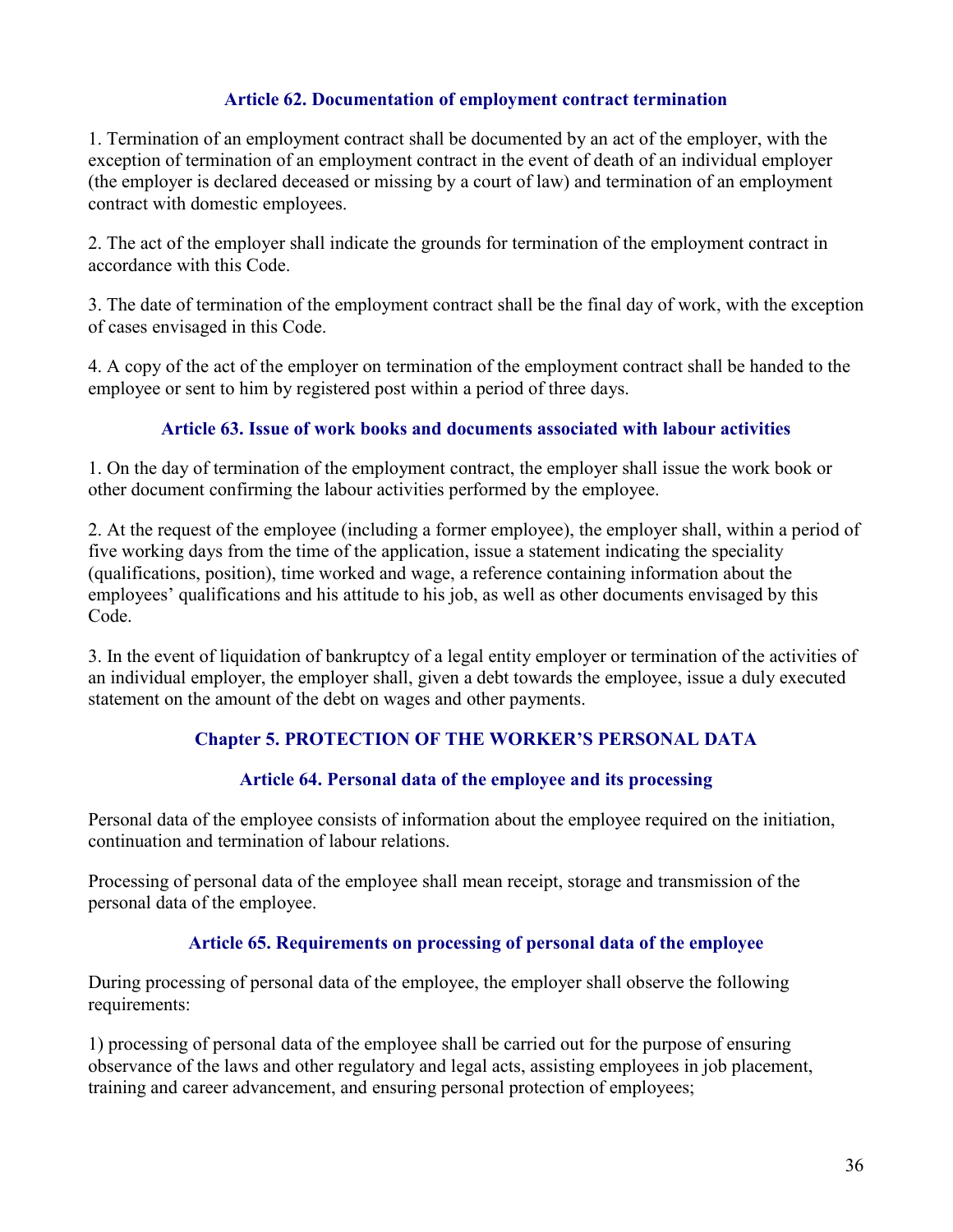2) the volume and the content of the employee's personal data processed shall be determined in accordance with the Constitution of the Republic of Kazakhstan, this Code and other laws of the Republic of Kazakhstan;

3) personal data shall be supplied personally by the employee;

4) the employer shall not have the right to demand from the employee information on his political, religious or other convictions or his private life;

5) the employer shall not have the right to demand from the employee information on his membership or activities in public associations, including trades unions;

6) in adopting decision affecting the interests of the employee, the employer shall not have the right to proceed from personal data of the employee received as a result of their automated or electronic processing;

7) protection of personal data of the employee shall be ensured by the employer in the manner established by the legislation of the Republic of Kazakhstan.

## Article 66. Storage of personal data of the employee

The procedure for storing personal data of the employee in an organisation shall be established by the employer in observance of the requirements established by the legislation of the Republic of Kazakhstan.

The employee shall be familiarised with the act of the employer establishing the procedure for storing personal data of the employee.

## Article 67. Transmission of personal data of the employee

1. In transmitting personal data of the employee, the employer shall observe the following requirements:

1) not to communicate personal data of the employee to a third party without the written consent of the employee;

2) to allow access to personal data of employees only to specially authorised persons. The given persons shall, moreover, have the right to receive only the personal data of the employee required for fulfilment of specific functions, and shall observe the regime of confidentiality;

3) to transmit personal data of the employee within the organisation in accordance with an act of the employer, with which the employee shall be acquainted.

2. Persons to whom personal data of the employee are transmitted shall use them exclusively for the purpose for which they are communicated and shall not have the right to transmit them to third parties, with the exception of cases established by the laws of the Republic of Kazakhstan.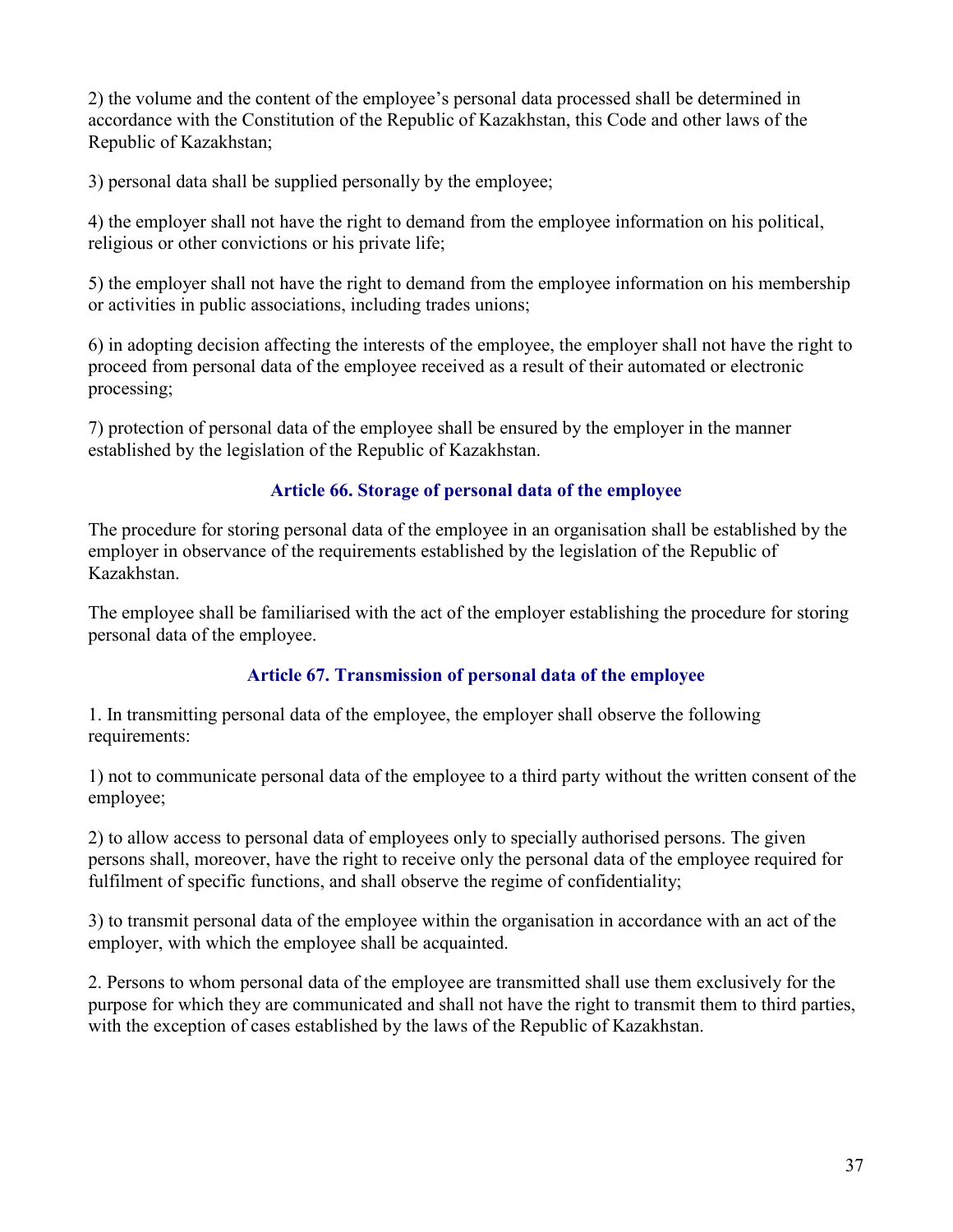### Article 68. Rights of the employee for the purpose of ensuring protection of personal data stored by the employer

For the purposes of ensuring protection of personal data stored by the employer, employees shall have the right to:

1) free-of-charge access to their personal data, including the right to receive copies of entries contained in the personal data of the employee, with the exception of cases envisaged by the laws of the Republic of Kazakhstan;

2) deletion and correction of incorrect or incomplete personal data, as well as data processed in violation of the requirements of this Code;

3) demand that the employer notify persons that previously received the incorrect or incomplete personal data of the employee concerning the corrections made therein;

4) appeal to a court of law against actions (inaction) on the part of the employer during processing of his personal data.

## Chapter 6. INTERNAL LABOUR REGULATIONS. LABOUR DISCIPLINE

### Article 69. Internal labour regulations

1. The internal labour regulations shall be approved by the employer on agreement with employees' representatives.

2. The internal labour regulations shall establish the working time and rest time of employees, the conditions for ensuring labour discipline, and other questions of regulating labour relations.

3. For individual categories of employees, the labour regulations shall consist of charters and provisions approved in the manner established by the laws of the Republic of Kazakhstan.

4. The internal labour regulations shall be binding on both the employer and employees.

### Article 70. Provision of labour discipline

Labour discipline shall be ensured by the employer creating the requisite organisational and economic conditions for individual and collective labour, for a conscientious attitude on the part of employees towards their work, persuasion techniques, incentives for conscientious labour, as well as application of disciplinary sanctions for disciplinary offences committed by employees.

### Article 71. Labour incentives

1. The employer shall have the right to apply various types of incentive to employees for success in their work.

2. The types of incentive to employees and the procedure for applying them are determined by the legislation of the Republic of Kazakhstan, acts of the employer, the employment contract and collective bargaining agreement.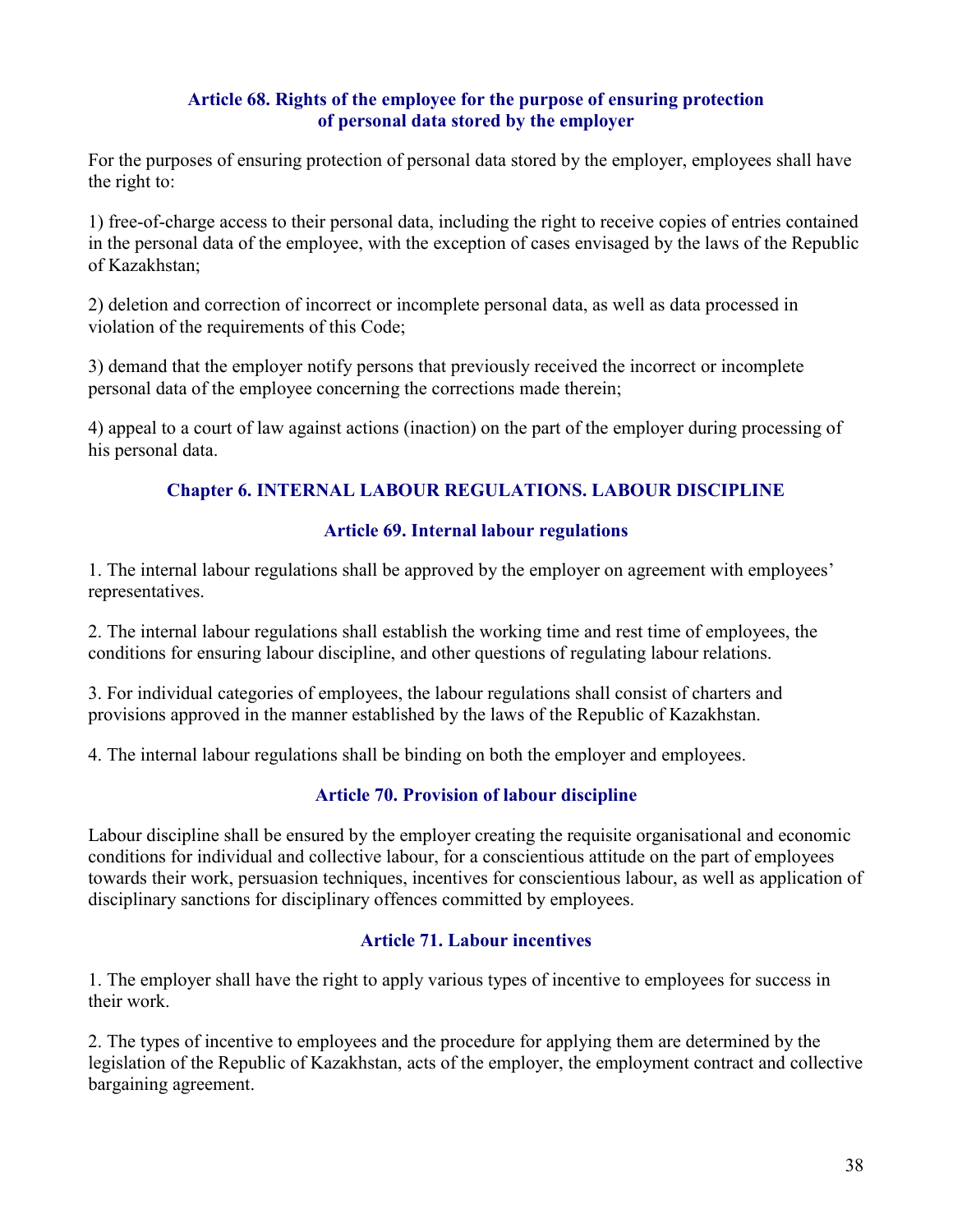## Article 72. Disciplinary sanctions

1. For a disciplinary offence committed by an employee, the employer shall have the right to apply the following types of disciplinary sanction:

1) admonition;

2) reprimand;

3) strict reprimand;

4) cancellation of the employment contract on the initiative of the employer in cases established by this Code.

2. Application of disciplinary sanctions not envisaged by this Code and other laws of the Republic of Kazakhstan shall be prohibited.

## Article 73. Procedure for applying and appealing against disciplinary sanctions

1. Disciplinary sanctions shall be imposed by the employer by issuing an act of the employer.

2. The employer shall demand a written explanation from the employee before applying the disciplinary sanction. Refusal on the part of the employee to provide a written explanation shall not serve as a hindrance to applying a disciplinary sanction. In the event of refusal by the employee to provide the given explanation, a corresponding act shall be drawn up.

3. In determining the type of disciplinary sanction, the employer shall take into account the content, nature and gravity of the disciplinary offence, the circumstances under which it was committed, the prior and subsequent conduct of the employee, and his attitude towards his work.

4. For each disciplinary offence, only a single disciplinary sanction may be imposed on the employee.

5. An act of the employer imposing a disciplinary sanction on the employee may not be issued during a period of:

1) temporary disability of the employee;

2) release of the employee from work for fulfilment of state or public duties;

3) leave;

4) a business trip.

6. An act imposing a disciplinary sanction shall be announced to the employee subject to the disciplinary sanction, against his signature, within a period of three working days of its issue. In the event of refusal by the employee to confirm with his signature that he has been acquainted with the act of the employer, a corresponding entry shall be made to this effect in the act on imposition of the disciplinary sanction.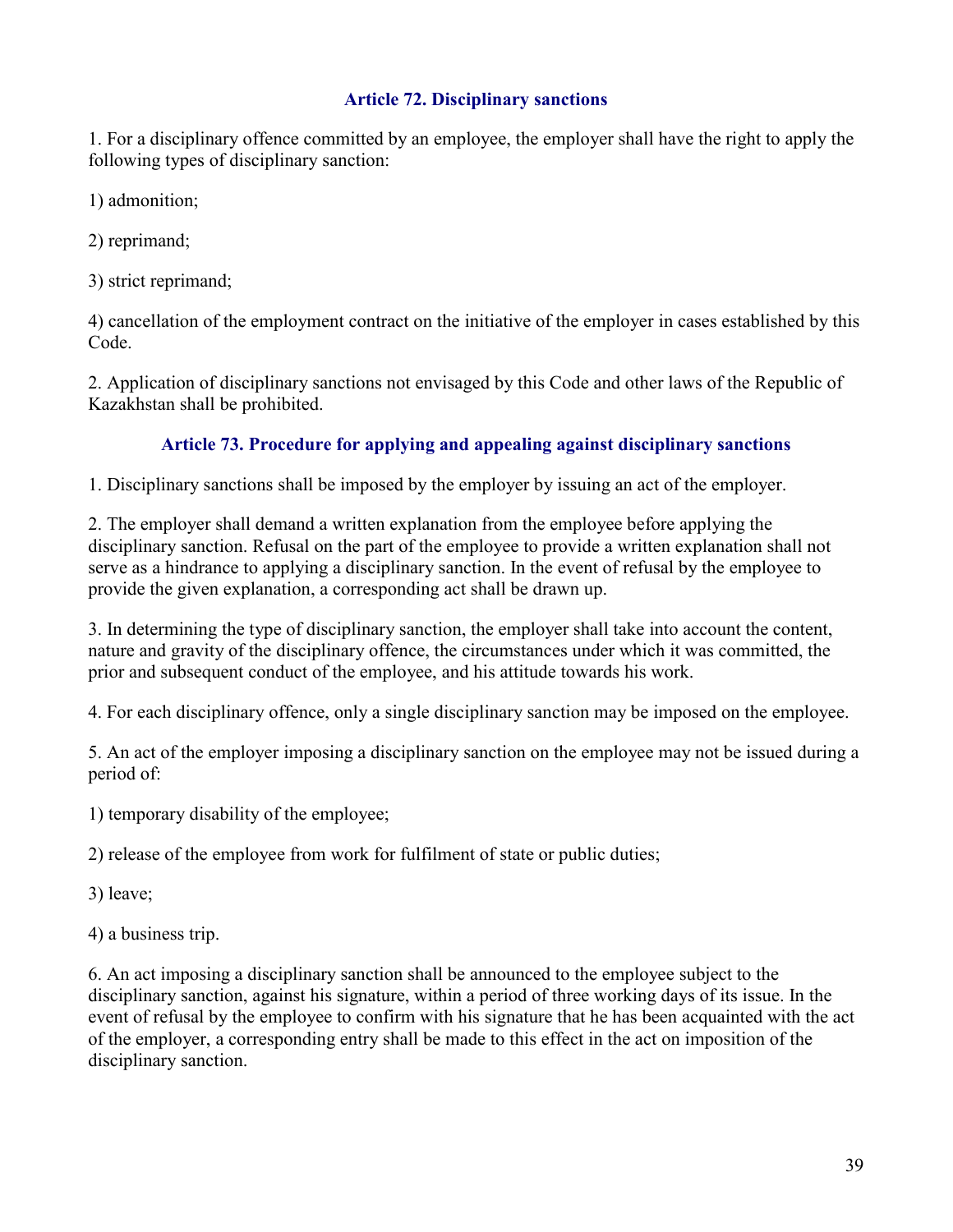In the event that it is impossible to acquaint the employee personally with the act of the employer on imposition of the disciplinary sanction, the employer shall send the act to the employee by registered post.

7. A disciplinary sanction might be appealed by the employee in the manner established by this Code.

## Article 74. Periods for imposition of disciplinary sanctions

1. A disciplinary sanction shall be imposed on the employee immediately for committing a disciplinary offence, but not later than one month from the date of its discovery, with the exception of the cases envisaged by clause 5, article 73 of this Code and other laws of the Republic of Kazakhstan.

2. A disciplinary sanction may not be applied more than six months from the day on which the disciplinary offence was committed, while in cases established by the laws of the Republic of Kazakhstan or establishment of a disciplinary offence on the basis of the results of an audit or check on the financial and business activities of the employer – more than one year from the date on which the employee committed the disciplinary offence. The given periods shall not include time occupied by criminal proceedings.

3. The period for imposition of a disciplinary sanction shall be suspended while the employee is absent from work in connection with temporary disability, release from work for fulfilment of state or public duties, on leave or a business trip.

## Article 75. Term of validity of a disciplinary sanction

1. The term of validity of a disciplinary sanction shall not exceed six months from the day on which it is applied, with the exception of the case envisaged by subclause 4), clause 1, article 72 of this Code. If, within this period, no new disciplinary sanction is imposed on the employee, he shall be deemed not to be subject to disciplinary sanction.

2. An employer that imposes a disciplinary sanction on an employee shall have the right to lift it ahead of time on its own initiative, at the request of the employee or his immediate manager, or application by the employees' representative.

# Chapter 7. WORKING TIME

## Article 76. Working time

1. Working time may be of normal duration, reduced duration or part-time.

2. Working time also includes preparatory and concluding works (receipt of a work sheet-assignment, materials and tools, study of technical documentation, preparation and clearing of the work place, handing over of finished output, and so on), breaks envisaged by the technology or organisation of the work, the rules of worktime standard setting and labour safety, time of presence or waiting for work at the work place, when the employee does not have free time, official holiday or weekend duty, home duty and other periods determined by the employment contract, the collective bargaining agreement, acts of the employer or regulatory and legal acts of the Republic of Kazakhstan.

## Article 77. Normal duration working time

1. Normal duration working time shall not exceed 40 hours a week.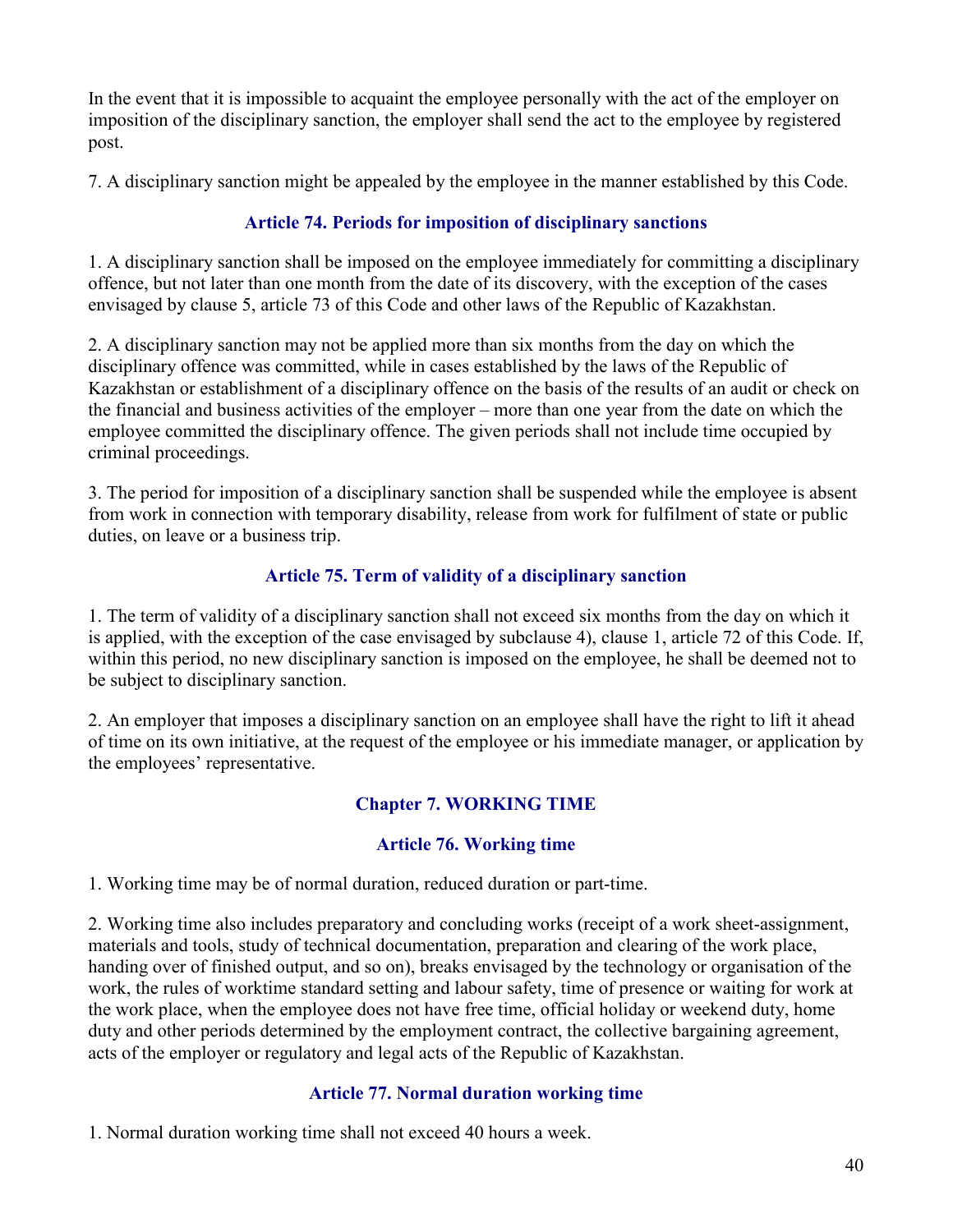2. Employment contracts and collective bargaining agreements may envisage a shorter duration working time with payment as for normal duration working time.

## Article 78. Reduced duration working time for certain categories of employees

1. For employees under the age of eighteen years, a reduced duration working time is established in accordance with article 181 of this Code.

2. For employees engaged in heavy work, work under harmful (particularly harmful) and (or) hazardous working conditions, a reduced duration working time is established in accordance with article 202 of this Code.

3. For group one and two disabled, a reduced duration working time is established in accordance with article 224 of this Code.

4. Employment contracts and collective bargaining agreement may envisage a working time duration shorter than that indicated in clauses  $1 - 3$  of this article.

5. In the event of a reduced duration working time being established for employees, they shall be paid for their work in accordance with this Code.

## Article 79. Part-time work

Part-time work shall consists of working time shorter than the normal duration established by this Code, including:

a part-time working day, that is, a reduction in the standard duration of the working day (work shift);

a part-time working week, that is, a reduction in the number of working days in the working week;

a simultaneous reduction in the duration of the working day (work shift) and in the number of working days in the working week.

### Article 80. Part-time working conditions

1. On agreement between the parties to the employment contract, part-time work may be established for the employee.

2. Part-time work is established for a definite or indefinite period.

3. part-time working conditions shall not entail any restrictions for the employee with respect to the duration of his annual paid leave as established by this Code, the employment contract, the collective bargaining agreement, or agreements.

### Article 81. Types of working week

1. A five-day working week with two days off is established for employees. Under a five-day working week, the duration of the working day (work shift) shall be determined by an act of the employer in consideration of the specifics of the job and in observance of the established duration of the working week.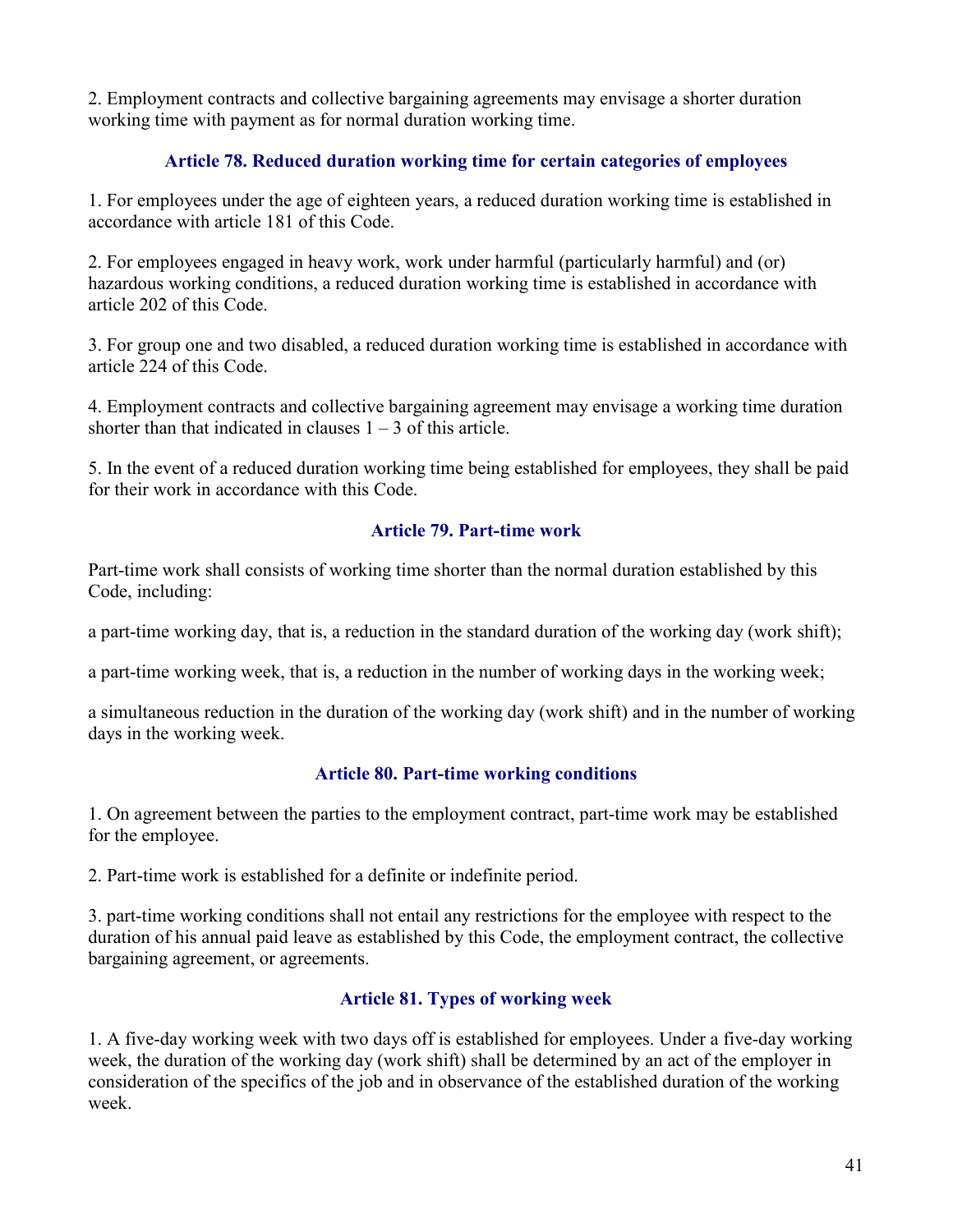2. In organisations where the nature of the production and the working conditions make introduction of a five-day working week unfeasible, a six-day working week shall be established with one day off.

3. A five-day or six-day working week shall be established by the employer in accordance with the terms and conditions of the employment contract and (or) the collective bargaining agreement.

# Article 82. Duration of the working day (work shift)

1. Under a five-day working week, the duration of the working day (work shift) shall not exceed 8 hours against a weekly norm of 40 hours, 7 hours 12 minutes against a weekly norm of 36 hours and 5 hours against a weekly norm of 24 hours.

2. Under a six-day working week, the duration of the working day (work shift) shall not exceed 7 hours against a weekly norm of 40 hours, 6 hours against a weekly norm of 36 hours and 4 hours against a weekly norm of 24 hours.

3. The duration of the working week (work shift), the beginning and end of the working day (work shift), and the schedule of breaks from work shall be determined in observance of the established duration of the working week by the internal labour regulations of the organisation, employment contracts and collective bargaining agreements.

4. For creative employees of professional art and cultural leisure organisations, mass median employees, sportsmen and trainers, a different duration of the working week (work shift) may be established in accordance with the labour legislation of the Republic of Kazakhstan, acts of the employer, collective bargaining agreements or employment contracts.

# Article 83. Division of the working day (work shift) into parts

1. Division of the working day (work shift) into parts shall be permitted:

1) for jobs involving varying intensity of work;

2) on the initiative of the employee, in connection with his socio-domestic and other personal requirements.

2. In the event of division of the working day (work shift) into parts, the aggregate duration of working time shall not exceed the established duration of the working day (work shift).

3. The types of work for which the working day (work shift) is divided into parts, the number and duration of breaks in the work, as well as the types and amounts of compensation paid to employees for working under such conditions shall be determined by employment contracts and collective bargaining agreements.

## Article 84. Shift work

1. Shift work may be established in cases when the duration of the employer's production process or production activity mode exceed the standard duration of the working day.

2. Under shift work, the duration of the work shift and transition from one shift to another shall be established by shift timetables approved by the employer on agreement employees' representatives.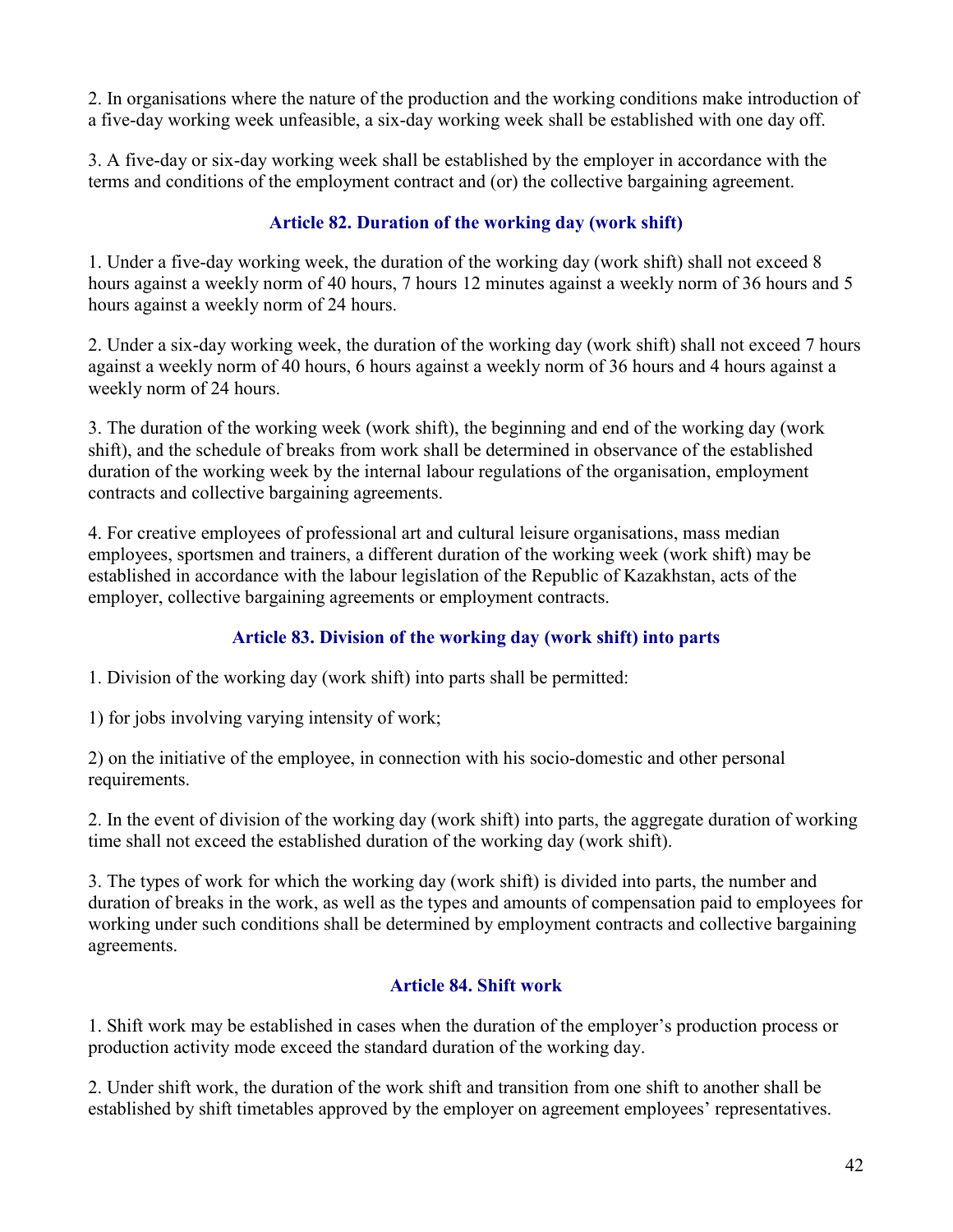3. The employer shall acquaint employees with the shift timetable at least one month before it comes into effect.

4. It is prohibited for an employee to be engaged to work on two consecutive shifts.

## Article 85. Flexi-time

1. For the purpose of combining socio-domestic and personal requirements of employees with the interests of production, flexi-time may be established for the employees.

2. The following shall be established under a flexi-time regime:

1) fixed working time;

2) flexible (variable) working time, during which the employee shall have the right to perform his job duties at his own discretion;

3) accounting period.

3. Under flexi-time, the accounting period shall be the period during which the average duration of working time established for the given category of employees shall be observed.

4. The accounting period under flexi-time shall not be more than one month.

5. The duration of the working day (work shift) and (or) working week may, under a flexi-time regime may be shorter and (or) longer than the standard working day and (or) working week.

6. The duration of the fixed working time, the flexible (variable) working time, and the accounting period under a flexi-time regime shall be established by employment contracts and collective bargaining agreements.

## Article 86. Summing of working time

1. Working time is summed in continuously operating production units, workshops and sectors and certain types of work where, by virtue of the production (working) conditions, the duration of the working day or working week set for the given category of employees cannot be observed.

2. The accounting period in recording of cumulative hours worked is taken as the period during which the average duration of the working day and (or) working week established for the given category of employees shall be observed.

3. The accounting period in recording of cumulative hours worked may be any calendar period, but no more than one year or the period for fulfilment of a specific job.

4. In establishing recording of cumulative hours worked, observance of the duration of the employee's rest period between the end of work and the beginning of the next working day (work shift) is mandatory.

5. The work procedure under recording of cumulative hours worked and the category of employees for which recording of cumulative hours worked is established are determined by employment contracts or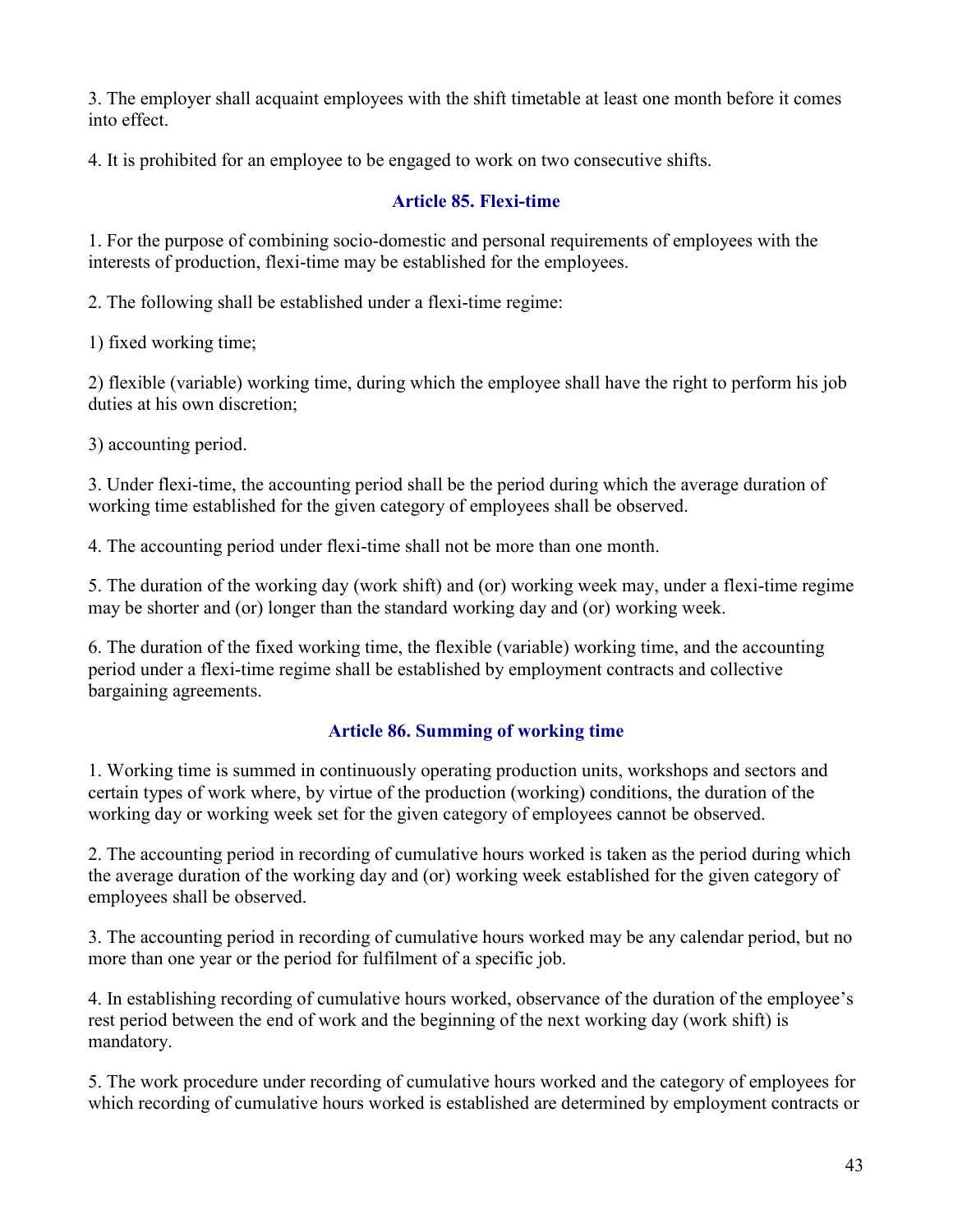collective bargaining agreements or acts of employers in consideration of the opinions of employees' representatives.

6. Application of recording of cumulative hours worked shall not be permitted in the cases envisaged by articles 183, 190 and 225 of this Code.

## Article 87. Night work

1. Night work shall be defined as working time between 22:00 hours and 6:00 hours.

2. Employees may be engaged to do night-time work in observance of the restrictions imposed by this Code.

### Article 88. Constraints on overtime

1. Overtime work shall not be permitted for:

1) pregnant women;

2) employees under the age of eighteen years.

2. Employees may be engaged to do overtime work only with their written consent, with the exception of cases envisaged by article 90 of this Code.

### Article 89. Overtime limits

1. Overtime work shall not exceed two hours a day per employee or one hour of heavy work or work under harmful (particularly harmful) and (or) hazardous working conditions.

2. The aggregate duration of overtime work shall not exceed one hundred and twenty hours a year.

3. The limit on the aggregate duration of overtime work shall not apply to the cases envisaged by subclause 1), article 90 of this Code.

### Article 90. Exceptional cases when overtime work is permitted without the employee's consent

Overtime work without the consent of the employee shall be permitted only in the following cases:

1) in performance of work, necessary for defence of the country, as well as for preventing emergencies, natural disasters or industrial accidents and for immediately eliminating their consequences;

2) for eliminating other circumstances disrupting normal water, gas, heat and power supplies and the functioning of other vital utilities;

3) for continuing work if a shift partner fails to turn up for work if the work cannot be interrupted, immediate measures being taken to find a replacement employee.

### Article 91. Procedure for recording working time

1. The employer shall record the employee's actual working time.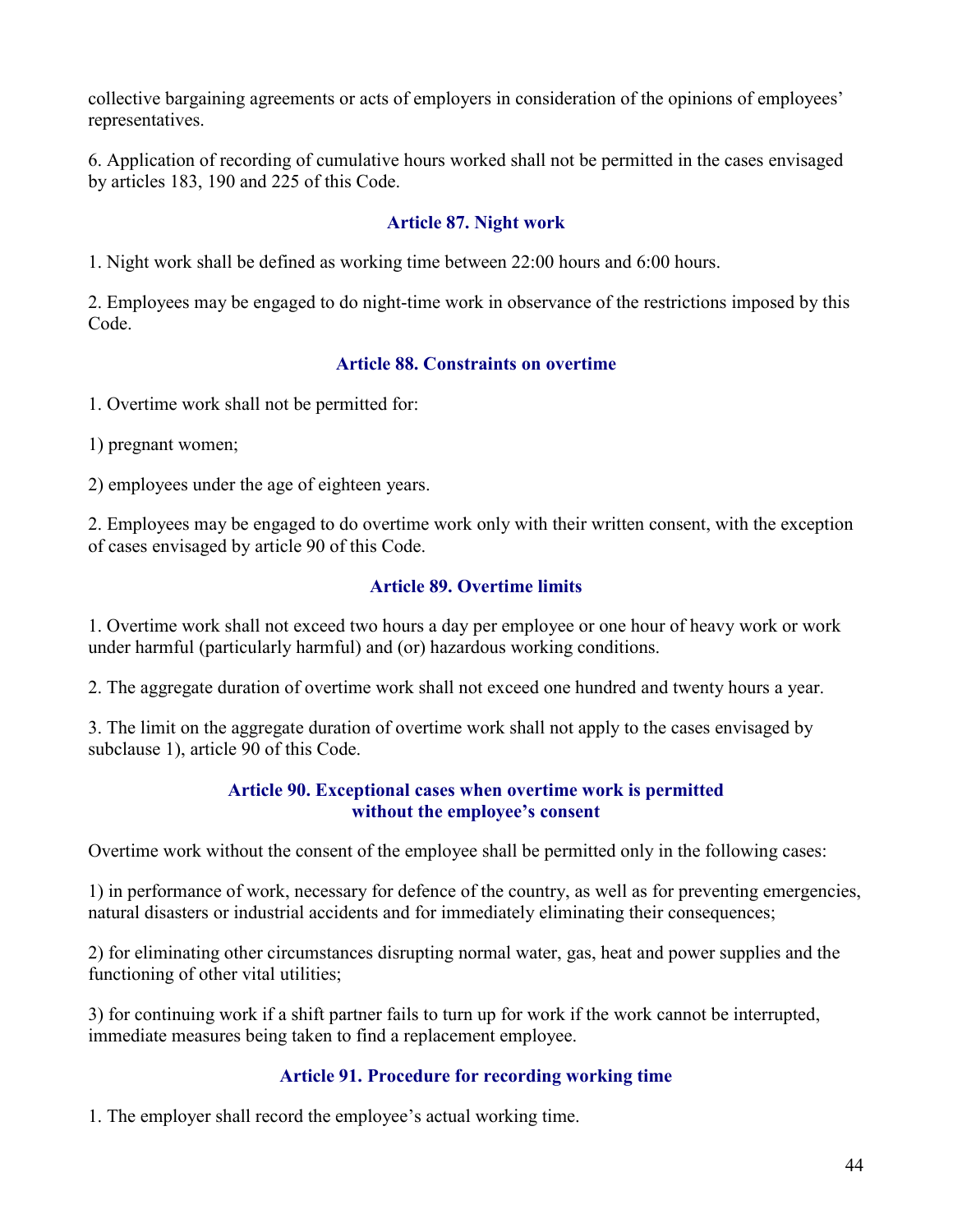2. Actual working time, including time worked and time not worked by the employee, shall be recorded.

3. Time worked shall be recorded as time actually worked and other periods of time included in working time. Moreover, overtime work, night work, work on days off and official holidays, and business trip days shall be recorded separately.

4. Time not worked shall be recorded as paid and unpaid time, as well as working time lost at the fault of the employee and (or) of the employer.

5. Working time shall be recorded in documents determined by the employer.

6. In cases when the employee's working time includes periods of work performance outside the work place or performance of works that cannot be recorded by the employer as occupying a specific period of time, said periods shall be noted in the working time records as time spent performing a specific volume of the work specified in the employment contract.

## Chapter 8. LEISURE TIME

## Article 92. Types of leisure time

The types of leisure time are:

1) breaks during the working day (work shift) – rest and meal breaks; shift and special breaks;

2) daily (inter-shift) rest;

3) days off (weekly continuous rest);

4) official holidays;

5) leave.

## Article 93. Rest and meal breaks

1. During the working day (work shift), the employee shall be granted one rest and meal break of at least half an hour.

2. The rest and meal break shall be established at least three hours and no more than four hours after the start of the working day (work shift), with the exception of cases established in clause 3 of this article.

3. The rest and meal break may be established later than four hours after the start of the working day (work shift) under a flexible regime for recording cumulative hours worked with a working day (work shift) of over 8 hours.

4. The time when the rest and meal break is granted and its duration shall be established by the internal labour regulations, the employment contract and the collective bargaining agreement.

5. The time of the rest and meal break shall not be included in working time. In jobs where the production conditions make it impossible to grant a break, the employer shall provide the employee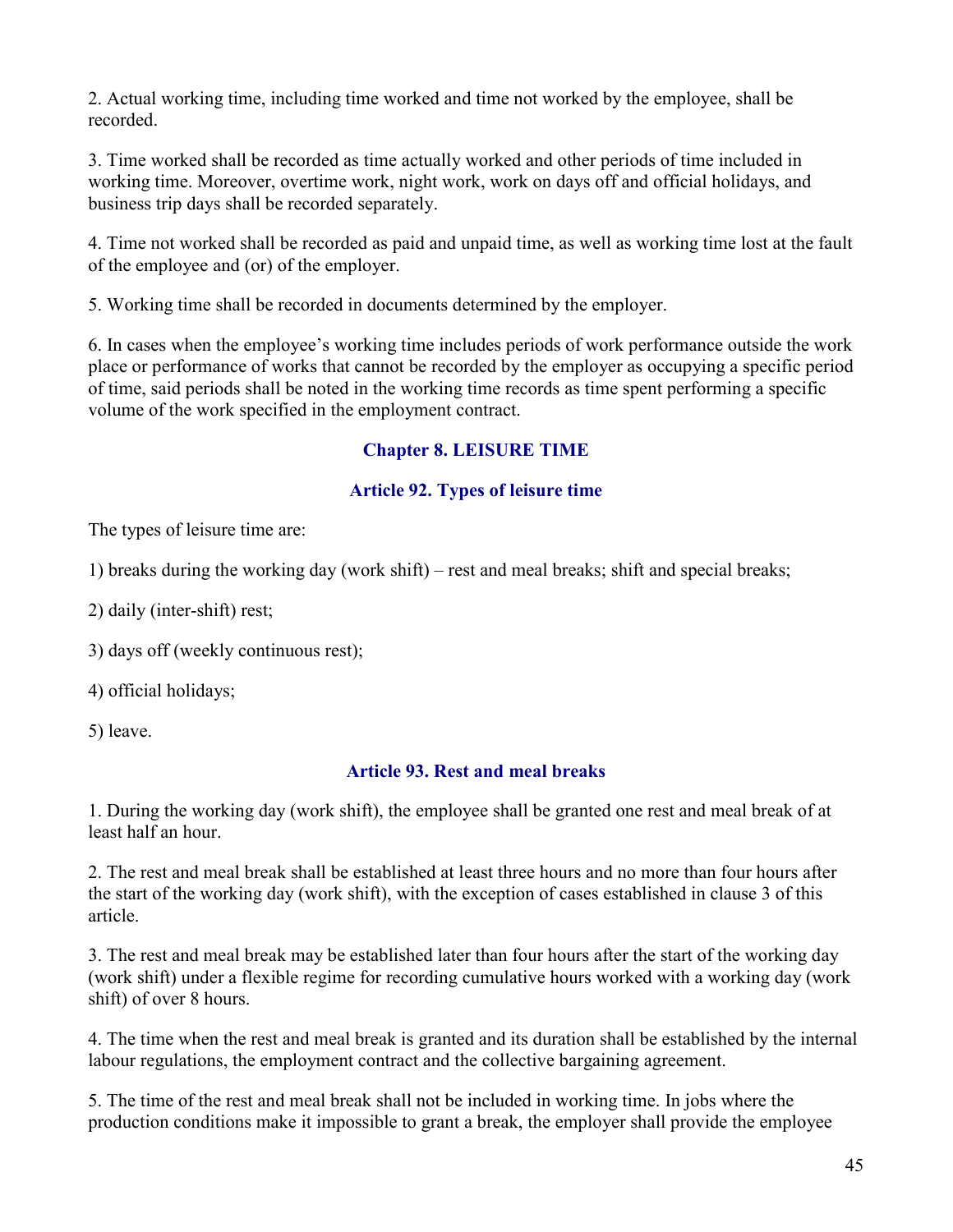with an opportunity for resting and eating during working time at a specially equipped place. The list of such types of work, the procedure and place for resting and eating shall be established by the collective bargaining agreement or acts of the employer issued on agreement with employees' representatives.

### Article 94. Shift and special breaks

1. For certain types of work, employees shall be allowed shift breaks necessitated by the technology and organisation of production and work, which shall be included in working time. These types of work, the duration of and the procedure granting such breaks shall be determined by the collective bargaining agreement or acts of the employer adopted on agreement with employees' representatives.

2. Employees working during a cold period or in the open air or in enclosed, unheated premises, as well as those engaged in loading and unloading work, shall be allowed special warm-up and rest breaks, which shall be included in working time. The employer shall provide for equipment of warm-up and rest premises for the employees.

3. Working women with children up to the age of 18 months shall be granted, in addition to the rest and meal break, additional breaks for feeding the child, in accordance with article 188 of this Code.

## Article 95. Duration of daily rest (inter-shift) time

The duration of daily (inter-shift) rest of the employee between the end of work and its start on the next day (work shift) shall be at least twelve hours.

## Article 96. Days off

1. Employees shall be granted days off every week.

2. With a five-day working week, employees shall be granted two days off per week, while with a sixday working week, they shall have one day off.

3. Sunday shall be a day off common to both a five-day and a six-day working week. The second day off with a five-day working week shall be established by an act of the employer or the shift timetable. Both days off shall be consecutive, unless otherwise established in the collective bargaining agreement and employment contract.

4. The first day of Kurban-ait, celebrated according to the Muslim calendar, and 7 January, the Orthodox Christmas, shall be non-working days.

5. Employees engaged in continuous production or in production units where it is not possible to halt work on days off for production and technical reasons or as a consequence of need for constant, continuous provision of services to the population, days off shall be granted on different days of the week in turn to employees (groups of employees) according to a shift timetable approved by acts of the employer issued on agreement with employees' representatives.

6. An employee on a business trip shall enjoy days off in accordance with labour regulations of the employer to which he has been sent.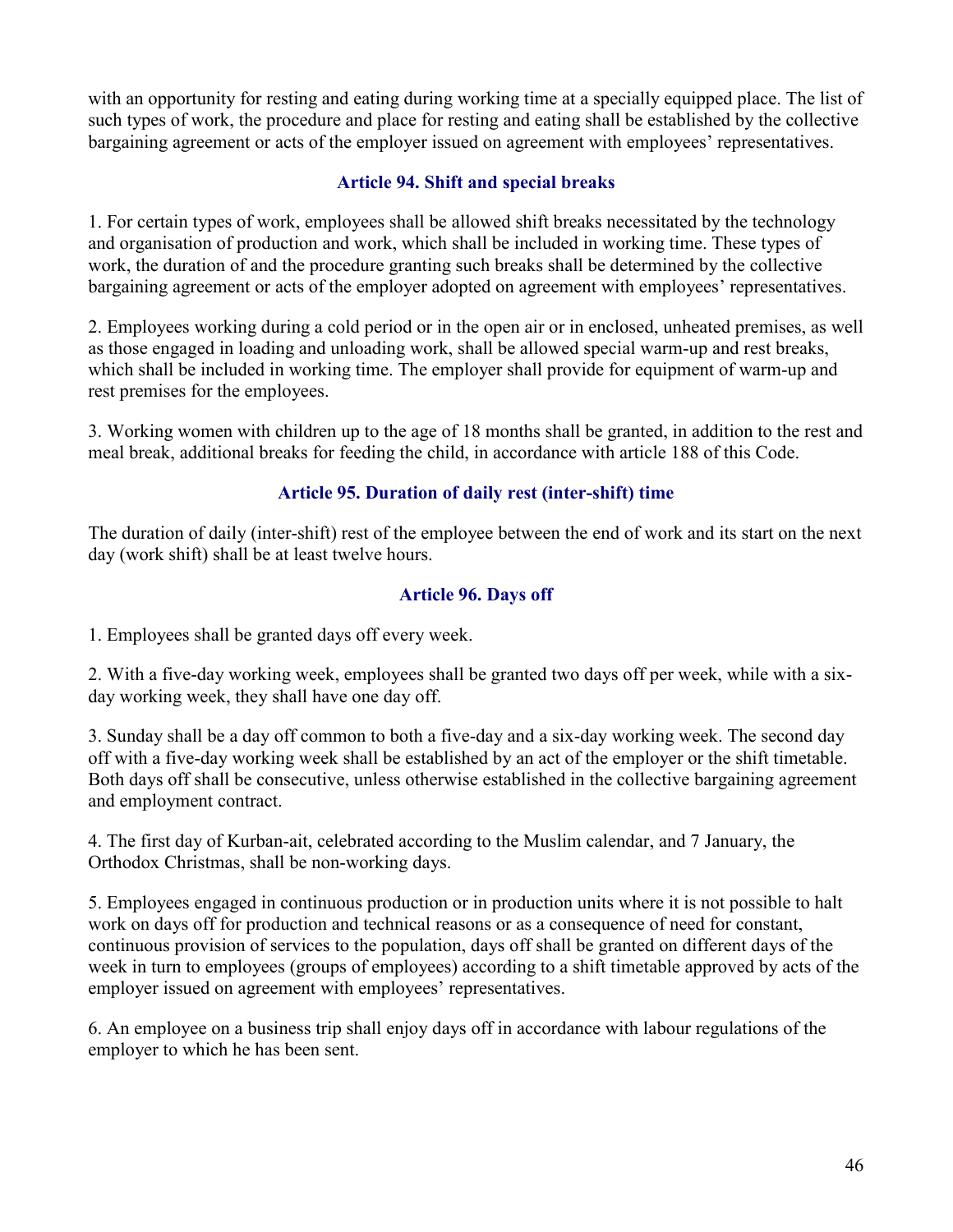### Article 97. Work on days off and official holidays

1. Work on days off and official holidays on the initiative of the employer shall be permitted with the written consent of the employee, with the exception of cases envisaged by article 98 of this Code.

2. Work on days off and official holidays shall be permitted on the initiative of the employee on the basis of a resolution of the employer.

3. For work on days off and official holidays, at the wish of the employee, another rest day shall be granted or payment made in the amount indicated in article 128 of this Code.

### Article 98. Exceptional cases of engagement to work on days off and official holidays without the consent of the employee

Engagement to work on days off and official holidays without consent of the employee shall be permitted in the following cases:

1) for prevention of emergencies, natural disasters or industrial accidents or for rapid elimination of their consequences;

2) for prevention and investigation of accidents, destruction of or damage to property;

3) for fulfilment of urgent, unforeseen work required for continued normal operation of the organisation as a whole or of its individual subdivisions.

### Article 99. Documentation of engagement of employees to work on days off and official holidays

Engagement of employees to work on days off and official holidays shall be documented by an act of the employer.

## Article 100. Types of leave

1. Employees shall be granted the following types of leave:

1) annual paid leave;

2) social leave.

2. Paid annual leave is intended for the employee to rest, restore his working capacity, strengthen his health and fulfil other personal requirements and is granted for a specific number of calendar days with retention of the employee's job (position) and average wage.

3. Social leave is understood as release of the employee from work for a specific period of time for the purpose of creating favourable conditions for maternity, childcare, education while working and for other social purposes.

4. Employees are granted the following types of social leave:

1) unpaid leave;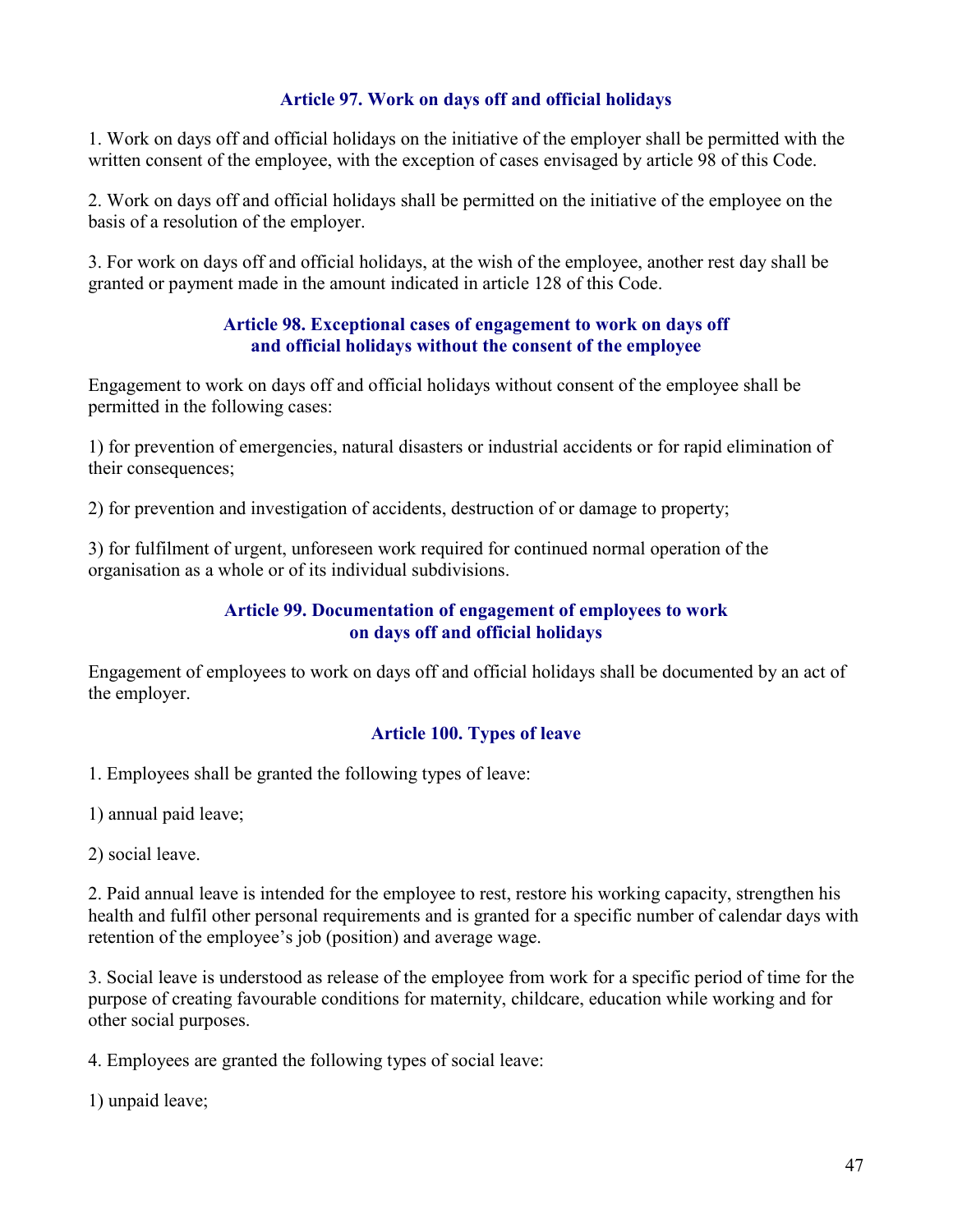2) study leave;

3) maternity leave and leave for adoption of a newborn (or newborns).

## Article 101. Duration of annual paid leave

Employees shall be granted annual paid leave of twenty four calendar days, unless a greater number of days in envisaged by other regulatory and legal acts, the employment contract, collective bargaining agreement or acts of the employer.

## Article 102. Additional annual paid leave

1. Additional annual paid leave shall be granted:

1) to employees engaged in heavy work, work under harmful (particularly harmful) and (or) hazardous working conditions, the duration of which shall be at least six calendar days;

2) group one and two disabled, with a duration of at least fifteen calendar days.

2. For other categories of employees, provision of additional annual paid leave and its minimum duration may be established by the laws of the Republic of Kazakhstan.

3. Employment contracts and collective bargaining agreements may establish for employees additional annual paid leave of an incentive nature for long, continuous work service, performance of important, complex and urgent work, as well as work of another nature.

# Article 103. Calculation of the duration of annual paid leave

1. The duration of annual paid leave shall be calculated in calendar days, not counting official holidays falling during the leave period, irrespective of the work regime and timetable.

2. In calculating the total duration of annual paid leave, additional annual paid leave shall be added to the basic annual paid leave. The total duration of annual paid leave shall not, moreover, be restricted by any maximum limit.

## Article 104. Calculation of service record giving entitlement to annual paid leave

The service record giving entitlement to annual paid leave shall include:

1) actual time worked;

2) time during which the employee has not actually worked, but his job (position) and wage have been reserved for him in whole or in part;

3) time during which the employee has not actually worked in connection with temporary disability;

4) time during which the employee has not actually worked before being reinstated in his job.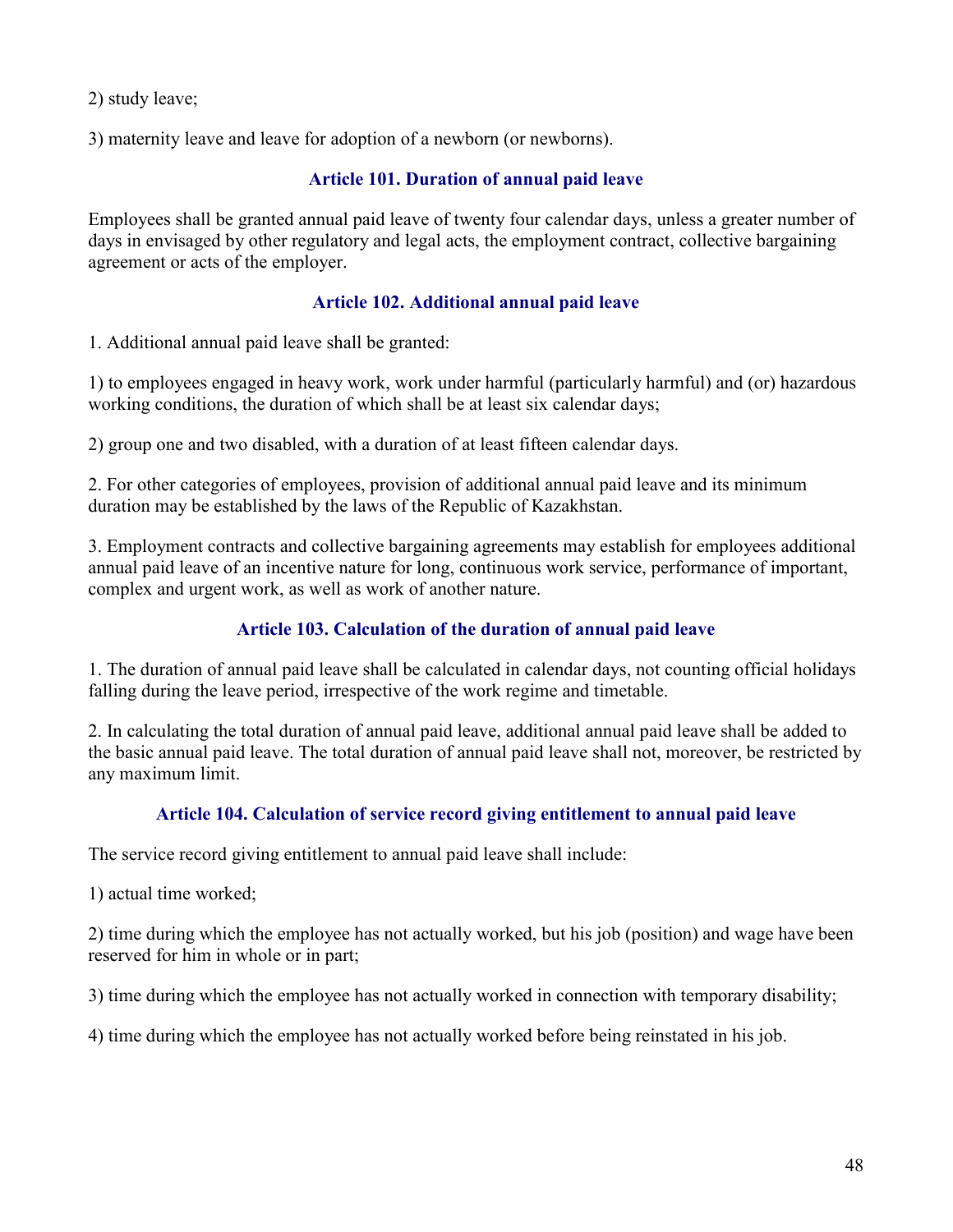## Article 105. Procedure for granting annual paid leave

1. Annual paid leave shall be granted to the employee for the first and subsequent years of work at any time of the working year, on agreement between the parties.

2. The specifics of provision of annual paid leave to employees working by the rotational methods are established by article 213 of this Code.

3. On agreement between employee and the employer, annual paid leave may be divided into parts.

4. Annual paid leave shall be carried over, extended and cut short in the cases and the manner established in articles 108 and 109 of this Code, in observance of the requirements of clause 3, article 108 of this Code.

5. Payment for annual paid leave shall be made at least three calendar days before the start of the leave.

## Article 106. Determination of the period for granting annual paid leave

The working year consists of the twelve months running from the employee's first day on the job.

### Article 107. Sequence for granting annual paid leave

1. The sequence for granting annual paid leave to employees is determined by the employment contract, the collective bargaining agreement, and the leave timetable approved by the employer in consideration of the opinions of the employees.

2. In the event of amendment to the leave timetable in connection with production needs, the employer shall notify the employee to this effect at least two weeks before the start of the leave.

### Article 108. Cases of and the procedure for carrying over or prolonging annual paid leave

1. Annual paid leave may be carried over or prolonged, in full or in part, in cases of:

temporary disability of the employee, maternity leave:

fulfilment by the employee of state duties during the period of annual paid leave, if release from work is envisaged by law.

2. Annual paid leave (or part thereof) may be prolonged or carried over only with the written consent of the employee or at his request. Annual paid leave carried over may be added to the leave for the subsequent year or granted separately, at any time, at the request of the employee.

3. It is prohibited not to grant annual paid leave for two consecutive years.

## Article 109. Recall from annual paid leave

1. Annual paid leave may be cut short by the employer only with the written consent of the employee. Rejection by the employee of the employer's proposal shall not constitute a violation of labour discipline.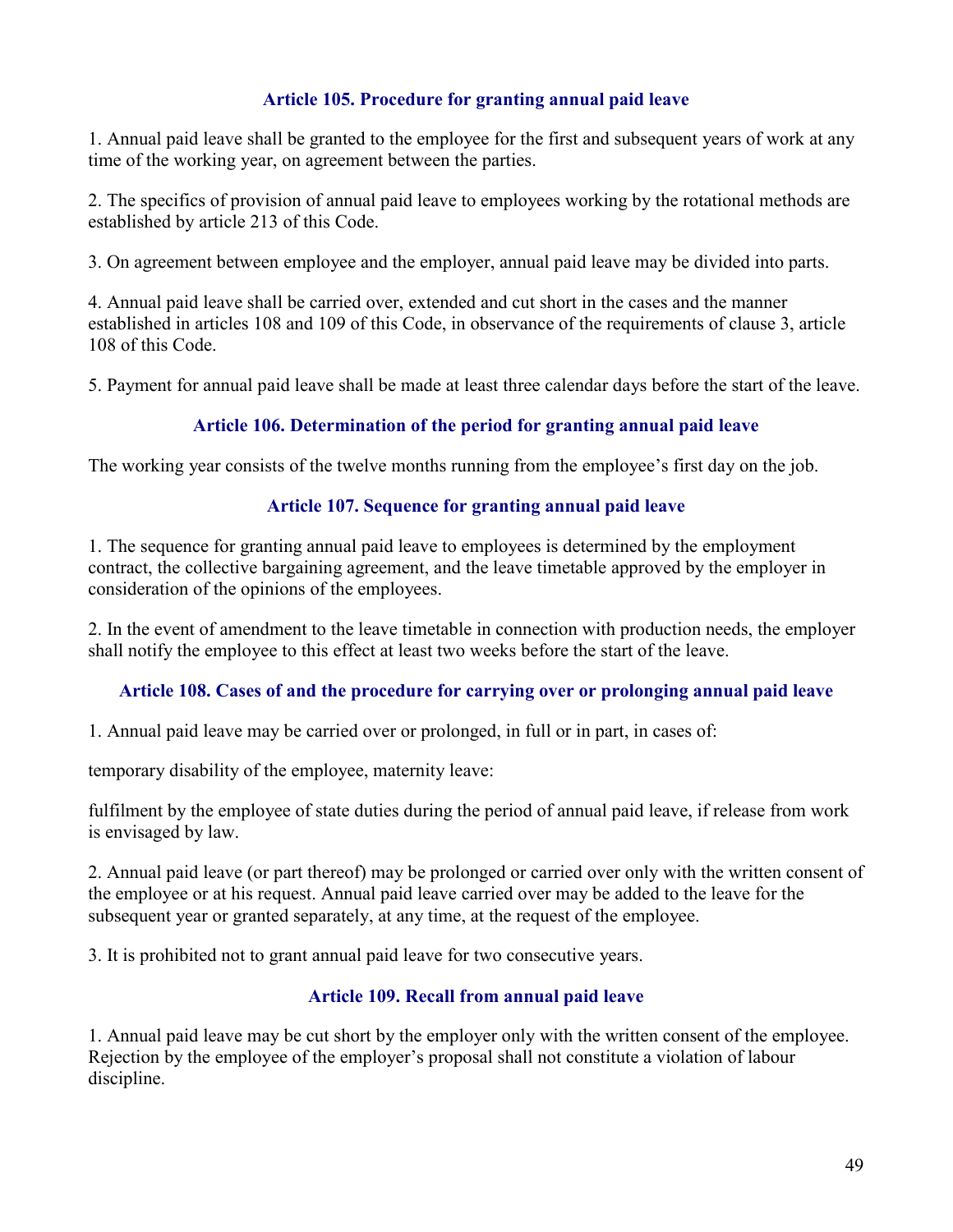2. The part of annual paid leave unused by virtue of the employee being recalled shall, by agreement between the parties to the employment contract, be granted during the current or next working year, at any time, or be added to the annual paid leave for the subsequent working year.

3. In the event that an employee is recalled from annual paid leave, instead of granting of the unused part of the leave at another time, on agreement between the employee and the employer, the employee may be compensated financially for the days of the unused part of the annual paid leave.

4. It shall not be permitted to recall from annual paid leave an employee under the age of eighteen years, pregnant women or employees engaged in heavy work or work under harmful (particularly harmful) or hazardous working conditions.

#### Article 110. Financial compensation for unused annual paid leave on termination of the employment contract

On termination of an employment contract, an employee who has not taken or taken in full the annual paid leave due shall receive financial compensation for the unused days of annual paid leave.

## Article 111. Unpaid leave

1. On agreement between the parties to the employment contract and on the basis of an application from the employee, he may be granted unpaid leave.

2. The duration of the unpaid leave shall be determined by agreement between the employee and the employer.

3. On the basis of a written application from the employee, the employer shall provide unpaid leave of up to five calendar days for:

1) registration of marriage;

2) birth of a child;

3) death of a close relative;

4) in other cases envisaged by the employment contract or collective bargaining agreement.

## Article 112. Study leave

1. Employees studying at educational institutions shall be granted study leave for preparing for and taking tests and examinations, carrying out laboratory work, preparing and defending diploma work (project).

2. Payment for study leave shall be determined by the employment contract, the collective bargaining agreement, and the study agreement.

## Article 113. Maternity leave and leave on adoption of a newborn (or newborns)

1. Pregnant women, women who have given birth, women (men) who have adopted a newborn (or newborns) shall be granted the following types of maternity leave: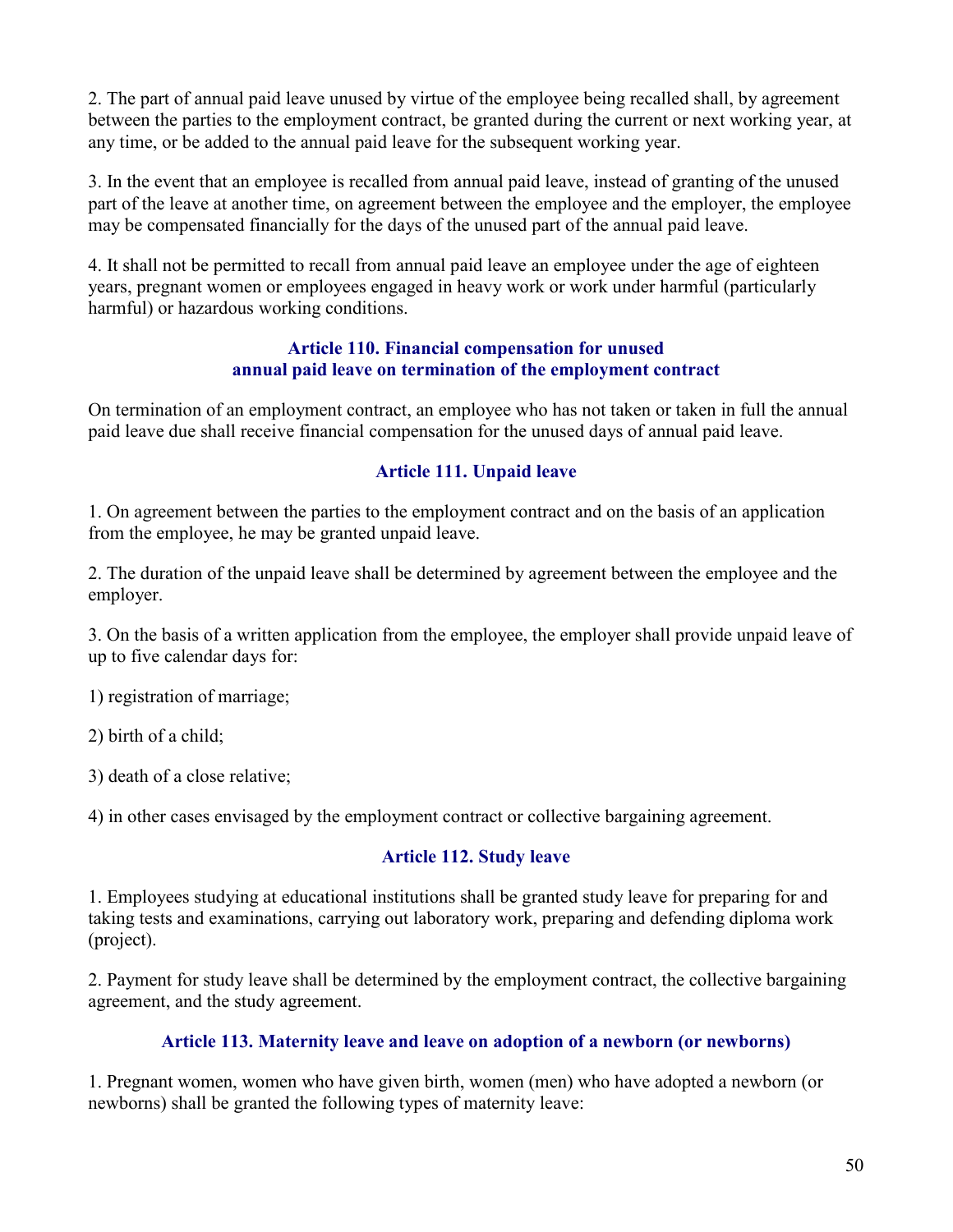1) ante-natal and post-natal leave;

2) paid leave to employees adopting a newborn (or newborns);

3) unpaid childcare leave until the child reaches the age of three years.

2. Maternity leave and leave for adoption of a newborn (or newborns) shall be granted on the conditions envisaged by articles 192 – 195 of this Code.

3. The procedure for calculating the average wage for payment of maternity leave and leave for adoption of a newborn (or newborns) shall be determined in accordance with article 136 of this Code.

## Article 114. Formalisation of leave

Granting, carrying over and prolongation of leave or recall from leave shall be documented by an act of the employer.

# Chapter 9. LABOUR RATE SETTING

### Article 115. State guarantees in the sphere of organising worktime standard setting

State guarantees in the sphere of organising worktime standard setting include:

standard rates and worktime standards;

provision by state authorities for elaboration of technically justified standard rates and worktime standards;

control over provision by employers for elaboration, introduction and revision worktime standards.

## Article 116. Labour rates

1. Labour rates (output, time, servicing) constitute a measure of the expenditure of labour and are established for the employee with corresponding qualifications in accordance with the level achieved of equipment, technology, organisation of production and of labour.

2. Output rates for employees under the age of eighteen years are established in accordance with article 182 of this Code.

3. Under piece rates, certain categories of employees may have rated assignments set for them. For fulfilment of individual functions and volumes of the work, the employer may set servicing rates or rates (standards) for the number of employees.

### Article 117. Elaboration, introduction of new and replacement and revision of existing worktime standards

1. Elaboration, introduction of new, replacement and revision or existing worktime standards shall be carried out by the employer on agreement with employees' representatives in consideration of the model worktime standards and rates.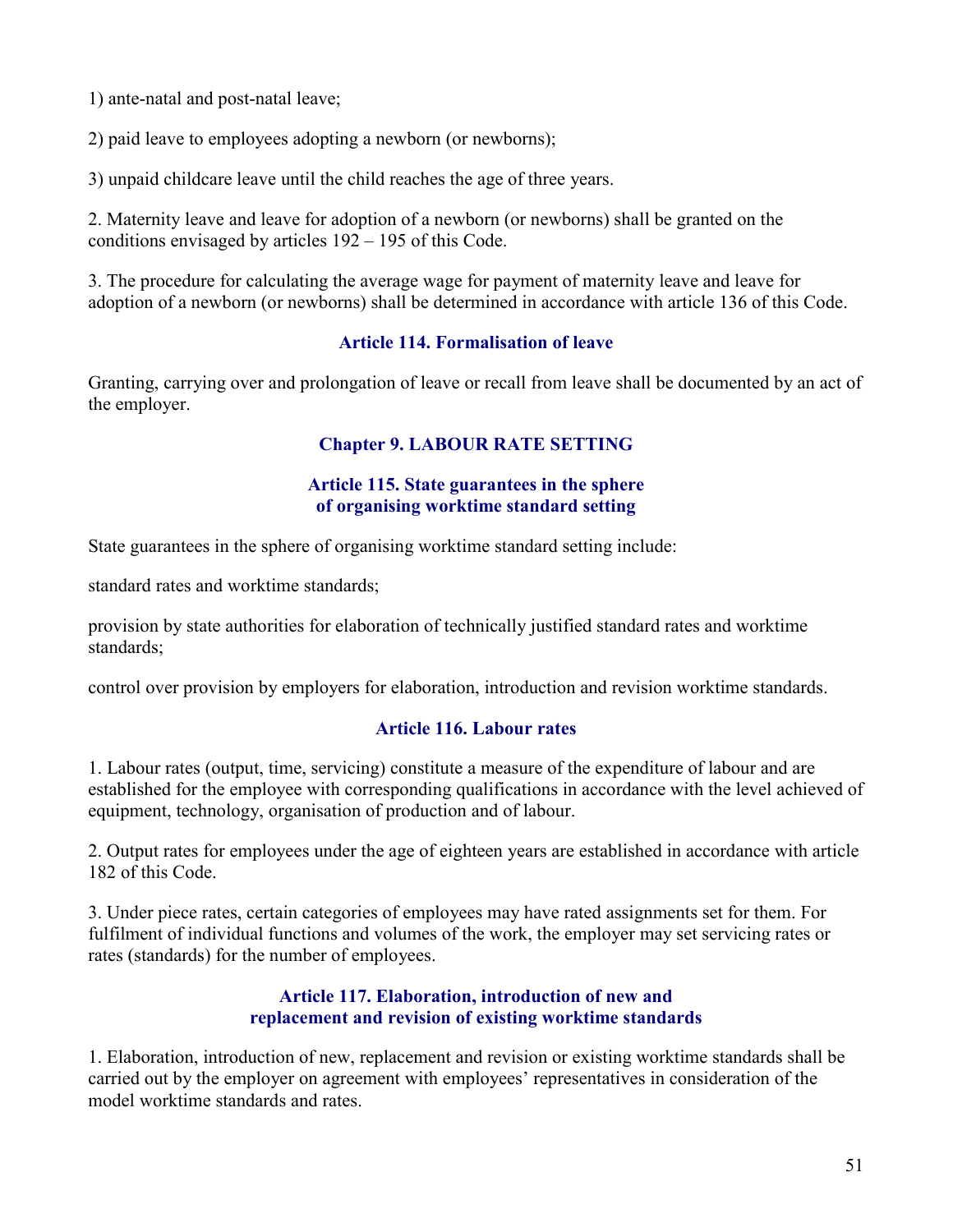2. Model worktime standards and rates shall be approved by competent state authorities in the relevant spheres of activity on agreement with the state labour authority in the manner established thereby.

3. Replacement and revision of model worktime standards and rates shall be carried out by the authorities that approved them in the manner established by the state labour authority.

4. Labour rates shall be subject to mandatory replacement in conjunction with certification and rationalisation of the work place, introduction of new equipment, technology and organisationaltechnical measures providing for higher productivity of labour.

Attainment of a high level of output of goods (production of services) by individual employees by applying, on their own initiative, new working methods and way of improving work places shall not constitute grounds for reviewing previously established worktime standards.

5. The employees shall be notified at least one month before the employer introduces new worktime standards.

## Article 118. Requirements on elaboration of worktime standards

Elaboration of worktime standards shall ensure:

1) the quality of the worktime standards, their optimal coincidence with the necessary labour inputs;

2) establishment of unified worktime standards for one and the same work performed under analogous organisational-technical conditions;

3) the progressive nature of worktime standards on the basis of scientific and technical achievements;

4) coverage by worktime standard setting of all types of the work for which it is both possible and feasible to establish worktime standards;

5) the technical (scientific) justification of the worktime standards.

## Article 119. Specifics of the regulation of worktime standard setting

The procedure for presenting, considering and agreeing worktime standards in an organisation the services (goods, work) of which are encompassed by state regulation of tariffs (prices, charges) shall be established by the state labour authority.

## Chapter 10. LABOUR COMPENSATION

## Article 120. State guarantees in the sphere of labour compensation

State guarantees in the sphere of labour compensation of employees include:

minimum monthly wage;

minimum hourly wage determined in accordance with article 122 of this Code;

minimum standards for labour compensation;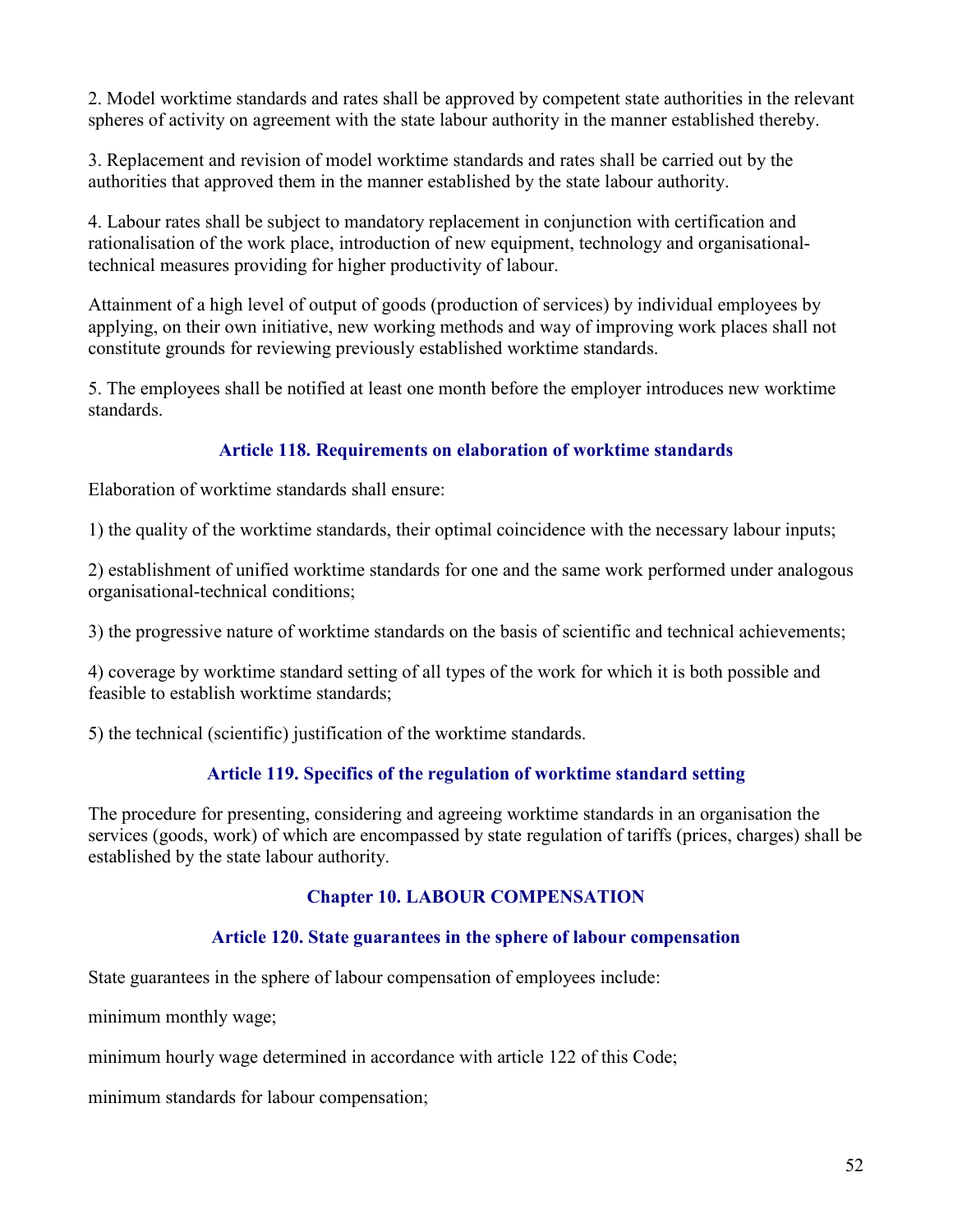payment for overtime work;

payment for work on public holidays and days off;

payment for night work;

restriction on withholdings from employee wages;

state control over full and timely payment of wages and implementation of state guarantees in the sphere of labour compensation;

the procedure and time schedule for payment of wages.

## Article 121. The amount of the wage

1. The monthly wage of the employee shall be set differentially depending on the qualifications of the employee, the complexity, amount and quality of work performed, as well as the working conditions.

2. The monthly wage of an employee that has worked the full standard working time for the given period and has fulfilled the worktime standards (job duties) shall not be lower than the level established by the law of the Republic of Kazakhstan as the minimum monthly wage.

## Article 122. Establishment of the minimum wage

1. The minimum monthly wage established annually by the law of the Republic of Kazakhstan on the republican budget for the corresponding financial year shall not be less than the subsistence level and shall not include additions and mark-ups, compensatory and social allowances, bonuses or other incentive payments and shall be paid in proportion to the time worked.

2. The minimum standard labour compensation shall be determined on the basis of the minimum monthly wage established by the law of the Republic of Kazakhstan on the republican budget for the corresponding year, and branch multipliers determined by branch agreements and approved by the Government of the Republic of Kazakhstan.

3. The minimum hourly wage of an employee fulfilling his job duties (work time standards), may not be less than the minimum monthly wage divided by the average number of working hours in the month according to the working time balance for the corresponding calendar year.

4. The minimum monthly wage or monthly base rate of a first rank employee envisaged by the terms and conditions of the employment contract, collective bargaining agreement and (or) acts of the employer, may not be less than the minimum monthly wage established by the law of the Republic of Kazakhstan on the republican budget for the corresponding financial year, while for employees engaged in heavy work or work under harmful (particularly harmful) or hazardous working conditions, it shall not be less than the minimum standard labour compensation.

## Article 123. Hourly labour compensation

The terms and conditions of the employment contract, collective bargaining agreement and (or) act of the employer may establish an hourly labour compensation for work actually performed during a shortened working day or less than full loading, as well as for payment for work of a temporary or onetime nature.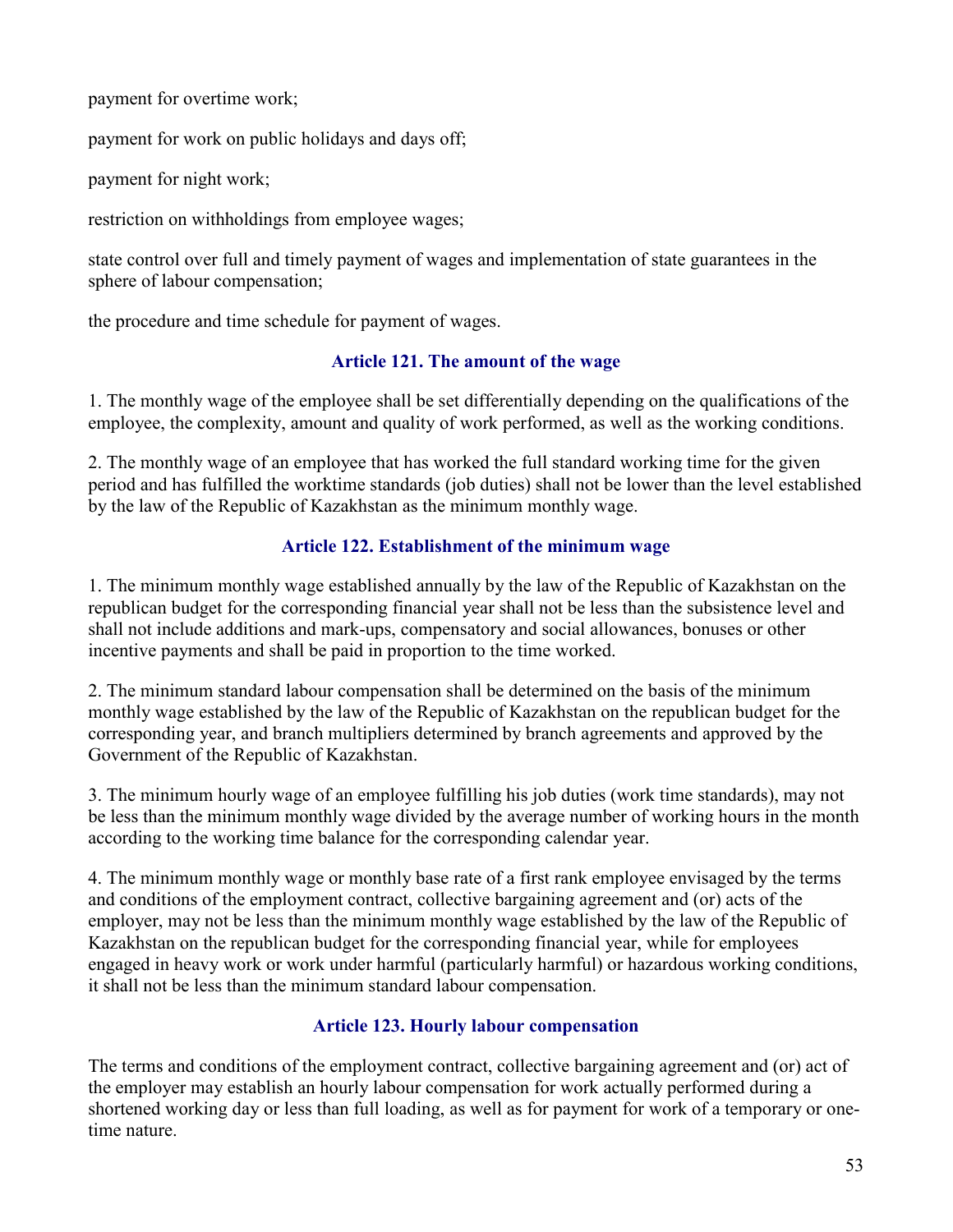### Article 124. Wage indexation

A wage rise shall include wage indexation carried out by the employer in the manner established by agreements, the collective bargaining agreement or act of the employer, proceeding from the level of inflation determined for the corresponding period by regulatory and legal acts of the Republic of Kazakhstan.

### Article 125. Organisation of labour compensation

1. The qualification requirements on employees and the complexity of certain types of work shall be determined on the basis of the Unified Tariff and Qualification Manual of work and professions of employees, rate and qualification characteristics of employee professions, the Qualifications Manual of jobs of managers, specialists and other officials, as well as model qualification characteristics of jobs of managers, specialists and other officials of organisations.

2. Inclusion of work performed in work of a specific complexity and awarding of qualification ranks and categories to employees shall be performed in accordance with the Unified Tariff and Qualification Manual of work and professions of employees, rate and qualification characteristics of employee professions, the Qualifications Manual of jobs of managers, specialists and other officials, as well as model qualification characteristics of jobs of managers, specialists and other officials of organisations.

3. Elaboration, review, appraisal, and approval of and the procedure for applying the manuals and rate and qualification characteristics of employee professions indicated in clause 1 of this article shall be determined by the state labour authority. Model qualification characteristics of jobs of managers, specialists and other officials of organisations engaging in various types of economic activity shall be elaborated and approved by competent state authorities in corresponding spheres of activity on agreement with the state labour authority.

#### Article 126. Systems of labour compensation

1. Payment for the labour of employees shall be made according to a time, piece-rate or other system of labour compensation. Payment may be made on the basis of individual and (or) collective labour results.

The system of labour compensation may be formed on the basis of a rate, non-rate or mixed system.

A rate system of labour compensation includes: a base rate (set wage), wage scale, rate coefficients.

A non-rate system of labour compensation is based on proportional distribution of the funds intended for payment of labour, depending on criteria and principles for assessing the professional qualities of employees and their contribution to the final result.

A mixed system of labour compensation may contain elements of both a rate and a non-rate system of labour compensation.

2. To raise the employees' interest in greater production efficiency and better quality of the work performed, the employer may introduce bonus systems and other forms of labour incentive.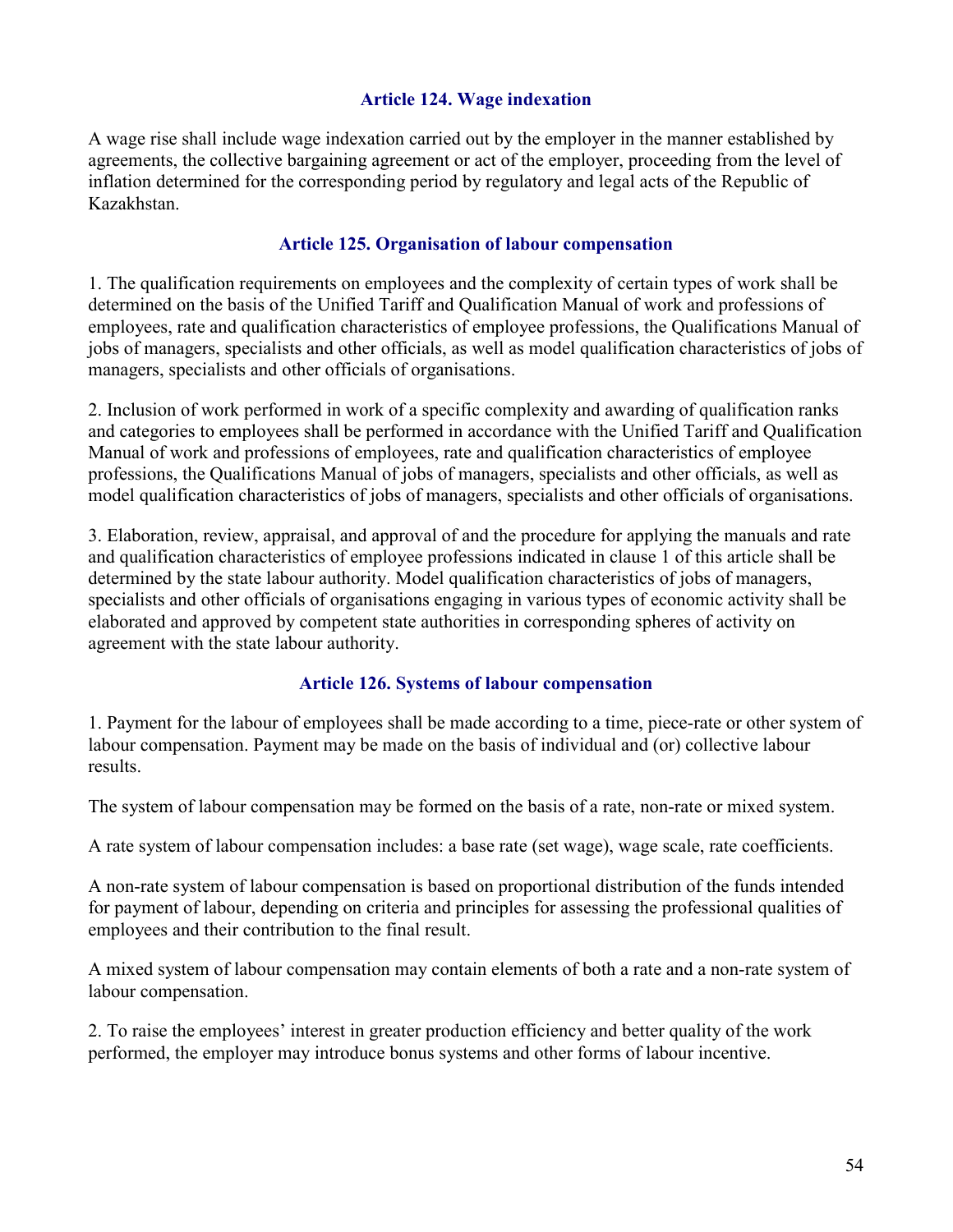3. The system of labour compensation and incentives for employees shall be determined by the terms and conditions of the collective bargaining agreement, the employment contract and (or) acts of the employer.

4. The system of labour compensation shall provide for the basic wage (relatively constant part of the wage) to constitute at least 75 per cent of the average monthly wage of employees, excluding one-time incentive payments.

5. The system of labour compensation of employees of organisations maintained out of the state budget and the budget of the National Bank of the Republic of Kazakhstan shall be established by regulatory and legal acts of the Republic of Kazakhstan.

6. The conditions of labour compensation and bonus payments of management personnel of national companies and joint-stock companies in which the controlling blocks of shares belong to the state shall be determined on the basis of the Model Regulations approved by the Government of the Republic of Kazakhstan.

7. The procedure for consideration and agreement of the parameters of the system of labour compensation of employees in organisations whose services (goods, work) are encompassed by state regulation of tariffs (prices, charges) shall be determined by the state labour authority.

8. The terms for labour compensation set in the employment contract, the collective bargaining agreement, other agreements and acts of the employer shall not be worse than those established by this Code and other regulatory and legal acts of the Republic of Kazakhstan.

### Article 127. Overtime payment

In the event of time-based labour compensation, the payment for overtime work shall be at a rate of at least 150 per cent. In the event of piece-rate labour compensation, the mark-up for overtime shall be at least fifty per cent of the wage rate established for the employee.

### Article 128. Payment for work on public holidays and days off

Payment for work on public holidays and days off shall be at a rate of at least 200 per cent proceeding from the daily (hourly) rate of the employee.

### Article 129. Payment for night work

Each hour of work during the night shall be paid at a rate of at least 150 per cent proceeding from the daily (hourly) rate of the employee.

### Article 130. Labour compensation for performance of work of different qualifications

Labour compensation for performance by the employee of work of different qualification shall be made as for the higher qualified work.

In cases when, in consideration of the nature of production, a more highly qualified employee is entrusted with performing work paid at a rate lower than his rank, the labour compensation shall be made according to his qualifications (rank).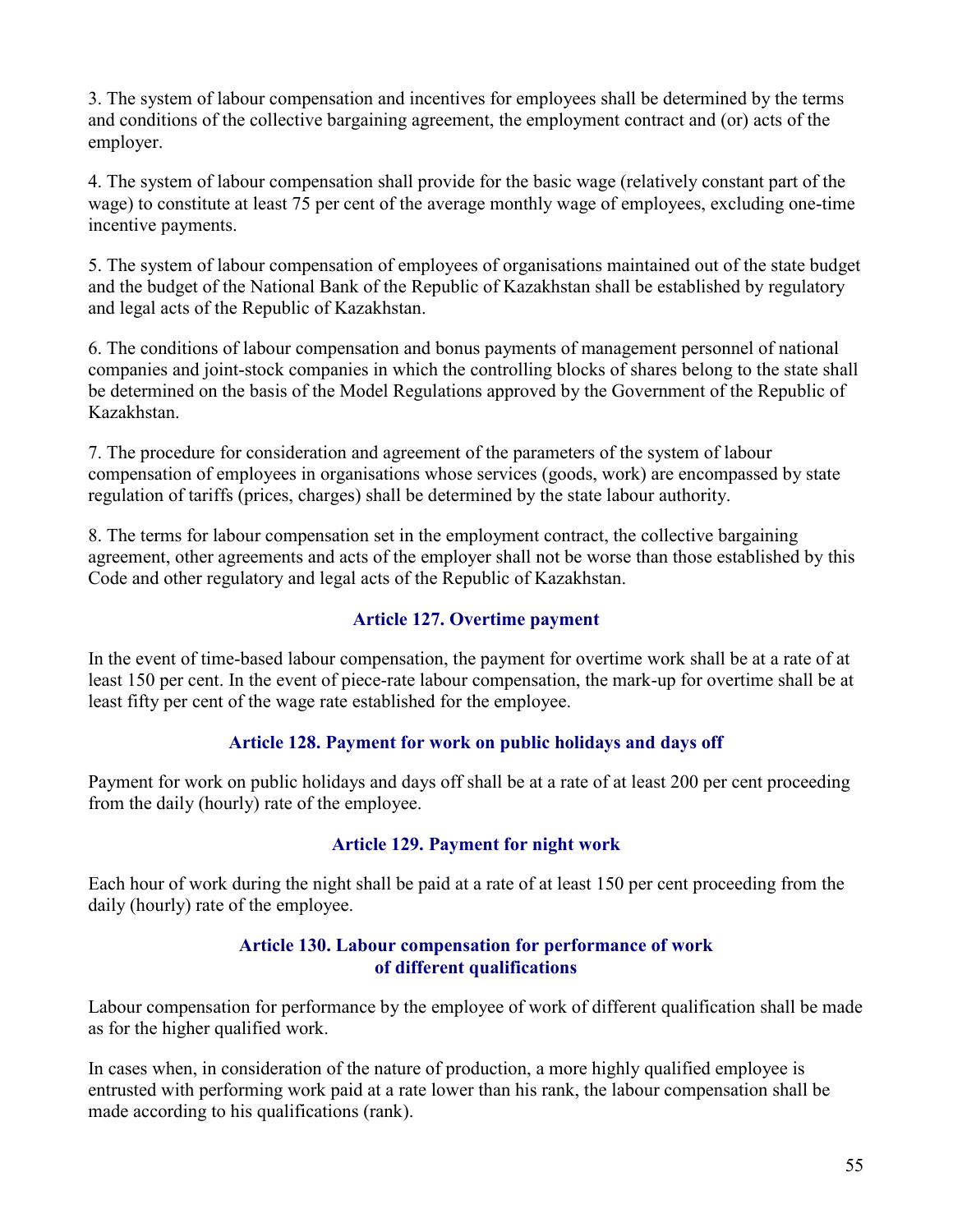### Article 131. Labour compensation for job combining (expansion of the service zone) and performance of the duties of a temporarily absent employee

1. Employees fulfilling, within one and the same organisation, alongside their main job as per the employment contract, additional work in another position or the duties of a temporarily absent employee without being released from their main jobs, shall receive additional payment.

2. The amount of the mark-up from job combining (expansion of the service zone) or performance of the duties of a temporarily absent employee shall be set by the employer on agreement with the employee.

### Article 132. Labour compensation for mastering new spheres of production(products)

Collective bargaining agreements and (or) employment contracts may envisage an employee retaining his previous wage during the period required for mastering new spheres of production (products).

## Article 133. Idle time payment

1. The procedure and conditions for payment for idle time caused by the employer shall be determined by employment contracts and collective bargaining agreements and shall be established in an amount equal to at least fifty per cent of the employee's average wage.

2. Idle time at the fault of the employee shall not be subject to payment.

# Article 134. Procedure and schedule for wage payment

1. Wages shall be paid in monetary form in the national currency of the Republic of Kazakhstan at least once a month, no later than the 10th day of the following month. The date for payment of wages shall be envisaged by employment contracts and collective bargaining agreements.

2. On payment of wages, the employer shall notify each employee, every month, in writing of the component parts of the wage due him for the corresponding period, the amount of and grounds for withholdings made, including information about mandatory pension contributions withheld and remitted, as well as about the aggregate monetary sum due for payment.

3. If the day for payment of wages falls on a day off or public holiday, payment shall be made on the day before.

4. In the event of delayed payment, at the fault of the employer, of wages and other payments connected with termination of the employment contract with the employee, the employer shall pay to the employee the debt and default interest. The amount of the default interest shall be calculated proceeding from the refinancing rate of the National Bank of the Republic of Kazakhstan on the day on which the obligations to pay the wage are fulfilled and shall accrue for each calendar day of delay, beginning from the day following that on which the payments are due and ending on the day of payment.

5. On termination of an employment contract, payment of the sums due to the employee by the employer shall be made within three working days of its termination.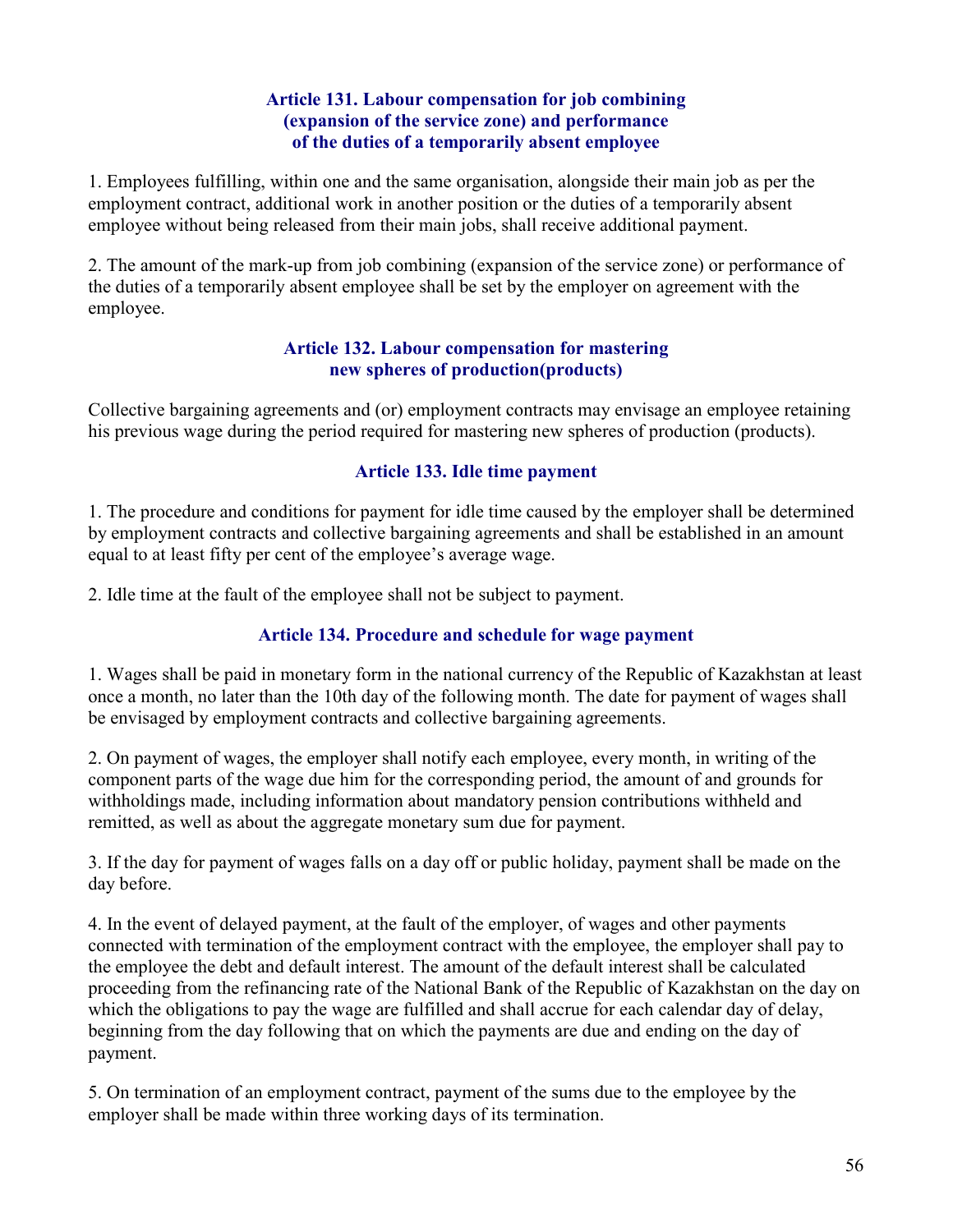#### Article 135. Place of wage payment

Wage payments to employees shall be made at the place where they work, unless the terms and conditions of the employment contract or the collective bargaining agreement envisage otherwise.

### Article 136. Calculation of the average wage of the employee

1. Calculation of the average wage for both a five-day and a six-day working week shall be made on the basis of time actually worked, proceeding from the average daily (hourly) wage for the corresponding period and in consideration of established additional payment, mark-ups, bonuses and other incentive payments that are regular in nature and envisaged by the labour compensation system.

2. The calculation period for calculating the average wage shall be the twelve calendar months preceding the event with which the corresponding payment is connected in agreement with this Code. For employees that have been working for fewer than twelve calendar months, the average wage shall be determined for the time actually worked.

3. For all cases of determination of the average wage envisaged by this Code, the Government of the Republic of Kazakhstan establishes a unified calculation procedure.

4. The collective bargaining agreement may envisage other periods for calculation of the average wage, provided they are not to the detriment of the employees' position.

## Article 137. Withholdings from wages

1. Withholdings from the wages of an employee shall be made by court ruling, as well as in cases envisaged by the laws of the Republic of Kazakhstan.

2. Withholdings from the wages of an employee for the purpose of redeeming his debt towards the organisations for which he works may also be made on the basis of an act of the employer, given the written consent of the employee.

3. The total amount of monthly withholdings shall not exceed fifty per cent of the wage due the employee.

### Article 138. Payment of a wage not received owing to death of the employee

A wage not received owing to death of an employee shall be paid out in the manner established by the civil legislation of the Republic of Kazakhstan.

### Chapter 11. OCCUPATIONAL TRAINING, RE-TRAINING AND FURTHER TRAINING

### Article 139. Concepts used in this chapter

In this chapter, the following concepts are used:

1) study agreement – written agreement between the employer and student on the conditions for occupational training, re-training and further training;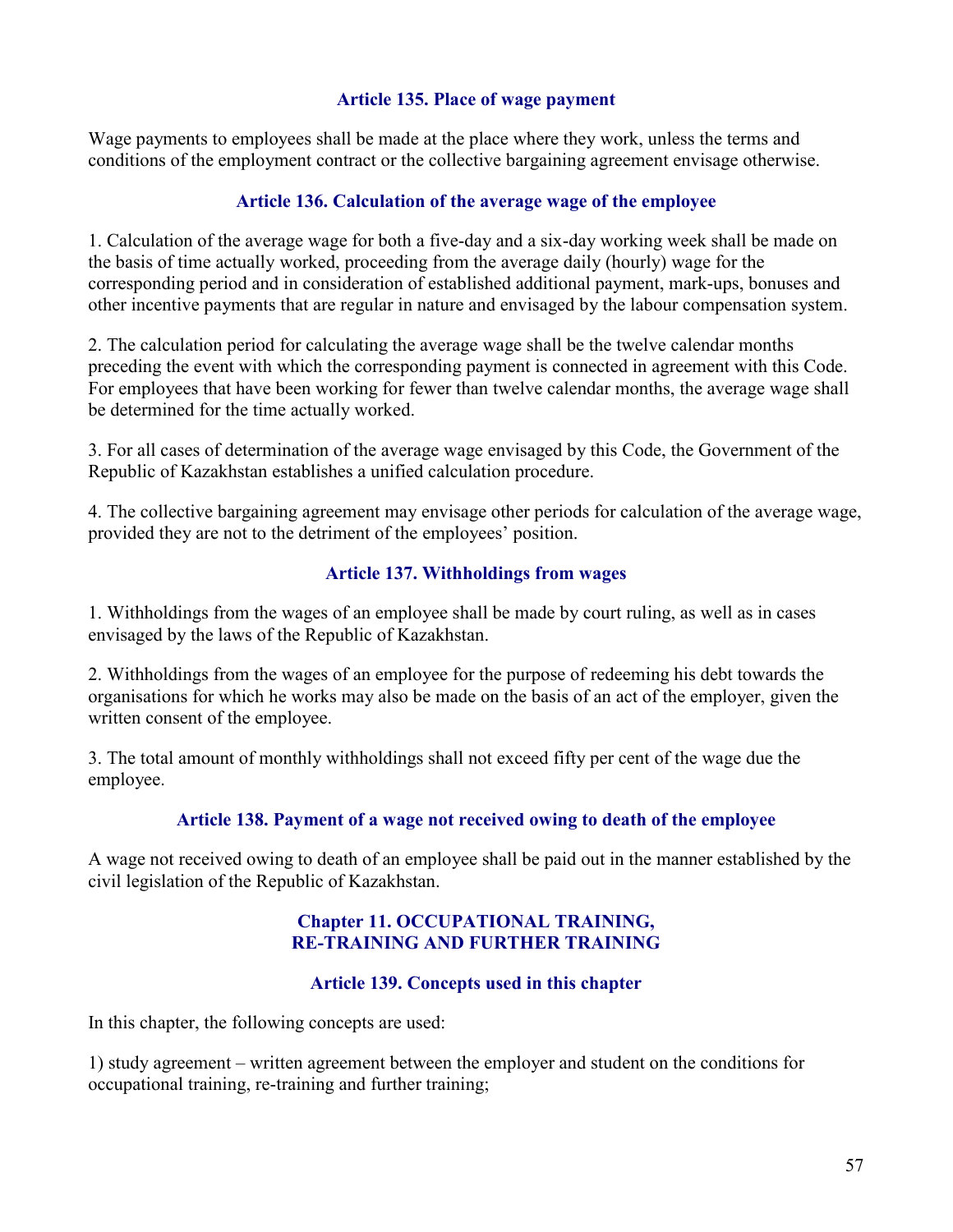2) occupational training – a form of occupational training intended for developing the individual for the purpose of acquiring new or changing the professional skills required for performing a specific type of work;

3) re-training – a form of occupational training allowing a new profession or specialisation to be mastered;

4) further training – a form of occupational training allowing previously acquired professional knowledge, abilities and skills to be maintained, extended, enriched and improved.

## Article 140. Rights and obligations of the employer with respect to training, re-training and further training

1. The need for and scope of occupational training, re-training and further training for the functioning and development of the organisation shall be determined by the employer.

2. The employer shall undertake occupational training, re-training and further training of employees or other persons with which it does not maintain labour relations (hereinafter referred to as the students):

1) directly within the organisation;

2) in educational institutions implementing primary, secondary, higher and post-graduate occupational training study programmes.

3. The employer shall create the conditions for employees undergoing occupational training, re-training or to combine work with study as envisaged by this Code, agreements, collective bargaining agreements and employment contracts.

## Article 141. Referral by the employer for occupational training, re-training and further training in educational institutions

1. Occupational training, re-training and further training of students referred by the employer to educational institutions shall be at the employer's expense or be financed by other means not prohibited by the legislation of the Republic of Kazakhstan, in accordance with a study agreement.

2. The agreement, the collective bargaining agreement and (or) the employment contract may envisage study-related benefits and compensation payments.

### Article 142. Occupational training, re-training and further training of employees within the organisation

1. Occupational training, re-training and further training of employees within the organisation shall be carried out by the employer.

2. The forms of occupational training, re-training and further training of personnel shall be determined by the employer.

3. The general requirements on occupational training, re-training and further training of personnel within the organisation shall be determined by the Government of the Republic of Kazakhstan.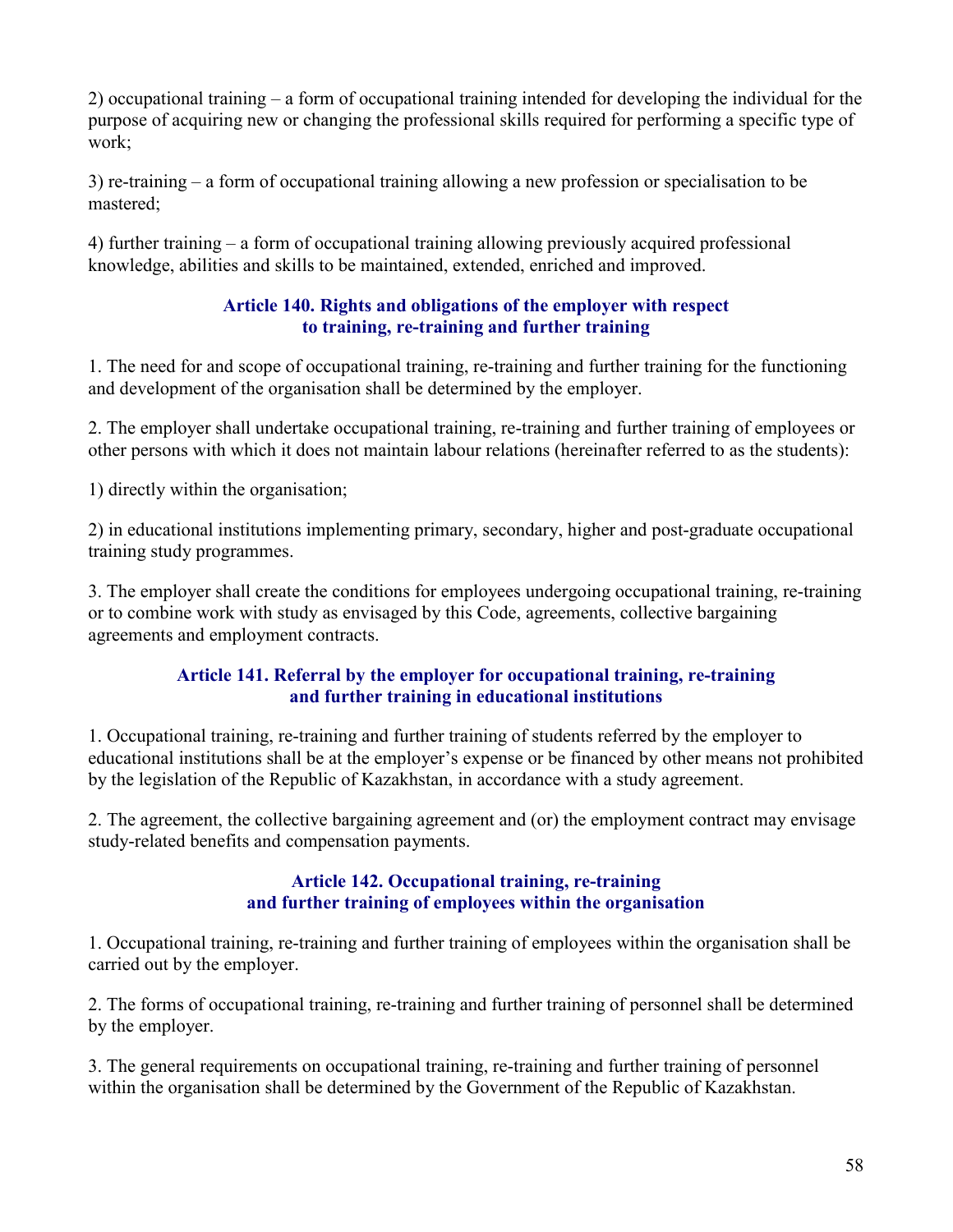### Article 143. Rights and obligations of employees with respect to occupational training, re-training and further training

1. Employees shall have the right to occupational training, re-training and further training, including training in new professions and specialisations.

2. Employees undergoing occupational training, re-training and further training may, by agreement with the employer, be released from work or permitted to work on a part-time basis.

3. Employees undergoing occupational training, re-training and further training shall enjoy the guarantees envisaged by this Code, collective bargaining agreements and employment contracts.

4. On completion of the occupational training, re-training and further training, the student shall work for the employer for a period of time agreed between the parties in the study agreement.

5. In the event of cancellation of the employment contract before expiry of the term established by the study agreement on the initiative of the employee or on the initiative of the employer at the fault of the employee, the employee shall reimburse the employer for the costs of his training in proportion to the unworked part of the set term.

## Article 144. Contents of the study agreement

1. The study agreement shall contain:

1) indication of the specific profession or qualification acquired by the student;

2) rights and obligations of the employer and the student;

3) the period of study and the period to be worked for the employer after completion of the training;

4) study-related guarantees and compensation payments;

5) responsibilities of the parties.

2. The study agreement may contain other terms and conditions determined on agreement between the parties.

# Chapter 12. JOB PLACEMENT

## Article 145. State guarantees of job placement

The state guarantees its citizens, in the sphere of population employment:

1) protection against any forms of discrimination and provision of equal opportunities to gain a profession and a job;

2) occupational training, re-training and further training and organisation of public work for the unemployed;

3) assistance in developing small business and enterprise;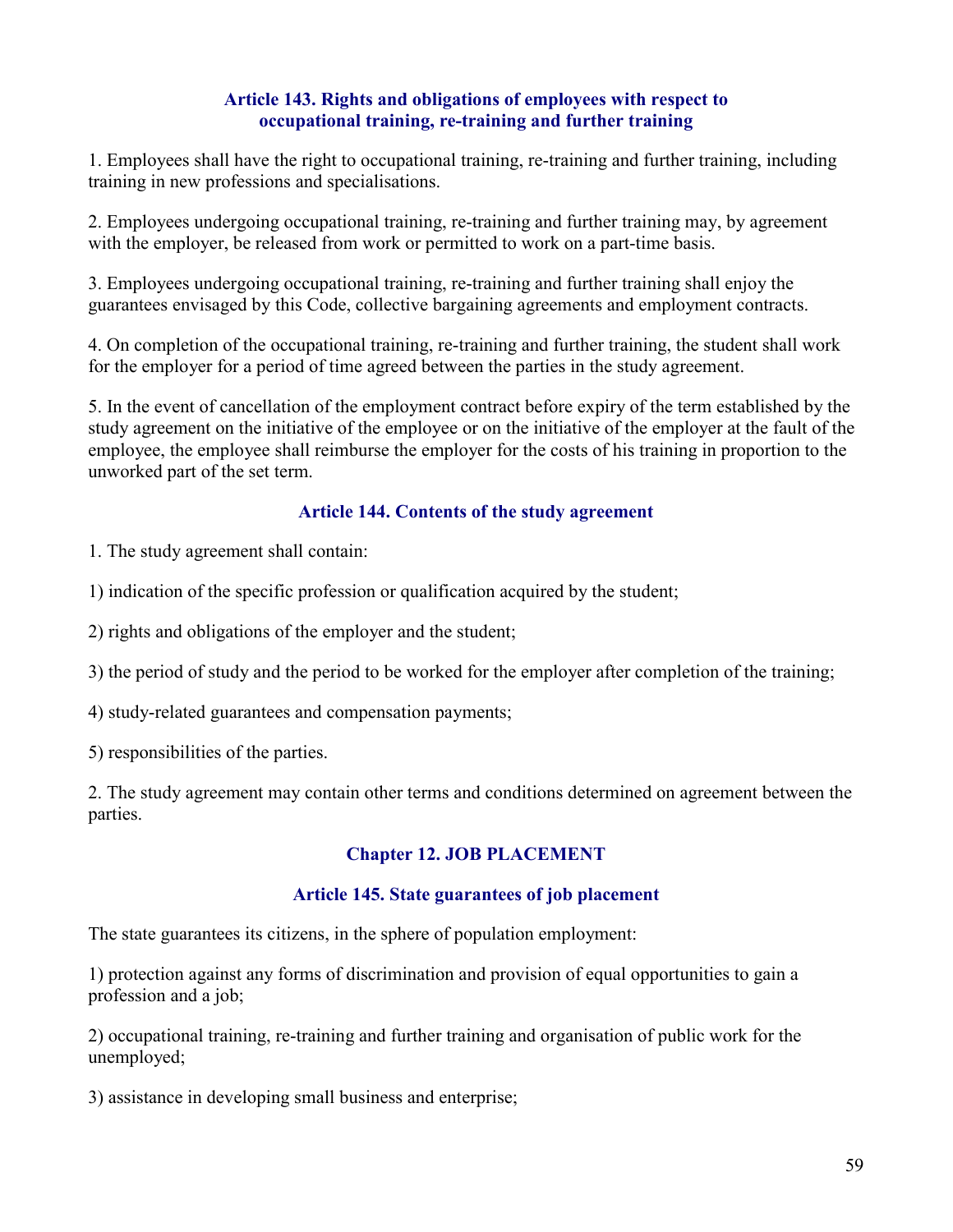4) organisation of employment agency work through the state employment authority and private employment agencies;

5) provision of professionally-orientated services and information on free positions and vacancies;

6) orientation of the occupational training system on training specialists in demand on the labour market;

7) inter-regional distribution of the work force in accordance with state programmes;

8) development and implementation of measures to disclose and legalise labour relations;

9) establishment in investment contracts of duties of investors to provide occupational training, create new and maintain existing jobs;

10) creation of the conditions for development of occupational training, re-training and further training directly within the organisation;

11) interaction between authorised bodies and employers on employment matters;

12) provision of the conditions for job placement of persons belonging to target groups.

## Article 146. Rights of citizens in the sphere of job placement

The citizen shall have the right to:

1) free choice of type of activity and profession by applying directly to employers, as well as through labour mediation by the state employment authority or a private employment agency assisting in job placement of the population;

2) independent search for work and job placement, including abroad;

3) receipt of advice and information from state employment authorities and private employment agencies;

4) participation in public work.

## Article 147. Rights and obligations of the employer with respect to job placement

1. The employer shall have the right:

1) to select personnel;

2) to receive, from state employment authorities, reliable, full and up-to-date information on the state of the labour market and occupational training opportunities.

2. The employer shall provide the state employment authority with information:

about impending release of employees in connection with liquidation of the organisation, a reduction in staff numbers or positions at least one month in advance;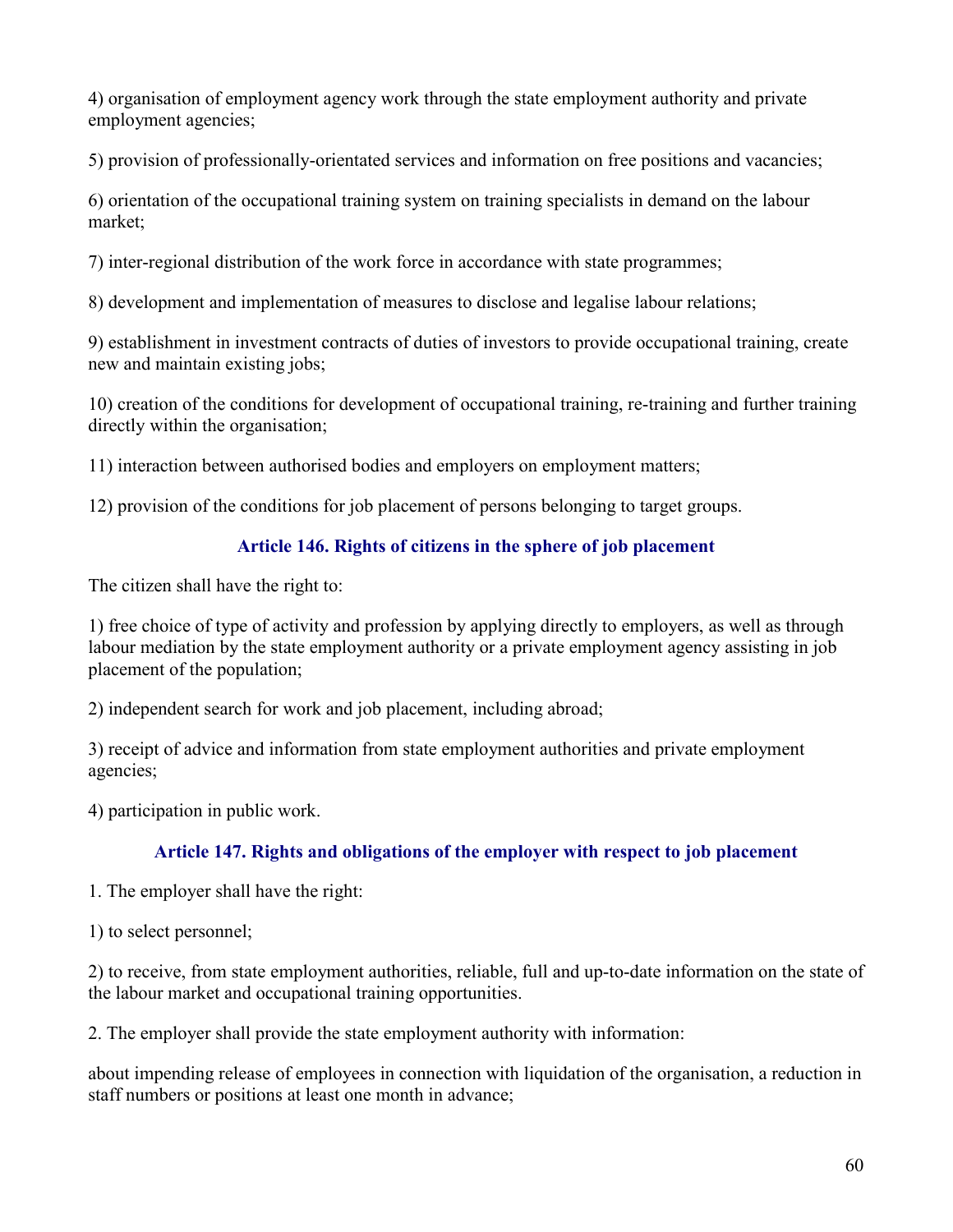about employee hiring requirements and the results of interviews with citizens referred by the state employment authority, within a period of five working days.

### Article 148. Labour mediation

Labour mediation is practised by the state employment authority or a private employment agency by:

1) informing citizens of opportunities for obtaining work and employers of the possibility of providing manpower;

- 2) assisting citizens in selecting jobs;
- 3) referring citizens for job placement to an employer with a vacancy;
- 4) forming databases on the labour market;
- 5) recording and registering applicants;
- 6) providing professional orientation services;
- 7) interacting with employers on job placement on the basis of agreements.

## Chapter 13. GUARANTEES AND COMPENSATION PAYMENTS

## Article 149. Guarantees during fulfilment by employees of state or public duties

1. The employer shall release employees from fulfilment of their job duties for the period during which they are called up to fulfil state or public duties in cases envisaged by the laws of the Republic of Kazakhstan and shall keep their jobs (positions) open for them.

2. For performance of state and public duties, the employee's wage shall be paid at the place where said duties are performed, and at a rate no lower than the average wage at his main place of work.

3. An employee that has done his national service shall enjoy preemptive rights to be hired to work at the same enterprise that he worked in when conscripted for military service.

## Article 150. Guarantees for employees referred for medical examination

During periodical medical examinations at the employer's expense, the jobs (positions) and average wages of employees required to undergo said examinations in accordance with this Code or the collective bargaining agreement shall be retained for them.

### Article 151. Guarantees for employee blood donors

During examination and giving of blood, the jobs (positions) and average wages of blood donor employees shall be retained for them.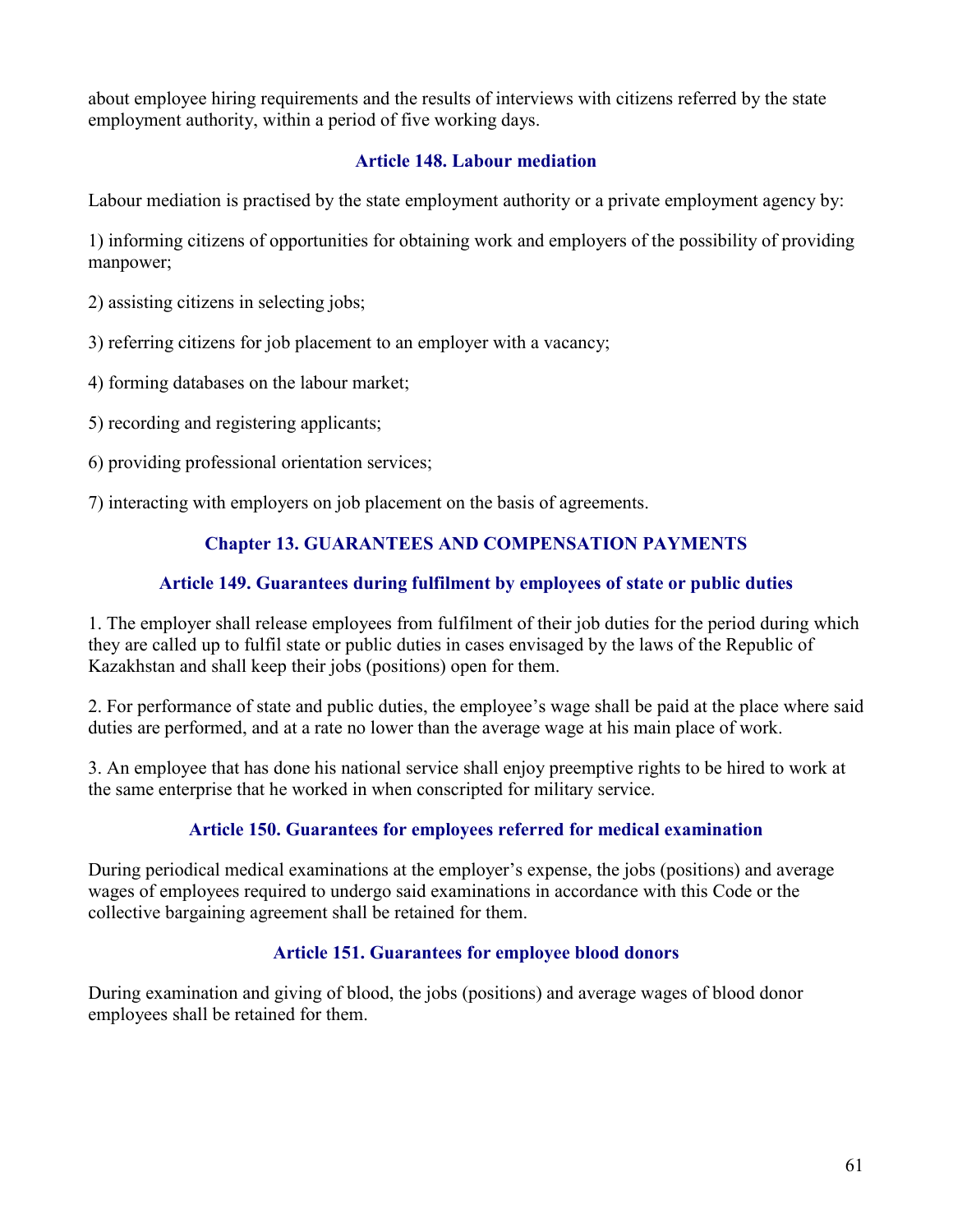## Article 152. Guarantees and compensation payments for employees sent on business trips

1. The jobs (positions) and average wages of employees shall be retained for them during business trips.

2. Employees sent on business trips shall be paid:

1) per diem for calendar days spent on the business trip, including travel time;

2) travel expenses to and from the required location;

3) accommodation expenses.

3. The terms and conditions for and schedule for sending employees on business trips shall be determined by employment contracts, collective bargaining agreements or acts of the employer.

4. Employees shall be sent on business trips in consideration of the restrictions envisaged by articles 183, 187 and 226 of this Code.

#### Article 153. Guarantees and compensation payments on transfer of the employee to a different location together with the employer

1. On transfer of an employee to work at a different location together with the employer, the employer shall reimburse the following costs incurred by the employee:

1) travel costs of the employee and the members of his family;

2) transportation of the personal property of the employee and the members of his family.

2. The procedure for and sizes of the compensation payments envisaged by clause 1 of this article shall be determined by employment contracts, collective bargaining agreements or acts of the employer.

#### Article 154. Guarantees for employees working in environmental disaster and radiation risk zones

Guarantees for employees working in environmental disaster and radiation risk zones are established by the laws of the Republic of Kazakhstan.

### Article 155. Compensation payments in connection with use by the employee of his personal property in the interests of the employer

When an employee uses his personal property in the interests of the employer and with its consent, the employer shall make compensation payments for use, wear and tear (depreciation) of tools, personal transport, other technical means and their operating costs by agreement between the parties.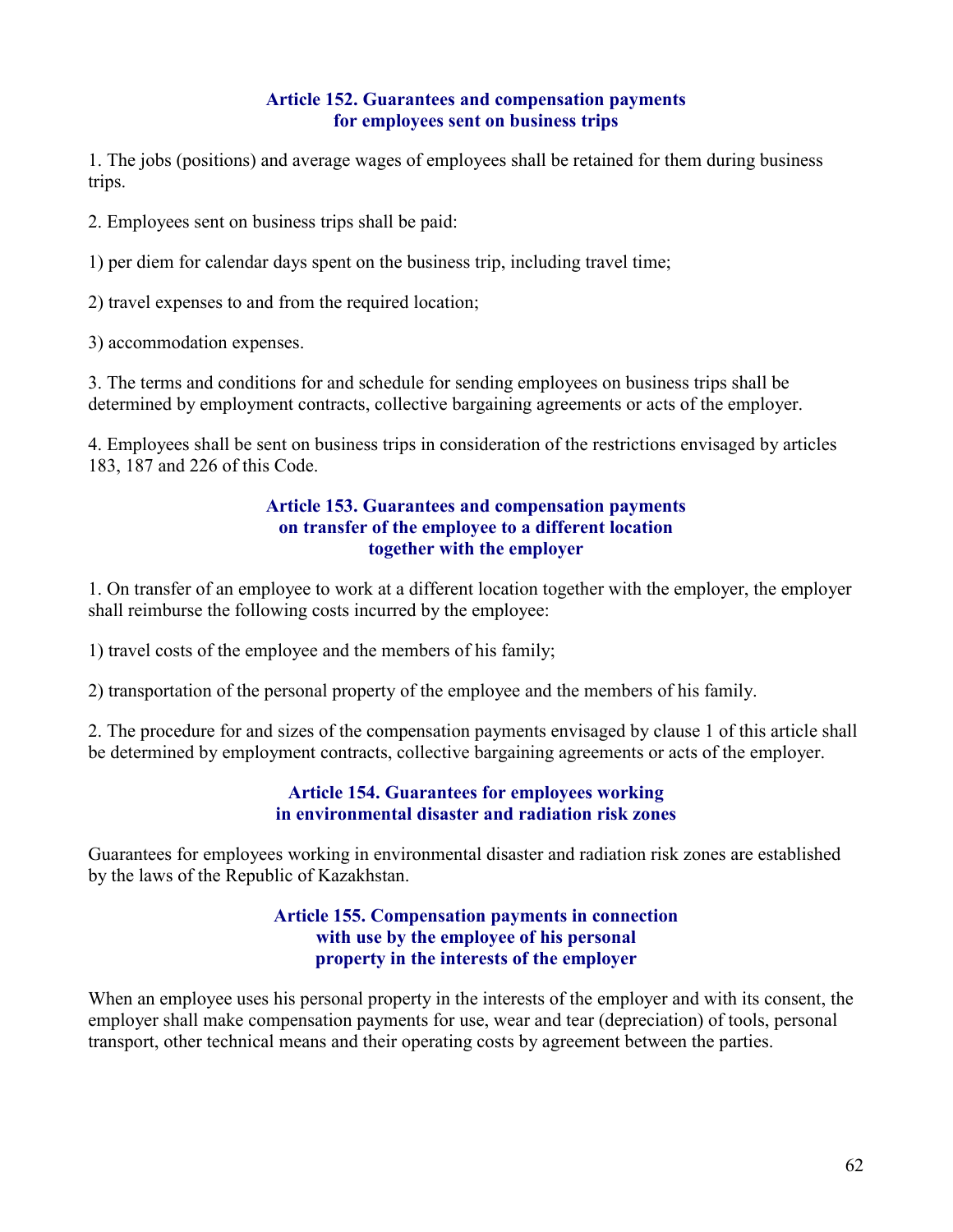### Article 156. Compensation payments to employees in cases when their work is performed en route or is a travelling job or involves official trips within the bounds of sectors serviced

1. When the work of employees is performed en route or is a travelling job or involves official trips within the bounds of sectors serviced, compensation payments shall be made for every day spent away from the permanent place of residence in the manner established by agreements, collective bargaining agreements, employment contracts and (or) acts of the employer.

2. In the event that employees are not travelling every day of the month, the payment shall be made in proportion to the actual number of days spent travelling to and from the place of work (performance of the work).

3. Compensation payments shall be made irrespective of the work and rest regime.

4. Compensation payments shall not be taken into consideration in calculating the average wages of employees of organisations.

## Article 157. Compensation payments in connection with loss of work

1. The employer shall make compensation payments in connection with loss of work in the amount of the average monthly wage in the following cases:

1) on cancellation of the employment contract on the initiative of the employer in the event of liquidation of a legal entity employer or termination of the activities of an individual employer;

2) on cancellation of the employment contract on the initiative of the employer in the event of reduction of staff numbers or positions.

2. The employer shall make the compensation payment to the employee in connection with loss of work in the amount of three times the average monthly wage in the event of cancellation of the employment contract on the initiative of the employee if the employer supplied incorrect information about the working conditions when the employment contract was concluded or the employer violates the labour legislation of the Republic of Kazakhstan, of the terms and conditions of the employment contract or the collective bargaining agreement.

3. Employment contracts and collective bargaining agreements might envisage higher compensation payments in connection with loss of work.

## Article 158. Procedure and conditions for payments of field provisions

1. Field provisions shall be paid for employees of geological survey, topographical-geodesic, and survey organisations when working under field conditions:

1) away from their permanent place of residence and not commuting on a daily basis to their permanent place of residence;

2) away from their permanent place of residence but commuting on a daily basis to the field organisation base, which does not constitute a permanent place of residence either;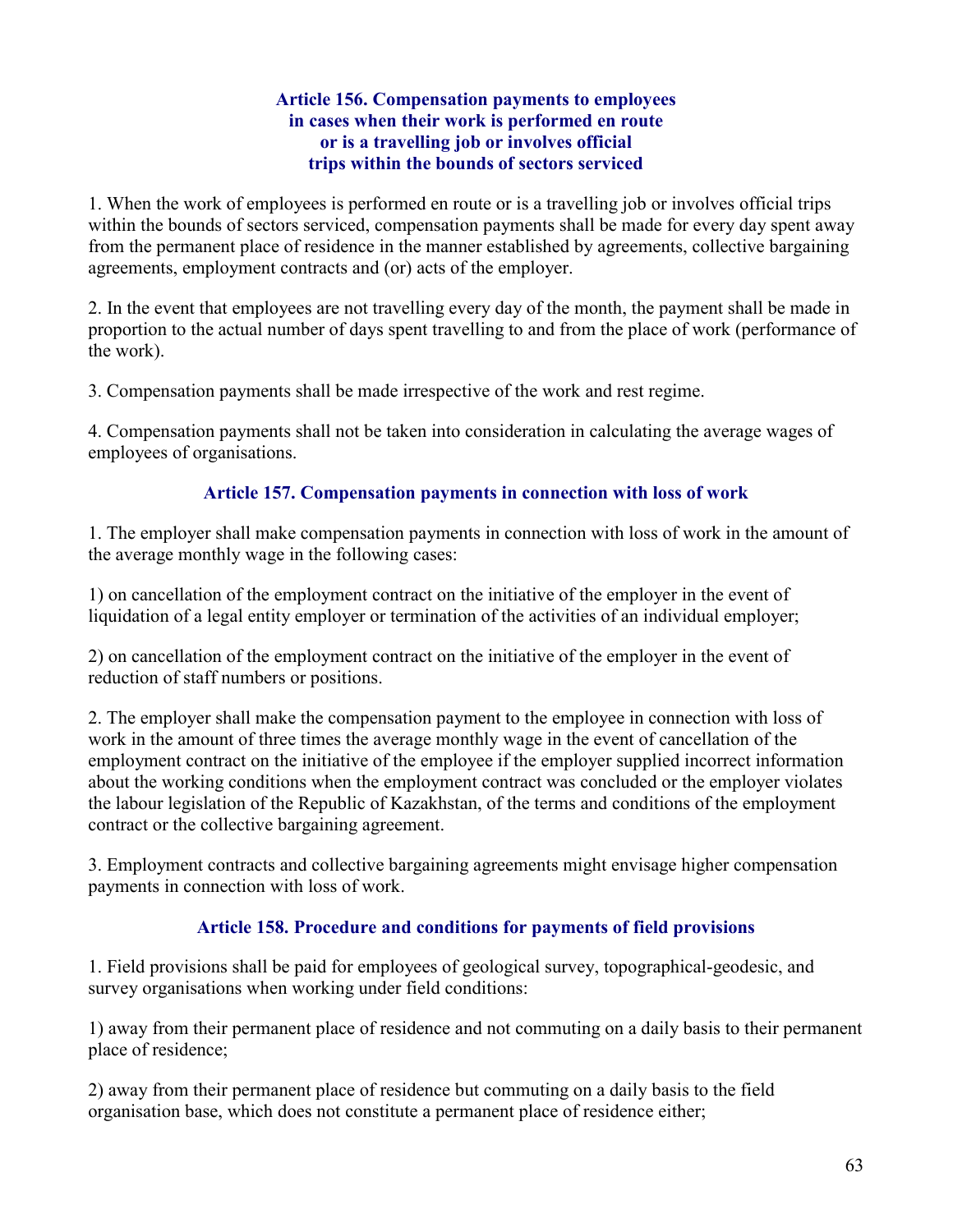3) away from their permanent place of residence on a rotational work basis.

2. Payment of field provisions shall be made for all calendar days spent performing field work.

3. Field provisions shall not be paid to employees during annual paid leave.

4. When the employee leaves the field organisation on a business trip, payment for field provisions shall be halted, while business trip expenses will be reimbursed in accordance with this Code.

5. The amount of field provisions shall not be included in calculation of the average wages of employees of organisations.

6. The payment procedure and conditions and the amount of field provisions and recording of time worked under field conditions shall be established in agreements, collective bargaining agreements and employment contracts and shall be approved by acts of the employer.

7. During work under field conditions, payment of field provisions to the employee for days off shall be made depending on the place where said days are spent (at the facility, on the field work site, at the field organisation base, outside the work place). The given procedure may be applied irrespective of the applied forms of labour organisation and work and rest regime.

## Article 159. Payment to employees of social allowances at the expense of the employer

1. The employer shall pay employees temporary disability allowances, maternity allowances and allowances for women (men) adopting newborns out of its won funds.

2. The grounds for payment of social allowances for temporary disability consist of disability certificates issued in the manner established by the legislation of the Republic of Kazakhstan.

3. Social allowances for temporary disability shall be paid to employees from the first day of disability until the day on which their working capacity is restored or until permanent disability is established on the basis of their average wage, calculated in accordance with the legislation of the Republic of Kazakhstan.

4. The amount of the social allowance, the procedure for granting and paying it shall be determined by the Government of the Republic of Kazakhstan. Employers shall have the right to establish supplementary payments to employees to the social allowances established by the legislation of the Republic of Kazakhstan.

## Chapter 14. MATERIAL LIABILITY OF THE PARTIES TO THE EMPLOYMENT CONTRACT

## Article 160. Obligation of a party to the employment contract to reimburse for damage (harm) caused

1. A party to an employment contract that inflicts damage (harm) on the other party shall recompense the latter in accordance with this Code and other laws of the Republic of Kazakhstan.

2. Employment contracts and collective bargaining agreements might specify the responsibilities of the employee and of the employer.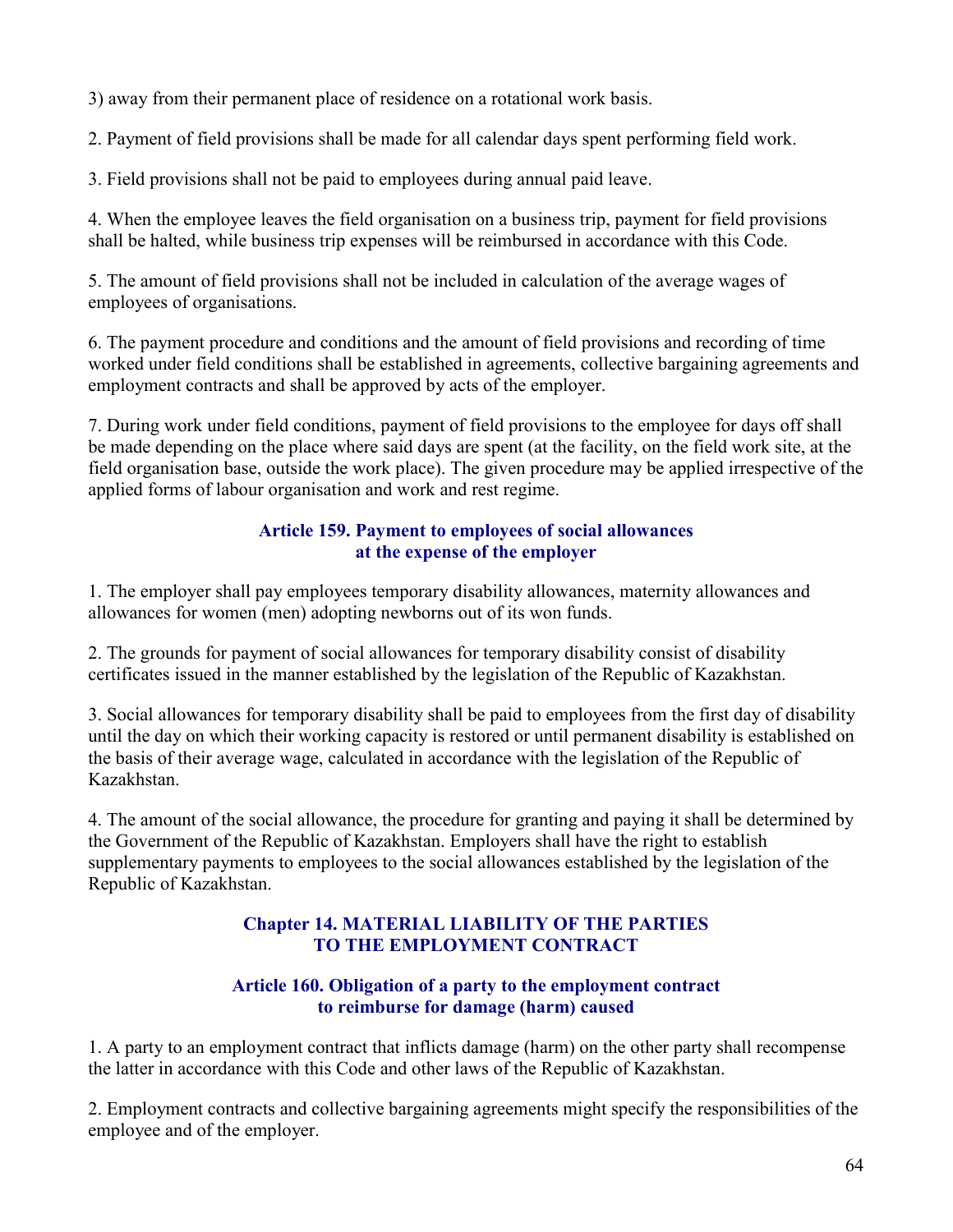3. Termination of an employment contract after infliction of damage (harm) does not release a party to the employment contract from material liability for recompensing the other party for damage (harm) caused.

### Article 161. Conditions for material liability of a party to an employment contract for inflicting damage (harm)

1. Material liability of a party to an employment contract for damage (harm) inflicted thereby on the other party to the employment contract shall be imposed for damage (harm) caused as a result of culpable, unlawful conduct (actions or inaction) and a cause and effect link between the culpable, unlawful conduct and the damage (harm) inflicted, unless this Code and other laws of the Republic of Kazakhstan envisage otherwise.

2. The employer shall bear material liability towards the employee:

1) for damage inflicted by unlawful deprival of the employee of the possibility of working at his work place;

2) for damage inflicted on property of the employee;

3) for harm inflicted on the life and (or) health of the employee.

3. The employee shall bear material liability towards the employer:

1) for damage inflicted by loss of or damage to the property of the employer;

2) for damage arising as a result of actions (inaction) on the part of the employee.

4. The employer and the employee shall bear mutual material liability in other cases established by collective bargaining agreements and employment contracts.

#### Article 162. Material liability of the employer for damage inflicted on the employee by unlawful deprival of his opportunity to work

1. The employer shall recompense the employee for wages and other payments due thereto and not received thereby in the event of unlawful transfer to another job, shut-out of the employee from the work place, unilateral amendment of the terms and conditions of the employment contract, suspension from work, or unjustified cancellation of the employment contract.

2. Employment contracts, collective bargaining agreements and acts of the employer agreed with employees' representatives may establish additional cases of reimbursement by the employer for damage caused by unlawful deprival of the employee of the opportunity to work.

## Article 163. Material liability of the employer for damage inflicted on the property of the employee

An employer causing damage to the property of an employee shall reimburse the latter in full in accordance with the terms and conditions of the employment contracts and the collective bargaining agreement.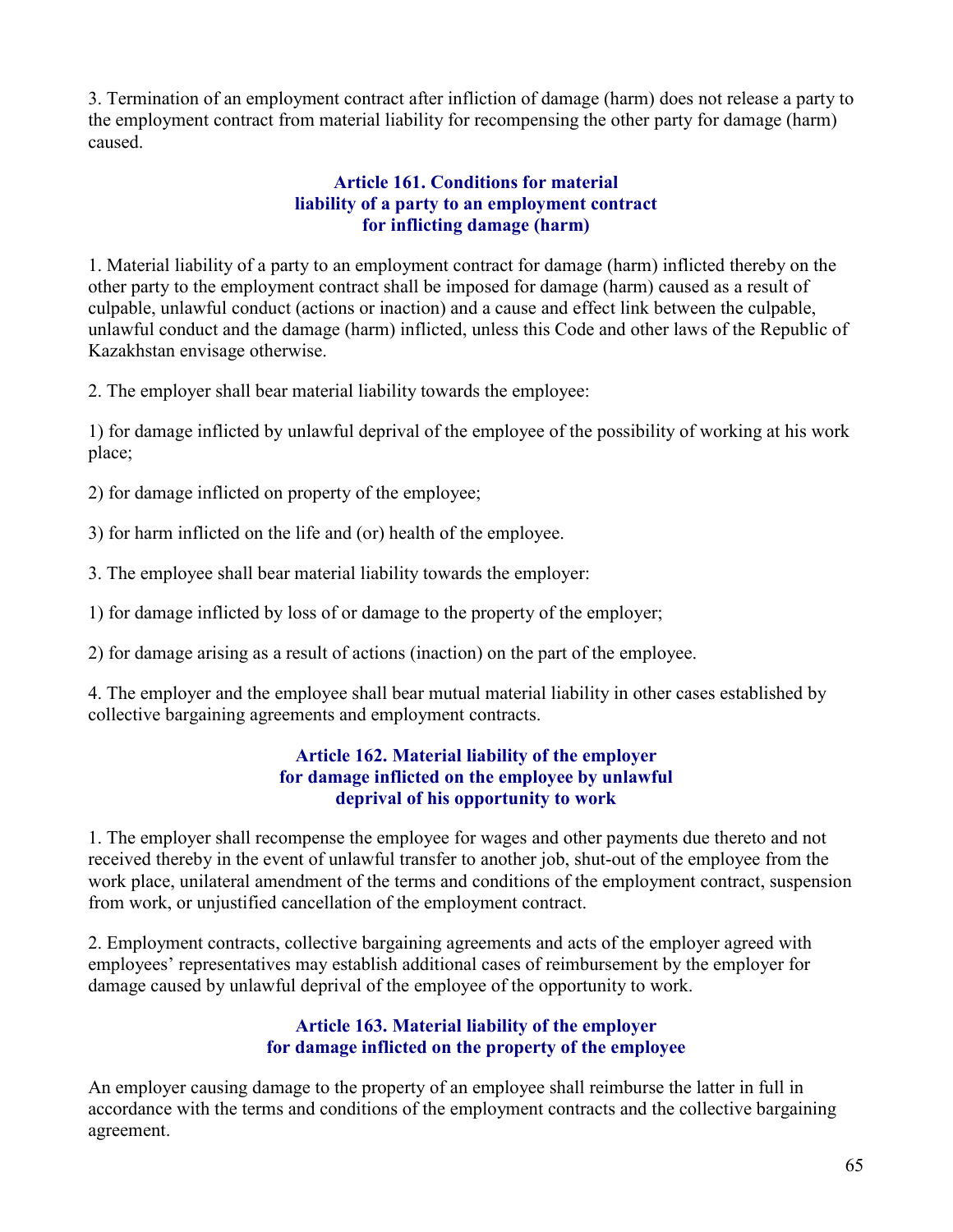### Article 164. Material liability of the employer for harm inflicted on the life and (or) health of the employee

1. In the event of harm being inflicted on the life and (or) health of the employee in connection with fulfilment thereby of his job duties, the employer shall make recompense for the harm in the volume envisaged by the civil legislation of the Republic of Kazakhstan.

2. Harm envisaged by clause 1 of this article shall be reimbursed in full provided the employee receives no insurance indemnity. If insurance indemnity is paid out, the employer shall reimburse the employee the difference between the insurance sum and the actual scale of the harm caused.

3. The procedure for employers to make recompense for harm inflicted on the life and (or) health of employees is determined by the legislation of the Republic of Kazakhstan.

## Article 165. Material liability of the employee for causing damage to the employer

1. Material liability of the employee for damage inflicted on the employer shall be imposed in cases and on the scale envisaged by this Code.

2. The employee shall make recompense for direct and real damage inflicted on the employer.

3. Liability of the employee for damage inflicted on the employer shall be excluded if the damage arises as a result of force majeure or extreme necessity, necessary defence or failure by the employer to fulfil its obligations to provide the proper conditions for safekeeping of the property transferred to the employee.

4. It shall not be permitted to impose liability on the employee for damage that might be classed as normal production and business risk.

5. The employer shall create for employees the conditions necessary for normal work and guarantees of full safekeeping of the property entrusted thereto.

6. Direct and real damage shall be understood as a real reduction in the property of the employer or deterioration in the conditions of the given property (including property of third parties kept by the employer, if the employer is liable for the safekeeping of this property), as well as the need for the employer to incur costs and excessive outlays on acquiring or restoring the property.

## Article 166. Limits to the material liability of the employee

The employee shall bear material liability for damage inflicted within the limits of his average monthly wage, unless otherwise envisaged by this Code.

### Article 167. Cases of full material liability of the employee for damage inflicted on the employer

Full material liability for damage inflicted on the employer shall be imposed on the employee in the following cases: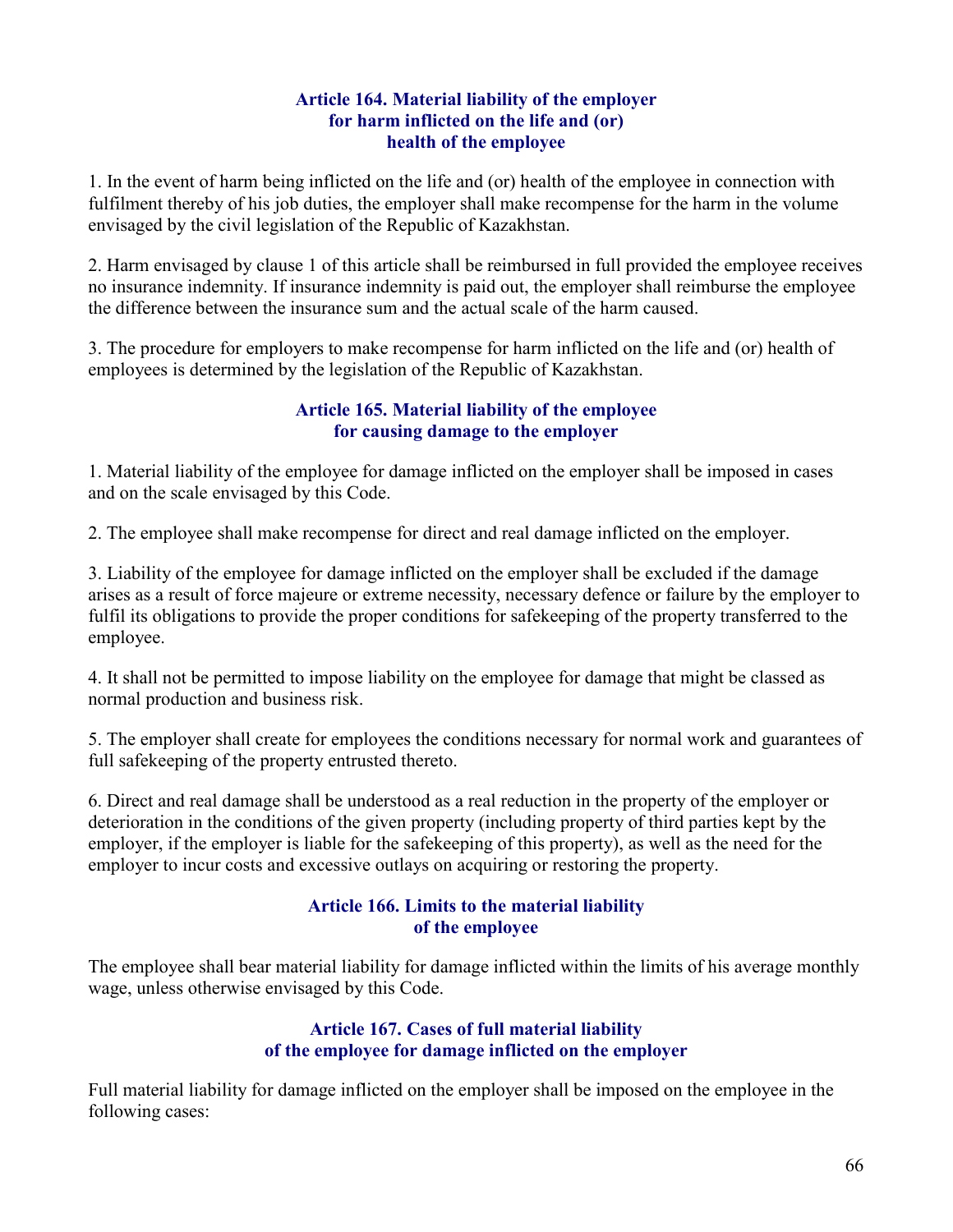1) failure to ensure the safekeeping of property and other values transferred to the employee on the basis of a written agreement on acceptance of full material liability;

2) failure to ensure the safekeeping of property and other values received by the employee on account on the basis of a separate document;

3) infliction of damage under the influence of alcohol, narcotics or toxic substances (their analogues);

4) shortages, deliberate destruction or deliberate spoilage of materials, semi-finished goods, items (products), including during their manufacture, as well as tools, measuring instruments, special clothing and other items issued by the employer to the employee for the latter's use;

5) infliction of damage by means of unlawful actions on the part of the employee, as confirmed in the manner established by the legislation of the Republic of Kazakhstan.

## Article 168. Agreements on full personal and collective (joint and several) material liability

1. An employee occupying a position or performing work connected with storage, processing, sale (release), carriage, application or other use in the production process of property and items handed thereto and the employer shall conclude a written agreement on full personal material liability of the employee for the safekeeping of the property and other items handed thereto.

2. Employees jointly performing work connected with storage, processing, sale (release), carriage, application or other use in the production process of property and items transferred thereto, when it is not possible to distinguish the material liability of each employee for causing damage, and the employer shall conclude a written agreement on full collective (joint and several) material liability of employees for safekeeping of the property and other items handed thereto.

3. Agreements on full personal or collective (joint and several) material liability may be concluded both on conclusion of the employment contract and as a supplement to an employment contract.

4. The list of jobs and work held or performed by employees, with whom agreements may be concluded on full personal and collective (joint and several) material liability for safekeeping of property and other items transferred, to employees, as well as a model agreement on full material liability, shall be approved by the collective bargaining agreement (if applicable) or acts of the employer.

### Article 169. Procedure for reimbursement of the parties to an employment contract for damage (harm) inflicted

The party to the employment contract that causes damage (harm) to the other party shall make recompense for it in the amount established by this Code and the laws of the Republic of Kazakhstan, on the basis of a court ruling or voluntarily.

# Chapter 15. CONSIDERATION OF INDIVIDUAL LABOUR DISPUTES

## Article 170. Bodies for consideration of individual labour disputes

1. Individual labour disputes shall be considered by mediation commission and (or) courts.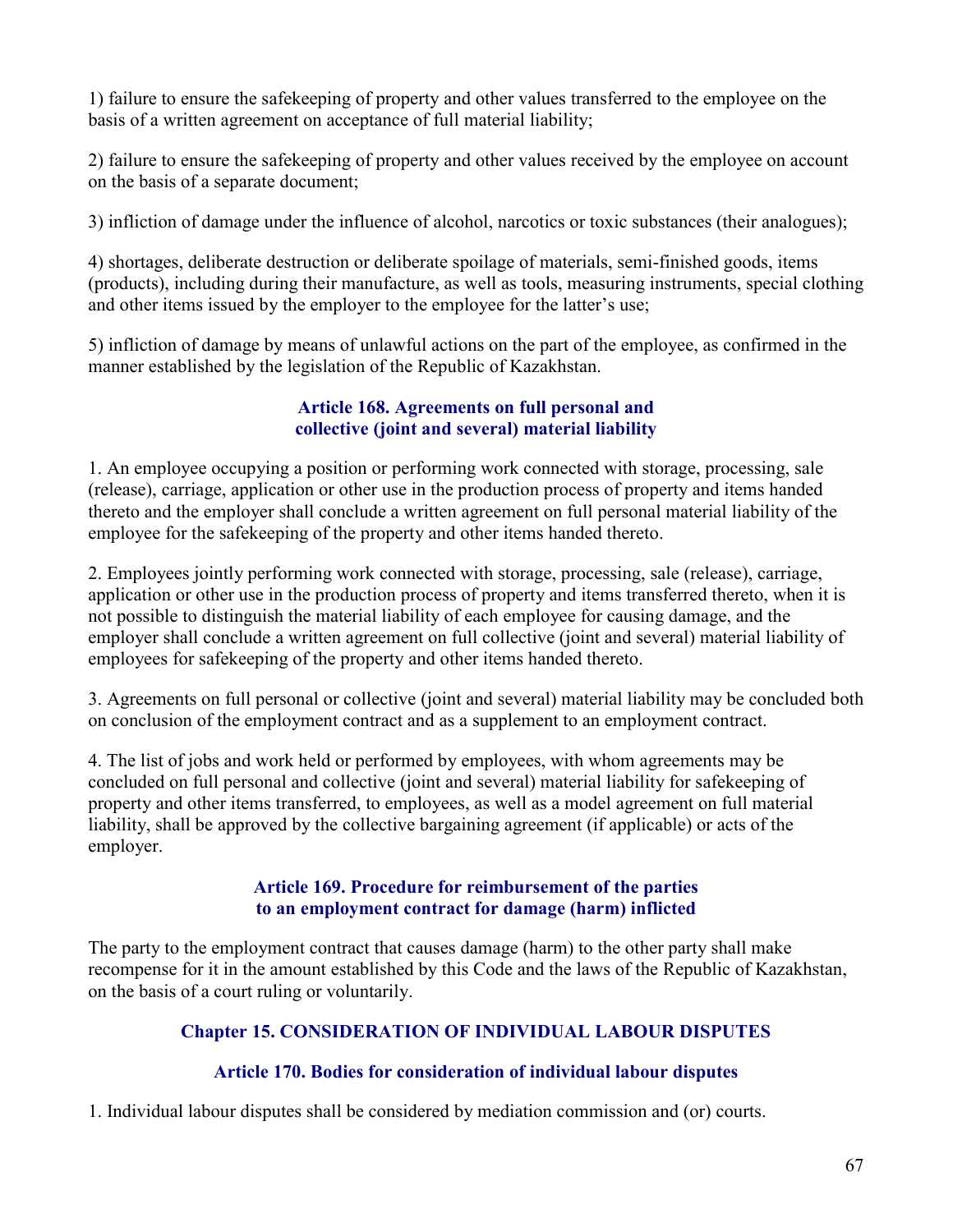2. Individual labour disputes shall be considered by a mediation commission by application from a party to the labour dispute.

3. The parties to the employment contract may, at their own choice, apply for resolution of the individual labour dispute directly by a court of law.

## Article 171. Formation of the mediation commission and organisation of its work

1. The mediation commission shall be set up on parity principles, consisting of an equal number of representatives of the employer and of employees.

2. The numerical strength of the mediation commission, the procedure by which it works and the term of the powers of the mediation commission shall be established on agreement between the employer and employees at a general meeting (conference) of employees.

3. The members of the mediation commission on the part of the employees shall be elected by a general meeting (conference) of employees. The members of the mediation commission on the part of the employer shall be appointed by an act of the employer. Members of the mediation commission shall, at the first organisational meeting, elect a chairman and secretary from among them by a simple majority of votes.

4. The mediation commission shall consider the labour dispute with a period of seven days from the date on which the application is submitted.

5. On the basis of the results of the consideration, the mediation commission shall adopt a resolution, which shall be issued to the applicant within three days of its adoption.

### Article 172. Time limits for applying to the bodies for consideration of individual labour disputes

The following time periods are established for applying to the bodies for consideration of individual labour disputes:

1) on disputes for reinstatement in a job – three months from the day on which the copy of the act of the employer on cancellation of the employment contract is served;

2) on other labour disputes – one year from the day when the employee or the employer became aware or should have become aware of the violation of their rights.

## Article 173. Terms of reference of the mediation commission on labour disputes

The mediation commission is a body for considering labour disputes arising in organisations, with the exception of disputes with respect to which this Code and other laws of the Republic of Kazakhstan establish a different resolution procedure.

A labour dispute shall be considered by the mediation commission if the employee is independently or with the participation of his representative unable to resolve the dispute in direct negotiations with the employer.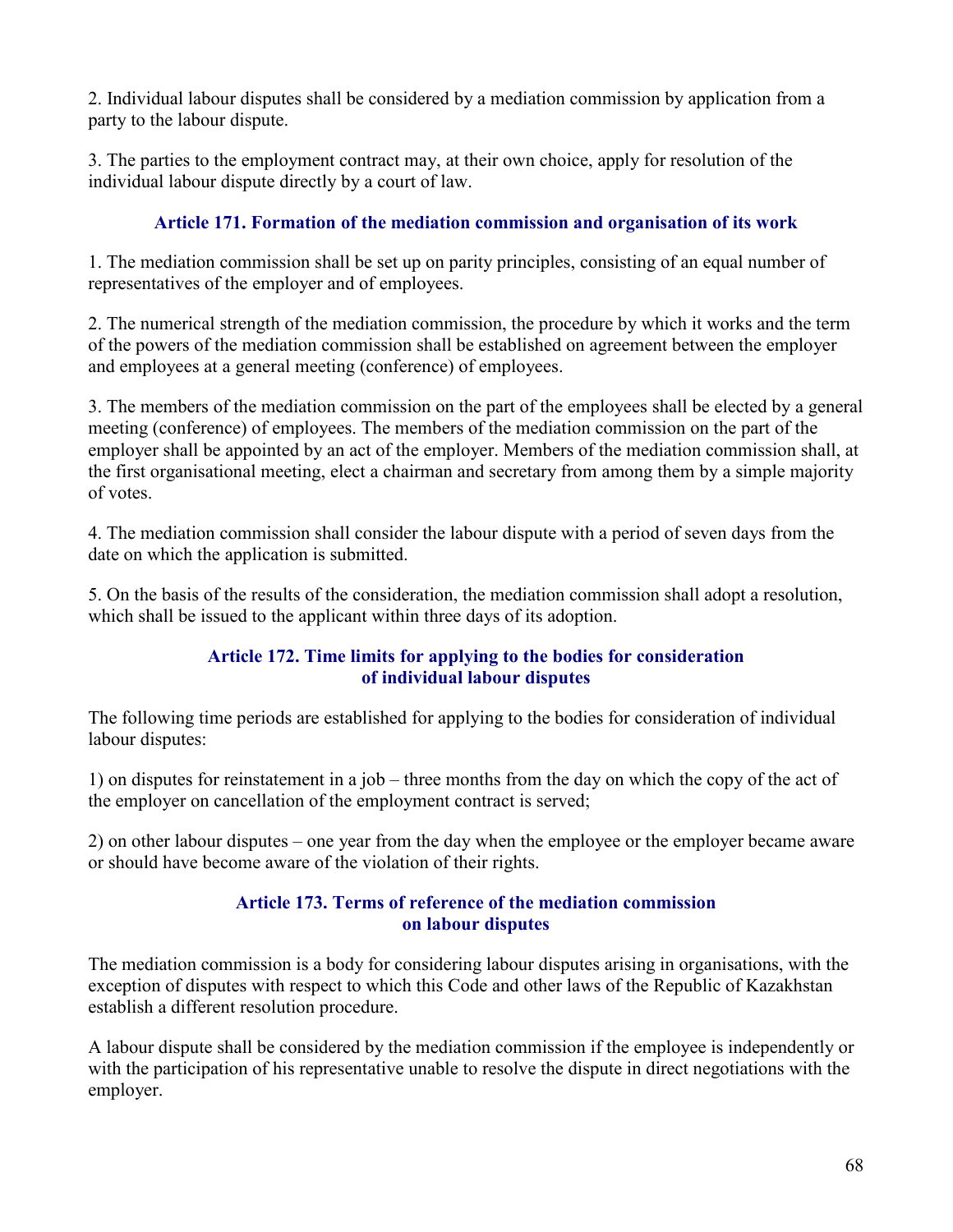### Article 174. Procedure for consideration of a labour dispute by the mediation commission

An application received by the mediation commission shall be subject mandatory registration by the given commission.

The mediation commission shall consider the labour dispute within a period of seven calendar days from the day on which the application is submitted.

The dispute shall be considered in the presence of the applicant or his authorised representative. Consideration of the dispute in the absence of the employee or his representative shall be permitted only on the basis of his written application. In the event that the employee or his representative fails to attend the meeting of the given commission, consideration of the labour dispute shall be deferred. In the event of repeat failure by the employee or his representative to attend without good reason, the mediation commission may issue a resolution on withdrawal of the issue from consideration, which does not deprive the employee of the right to submit a second application for consideration of the labour dispute within the time limit established by this Code.

The mediation commission shall have the right to summon witnesses and invite experts to take part in its meeting. At the demand of the commission, the head of the organisation shall submit the requisite document thereto by the set deadline.

A meeting of the mediation commission shall be deemed legally competent provided it is attended by at least half the members representing the employees and at least half the members representing the employer.

At a meeting of the mediation commission, minutes shall be kept and said minutes shall be signed by the chairman of deputy chairman of the commission.

#### Article 175. Procedure by which the mediation commission adopts a resolution and its content

The mediation commission shall adopt a resolution by a simple majority of the votes of the commission members present at the meeting. At the demand of the applicant or one of the members of the commission, voting may be held in secret.

A resolution of the mediation commission shall indicate:

the name of the organisation (subdivision), full name, position, profession or specialisation of the employee appealing to the commission;

the date of the application to the commission and of consideration of the dispute; the essence of the dispute;

full names of the members of the commission and other persons present at the meeting;

the essence of the resolutions and the grounds for it (with reference to a law or other regulatory and legal act);

results of the voting.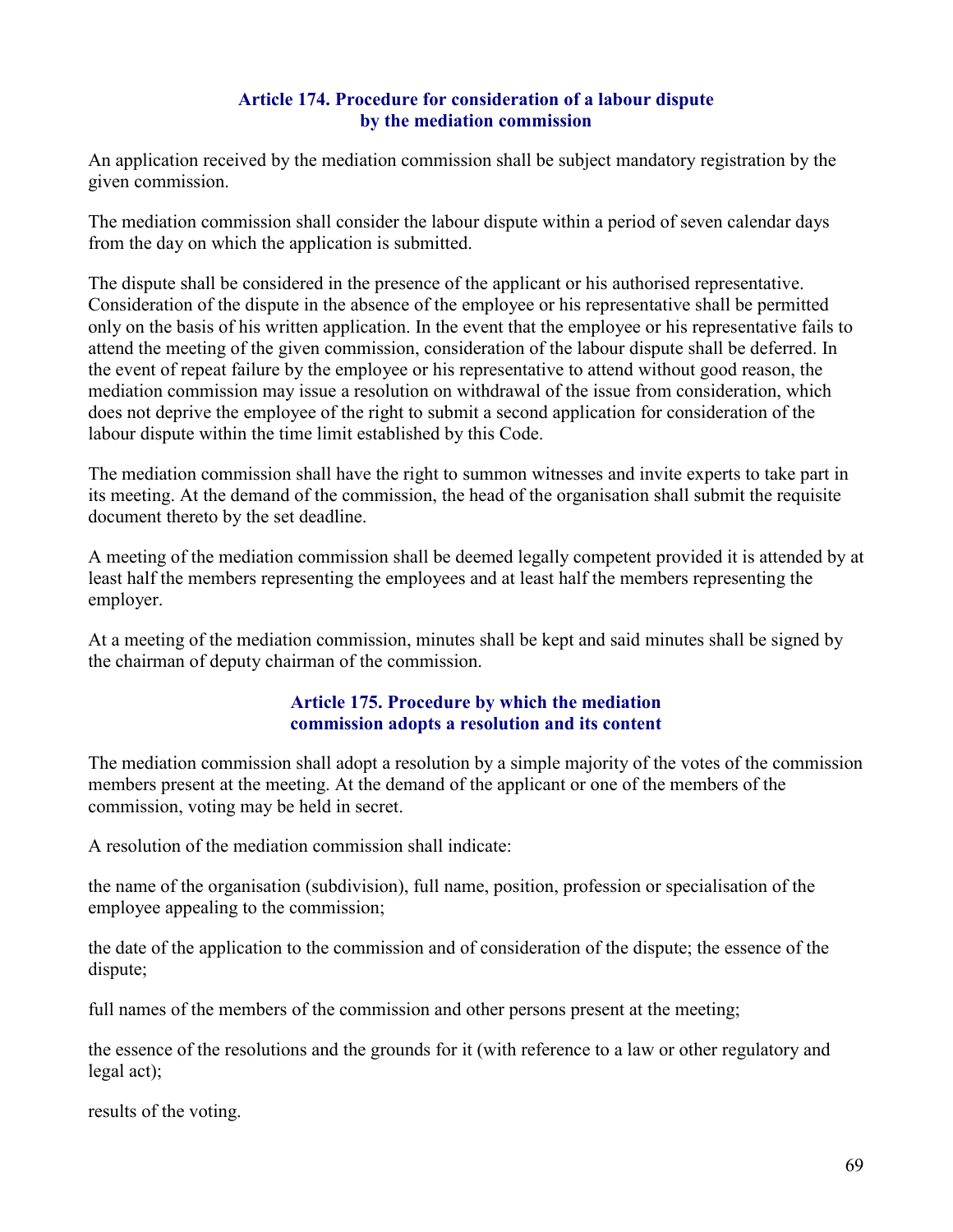Duly certified copies of the resolution of the mediation commission shall be provided to the employee and to the head of the organisation within a period of three days of the resolution being adopted.

## Article 176. Fulfilment of resolutions of the mediation commission

A resolution of the mediation commission shall be subject to fulfilment by the deadline set thereby.

In the event of non-fulfilment of a resolution of the commission by the set deadline, the employee or the employer shall have the right to have the labour dispute resolution enforced through a court of law.

#### Article 177. Reinstatement of an employee in his job by the authority for consideration of an individual labour dispute

1. In the event of termination of the employment contract without lawful grounds or unlawful transfer to other work, transfer to another work place, change of working conditions, or suspension from work, the body considering the individual labour dispute shall issue a resolution to reinstate the employee in his previous job, with the exception of the cases indicated in clause 3 of this article.

2. An employee reinstated in his previous job shall be paid his average wage for the entire period of enforced absence (suspension from work) or the wage difference for time spent performing lower-paid work, but for a maximum of six months.

3. At the request of the employee, the body considering the individual labour dispute may confine itself to adopting a resolution on payment to the employee of wages in the amount indicated in clause 2 of this article.

4. A resolution of the body for considering an individual labour dispute on reinstatement of the employee in his previous job shall be subject immediate execution. In the event of a delay by the employer in fulfilling the resolution on job reinstatement, the body for consideration of an individual labour dispute shall adopt a resolution on payment to the employee of his average wage or the difference in wages for the period of delay in execution of the resolution.

## SECTION 3. SPECIFICS OF REGULATION OF THE LABOUR OF CERTAIN CATEGORIES OF WORKERS

## Chapter 16. SPECIFICS OF REGULATION OF THE LABOUR OF EMPLOYEES UNDER THE AGE OF EIGHTEEN YEARS

## Article 178. Rights of employees under the age of eighteen years in the sphere of labour

Employees under the age of eighteen years enjoy equal rights in labour relations to adults, while in the sphere of labour safety, working time, rest time and other working conditions, they are provided with the additional guarantees established by this Code.

## Article 179. Work prohibited for employees under the age of eighteen years

1. It is prohibited to engage employees under the age of eighteen years to perform heavy work or to work under harmful (particularly harmful) and (or) hazardous working conditions, as well as to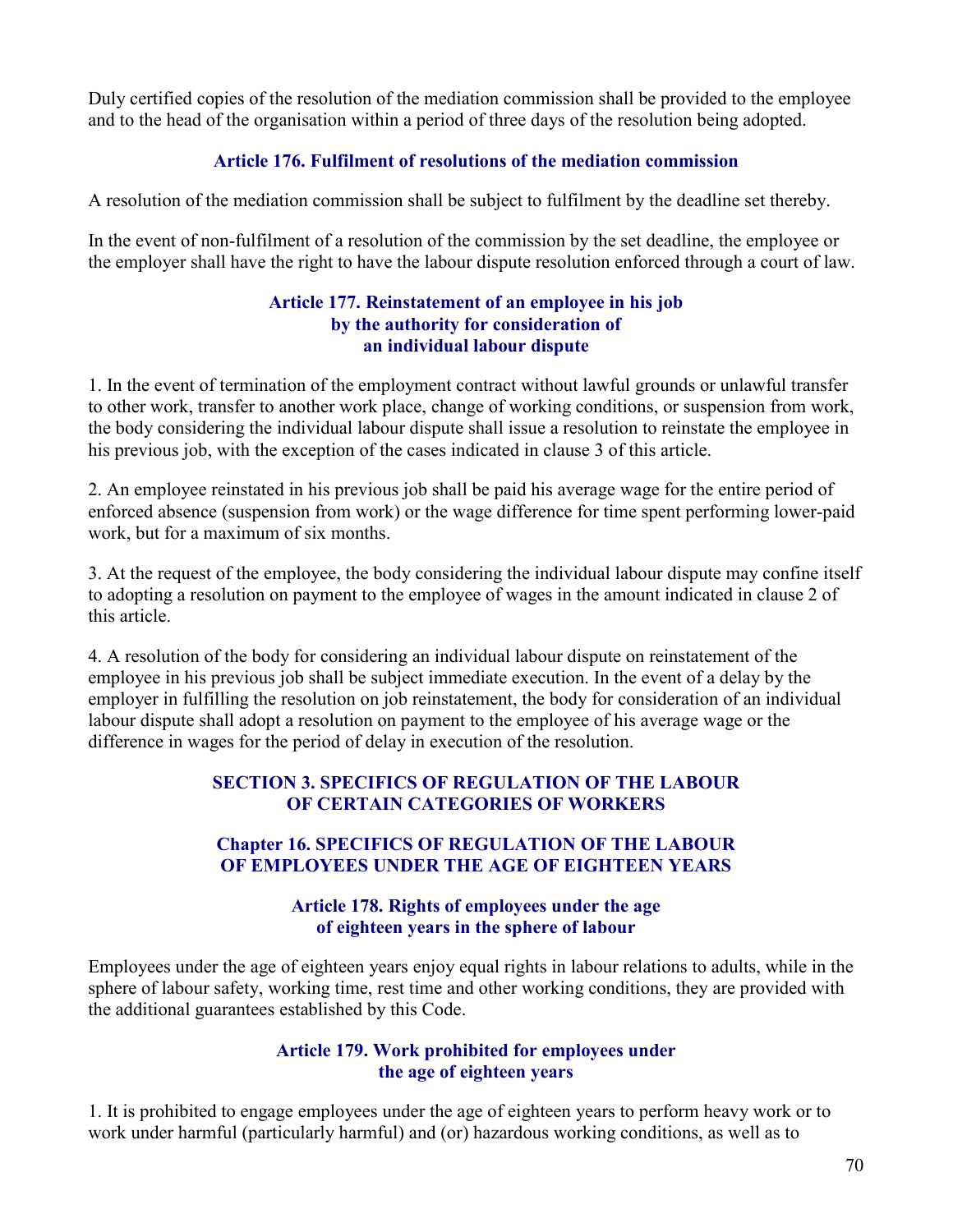perform work that might be harmful to their health and moral development (the gambling business, work in night-time entertainment establishments, production and transportation of and trading in alcoholic products, tobacco goods, narcotics, psychotropic substances and precursors).

2. It is prohibited for employees under the age of eighteen years to carry or move weights above the maximum standards established for them.

3. The list of jobs for which it is prohibited to engage employees under the age of eighteen years and the maximum weights for carriage and movement by employees under the age of eighteen years, shall be determined by the state labour authority on agreement with the state healthcare authority.

## Article 180. Mandatory medical examination of employees under the age of eighteen years

With employees under the age of eighteen years, employment contracts shall be concluded only after mandatory preliminary medical examination. Subsequently, until reaching the age of eighteen years, the employees shall undergo mandatory annual medical examination.

## Article 181. The duration of working time for employees under the age of eighteen years

Reduced working time is established for employees under the age of eighteen years:

1) for employees from the age of fourteen up to the age of sixteen years – not more than 24 hours a week;

2) for employees from the age of sixteen up to the age of eighteen years – not more than 36 hours a week;

3) for students of educational institutions combining study and work during the academic year and aged from fourteen to sixteen years  $-2.5$  hours a day; aged from sixteen to eighteen years  $-3.5$  hours a day.

### Article 182. Labour compensation and productivity rates for employees under the age of eighteen years

1. Labour compensation for employees under the age of eighteen years shall be made in consideration of the reduced duration of their work.

2. Productivity rates for employees under the age of eighteen years shall be established proceeding from the general productivity rates for employees in proportion to the duration of the working time set in article 181 of this Code.

3. Lower productivity rates may be set for employees under the age of eighteen years starting work after finishing general educational institutions and primary occupational training institutions, as well as those who have undergone occupational training on the job.

4. The employer may make up the labour compensation for employees under the age of eighteen years to that of employees working a full working day.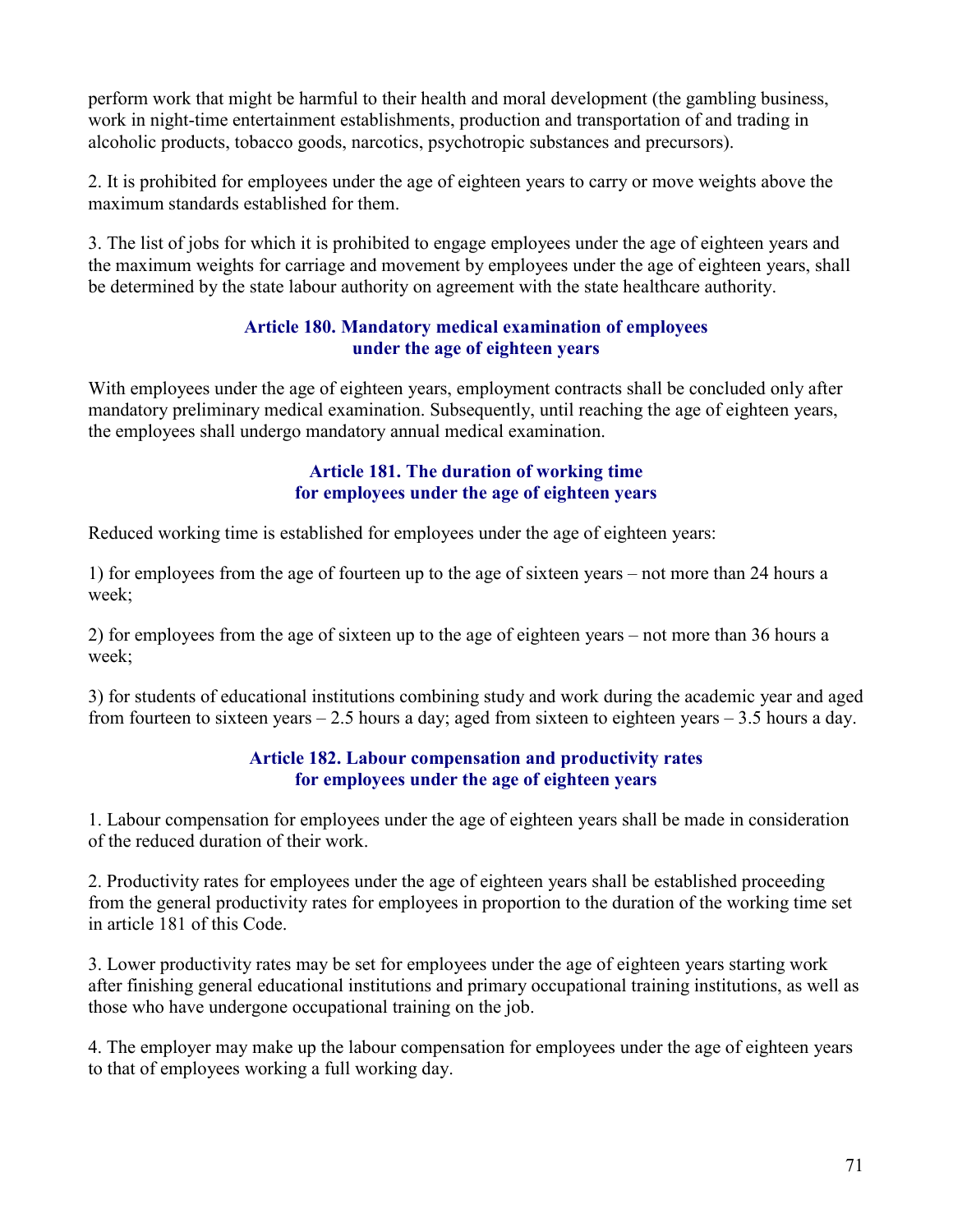## Article 183. Specifics of the work and rest regime for employees under the age of eighteen years

It is prohibited to engage employees under the age of eighteen years to do night work, overtime work or work involving recording of cumulative hours worked, to send them on business trips and to work on a rotational basis, or to recall them from annual paid leave.

### Article 184. Restrictions on the material liability of employees under the age of eighteen years

It is prohibited to conclude an agreement on full material liability with employees under the age of eighteen years.

## Chapter 17. SPECIFICS OF THE REGULATION OF THE LABOUR OF WOMEN AND OTHER PERSONS WITH FAMILY RESPONSIBILITIES

### Article 185. Restrictions on cancellation of the employment contract on the initiative of the employer

1. Cancellation of employment contracts on the initiative of the employer with pregnant women, women with children under the age of three years, single mothers bringing up a child under the age of fourteen years (a disabled child under the age of eighteen years), and other persons bringing up the given category of children without mothers shall not be permitted, with the exception of the cases envisaged by subclauses 1),  $3$  – 18), clause 1, article 54 of this Code.

2. In the event that, on the day of expiry of the employment contract, a woman present a medical report confirming pregnancy of 12 or more weeks, the employer shall, at her written request, prolong the employment contract until the last day of childcare leave, when the child reaches the age of three years.

## Article 186. Work for which it is prohibited to engage women

1. It is prohibited to engage women to perform heavy work or work under harmful (particularly harmful) and (or) hazardous working conditions.

2. It is prohibited for women to lift and move manually weights in excess of the maximum standards established for them.

3. The list of jobs for which it is prohibited to engage women and the maximum weights for women to lift and move manually shall be determined by the state labour authority on agreement with the state healthcare authority.

### Article 187. Specifics of the work and rest regime of women and other persons with family responsibilities

1. The employer shall not have the right to engage pregnant women to do night work, work on days off and public holidays or overtime work, to send them on business trips or to recall them from annual paid leave.

2. The employer shall not have the right to engage in night work or overtime work, or to send on business trips or to perform rotational work, without their written consent: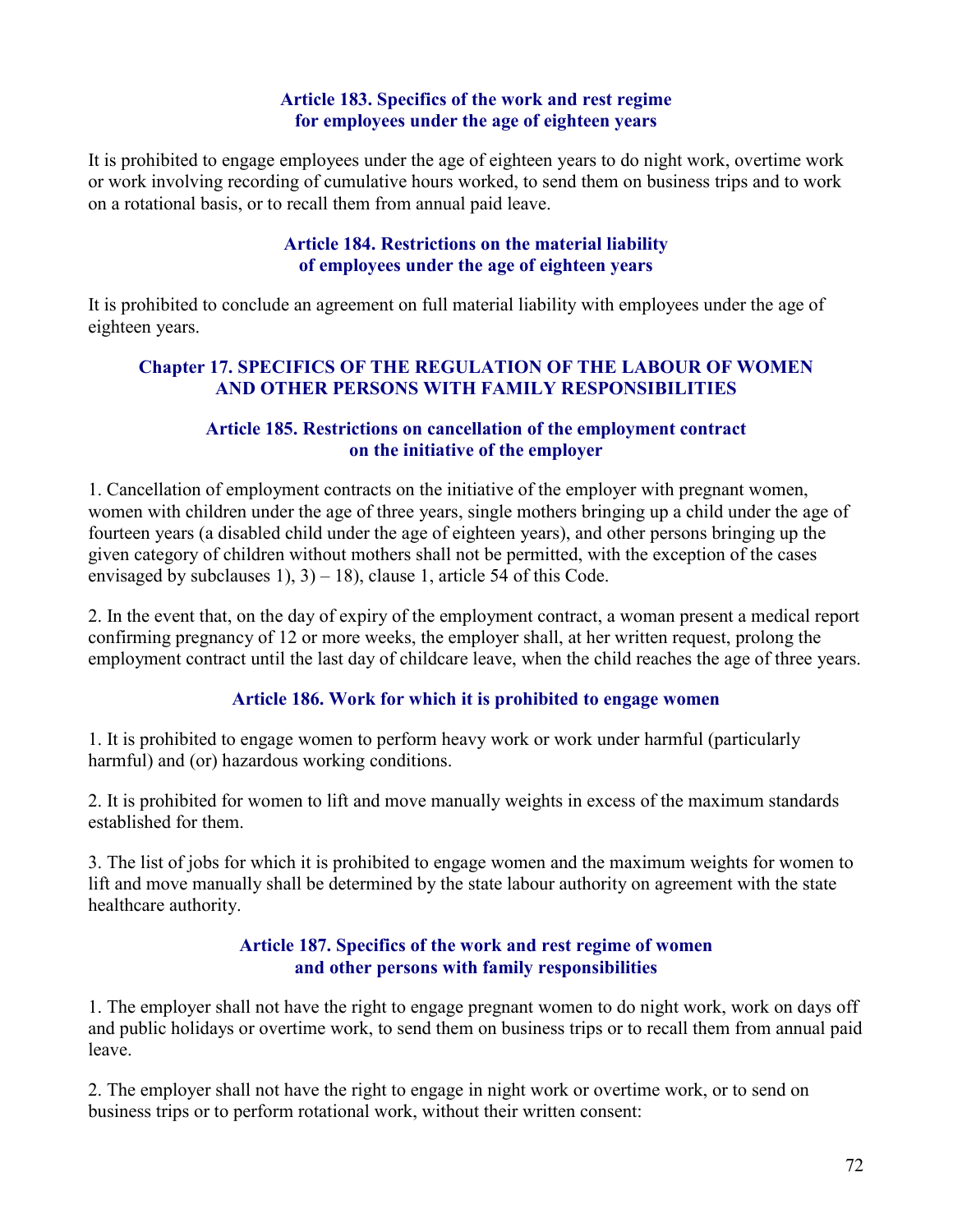1) women with children under the age of seven years and other persons bringing up children under the age of seven years without a mother;

2) employees caring for sick family members or bringing up disabled children if, on the basis of a medical opinion, children up to the age of three years, disabled children or sick family members require constant care.

## Article 188. Child feeding breaks

1. In addition to rest and meal breaks, shift breaks and special breaks, women with children up to the age of eighteen months and fathers (adoptive parents) bringing up children up to the age of eighteen months without a mother shall be granted additional breaks for child feeding at least once every three working hours of the following duration:

1) with one child – each break shall last at least twenty minutes;

2) with two or more children – each break shall last at least one hour.

2. Child feeding breaks may, at the request of the employee indicated in clause 1 of this article, be added to the rest and meal break or the consolidated breaks may be granted at the beginning or the end of the working day (shift).

3. Child feeding breaks shall be counted as working time. During said breaks, women (fathers, adoptive parents) shall retain their average wage.

### Article 189. Establishment of part-time work for women and other persons with family responsibilities

The employer shall, on the basis of a written application from a pregnant woman, a woman with a child (children) under the age of three years, a father or adoptive parent bringing up children under the age of three years without a mother, as well as from an employee caring for a sick family member in accordance with a medical opinion, establish a part-time work regime.

### Article 190. Restriction on recording of cumulative hours worked for pregnant women

Application of recording of cumulative hours work to pregnant women shall not be permitted if the duration of the working day (work shift) exceeds eight hours.

#### Article 191. Temporary transfer of pregnant women to other work

The employer shall, on the basis of a medical opinion, transfer a pregnant woman to other work excluding any impact of harmful and (or) hazardous production factors, with retention of the average wage.

#### Article 192. Guarantees to women on establishment of the sequence of annual paid leave

Before or directly after maternity leave or on expiry of the childcare leave, a woman may, at her wish, be granted annual paid leave.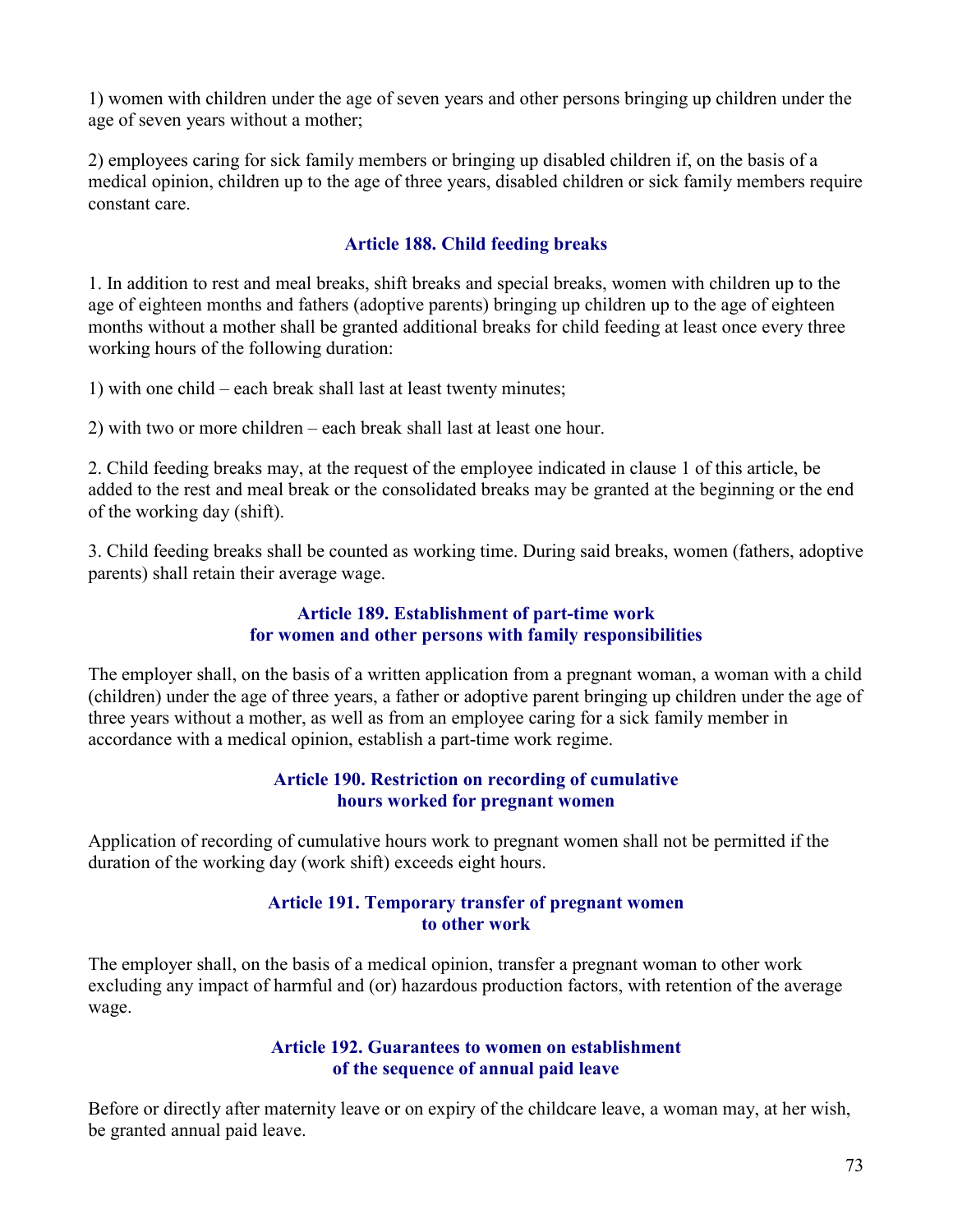### Article 193. Paid maternity leave

1. Women shall be granted seventy calendar days ante-natal and fifty six (in the event of a complicated birth or birth of two or more children – seventy) calendar days post-natal paid maternity leave, unless otherwise established by the laws of the Republic of Kazakhstan.

2. The leave shall be calculated in aggregate and the leave shall be granted to women in full, irrespective of the number of days of actual ante-natal leave taken and the length of the service record with the given employer.

### Article 194. Paid leave for employees adopting newborns

Employees adopting newborns shall be granted (one of the parents) paid leave for the period from the date of adoption until expiry of fifty six days from the birth date of the child.

### Article 195. Unpaid childcare leave

1. The employer shall provide unpaid leave to an employee for caring for a child until it reaches the age of three years:

1) at the parents' choice – to the mother or the father of the child;

2) to a parent bringing up a child on his/her own;

3) to a grandmother, grandfather, other relative or guardian actually bringing up the child;

4) to an employee adopting a newborn(s).

2. Unpaid leave for caring for a child until it reaches the age of three years may be used in full or in parts on the basis of a written application from the employee, as indicated in clause 1 of this article, at the employee's choice.

3. The employee's job (position) shall be kept open during the period of unpaid leave for caring for a child until it reaches the age of three years.

4. The period of unpaid leave for caring for a child until it reaches the age of three years shall be counted in the general work service record and the work service record in the given specialisation, unless otherwise envisaged by the laws of the Republic of Kazakhstan.

#### Chapter 18. SPECIFICS OF THE REGULATION OF WORK BY EMPLOYEES COMBINING JOBS

### Article 196. The combined-job employment contract

1. The employee shall have the right to conclude a combined-job employment contract both with one employer with which it already maintains labour relations (at the main place of work), and with several employers.

2. The combined-job employment contract shall indicate that the work is performed as a combined job.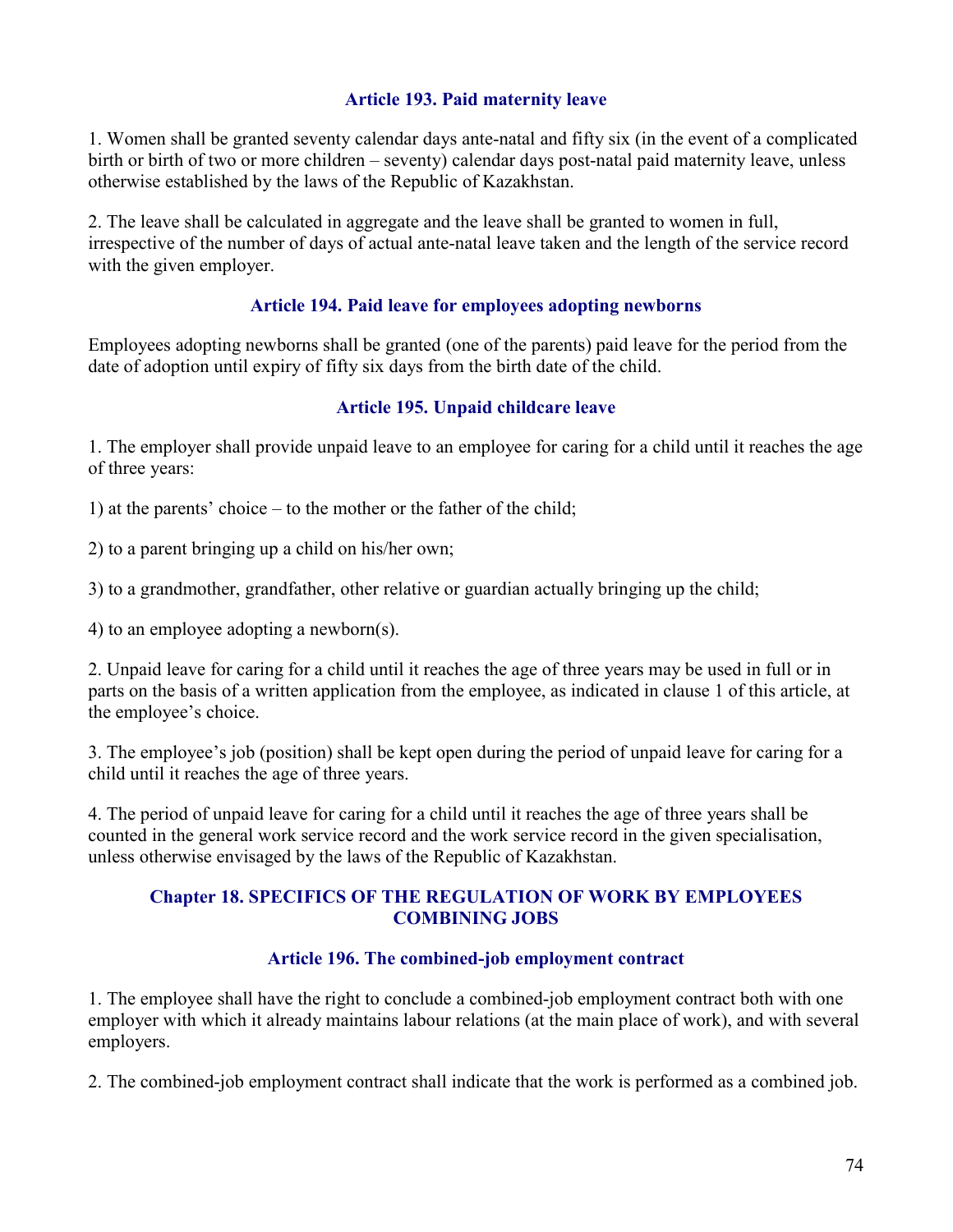### Article 197. Additional documents necessary for concluding a combined-job employment contract

For conclusion of a combined-job employment contract with another employer, in addition to the documents envisaged in article 31 of this Code, the employee shall present an information sheet regarding the nature of the work and the working conditions at the main place of work (the place of the work, position, working conditions).

#### Article 198. Duration of combined-job working time

The aggregate duration of the working day at the main place of work and the second job shall not exceed the standard duration of the working day established in article 82 of this Code by more than 4 hours.

### Article 199. Annual paid leave for combined jobs

1. Employees working under a combined-job employment contract shall be granted annual paid leave at the same time as their leave from their main place of work.

2. If the duration of the annual paid leave under the combined-job employment contract is less than the duration of the leave at the other job, the employer shall, at the request of the combined-job employee, grant him unpaid leave of the number of days constituting the difference between the durations of the leave from the two jobs.

#### Article 200. Restrictions on conclusion of combined-job employment contracts

Conclusion of a combined-job employment contract shall not be permitted with employees under the age of eighteen years and with employees engaged in heavy work or work under harmful (particularly harmful) and (or) hazardous working conditions.

#### Article 201. Additional grounds for cancellation of a combined-job employment contract

A combined-job employment contract, apart from on the grounds envisaged by article 54 of this Code, may be cancelled on the initiative of the employer in the event of conclusion of an employment contract with an employee for whom this will be the main job.

### Chapter 19. SPECIFICS OF THE REGULATION OF THE WORK OF EMPLOYEES ENGAGED IN HEAVY WORK OR WORK UNDER HARMFUL (PARTICULARLY HARMFUL) AND (OR) HAZARDOUS WORKING CONDITIONS

#### Article 202. Reduction of working hours for employees engaged in heavy work or work under harmful (particularly harmful) and (or) hazardous working conditions

1. For employees engaged in heavy work or work under harmful (particularly harmful) and (or) hazardous working conditions, a shorter working week of no more than 36 hours is established.

2. The list of production units, workshops, professions and jobs, as well as the list of heavy work or work under harmful (particularly harmful) and (or) hazardous working conditions, work in which gives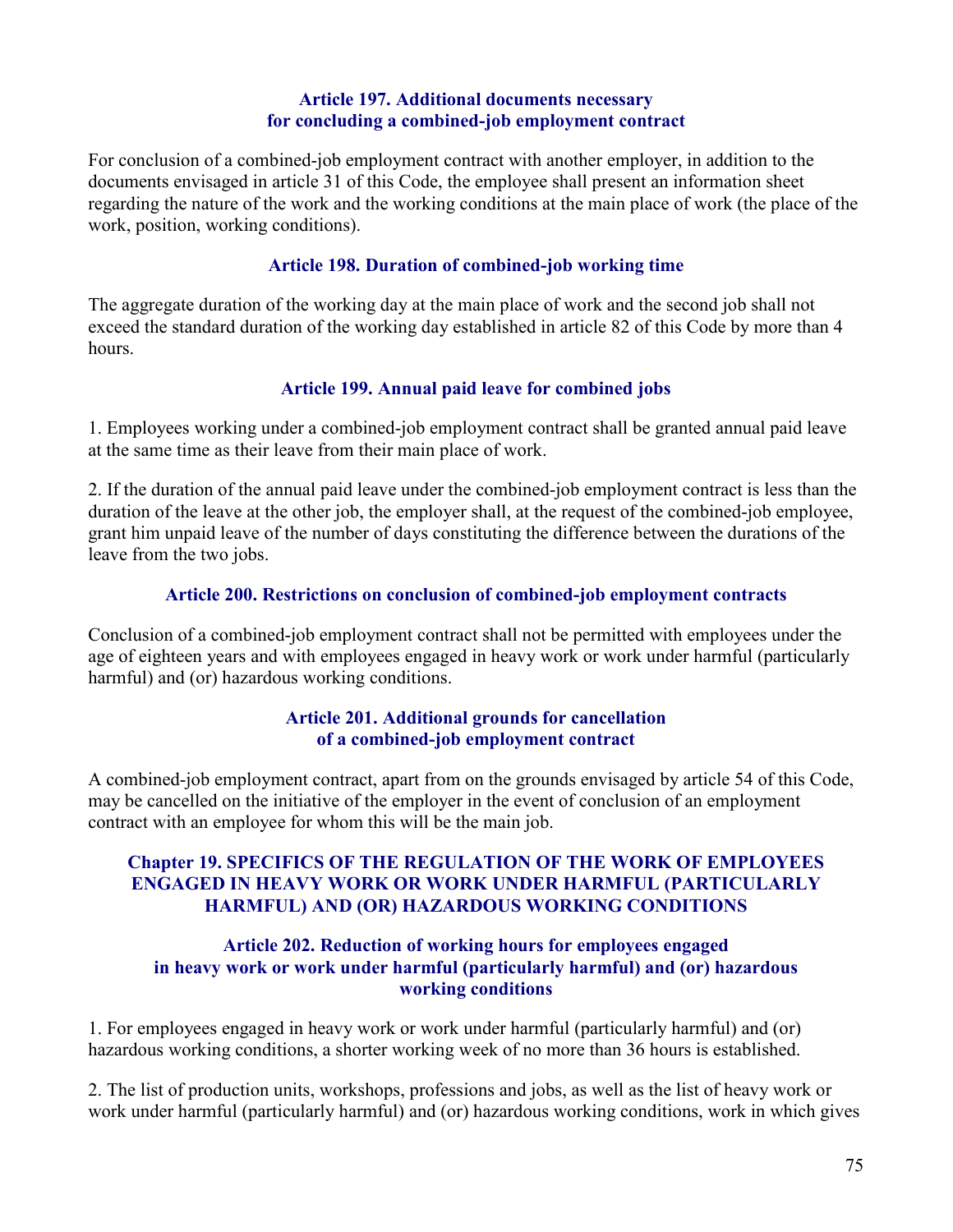an entitlement to shorter working hours shall be determined by the state labour authority, on agreement with the state healthcare authority.

### Article 203. Additional annual paid leave

Additional annual paid leave shall be granted to employees according to the list of production units, workshops, professions and jobs, as well as the list of heavy work or work under harmful (particularly harmful) and (or) hazardous working conditions, work in which gives an entitlement to additional annual paid leave. The duration of this type of leave, as well as conditions on which it is granted, shall be determined by the state labour authority, on agreement with the state healthcare authority.

### Article 204. Labour compensation for employees engaged in heavy work or work under harmful (particularly harmful) or hazardous working conditions

Labour remuneration for employees engaged in heavy work or work under harmful (particularly harmful) or hazardous working conditions shall be set at a higher level than the labour remuneration of employees engaged in work under normal working conditions, by means of establishment of higher wages (rates) or mark-ups, and shall not be less than those established by the legislation of the Republic of Kazakhstan, branch agreements or collective bargaining agreements, based on the minimum labour compensation standards.

The list of production units, workshops, professions and jobs, as well as the list of heavy work or work under harmful (particularly harmful) and (or) hazardous working conditions shall be determined by the state labour authority, on agreement with the state healthcare authority.

The labour compensation established by this article shall apply to employees whose heavy work or work under harmful (particularly harmful) or hazardous conditions is confirmed by the results of workplace certification.

### Article 205. Provision of healthy and safe working conditions

Depending on the working conditions, employees of organisations shall be issued, at the employer's expense, with special clothing, special footwear and other means of personal protection, washing and disinfectant materials, milk, therapeutic and protective meals at least of the standard set by the state labour authority.

## Chapter 20. SPECIFICS OF THE REGULATION OF THE WORK OF EMPLOYEES ENGAGED IN SEASONAL WORK

### Article 206. Seasonal work

Seasonal work is that which, by virtue of climatic or other natural conditions, is performed during a specific period (season), but no longer than one year.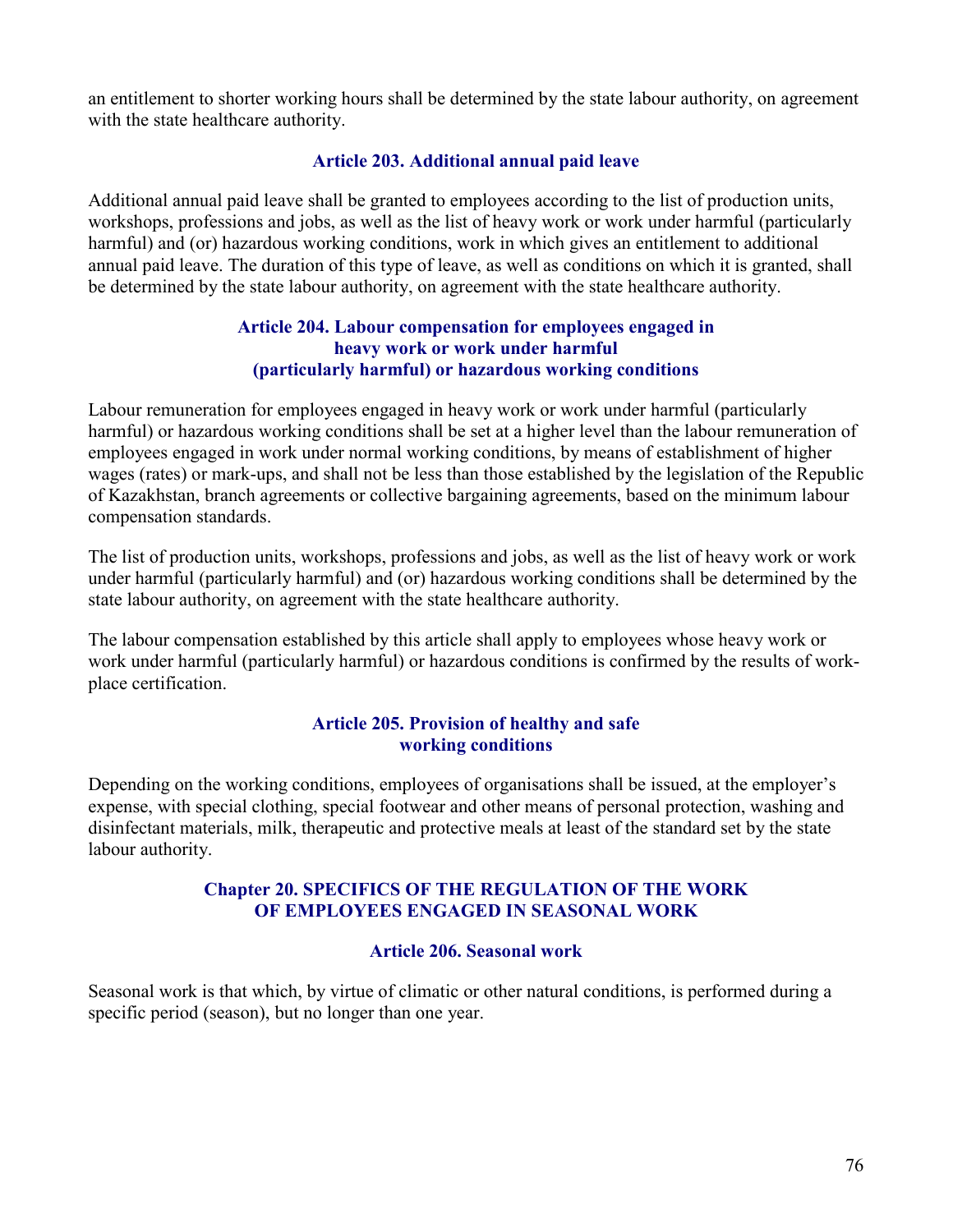## Article 207. Specifics of the conclusion of employment contracts with seasonal employees

1. The employment contract shall indicate the condition of conclusion of a contract for performance of seasonal work and the specific period for its fulfilment.

2. On conclusion of an employment contract for seasonal work, no probationary period shall be established for the purpose of verifying the employee's fitness for the work entrusted thereto.

### Article 208. Additional grounds for cancellation, on the initiative of the employer, of employment contracts with employees engaged in seasonal work

An employment contract with an employee engaged in seasonal work, apart from the grounds envisaged by article 54 of this Code, may be cancelled on the initiative of the employer in cases:

1) of a halt to work with the employer for a period of over two weeks for reasons of a production nature;

2) absence of the employee from work for a period of one whole month as a consequence of temporary disability.

## Article 209. Specifics of the procedure for cancelling an employment contract with an employee engaged in seasonal work

1. An employee engaged in seasonal work shall have the right to cancel the employment contract on his own initiative by serving seven calendar days' written notice to the employer.

2. The employer shall give the employee engaged in seasonal work seven calendar days' written notice of the impending cancellation of the employment contract on the grounds envisaged by subclauses 1) and 2), clause 1, article 54 of this Code.

3. On cancellation of the employment contract with an employee engaged in seasonal work, the employer shall make a compensatory payment for unused leave in proportion to the time worked.

4. On termination of the employment contract with an employee engaged in seasonal work in connection with liquidation of the organisation, a reduction in staff numbers of jobs, severance pay of two weeks' average wage shall be paid to the employee.

# Chapter 21. SPECIFICS OF THE REGULATION OF ROTATIONAL WORK

## Article 210. Specifics of the rotational work method

1. The rotational method is a specific form of work away from the employees' place of permanent residence when daily commuting is not possible.

2. During the time spent by employees working on rotation at the production facility, the employer shall provide them with accommodation, transport to and from their place of work, as well as the conditions for work performance and inter-shift rest.

The employer shall provide conditions for the employee's stay at the production facility in accordance with the employment contract and collective bargaining agreement.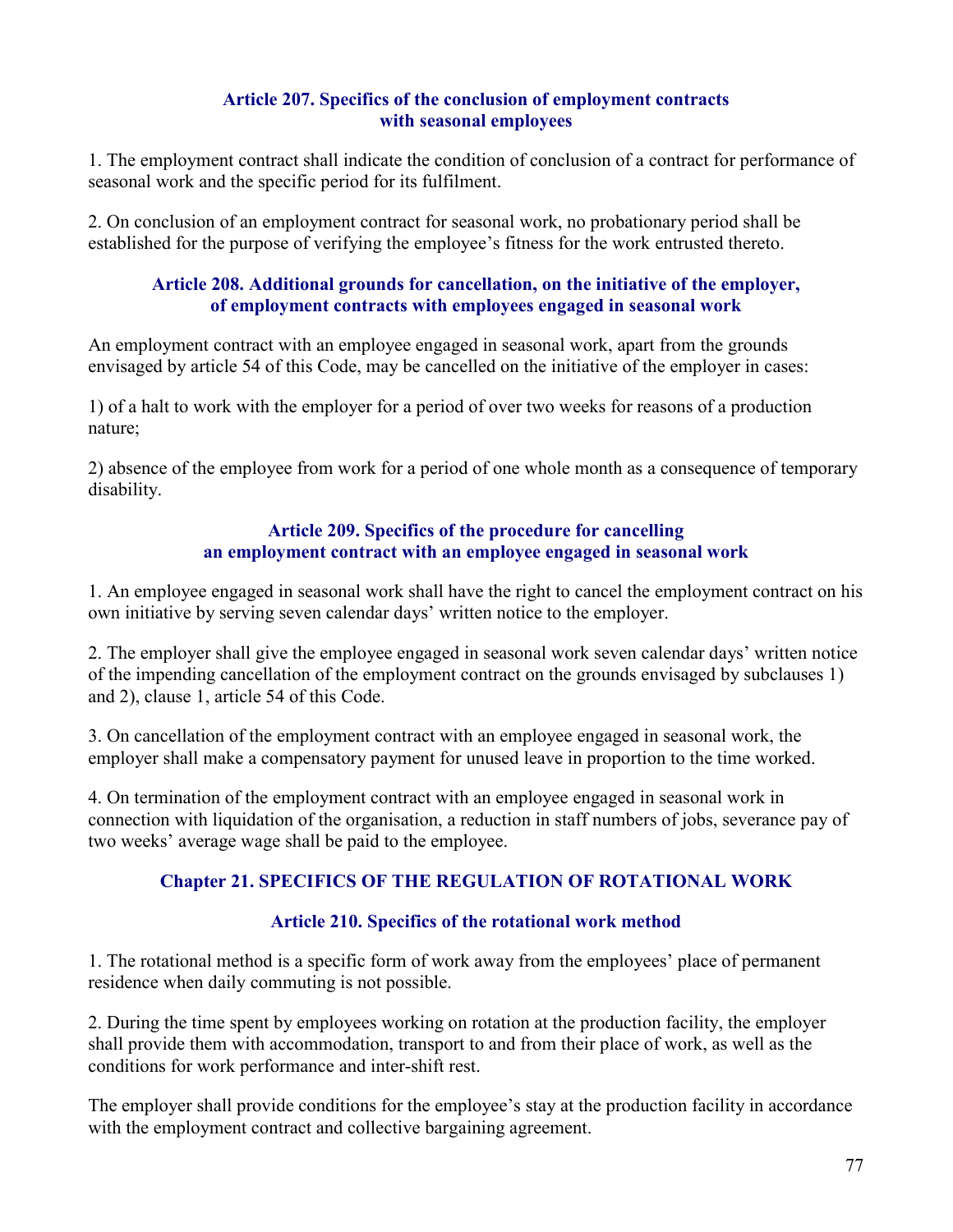### Article 211. Restrictions on rotational work

Employees under the age of eighteen years, pregnant women and class I and II disabled persons shall not be engaged in rotational work. Other employees may be engaged in rotational work provided such work is not contraindicated for them on the basis of a medical opinion.

### Article 212. Duration of the rotation

1. A rotation shall be deemed to be the period including time spent working at the facility and rest time between shifts.

2. The duration of each rotation shall not exceed thirty calendar days.

## Article 213. Recording of rotational working time and rest time

1. With the rotational work method, recording of cumulative hours worked is established per month, quarter or other longer period, but not more than one year.

2. The recording period shall cover working time, rest time, time en route from the employer's location or the gathering point for travel to and from work. At the same time, the total duration of working time for the recording period shall not exceed the standard set by this Code.

3. It shall be permitted to grant annual paid leave in parts during a period of inter-rotational rest.

4. The employer shall record the working time and rest time of each employee working by the rotational method by the month and for the entire recording period.

## Chapter 22. SPECIFICS OF THE REGULATION OF THE WORK OF DOMESTIC STAFF

### Article 214. Specifics of the conclusion and termination of employment contracts with domestic staff

1. Domestic staff are defined as those performing work (services) in the homes of individual employers.

2. The employer does not issue acts of hiring or termination of labour relations with domestic staff or enter information on their work in their work record book.

3. The work of domestic staff shall be confirmed by employment contracts.

4. The terms of the written notice of termination (cancellation) of employment contracts with domestic staff, as well as cases and amount of compensatory payments in connection with loss of work shall be established by the employment contract.

### Article 215. Working time and rest time regime for domestic staff

1. The working time and rest time duration standards set by this Code shall apply to domestic staff.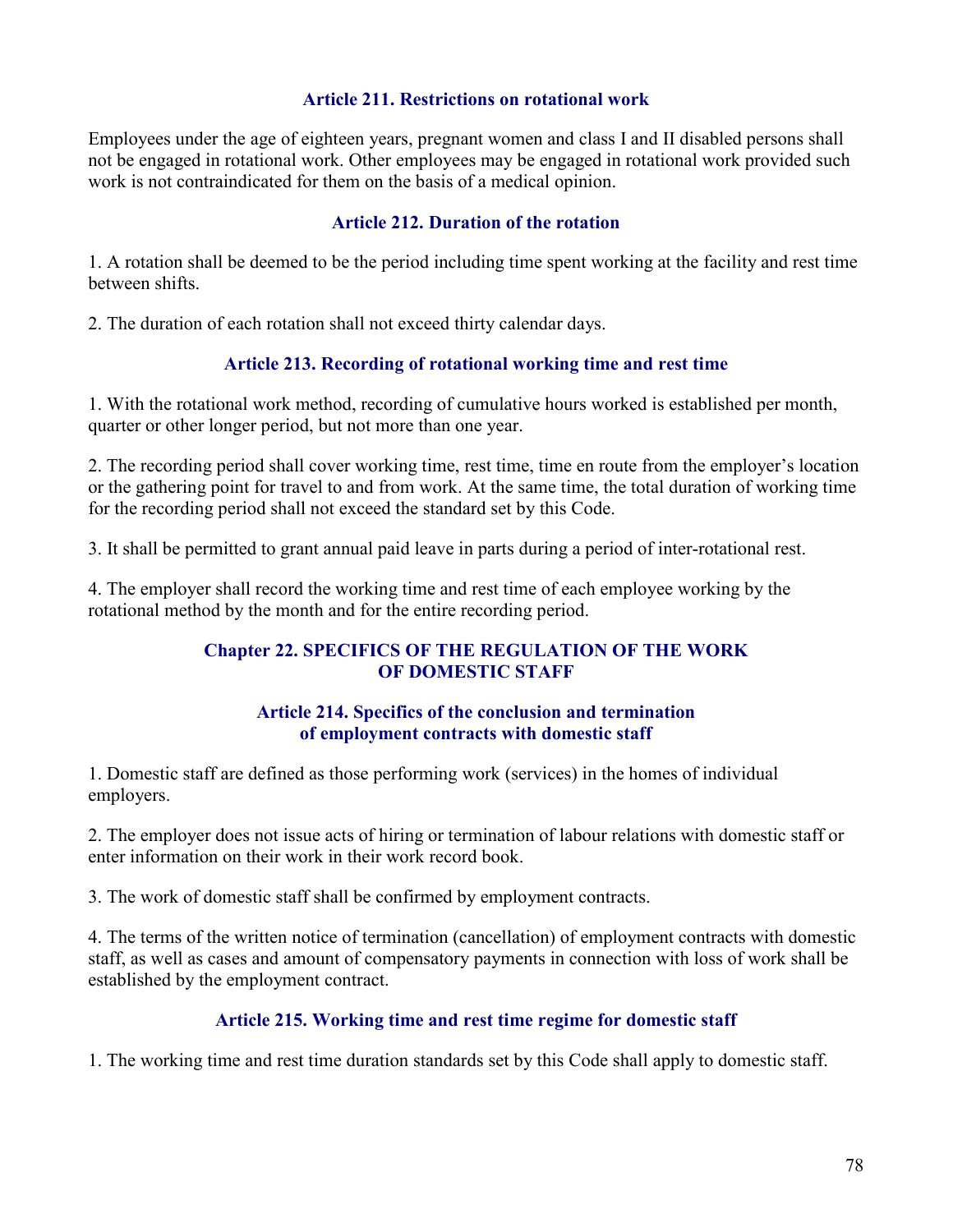2. The work regime, the procedure for granting days off, annual paid leave, engagement in overtime work, night work and work on days off and public holidays of domestic staff shall be determined by the employment contracts.

## Article 216. Procedure for imposing and lifting disciplinary sanctions

The procedure for imposing and lifting disciplinary sanctions in relation to a domestic staff shall be determined by the employment contracts.

## Article 217. Resolution of individual labour disputes

Individual labour disputes between domestic staff and employers shall be resolved by agreement of the parties and (or) in a court of law.

## Article 218. Cancellation of employment contracts with domestic staff

Cancellation of employment contracts with domestic staff shall be performed on the grounds envisaged by the employment contracts.

## Chapter 23. SPECIFICS OF THE REGULATION OF THE WORK OF OUTWORKERS

## Article 219. Outworkers

1. Outworkers are defined as persons who conclude employment contracts with employers to perform work at home, using their own materials and equipment, tools and devices or ones allocated or purchased at the employer's expense.

2. Performance of work at home by the employee may be established both on conclusion of an employment contract or by entry of corresponding amendments into the employment contract during the term of validity thereof.

## Article 220. Working conditions of outworkers

1. Outwork may be performed only in cases when not contraindicated for the employee on health grounds and labour protection and labour safety requirements may be met for performance of said work.

2. The employment contract for performance of outwork shall envisage terms and conditions regarding:

1) performance of the work using equipment, materials, tools and devices belonging to the employee or allocated by the employer or purchased at the latter's expense;

2) the manner and schedule for provision of the employee with raw and other materials and semifinished goods for performance of the work;

3) the manner and schedule for delivery of the finished products;

4) compensation and other payments to the employee.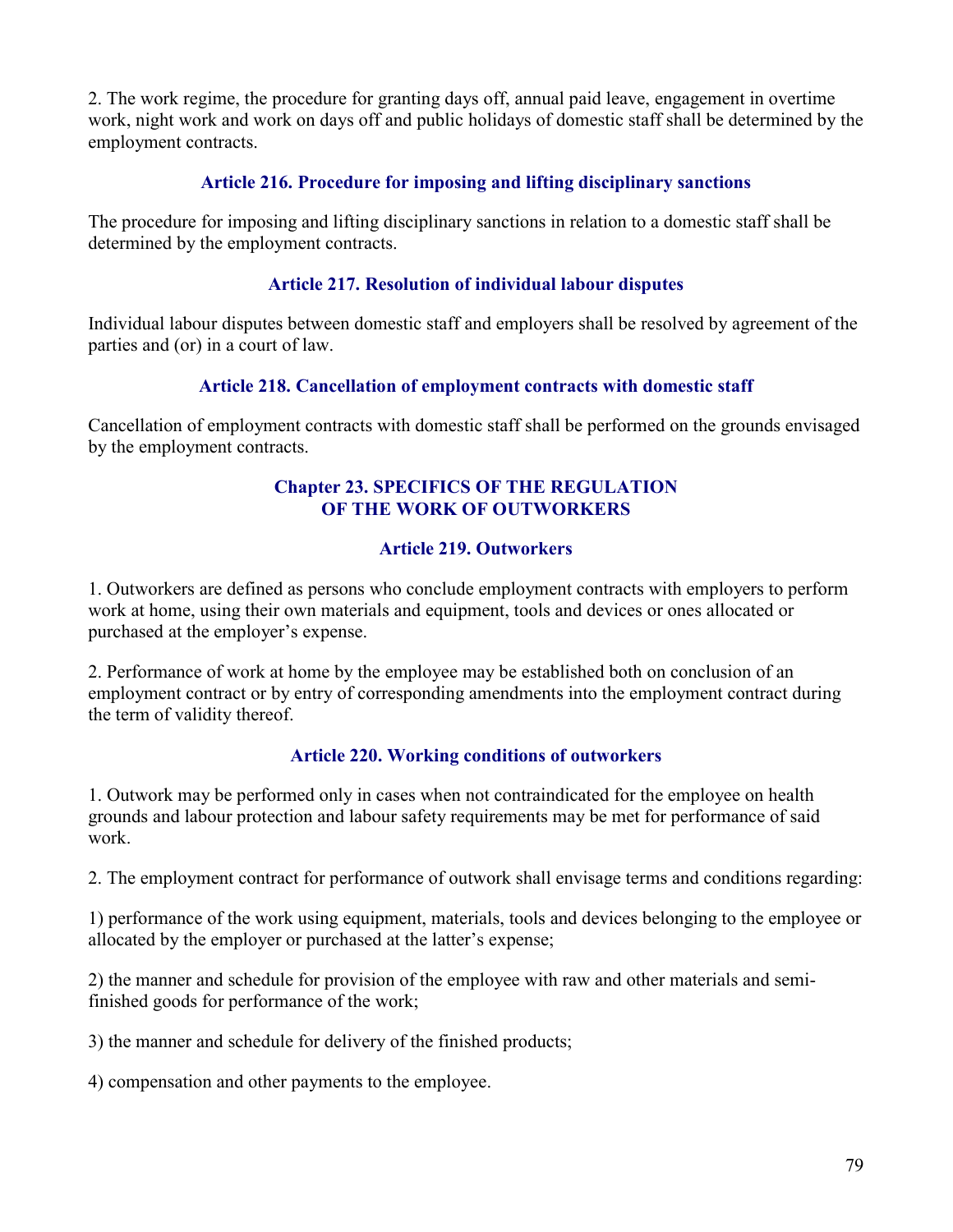### Article 221. Working time and rest time regime, conditions for providing for the labour protection and labour safety of outworkers

The working time and rest time regime, the specifics of control exercised by the employer over observance by the employee of the working time regime, the conditions for providing for labour protection and labour safety and observance of these conditions by the employee performing outwork shall be determined by the employment contract.

### Chapter 24. SPECIFICS OF THE REGULATION OF THE WORK OF DISABLED PEOPLE

## Article 222. Exercise by the disabled of their right to work

1. The disabled have the right to conclude employment contracts with employers with customary working conditions or in specialised organisations using the work of disabled people in consideration of individual rehabilitation programmes.

2. It shall be prohibited to refuse to conclude an employment contract with a disabled person, to transfer a disabled person to another job or change the working conditions by virtue of disability, with the exception of cases when, by conclusion of the state labour authority in the sphere of social protection of the population, the state of the disabled person's health impedes performance of his job duties or threatens his health and (or) the labour protection of other persons.

## Article 223. Working conditions of disabled employees

1. The conditions of work time standard setting, labour compensation, labour safety, the work regime, the procedure for combining professions (jobs), technical, sanitary, hygienic, production and living conditions, as well as other terms and conditions, on agreement between the parties, of the employment contract and collective bargaining agreement shall not create a worse situation for or restrict the rights of disabled employees in comparison with other employees.

2. It is prohibited to engaged disabled people to perform heavy work or work under harmful (particularly harmful), hazardous working conditions.

3. Working disabled people may be granted the supplementary guarantees established by this Code, agreements, acts of the employer, as well as employment contracts and collective bargaining agreements.

4. Medical opinions on part-time work, work load reduction and other working conditions of disabled employees shall be binding on the employer.

## Article 224. Reduction in working hours of disabled employees

1. Disabled employees of disability groups 1 and II shall be set a working week of no more than 36 hours.

2. The duration of the working day (work shift) of disabled employees of groups I and II shall not exceed seven hours.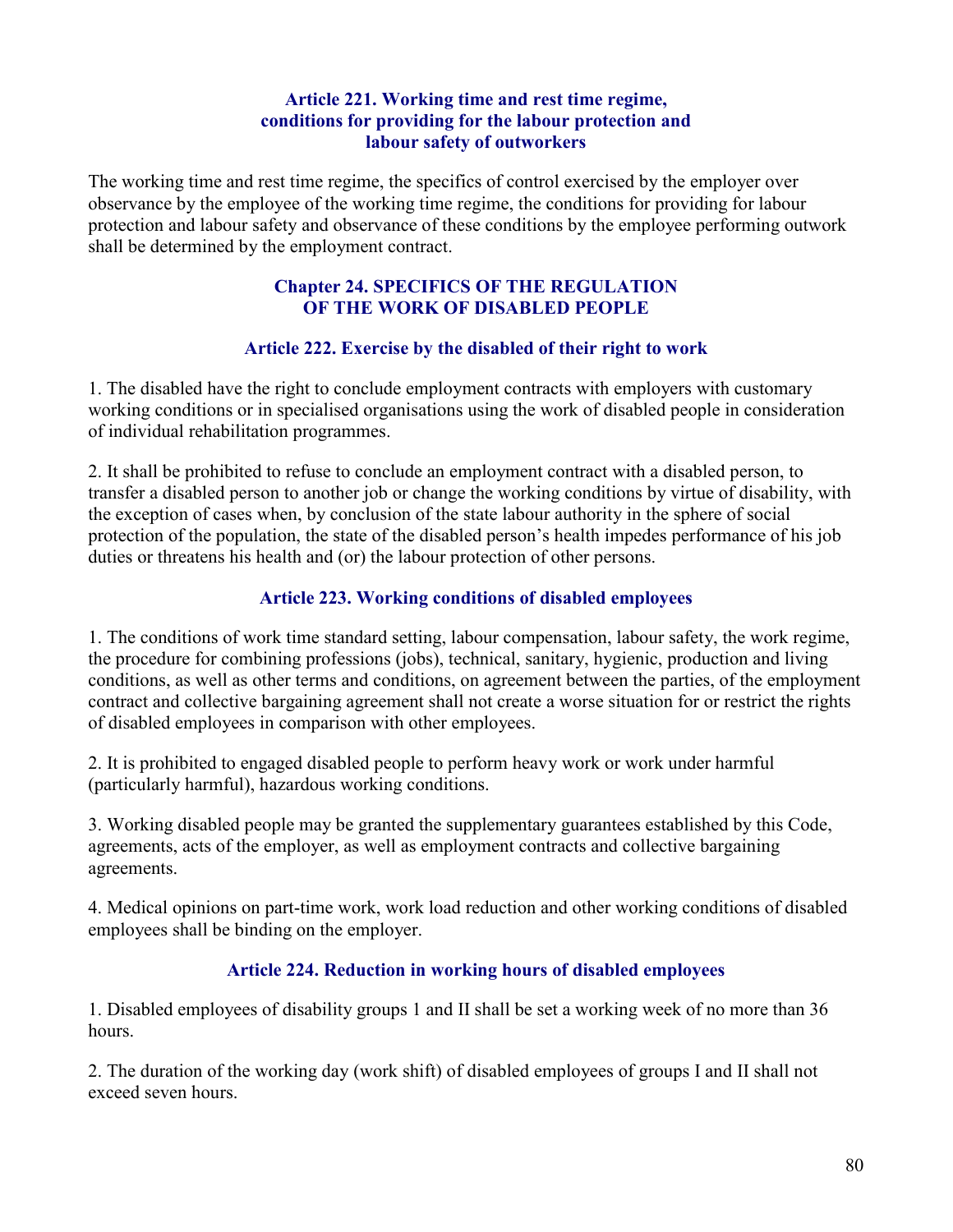## Article 225. Restriction on recording of cumulative hours worked by disabled employees

1. For disabled employees of groups I and II, recording of cumulative hours worked shall not be permitted.

2. For disabled employees of group III, recording of cumulative hours worked shall not be established if said regime is prohibited for medical reasons.

#### Article 226. Restrictions on night work, overtime work, work on days off and public holidays, and business trips by disabled employees

Disabled employees may be engaged to perform overtime work, night work, work on days off and public holidays, and to travel on business trips only with their written consent and provided said work is not prohibited for them on medical grounds.

## Article 227. Provision of annual paid leave to disabled employees

Disabled employees shall be granted annual paid leave in accordance with the leave timetable approved by the employer on agreement with them.

### Article 228. Provision of additional annual paid leave to disabled employees

Additional annual paid leave shall be granted to disabled employees together with the annual paid leave or, at the wish of the disabled employee, at any other time.

### Chapter 25. SPECIFICS OF THE REGULATION OF THE WORK OF CIVIL SERVANTS

### Article 229. Joining the civil service

1. The civil service may be joined by appointment or competition.

2. A competition shall be organised and held by a state institution or state-owned enterprise with a vacant position.

3. The procedure for joining the civil service and for holding the competition to fill a vacant civil service position shall be determined by the Government of the Republic of Kazakhstan.

4. Hiring for the civil service shall be performed by means of conclusion of an employment contract and issue of an act of the employer.

## Article 230. List of civil service jobs

The list of civil service jobs shall be determined by the Government of the Republic of Kazakhstan.

## Article 231. Restrictions connected with civil service work

A civil servant shall not have the right: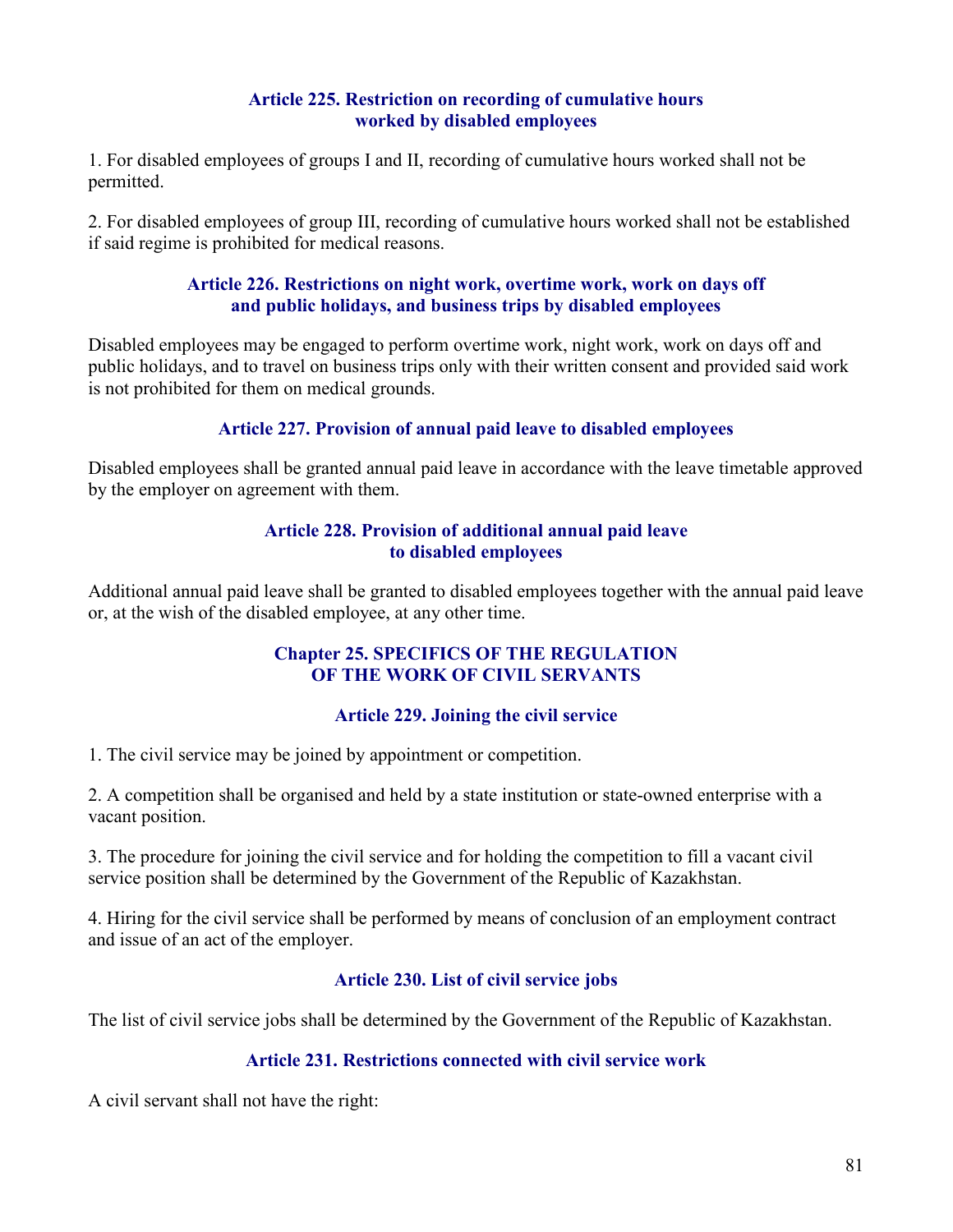1) to use the material and technical, financial and informational support, other state property or official information for non-official purposes;

2) to participate in actions hampering the normal functioning of the civil service and performance of job duties;

3) to use his official position for a purpose not connected with the civil service;

4) to divulge information acquired during his time in the civil service, constituting state secrets, official or other secrets protected by law.

### Article 232. Transfer of a civil servant to work in another state institution (state-owned enterprise)

On his written application, a civil servant may be transferred to work in another state institution (stateowned enterprise) on agreement between the heads of the corresponding organisations.

# Article 233. Appraisal of civil servants

For the purpose of determining the level of occupational and qualification training, and their job qualities, civil servants shall undergo appraisal.

The procedure for and conditions of the appraisal of civil servants shall be determined by the state authority in the corresponding sphere.

## Article 234. Civil service advancement

1. Civil service advancement of civil servants shall be carried out by means of their transfer to a higher position.

2. Civil servants with a high level of qualifications and work experience, who constantly raise their professional and qualification level shall enjoy priority rights to civil service advancement.

## Article 235. Further training and re-training of civil servants

1. Civil servants may be referred to corresponding educational institutions for the purpose of increasing their professional knowledge and skills and acquiring professions and specialisations.

2. Training, re-training and further training, including scientific internship, shall, in the event of study by a civil servant on the job, be paid for by the referring organisation.

During study time of a civil servant, he shall retain his position, guarantees and compensation payments.

3. Civil servants undergoing further training or re-training in a specialisation corresponding to the profile of the activities of the civil service shall be granted paid study leave.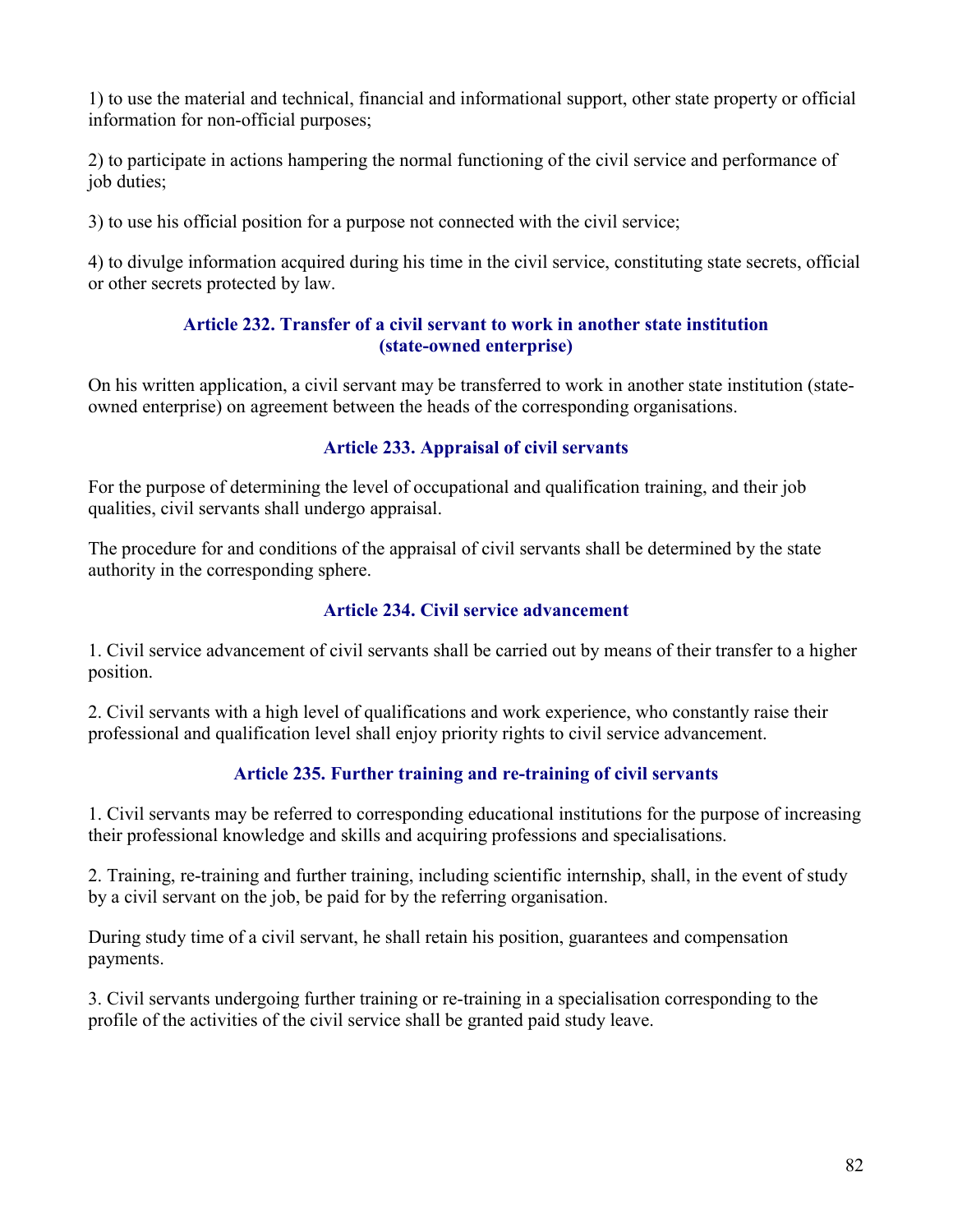### Article 236. Incentives to civil servants

The following incentives may be given to civil servants for conscientious fulfilment of job duties, high quality work, including work of particular complexity and urgency, for initiative, creativity and other work achievements:

1) civil service advancement;

2) monetary remuneration;

3) expression of gratitude.

The collective bargaining agreement may envisage other, additional incentive measures.

### Article 237. Guarantees and compensation payments to civil servants relocating to work elsewhere

On relocating for work together with a state institution (state-owned enterprise) to another locality (population centre) in the same administrative and territorial unit, civil servants shall be paid:

the relocation travel costs of the civil servant himself and the members of his family (apart from cases when the state institution (state-owned enterprise) provides suitable transport);

property removals costs;

per diem for each day en route;

a one-time allowance in the amount of six monthly salaries for the position held;

wage for the days of gathering for departure and settling in at the new place of residence, but not more than six days, as well as time spent en route.

#### Article 238. Labour compensation for civil servants

1. The system of labour compensation for civil servants maintained at government expense shall be determined by the Government of the Republic of Kazakhstan.

2. For civil servants in the sphere of healthcare, social security, education, culture and sport, working in aul (rural) localities, by decision of the local representative bodies and at the expense of budget funds, wage and tariff rate mark-ups of at least twenty five per cent shall be established in comparison with the wages and rates of civil servants engaged in these types of activity under urban conditions, unless the laws of the Republic of Kazakhstan establish otherwise.

3. The list of jobs of specialists in the sphere of healthcare, social security, education, culture and sport, working in aul (rural) localities shall be determined by the local executive authority on agreement with the legal representative authority.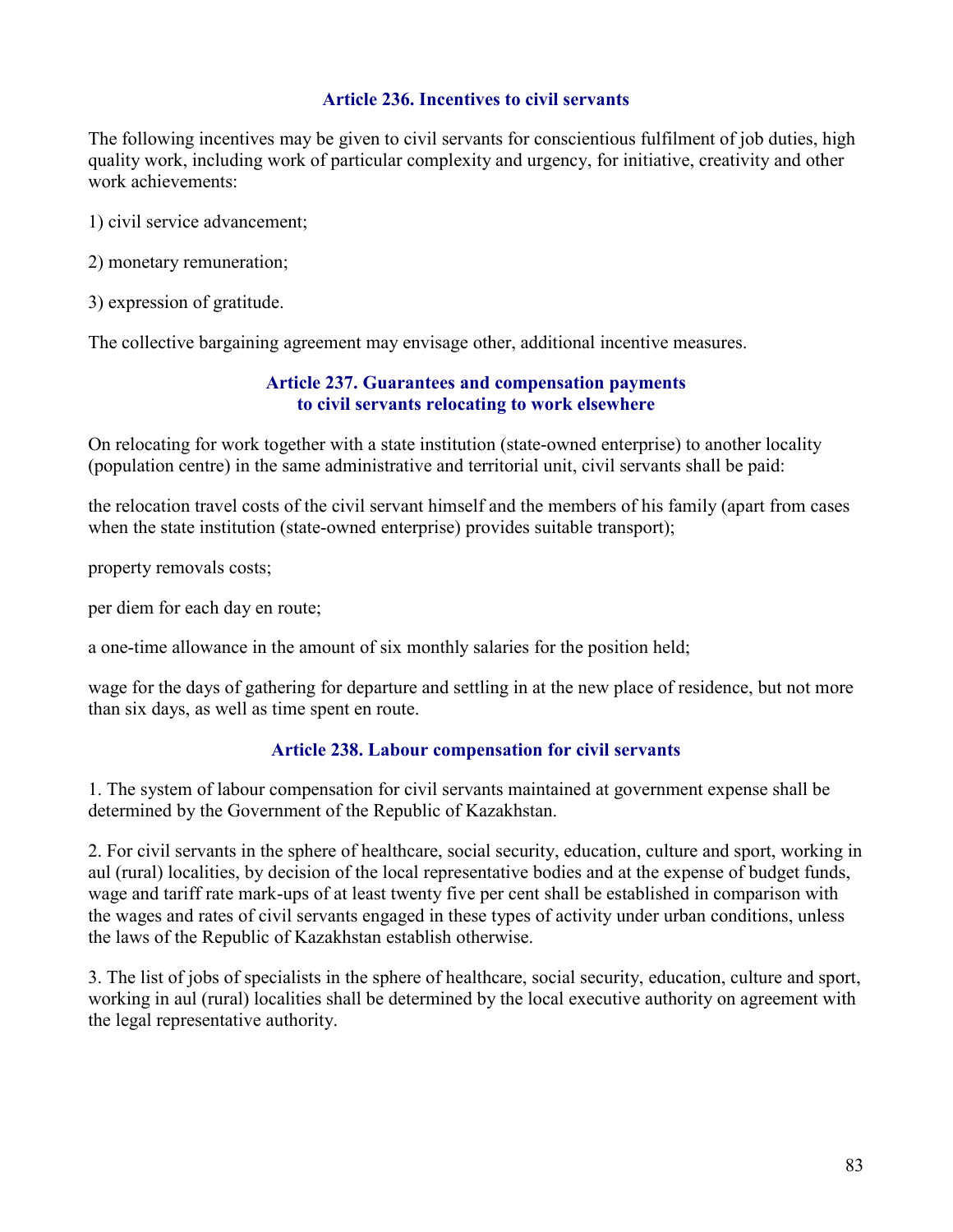### Article 239. Leave for civil servants

1. Civil servants maintained at government expense shall be granted annual paid leave of at least thirty calendar days with payment of a health allowance in the amount of their wage. Health allowances shall be paid to civil servants once a year.

For individual categories of civil servant, the laws of the Republic of Kazakhstan may establish longer annual paid leave.

2. Civil servants studying in higher educational institutions by agreement with the employer shall be granted paid study leave for the examination period, for study and defence of their diploma project (work) and for taking final examinations.

#### Article 240. Additional grounds for termination of employment contracts with civil servants

1. In addition to the grounds for termination of employment contracts with employees established by this Code, additional grounds for termination of employment contracts with civil servants shall consist of their reaching the pensionable age established by the law of the Republic of Kazakhstan.

2. The employment contract with a civil servant who has reached pensionable age and possesses a high professional and qualification level may, in consideration of his working capacity, be prolonged annually by the head of the state institution (state-owned enterprise).

### Chapter 26. SPECIFICS OF THE REGULATION OF THE WORK OF EMPLOYEES OF SMALL BUSINESSES

### Article 241. Small business to which the specifics of the regulation of work shall apply

The specifics of the regulation of work established by this chapter shall apply to small businesses with an annual average staff of no more than 25 persons.

#### Article 242. Duration of employment contracts for small businesses

Small businesses may conclude employment contracts with employees for a specific term without the restrictions envisaged by subclause 2), clause 1, article 29 of this Code.

### Article 243. Internal labour regulations of small businesses

Small businesses shall approve their own internal labour regulations.

### Article 244. Work regime

Small businesses shall have the right to establish a work regime envisaging work on days off and public holidays in accordance with a timetable approved by the employer and to use recording of cumulative hours worked or divide the working day into parts in observance of the overall requirements on the duration of working time.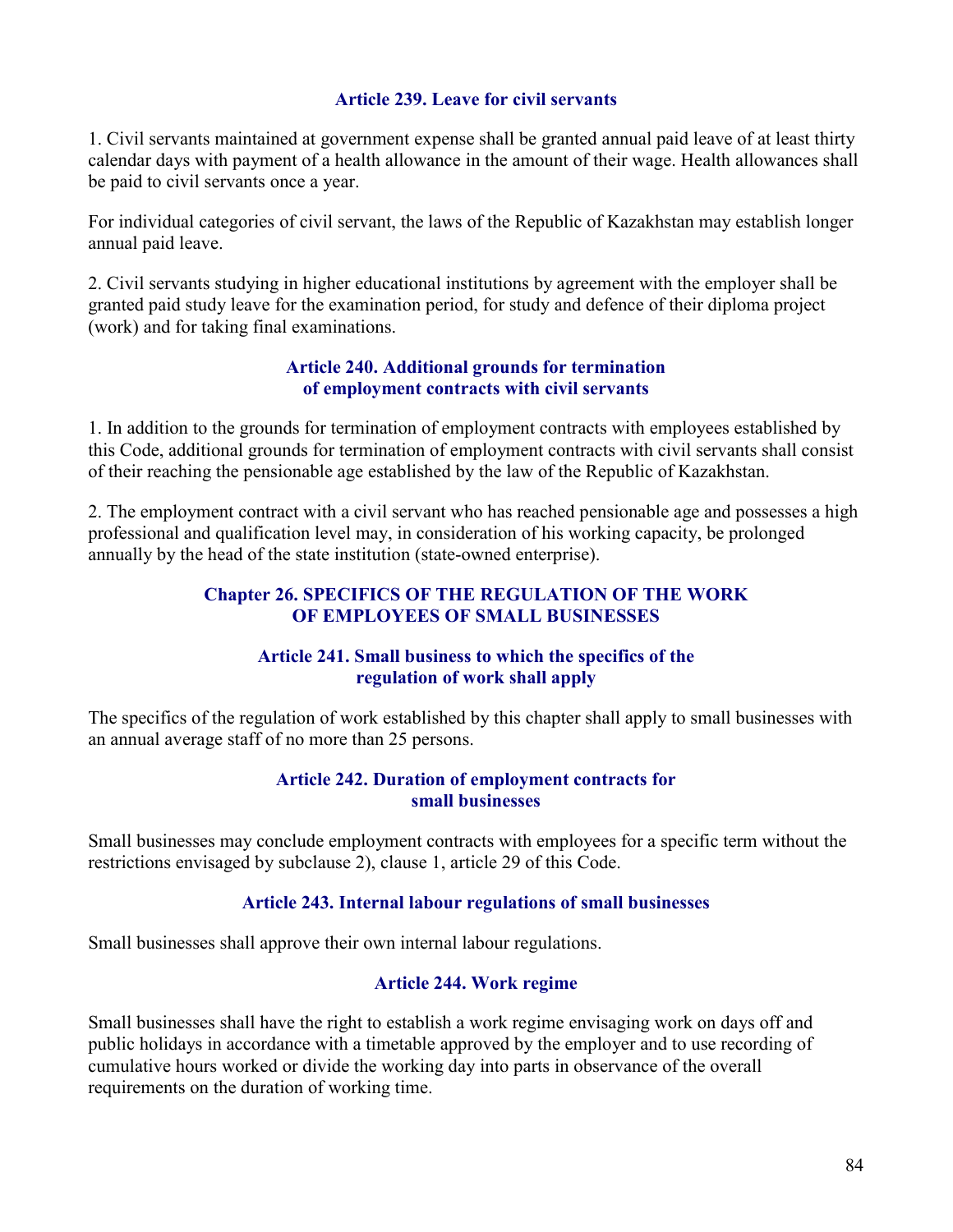#### Article 245. Terms of labour compensation

The terms of the labour compensation of employees of small businesses shall be established or changed by the employer and the employees informed thereof at the time of conclusion of the employment contract or no later than one month before the approval. On approving the terms of labour compensation, the employer shall not have the right to change the terms and conditions of the employment contract unilaterally.

#### Article 246. Participation by small businesses in social partnership

Labour relations with the participation of small businesses shall be covered by agreements provided the employers and employees have united in the corresponding organisations for the purpose of negotiating and signing such agreements.

#### Article 247. Specifics of organisation of labour protection and labour safety in small businesses

Labour protection and labour safety in small businesses may be organised on a contractual basis with individuals or legal entities.

### Chapter 27. REGULATION SPECIFICS OF THE WORK OF THE HEAD OF A LEGAL ENTITY AND THE MEMBERS OF THE COLLEGIAL BODY THEREOF

#### Article 248. Legal foundations of regulation of the work of the head of the executive body of a legal entity

Labour relations with the head of the executive body of a legal entity shall be based on this Code, the laws of the Republic of Kazakhstan, constituent documents and the employment contract.

### Article 249. Conclusion of the employment contract with the head of the executive body of a legal entity

An employment contract with the head of the executive body of a legal entity shall be concluded by the owner of the assets of the legal entity or a person (body) authorised thereby or an authorised body of the legal entity for the term established by the laws of the Republic of Kazakhstan, constituent documents or agreement between the parties.

The laws of the Republic of Kazakhstan or constituent documents may establish supplementary procedures preceding conclusion of an employment contract with the head of the executive body of a legal entity.

#### Article 250. Job-combining by the head of the executive body of a legal entity

The head of the executive body of a legal entity may hold paid positions in other organisations only with the permission of the authorised body of the legal entity or the owner of the assets of the legal entity, or a person (body) authorised thereby.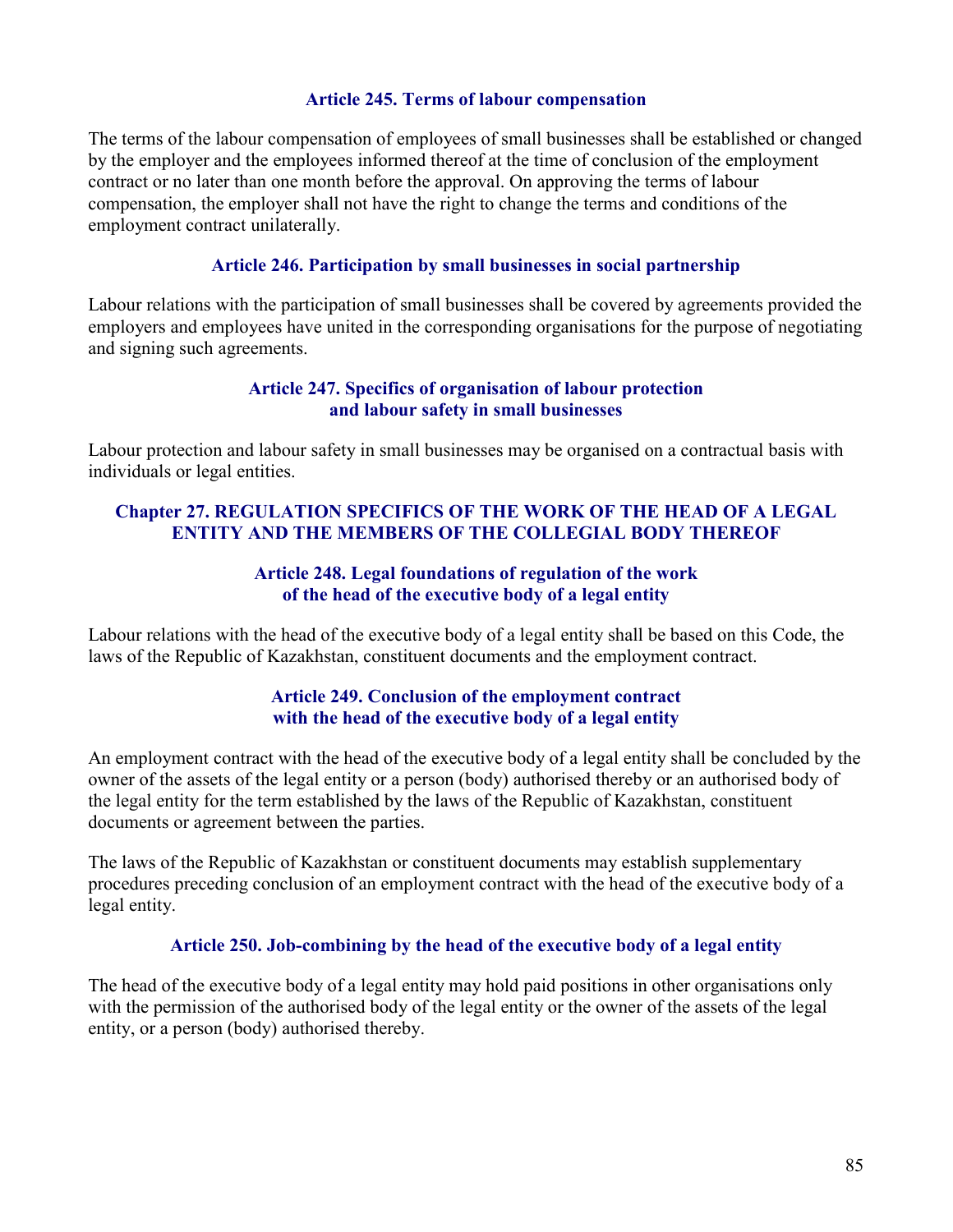#### Article 251. Material liability of the head of the executive body of the legal entity

The head of the executive body of a legal entity shall bear material liability for damage inflicted thereby on the legal entity, in the manner established by this Code or other laws of the Republic of Kazakhstan.

### Article 252. Additional grounds for termination of the employment contract with the head of the executive body of the legal entity

In addition to the grounds envisaged by this Code, additional grounds for termination of the employment contract with the head of the executive body of a legal entity shall consist of a decision by the owner of the assets of the legal entity or of a person (body) authorised by the owner or the authorised body of the legal entity on premature termination of labour relations.

In the event of termination of the employment contract with the head of the executive body of a legal entity before expiry of its term of validity, he shall be paid severance pay for early cancellation of the employment contract in the amount determined in the employment contract.

### Article 253. Early cancellation of the employment contract on the initiative of the head of the executive body of the legal entity

The head of the executive body of a legal entity shall have the right to cancel the employment contract early by serving at least two months' written notice to this effect on the owner of assets of the legal entity or the person (body) authorised thereby or an authorised body of the legal entity.

### Article 254. Specifics of regulation of the labour of members of the collegial executive body of the legal entity

The specifics established by this chapter relating to regulation of the labour of the head of the executive body shall also apply to the other of members of the collegial executive body of the legal entity, unless the laws of the Republic of Kazakhstan or the constituent documents stipulate otherwise.

### Chapter 28. SPECIFICS OF REGULATION OF THE WORK OF CIVIL SERVANTS, DEPUTIES TO THE PARLIAMENT AND MASLIKHATS, JUDGES OF THE REPUBLIC OF KAZAKHSTAN, SERVING MEMBERS OF THE ARMED FORCES AND LAW-ENFORCEMENT OFFICERS

#### Article 255. Regulation of the work of civil servants, deputies to the Parliament and maslikhats, and judges of the Republic of Kazakhstan

The work of civil servants, deputies to the Parliament and maslikhats, and judges of the Republic of Kazakhstan shall be regulated by this Code, with the specifics envisaged by the laws of the Republic of Kazakhstan and other regulatory and legal acts of the Republic of Kazakhstan establishing special conditions and procedures taking up of a position, serving and termination of service, special working conditions, labour compensation, as well as supplementary benefits, advantages and restrictions.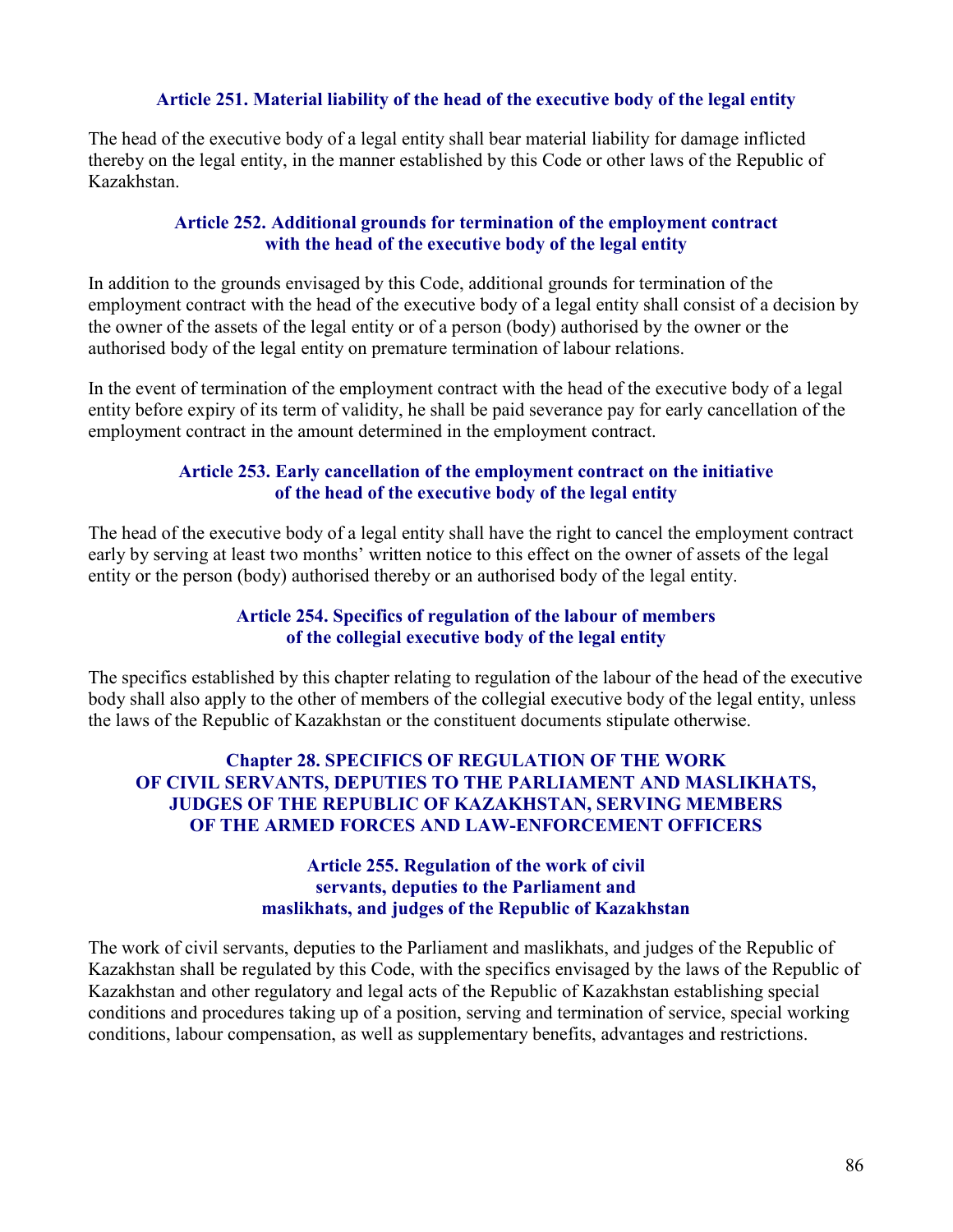### Article 256. Serving members of the armed forces and law enforcement officers

1. Serving members of the armed forces shall mean persons serving in the Armed Forces of the Republic of Kazakhstan, national defence authorities, the Republican Guard, internal security troops, military investigation agencies and the military police, the Security Service of the President of the Republic of Kazakhstan, civil defence management bodies and units of the executive authority of the Republic of Kazakhstan for emergencies and military prosecutor's agencies.

2. Law enforcement officers shall mean persons serving in internal affairs bodies, the penal enforcement system, the financial police, the state fire service, customs authorities and prosecutor's agencies of the Republic of Kazakhstan, performing law-enforcement activities in accordance with the laws of the Republic of Kazakhstan.

### Article 257. Regulation of the work of serving members of the armed forces and law enforcement officers

The work of serving members of the armed forces and law enforcement officers shall be regulated by this Code, with the specifics envisaged by the laws of the Republic of Kazakhstan and other regulatory and legal acts of the Republic of Kazakhstan establishing special conditions and procedures taking up of a position, serving and termination of service, special working conditions, labour compensation, as well as supplementary benefits, advantages and restrictions.

## SECTION 4. SOCIAL PARTNERSHIP AND COLLECTIVE BARGAINING RELATIONS IN THE LABOUR SPHERE

# Chapter 29. SOCIAL PARTNERSHIP IN THE LABOUR SPHERE

## Article 258. The tasks of social partnership

Social partnership in the Republic of Kazakhstan is designed to fulfil the following tasks:

1) creation of an effective mechanism for regulating social, labour and associated economic relations;

2) promotion of social stability and social consensus on the basis of objective consideration of the interests of all strata of society;

3) promotion of guarantees of the rights of employees in the sphere of labour; their social security;

4) promotion of the process of consultations and negotiations between the parties to the social partnership at all levels;

5) promotion of resolution of collective labour disputes;

6) development of proposals for implementing state policy in the sphere of socio-labour relations.

## Article 259. Key principles of the social partnership

The key principles of the social partnership are:

1) authority of the representatives of the parties;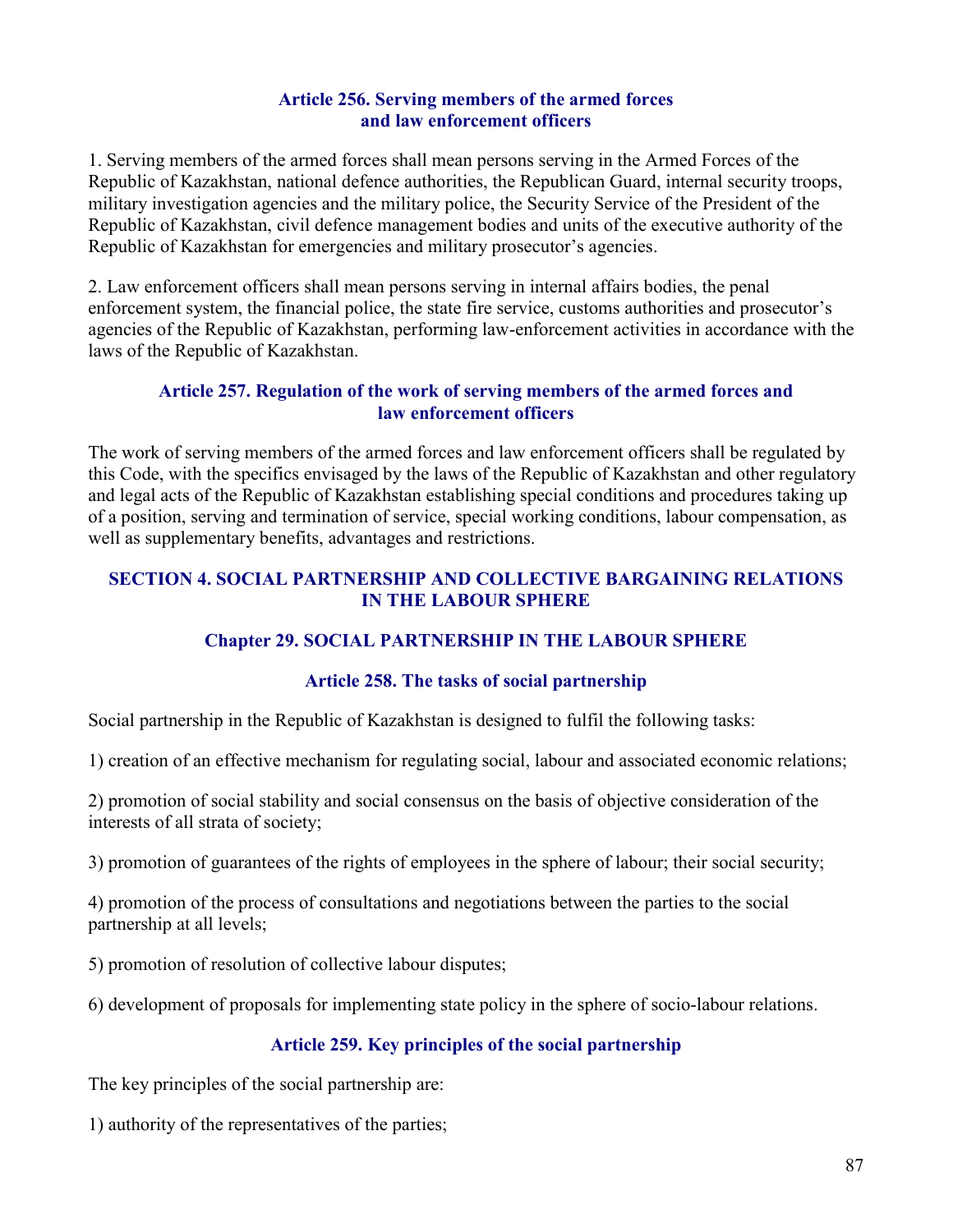2) equal rights of the parties;

3) freedom to choose the topics for discussion;

4) voluntary assumption of obligations;

5) respect for the interests of the parties;

6) mandatory fulfilment of collective bargaining agreements and other agreements;

7) liability of the parties and their representatives for failure, at their own fault, to fulfil the obligations under an agreement;

8) assistance to the state in consolidating and developing the social partnership;

9) openness of decisions taken.

## Article 260. Social partnership bodies

Social partnership shall be ensured in the form of interaction between the parties through social partnership bodies:

1) at the republican level – the republican trilateral commission for social partnership and regulation of social and labour relations (hereinafter referred to as the republican commission);

2) at the branch level – branch commissions for social partnership and regulation of social and labour relations (hereinafter referred to as the branch commission);

3) at the regional (region, city, district) level – regional, city, district commissions for social partnership and regulation of social and labour relations (hereinafter referred to as the regional commission);

4) at the level of organisations in form of agreements or of collective bargaining agreements establishing specific mutual obligations in the sphere of labour between employees' representatives and the employer, and in organisations with foreign participation – residents of the Republic of Kazakhstan on the basis of international treaties (agreements) and the legislation of the Republic of Kazakhstan.

## Article 261. Forms of social partnership

Social partnership shall take the following forms:

collective bargaining negotiations on preparation of draft collective bargaining agreements, other agreements and their conclusion;

mutual consultations (negotiations) on issues of the regulation of labour relations and other relations directly connected therewith, guarantees of the rights of employees in the sphere of labour and improvement of the labour legislation of the Republic of Kazakhstan;

participation by employees' representatives and employers in pretrial resolution of labour disputes.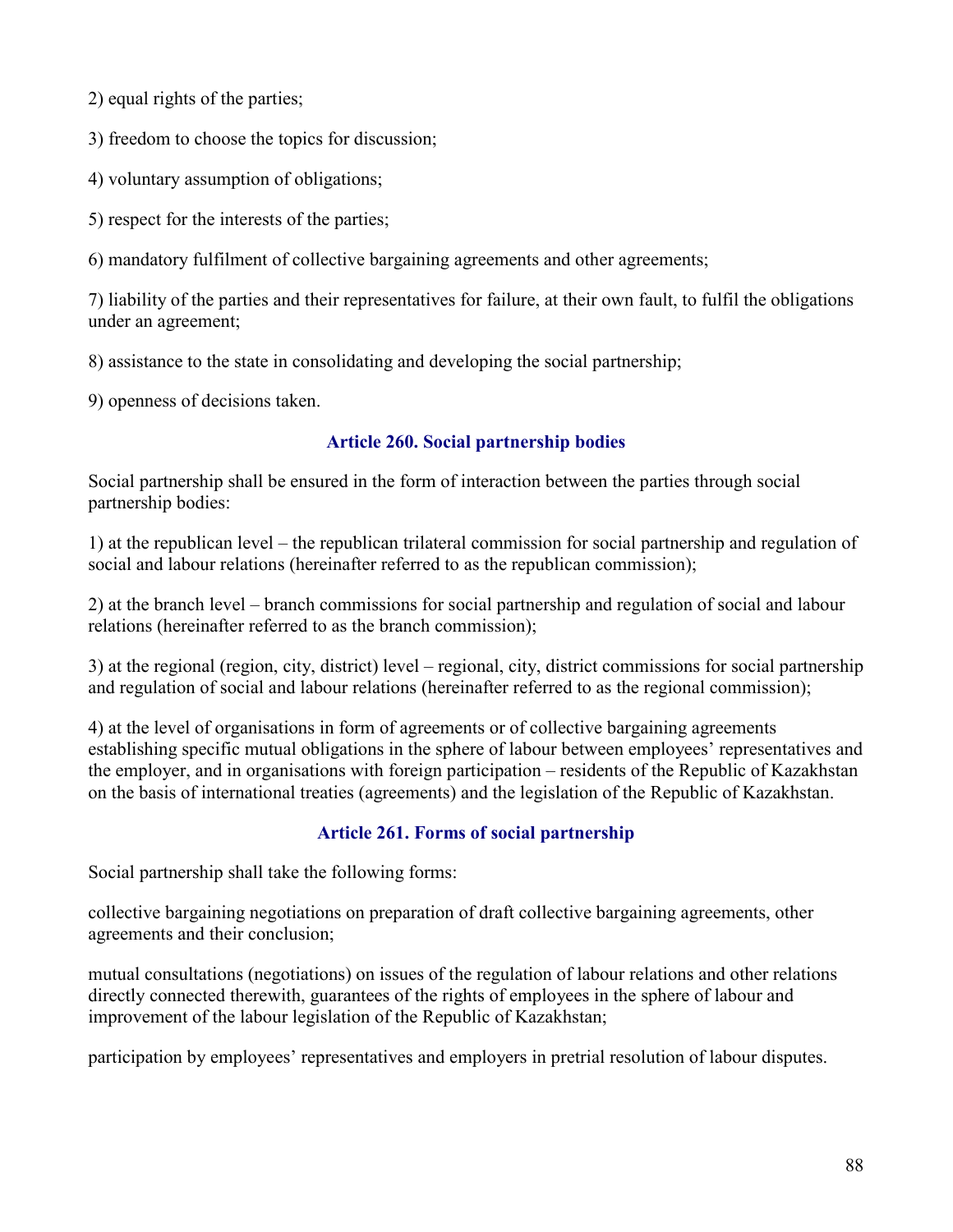## Article 262. The parties to the social partnership

The parties to the social partnership are the state, represented by the corresponding executive authorities, employees and employers, represented by their duly authorised representatives.

## Article 263. Organisation of the social partnership at the republican level

1. The republican commission is a standing body for co-ordinating the interests of the parties to the social partnership by means of consultations and negotiations, drawn up in corresponding resolutions.

2. The participants on the republican commission are authorised representatives of the Government of the Republic of Kazakhstan, republication associations of employees and republican associations of employers.

3. The authorised representatives of republican associations of employees are associations with structural subdivisions (branches and representative offices) on the territory of over half the regions of the Republic of Kazakhstan and cities of republican significance.

4. The authorised representatives of republican associations of employers are representatives of the republican union of private business associations, the republican association of small business and republican branch private business associations.

The given unions (associations) are represented on a proportional basis, depending on the number of republican public associations they embrace.

### Article 264. Organisation of the social partnership at the branch level

1. A branch commission is a standing body for co-ordinating the interests of the parties to the social partnership by means of consultations and negotiations, drawn up in corresponding resolutions. For purposes of this Code, the list of branches is determined by the republican commission.

2. The participants in branch commissions are authorised representatives of state authorities in the corresponding spheres of activity, representatives of employers and of employees.

3. The authorised representatives of branch associations of employees are branch trades unions with structural subdivisions (branches and representative offices) on the territory of regions and cities of republican significance.

4. The authorised representatives of employers are representatives of branch organisations.

### Article 265. Organisation of the social partnership at the regional level

1. A regional commission is a standing body for co-ordinating the interests of the parties to the social partnership by means of consultations and negotiations, drawn up in corresponding resolutions.

2. The participants in regional commissions are corresponding authorised representatives of local executive bodies, representatives of employers and of employees.

3. The authorised representatives of regional associations of employees are trades unions at the regional, city and district levels.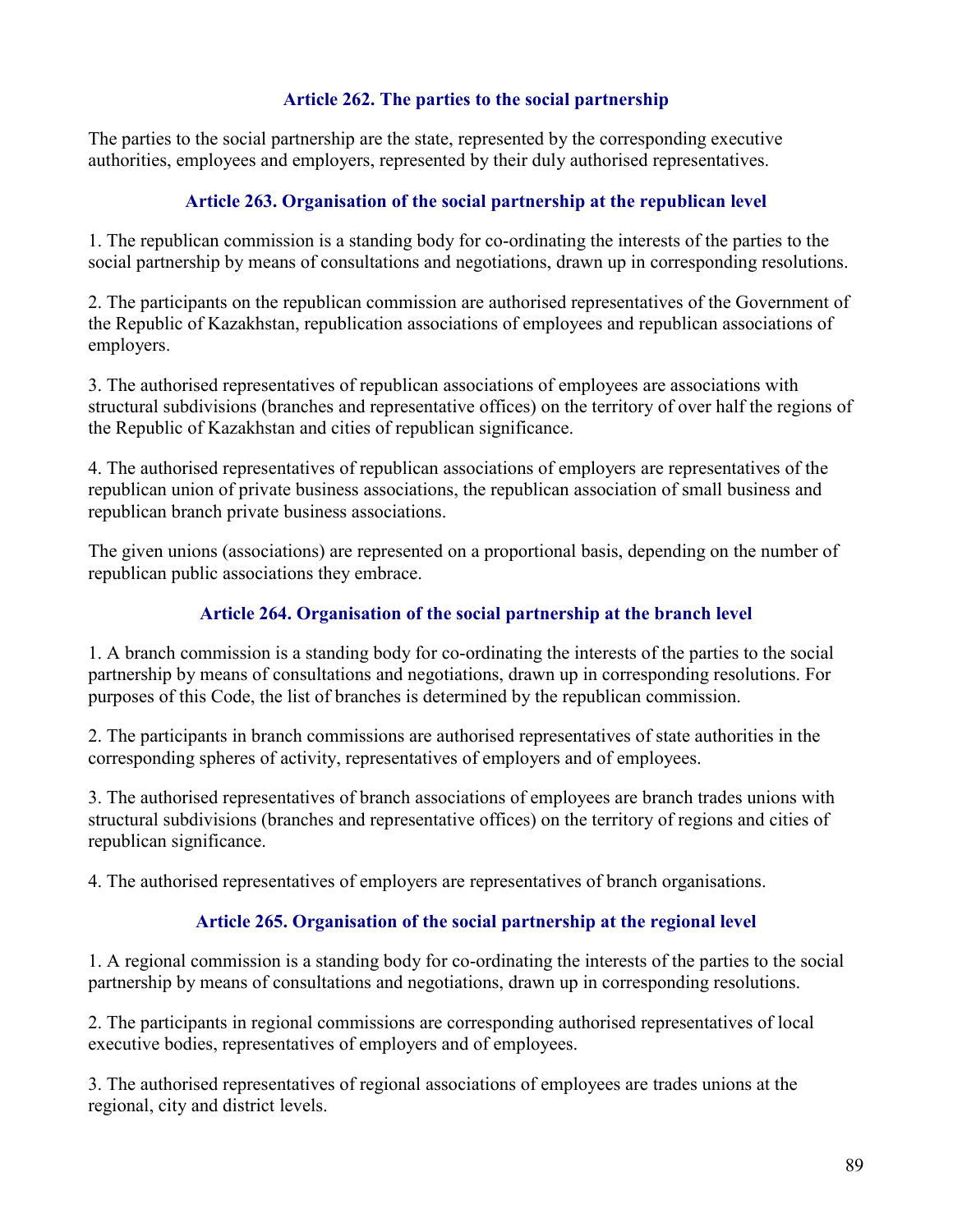4. The authorised representatives of employers at the regional level are:

at the regional level – regional private business associations, regional associations of small business;

at the city and district levels – city and district associations of small business.

## Article 266. Regulation of socio-labour relations at the level of the organisation

1. To provide for regulation of socio-labour relations, the holding of collective bargaining negotiations and elaboration of draft collective bargaining agreements and their conclusion, discussion of draft acts of the employer, which, in accordance with this Code, are issued in consideration of the opinion or on agreement with employees' representatives, as well as for organisation of control over fulfilment of collective bargaining agreements, on an equal basis and by decision of the parties commissions are formed of representatives of the parties assigned the requisite authority.

2. The employer, in accordance with the terms and conditions of the collective bargaining agreement, shall create conditions for the activities of a trades union operating within the organisation.

3. On agreement between the parties and given written applications from employee members of the trades union, the employer may, on a monthly basis, remit trades union membership dues to the account of the trades union out of the employees' wages.

## Article 267. Principles and procedure for setting up standing republican, branch and regional commissions

1. Standing republican, branch and regional commissions shall be formed on the basis of the following principles:

1) mandatory participation by representatives of executive authorities, representatives of employers and of employees in the activities of the commissions;

2) authority of the parties;

3) parity representation;

4) equality of the parties;

5) mutual liability of the parties.

2. The personnel participating on the commissions shall be decided by each party to the social partnership independently.

### Article 268. Chief objectives and tasks of republican, branch and regional commissions

1. The chief objectives of the commissions consist in regulation of social and labour relations and coordination of the interests of the parties to the social partnership.

2. The chief tasks of the commissions are: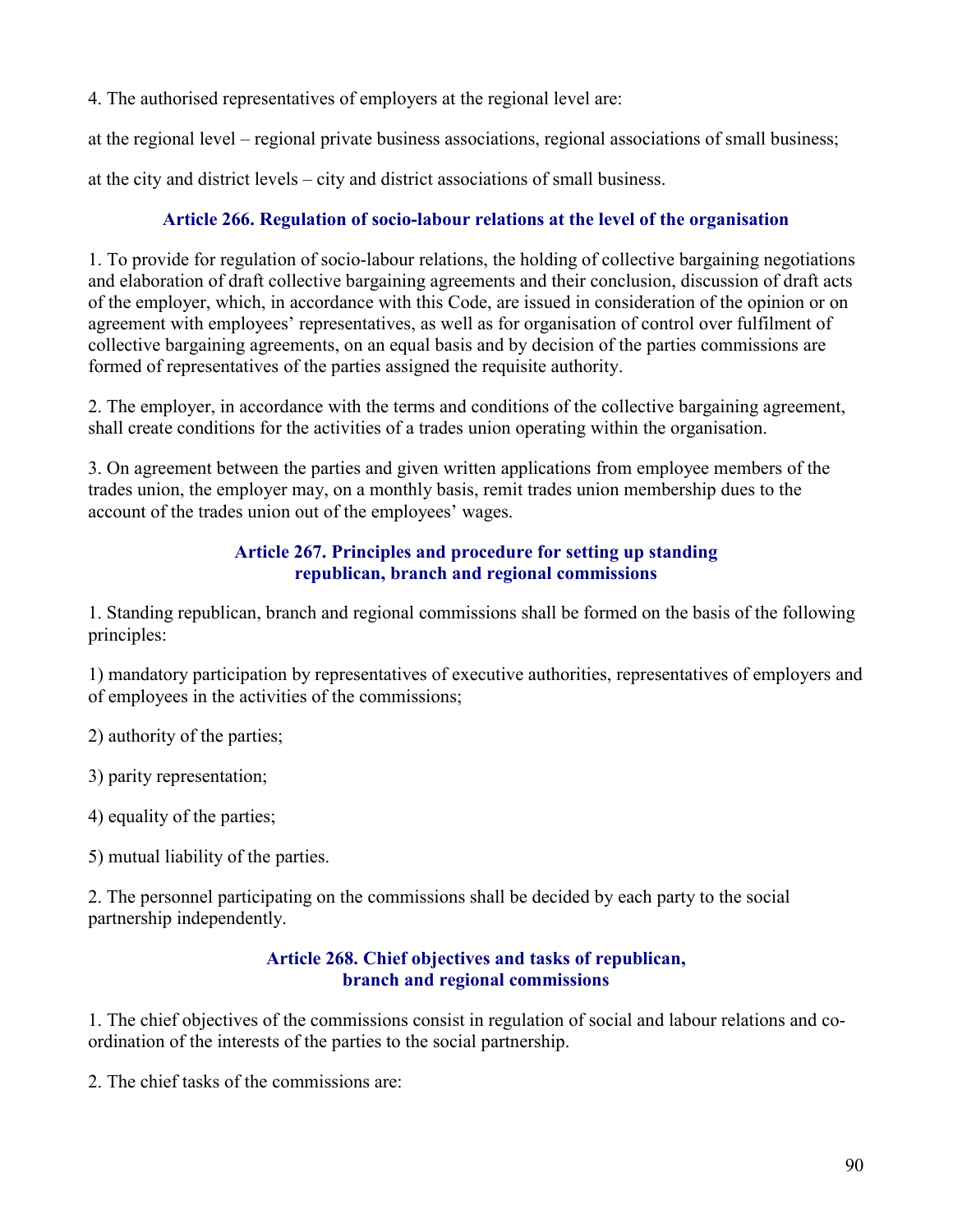1) co-ordination of the positions of the parties to the social partnership regarding the main spheres of social and economic policy;

2) elaboration and conclusion of agreements;

3) elaboration, co-ordination and approval of measures for implementing agreements;

4) holding of consultations and elaboration of recommendations on issues relating to ratification and application of international work time standards.

3. The commissions shall act in accordance with the provisions and work plans approved thereby. Meetings of commissions shall be held at least twice a year.

## Article 269. Chief rights of republican, branch and regional commissions

Republican, branch and regional commissions shall have the right:

1) to consider, at their meetings, problems of implementing a co-ordinated policy in the sphere of social and labour relations;

2) to co-ordinate the interests of executive authorities, associations of employers and of employees in drawing up a draft agreement, implementing said agreement and fulfilling the commission's resolutions;

3) to request from the executive authorities, employers and (or) employees' representatives information about agreements being concluded and concluded to regulate social and labour relations;

4) to exercise control over fulfilment of its resolutions and, in the event that they are not fulfilled by the responsible persons, to send the relevant party to the social partnership information with proposals for remedying the violations identified and imposing liability on the persons to blame for non-fulfilment of the terms and conditions of the agreement;

5) to request and receive from the executive authorities information on the social status as required for conducting collective bargaining negotiations and preparing the draft agreement, and organising control over fulfilment of the given agreement;

6) to make proposals for elaborating regulatory and legal acts in the sphere of social and labour relations for consideration by authorised state bodies;

7) to set up working groups involving scientists and experts;

8) to invite to meetings of the commission staff of executive authorities and public associations, as well as independent experts;

9) to adopt joint agreements and resolutions that are binding for consideration and fulfilment by the executive authorities, associations of employers and of employees by the deadlines set by the commission;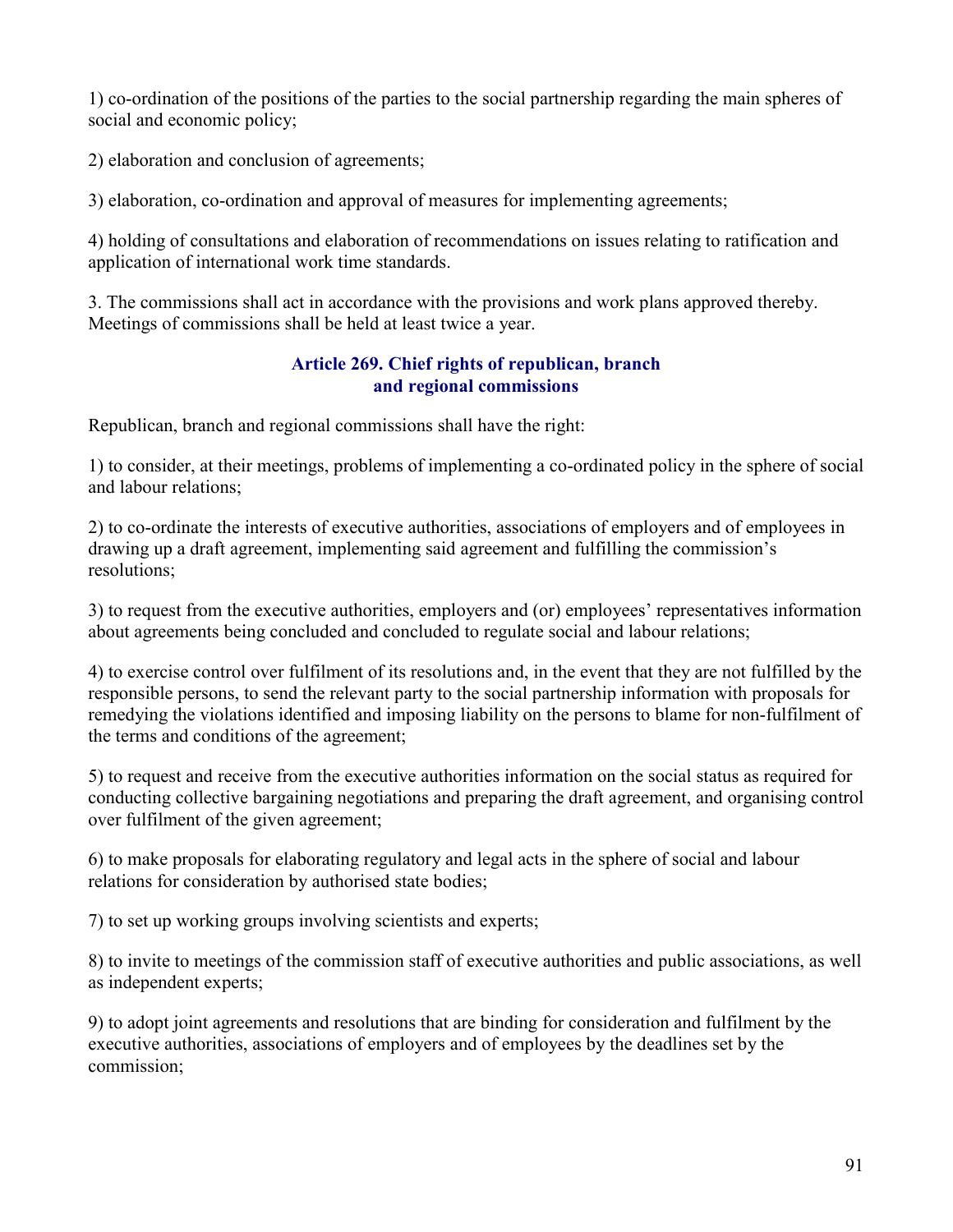10) to take part in holding international, republican, and inter-regional meetings, conferences, congresses and seminars on aspects of social and labour relations and of the social partnership in a manner agreed with the organisers of the given events.

## Article 270. Powers of employees' representatives

1. Representatives of employees shall have the right:

1) to represent and protect the socio-labour rights and interests of employees;

2) to hold collective bargaining negotiations with the employer on elaboration of drafts and conclusion of agreements and collective bargaining agreements; to receive for these purposes the necessary information on aspects of labour relations;

3) to participate in resolving issues involved in socio-economic development envisaged in agreements or collective bargaining agreements;

4) to exercise public control in the manner established by this Code;

5) to interact with state inspectors of the state labour authority on violations of the labour legislation;

6) in accordance with agreements and collective bargaining agreements, to visit work places in order to study and adopt measures to ensure normal working conditions;

7) to take part in the work of advisory bodies on elaborating and considering draft legislative acts and programmes relating to labour relations and socio-economic matters;

8) to participate in settling labour disputes between employee and employer in the manner established by this Code;

9) to hold gatherings, events, meetings, pickets and strikes in the manner envisaged by the legislation of the Republic of Kazakhstan.

2. Employers shall not be permitted to hamper employees' representatives in exercising their powers.

## Chapter 30. PROCEDURE FOR CONCLUSION OF AGREEMENTS BETWEEN THE PARTIES TO THE SOCIAL PARTNERSHIP

### Article 271. The right to hold negotiations on drafting agreements

1. Any party to the social partnership may initiate negotiations on elaboration, the content, conclusion, amendments and supplementation of an agreement.

2. Given the existence of several authorised representatives of employees and employers at the republican, branch, and regional levels, each of them shall be entitled to hold negotiations on behalf of the employees and employers they represent.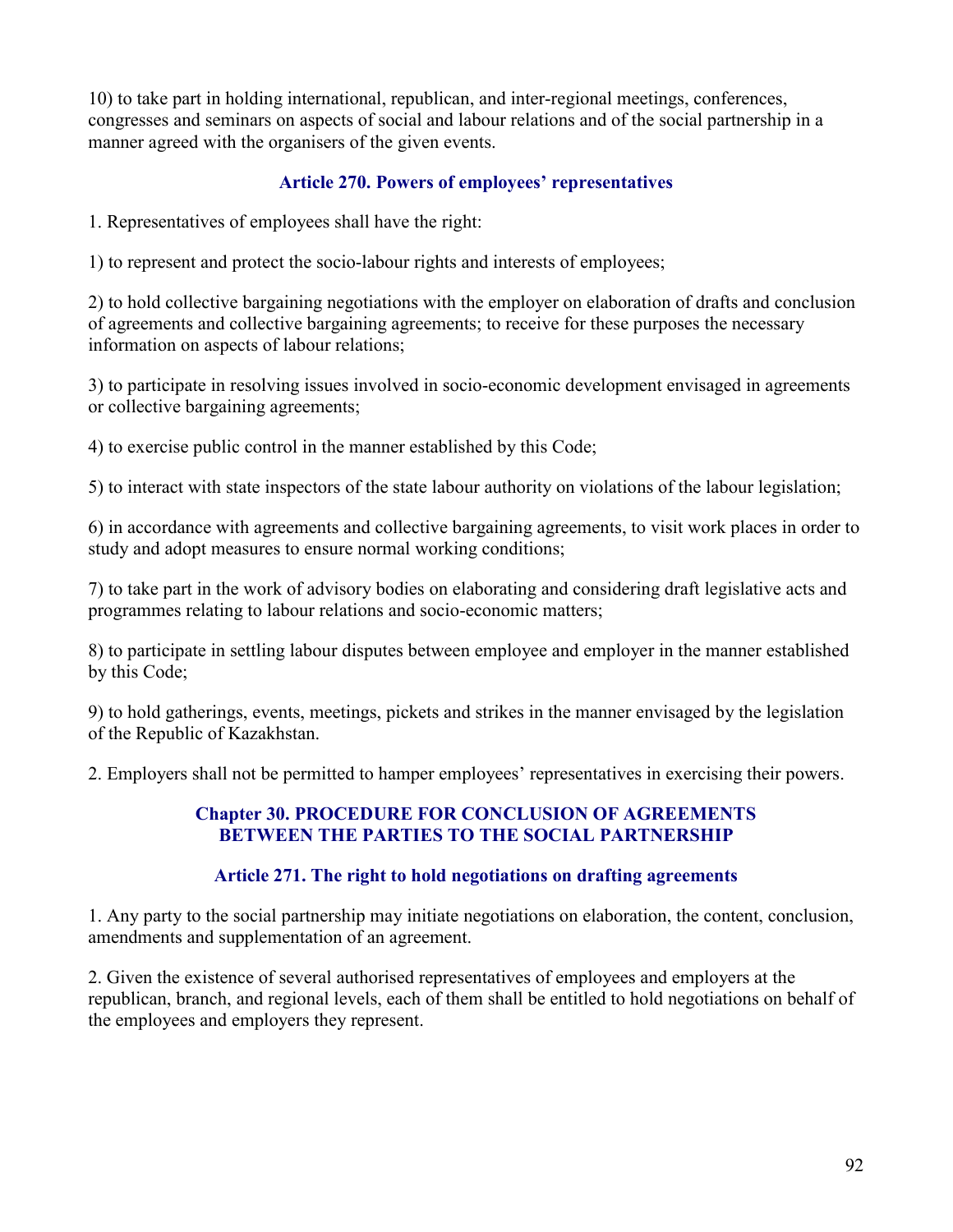## Article 272. Procedure for holding negotiations, elaborating and concluding agreements

1. Parties that have received written proposals on the launch of negotiations from another party shall, within a period of ten calendar days, consider said proposals and initiate the negotiations.

In the event of disagreements between the parties over individual provisions of a branch agreement, within a period of three months from the launch of the negotiations the parties shall sign a branch agreement on the terms and conditions agreed, and, at the same time, draw up a disagreement report.

2. The procedure for holding negotiations, the deadlines for elaborating and concluding agreements, as well as introduction therein of amendments and supplements, and accedence thereto shall be approved by the commissions.

3. Agreements shall come into effect from the time of their signing by the parties or from the day stipulated therein. All appendices to agreements shall constitute an integral part thereof and shall have equal legal force therewith.

4. The term of validity of an agreement shall be established by agreement between the parties or before adoption of a new agreement, but shall not exceed three years.

5. In cases, when employees are covered by several agreements simultaneously, the most favourable terms and conditions of the agreements shall apply to the employees.

6. General, branch and regional agreements shall be signed by representatives of the parties to the social partnership.

7. A branch or regional agreement, signed by the parties, together with appendices thereto, shall be forwarded within a period of ten days for registration by notification.

### Article 273. Procedure for adoption of resolution by republican, branch and regional commissions

1. Resolutions of commissions shall be adopted only on the basis of agreement of all the parties to the negotiations and shall be drawn up in corresponding agreements.

2. In the course of negotiations, if the parties are unable to reach an agreement, a report shall be drawn up including the formulated proposals of the parties for eliminating the disagreements and the time schedule for renewing the negotiations.

3. The procedure for adopting resolution and organising work shall be developed and approved by the commissions.

## Article 274. Commission co-ordinators

Co-ordinators of republican, branch and regional commissions shall be appointed by joint decision of the parties. A commission co-ordinator:

1) shall not interfere in the activities of the parties;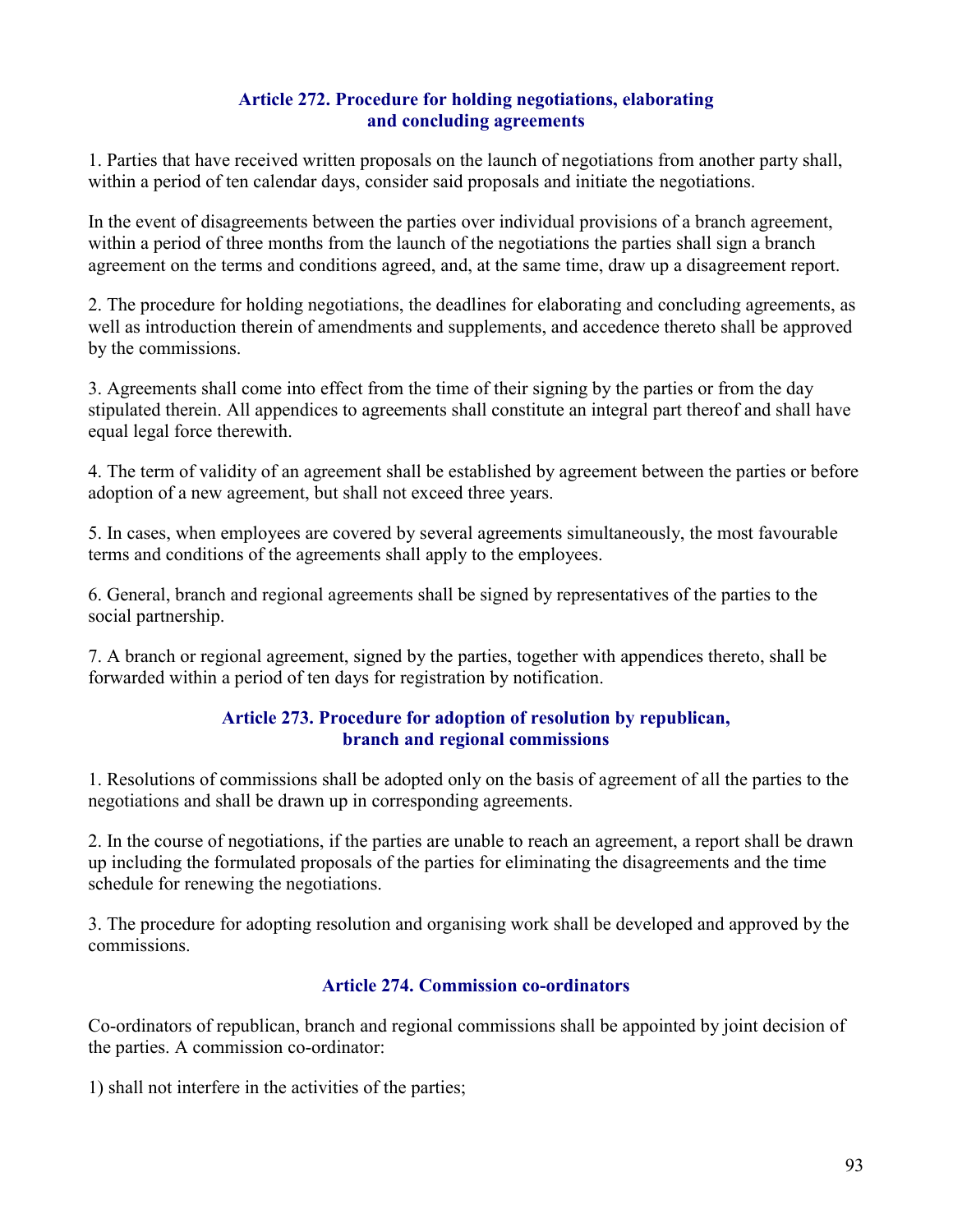2) shall invite representatives of associations of employers and of employees and representatives of executive authorities that are not members of the commissions, as well as scientists and experts and representatives of other organisations to participate in the work of the commission;

3) shall provide for the work of the commission and working groups, keeping of the minutes, drafting of resolution and control over their fulfilment.

## Article 275. The parties to and types of agreement

1. At the republican level, a General agreement is concluded between the Government of the Republic of Kazakhstan, republican associations of employers and republican associations of employees.

2. At the branch level, branch agreement is concluded between the relevant executive authorities and authorised representatives of employers and of employees.

3. At the regional level, regional (region, city, district) agreements are concluded between local executive authorities and authorised representatives of employers and of employees.

## Article 276. Content of the agreements

1. Agreements shall include provisions:

1) on their term of validity;

2) on the procedure for controlling their fulfilment;

3) on the procedure for introducing amendments and supplements into the agreement;

4) on liability of the parties in the event of their failure to fulfil the obligations assumed.

2. The content of the General agreement is determined by the republican commission proceeding from a draft General agreement proposed by all the parties to the social partnership or by one of them.

3. The content of branch and regional agreements is determined by the branch and regional commissions on the basis of draft agreements proposed by all the parties to the social partnership or by one of them.

4. The agreement may envisage provisions:

1) on payment, working conditions and labour safety, the working time and rest time regime.

The minimum rate (wage) for each branch shall be determined by branch agreements;

2) on the mechanism for regulating labour compensation proceeding from the price and inflation levels, the subsistence level and fulfilment of the parameters determined by the agreement;

3) on compensation payments;

4) on promotion of employment, occupational training and further training of employees;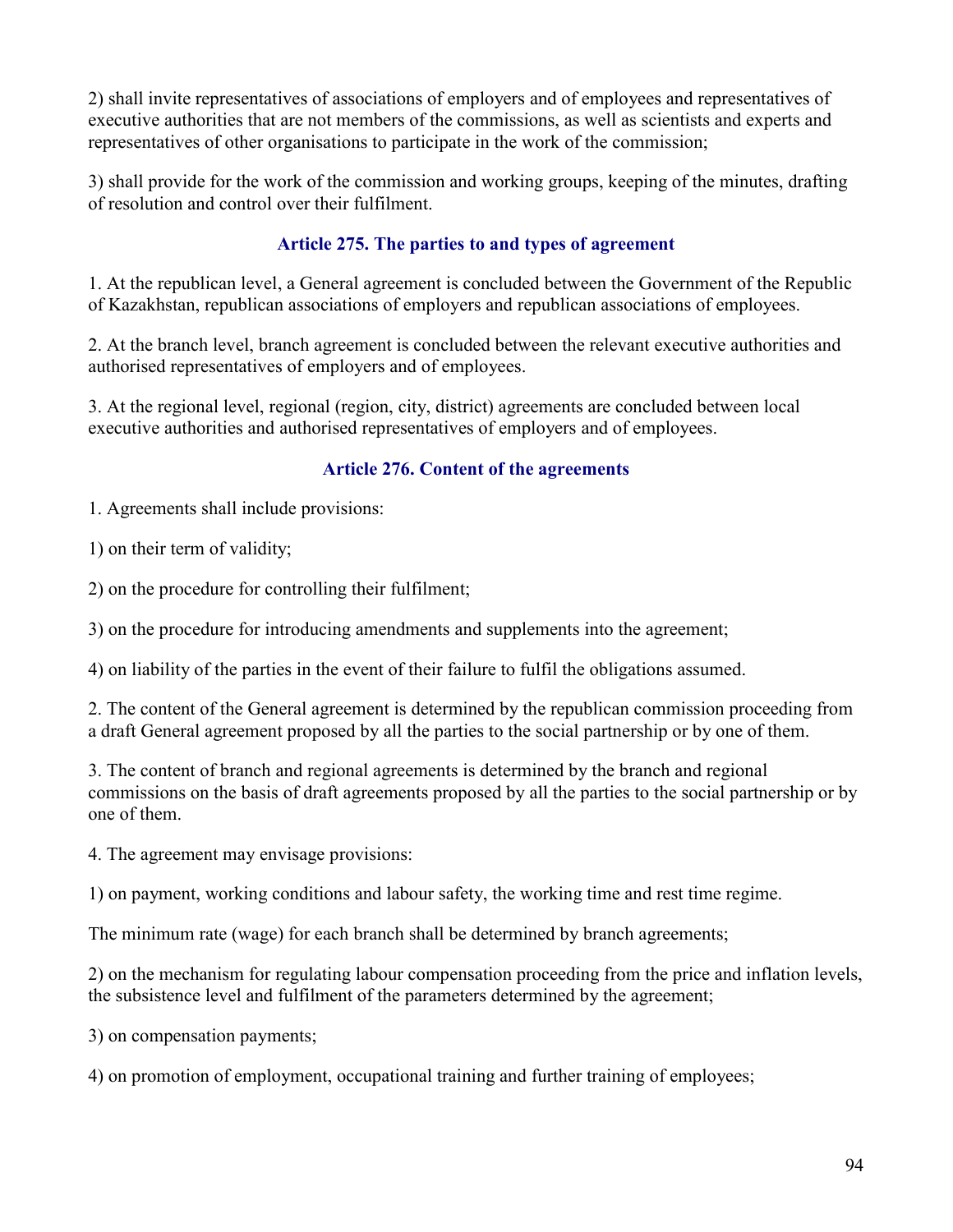5) on organisation of protection of the health of employees at work by creating favourable conditions for work and rest and providing a suitable environment;

6) on measures to foster a healthy lifestyle;

7) on special measures for social security of employees and members of their families;

8) on measures to protect employees in the event of a temporary suspension of production;

9) on prevention of conflicts and strikes and on strengthening of labour discipline;

10) on the conditions for employees' representatives to carry out their activities;

11) other provisions relating to socio-labour matters and not running counter to the legislation;

12) on promotion of development of the social infrastructure.

5. Branch agreements shall envisage provisions:

1) on payment, working conditions and labour safety, the working time and rest time regime;

2) on compensation payments;

3) on special measures for social security of employees;

4) on the mechanism for regulating labour compensation proceeding from the price and inflation levels, the subsistence level and fulfilment of the parameters determined by the agreement;

5) on establishment of branch multiplying factors.

6. Agreement provisions creating a worse position for employees compared to the labour legislation of the Republic of Kazakhstan shall be deemed null and void.

## Article 277. Registration of agreements

1. Branch and regional agreements concluded at the region level shall be registered by the state labour authority.

2. Branch and regional agreements concluded at the city and district level shall be registered by local executive authorities.

## Article 278. Agreement operation

1. Agreements shall apply to the relevant executive authorities, employees and employers who empowered the corresponding representatives of the parties to the negotiations to elaborate and conclude the given agreements on their behalf.

2. An agreement shall apply to:

all employers that are members of the associations of employers that concluded the agreement. Termination of membership of an association of employers shall not release the employer from the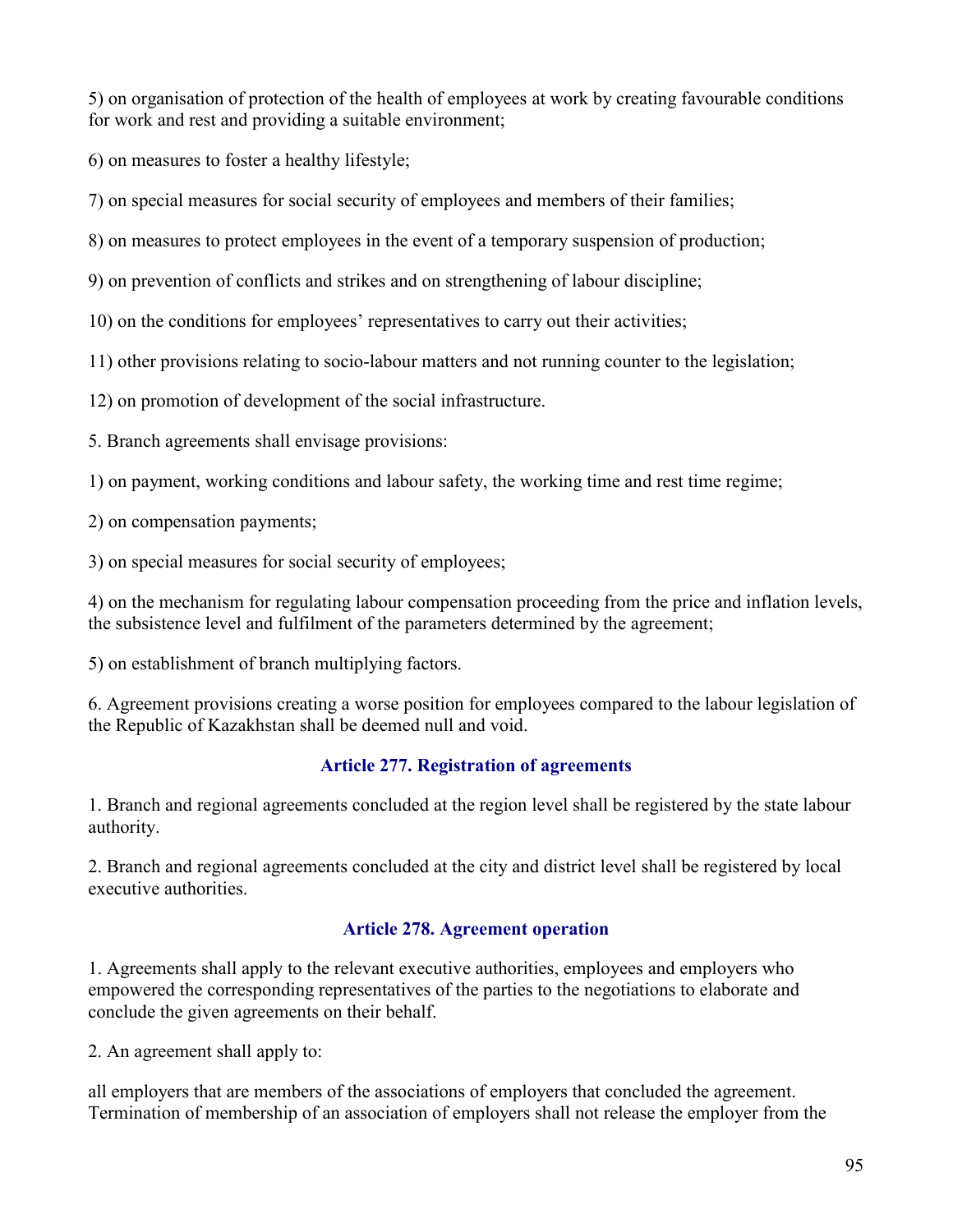obligation to fulfil an agreement concluded during the period of its membership. An employer that joins an association of employers during the term of validity of an agreement shall fulfil the obligations envisaged by this agreement;

employers that accede to the agreement after its signing.

3. Agreements shall also apply to organisations located on the territory of the Republic of Kazakhstan, owners of the assets, founders of (participants in) or shareholders in which are foreign individuals or legal entities or organisations with foreign participation.

4. The state labour authority at the republican level, empowered state authorities in the given sphere of activity at the branch level and local executive bodies at the regional level shall have the right, after publication of the agreement, to propose to associations of employers, employers and associations of employees that did not participate in conclusion of the agreement that they accede to the agreement at the corresponding level. The given proposals shall be subject to official publication.

If associations of employers, employers and associations of employees do not, within a period of 30 calendar days of the date of official publication of the proposal to accede to the agreement, submit a written, reasoned refusal to accede thereto to the relevant executive authorities, the agreement shall be recognised as being applicable to them from the day of the official publication of this proposal.

## Article 279. Control over fulfilment of agreements

Control shall be exercised of fulfilment of agreements by the parties to the social partnership.

## Article 280. Liability for refusal to participate in negotiations

Refusal by representatives of the parties to participate in negotiations on conclusion or amendment of an agreement on social partnership or unlawful refusal to sign an adopted agreement on social partnership or to provide the information necessary for holding negotiations and exercising control over observance of the rules of an agreement on social partnership, as well as violation of or failure to fulfil its terms and conditions shall entail the liability established by the laws of the Republic of Kazakhstan.

# Chapter 31. THE COLLECTIVE BARGAINING AGREEMENT

### Article 281. Principles for holding collective bargaining negotiations

The principles for holding collective bargaining negotiations are:

equality and respect for the interests of the parties;

freedom of choice in discussing the matters constituting the content of the collective agreement or other agreement;

voluntary assumption of obligations by the parties;

abidance by the labour legislation of the Republic of Kazakhstan.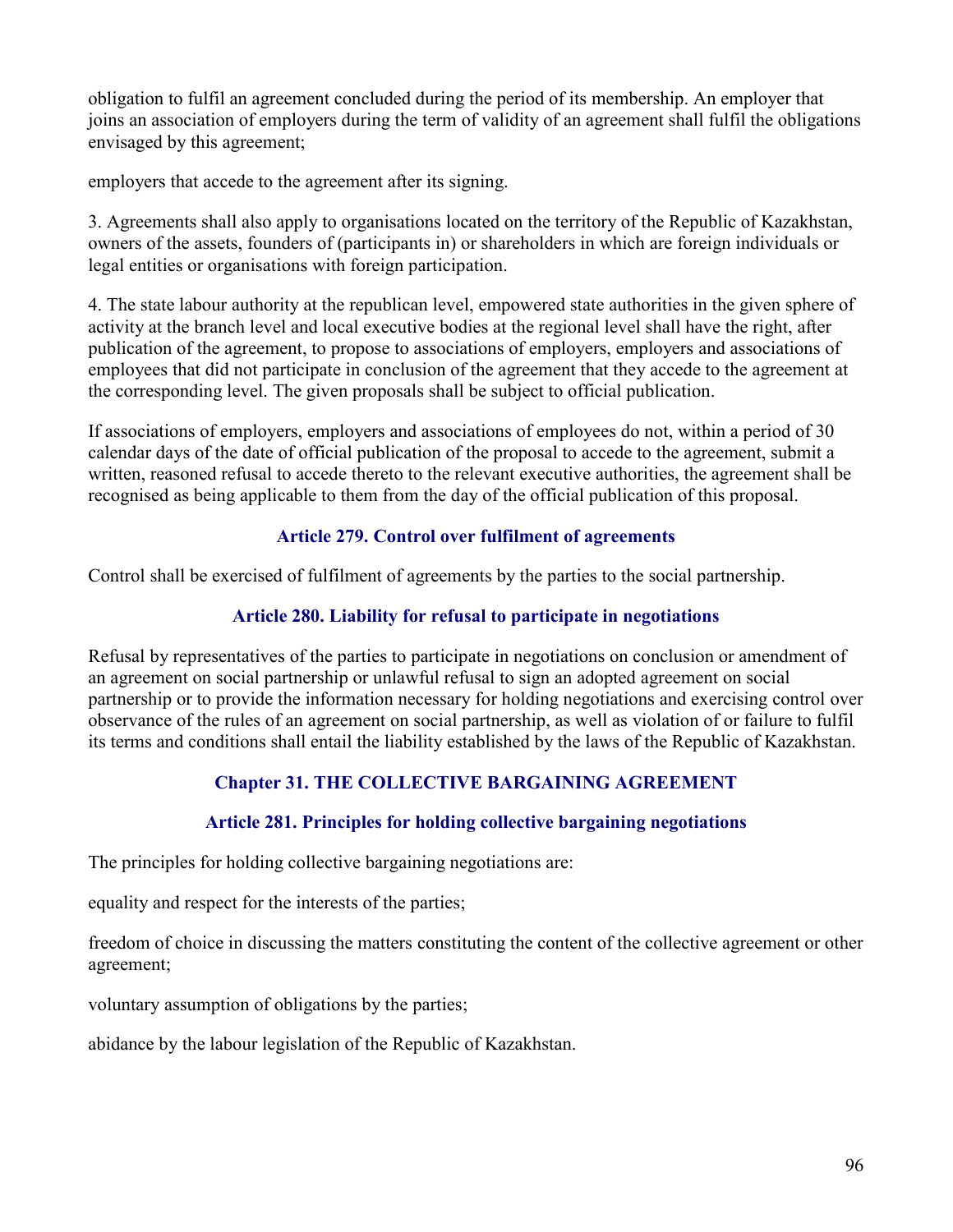### Article 282. Procedure for holding collective bargaining negotiations, elaborating and concluding collective bargaining agreements

1. Any party may initiate the preparation of a draft collective bargaining agreement.

A party that receives a notification from the other party proposing starting negotiations on conclusion of a collective bargaining agreement shall, within a period of ten days, consider it and join the negotiations in the manner established by clause 2 of this article.

2. For holding of collective bargaining negotiations and preparing a draft collective bargaining agreement, the parties shall set up a commission on a parity basis. The numerical strength of the commission, its members and the deadlines for elaborating the draft and concluding the collective bargaining agreement shall be determined by agreement between the parties.

The employer shall, on agreement between the parties, provide the conditions necessary for elaborating and concluding the collective bargaining agreement.

Employees that are not members of the trades union shall have the right to authorise both the trades union body and other representatives to represent their interests in the interrelations with the employer.

Given the existence of several employees' representatives in the organisation, they may establish a unified representative body for participation in the commission and signing of collective bargaining agreement. At the same time, each of them shall be entitled to representation on the unified body for holding negotiations on the basis of the principle of proportional representation, depending on the number of employees they represent.

3. The draft collective bargaining agreement prepared by the commission shall be subject to mandatory discussion by the employees of the organisation. The draft discussion format shall be determined by the employees themselves. The draft shall be worked up by the commission in consideration of comments and proposals submitted.

4. On attainment of agreement between the parties, the collective bargaining agreement shall be drawn up in at least two originals and shall be signed by representatives of the parties.

5. In the event of disagreements between the parties over individual provisions of the collective bargaining agreement, within a period of one month from the launch of the collective bargaining negotiations the parties shall sign a collective bargaining agreement on the terms and conditions agreed and, at the same time, draw up a disagreement report.

6. Amendment and supplementation of the collective bargaining agreement shall be conducted only on mutual agreements between the parties in the manner established in this article for its conclusion.

7. The participants in collective bargaining negotiations shall not have the right to divulge information received if this information constitutes a state, official, commercial or other secret protected by law.

8. The participants in collective bargaining negotiations may be released from performance of their job duties during said negotiations and shall retain their average monthly wage. The given period shall be included in their work service record.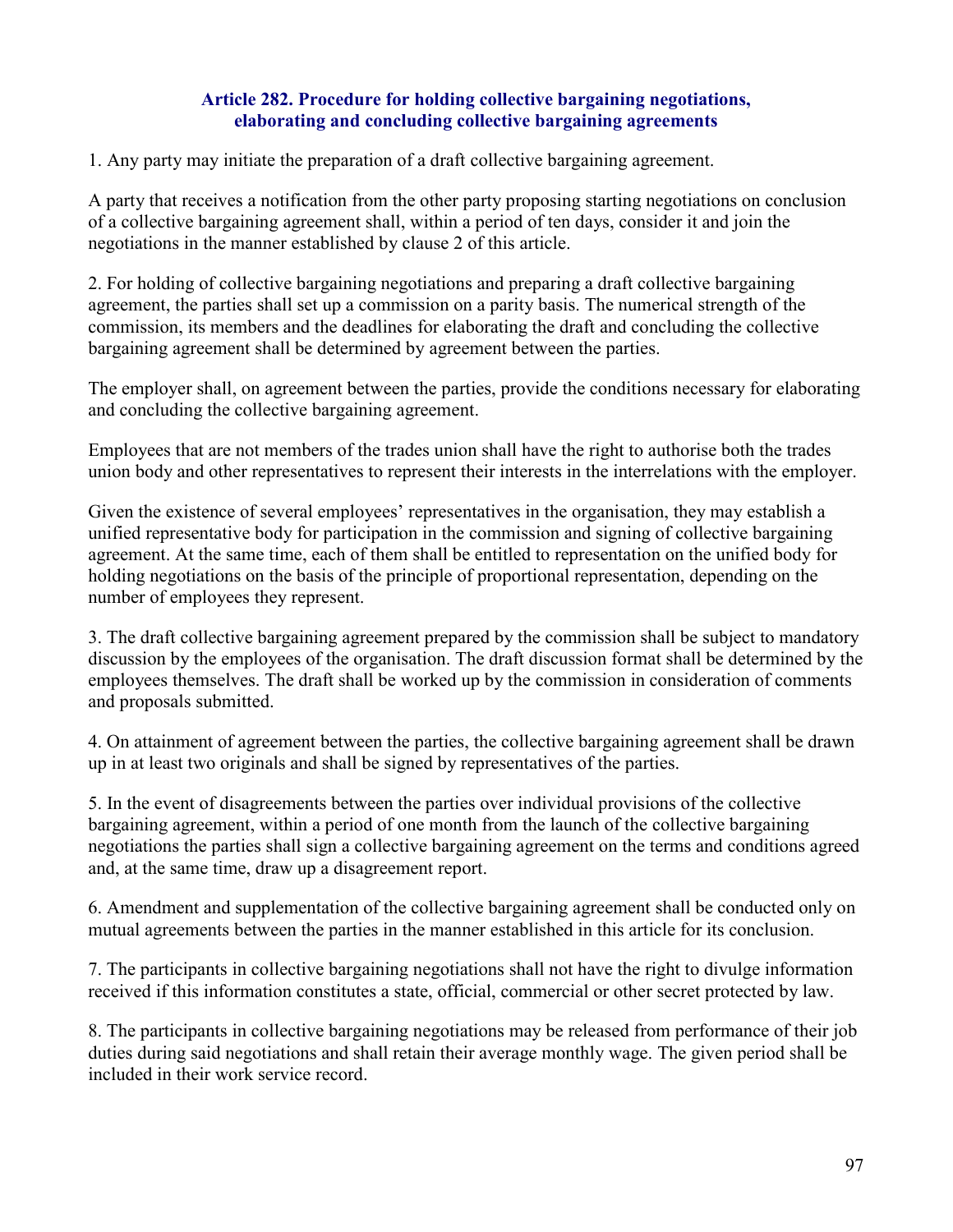9. The representatives of the parties shall, within a period of one month, submit the collective bargaining agreement signed by the parties to the territorial subdivision of the state labour authority for monitoring purposes.

10. The representatives of the parties shall periodically inform the employees on the course of implementation of the collective bargaining agreement.

## Article 283. Parties to a collective bargaining agreement

1. The parties to a collective bargaining agreement are employees and the employer.

2. A collective bargaining agreement may be concluded both within organisations and within branches and representative offices.

# Article 284. Content and structure of the collective bargaining agreement

1. The content and structure of the collective bargaining agreement shall be determined by the parties. The collective bargaining agreement shall include the following provisions:

1) on work time standard setting, forms and systems of labour compensation, rates and wages, supplements and mark-ups to employees, including those engaged in heavy work and work under harmful (particularly harmful) and (or) hazardous working conditions;

2) on indexation of labour compensation, on payment of allowances and compensation, including additional compensation in the event of accidents;

3) on the permissible ratio of maximum and minimum wages in the corresponding profession or position within the organisation;

4) on establishment inter-rank coefficients;

5) on the duration of working time and rest time, and leave;

6) on creation of healthy and safe working and living conditions, on financing of labour protection and labour safety measures, on improving health protection, on guarantees of medical insurance of employees and their families and on environmental protection;

7) on establishment of inter-rank coefficients for the given branch.

2. The collective bargaining agreement may include mutual obligations of employees and of the employer on the following matters:

1) on improvement of labour organisation and raising production efficiency;

2) on labour regulations and labour discipline;

3) on provision of employment, training, further training, re-training and job placement of employees made redundant;

4) on guarantees and benefits to employees combining work and study;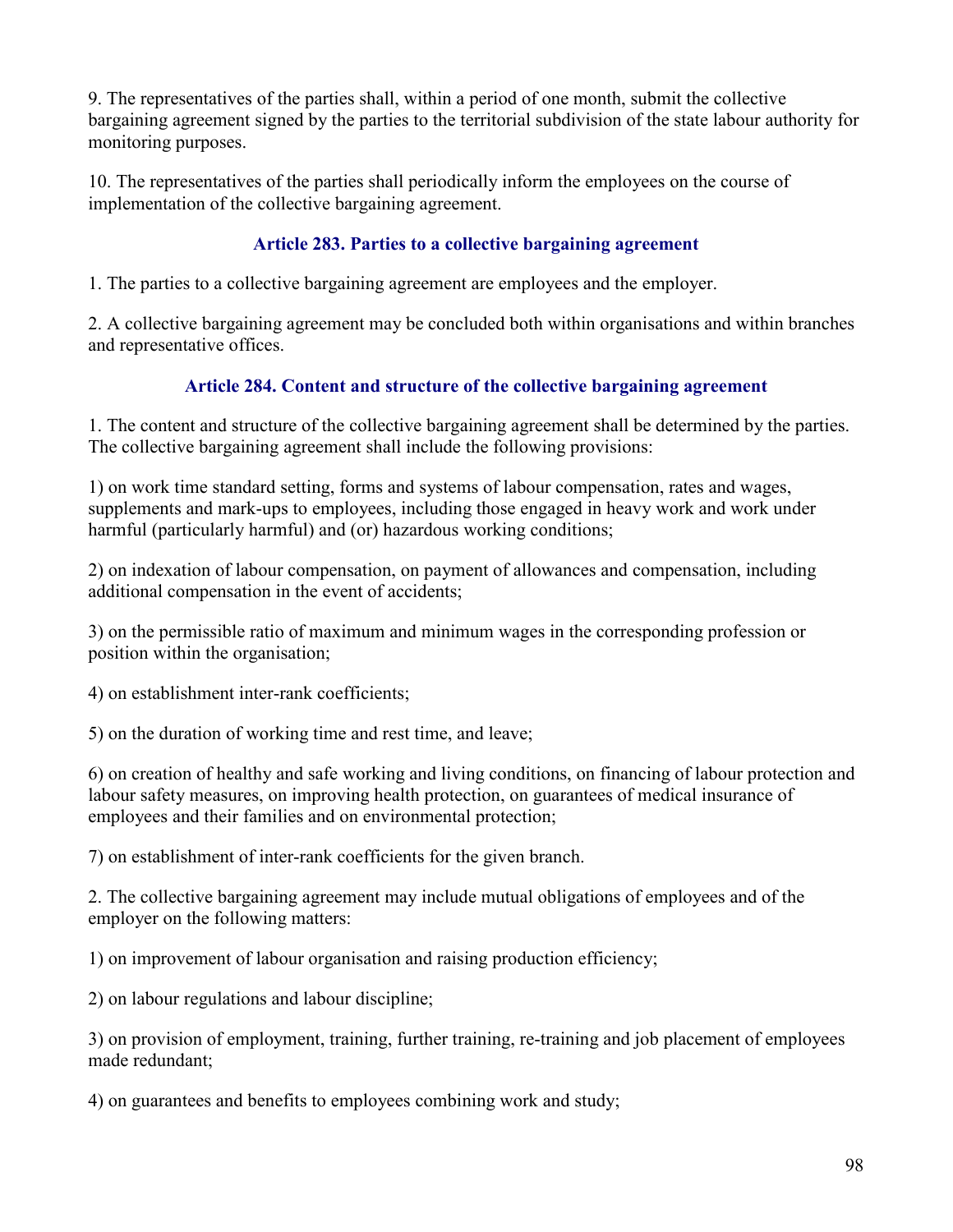5) on improving the housing and living conditions of employees;

6) on health improvement, sanatorium and resort treatment and rest for employees;

7) on the procedure for taking account of the reasoned opinion of the trades union organisation body when cancelling employment contracts with employee members of the trades union;

8) on guarantees to employees elected to trades union bodies;

9) on the conditions for employees' representatives to carry out their activities;

10) on creation of the conditions for the activities of the trades union;

11) on insurance of employees;

12) on control over fulfilment of the collective bargaining agreement and the procedure for introducing amendments and supplements thereto;

13) on prevention of employment contract termination on the initiative of the employer for strike reasons;

14) on liability of employees and of the employer for damage inflicted thereby;

15) on liability of the parties for fulfilment of the collective bargaining agreement;

16) on voluntary occupational pension contributions;

17) other issues determined by the parties.

3. The collective bargaining agreement shall not create a worse position for employees compared to the labour legislation, general, branch and regional agreements. Such provisions shall be deemed null and void.

## Article 285. Terms and sphere of operation of the collective bargaining agreement

1. A collective bargaining agreement shall be concluded for the term decided by the parties.

2 A collective bargaining agreement shall come into effect from the time of its signing, unless its provisions envisage otherwise, and shall be binding on the parties.

3. The collective bargaining agreement shall apply to the employer and the employees of the organisation on whose behalf the collective bargaining agreement was concluded and to employees that accede thereto on the basis of a written application.

4. A collective bargaining agreement shall remain in force during a period of reorganisation (merger, absorption, split-up, spin-off and transformation) of an organisation.

5. In the event of change of owner of the assets of an organisation, the collective bargaining agreement shall remain in effect for a period of three months. During this period, the parties shall have the right to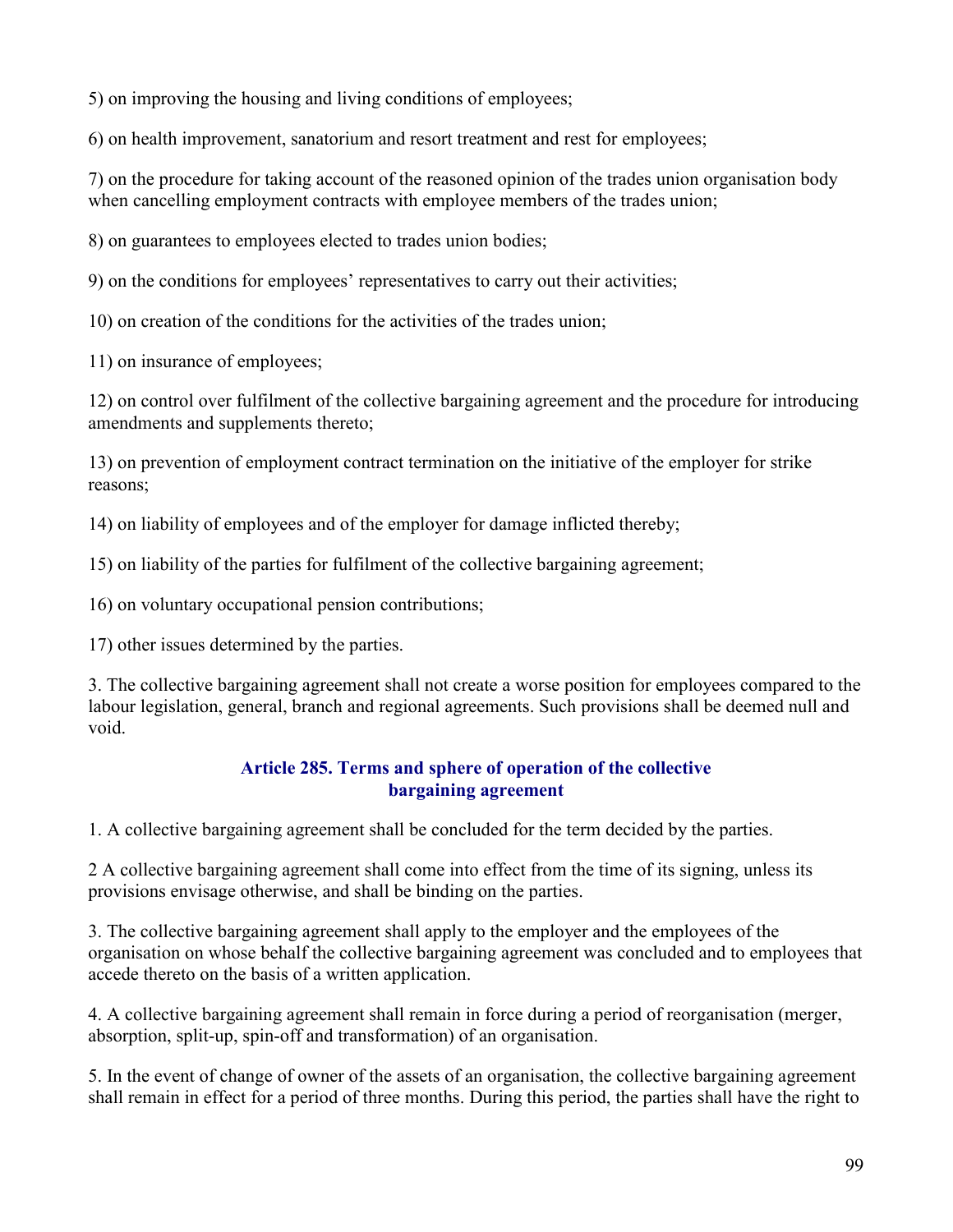launch negotiations on conclusion of a new collective bargaining agreement or retention, amendment and supplementation of the existing one.

6. In the event of liquidation of the organisation or its being declared bankrupt, the collective bargaining agreement shall be vitiated from the time of termination of the employment contracts with all the employees.

## Article 286. Liability of the parties for failure to fulfil the collective bargaining agreement

For failure to fulfil the obligations envisaged by the collective bargaining agreement, the parties shall be held liable in accordance with the collective bargaining agreement and the laws of the Republic of Kazakhstan.

## Article 287. Guarantees and compensation for negotiation time

Invited experts and specialists shall be paid for their labour under an employment contract concluded with them by employers or employees' representative bodies.

The members of employees' representative bodies participating in the collective bargaining negotiations may not, during the period of said negotiations, be dismissed on the initiative of the employer without the consent of the relevant representative body (except for in the event of liquidation of the organisation).

# Chapter 32. CONSIDERATION OF COLLECTIVE LABOUR DISPUTES

## Article 288. Emergence of a collective labour dispute

1. A collective labour dispute shall be deemed to have arisen from the day of written notification of the employer of the employees' claims, approved by resolution of the general meeting (conference) or from the day on which the period indicated in article 290 of this Code expires, in the event that the employer or association of employers does not give notification of their resolutions.

2. Collective labour disputes shall be resolved by means of mediation procedures and (or) in a court of law.

## Article 289. Procedure for drawing up and announcing the claims of the employees

1. Claims of employees for establishment and amendment of working conditions and labour compensation, conclusion, amendment and fulfilment of collective bargaining agreements and agreements between employees and the employer or association of employers shall be formulated and approved by a general meeting (conference) of employees attended by at least half the employees of the organisation by a simple majority of the votes of the participants in the meeting (conference).

2. The employees' claims shall be set out in writing and shall be sent to the employer or associations of employers within a period of three calendar days following the holding of the general meeting (conference) of employees.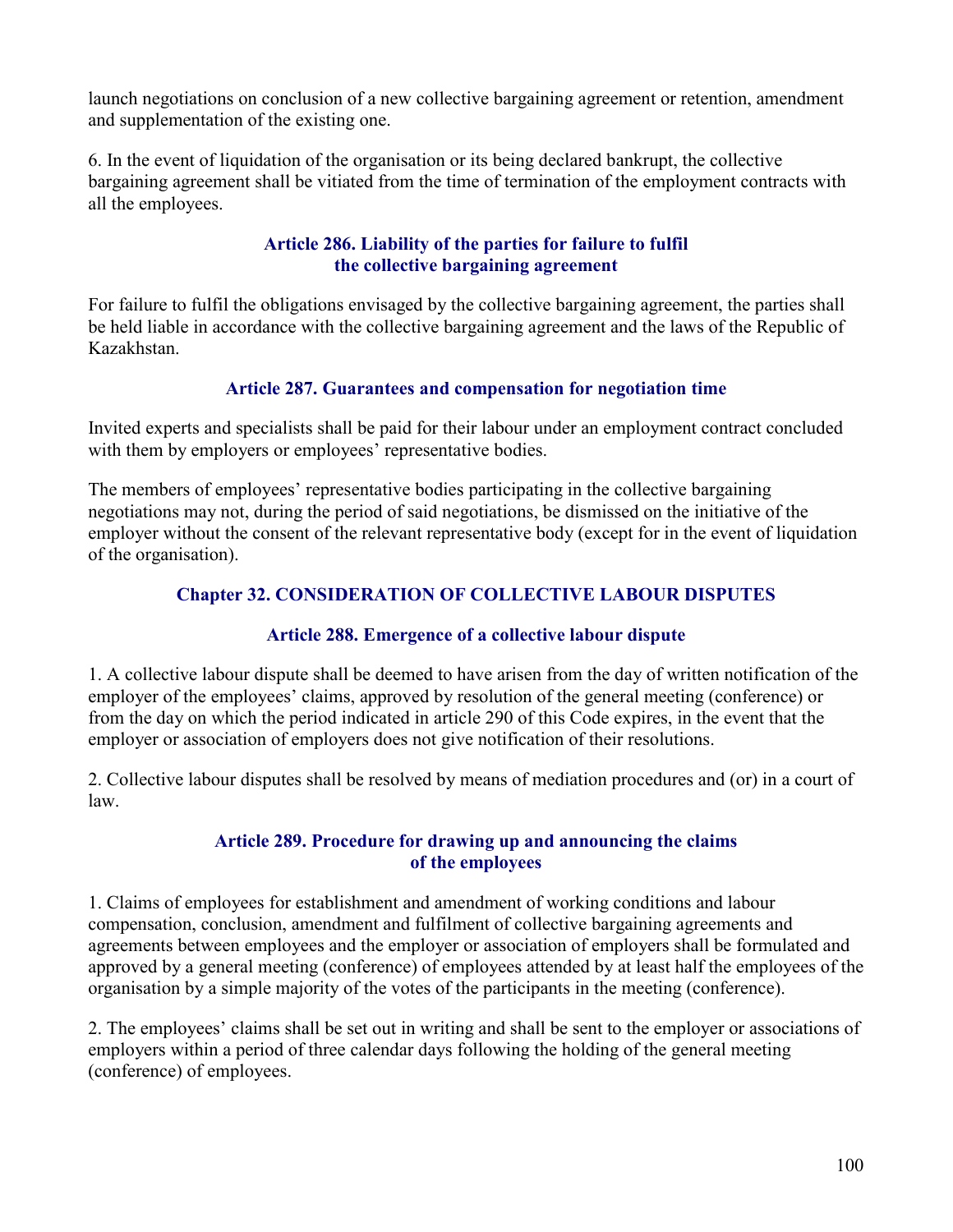3. In the event that the given claims are put forward by employees of different employers, these claims may be lodged by branch or regional associations of trades union or other individuals and (or) legal entities authorised by the employees.

4. The employer or association of employers shall refrain from any intervention capable of impeding the holding of the general meeting (conference) of employees on putting forward their claims.

# Article 290. Consideration of employee claims

The employer or association of employers shall consider claims entered by employees within a maximum of seven calendar days from their receipt and shall take steps to settle them and, if it is not possible to settle them, inform the employees of their decisions and proposals in writing, indicating their representatives for subsequent consideration of arising disagreements.

## Article 291. Mediation procedures

1. If employee claims cannot be settled in the manner envisaged in article 290 of this Code, they shall be considered by mediation procedures.

Claims rejected or only partially satisfied by the employer or association of employers (their representatives) shall initially be considered by a mediation commission, and if agreement cannot be reached by said commission, then by a labour tribunal.

2. At any stage in the consideration of a collective labour dispute, the parties may engage a conciliator. The conciliation procedure is independent of mediation procedures in a mediation commission or labour tribunal and may run in parallel thereto.

## Article 292. The mediation commission

1. A mediation commission shall be set up by the parties within a period of three calendar days of the employer or association of employers (their representatives) informing or failing to inform the employees (their representatives) of their decision or of the report on disagreements being drawn up in the course of collective bargaining negotiations.

2. The mediation commission shall be formed of representatives of the parties to the collective labour dispute on a parity basis. The decision to set up a mediation commission shall be executed as an act of the employer and a resolution of the employees' representatives.

3. The mediation commission shall consider the claims entered by the employees (their representatives) within a maximum of seven calendar days of its establishment. The procedure for consideration of the claims by the mediation commission and prolongation of the given period shall be determined on agreement between the parties and drawn up in a report.

4. In the process of the mediation procedures, the mediation commission shall consult with the employees (their representatives), the employer, the association of employers (their representatives), state authorities and other interested parties.

5. The commission shall adopt its decision on the basis of agreement between the parties. Said decision shall be drawn up in a report, signed by the representatives of the parties, and shall be binding on the parties.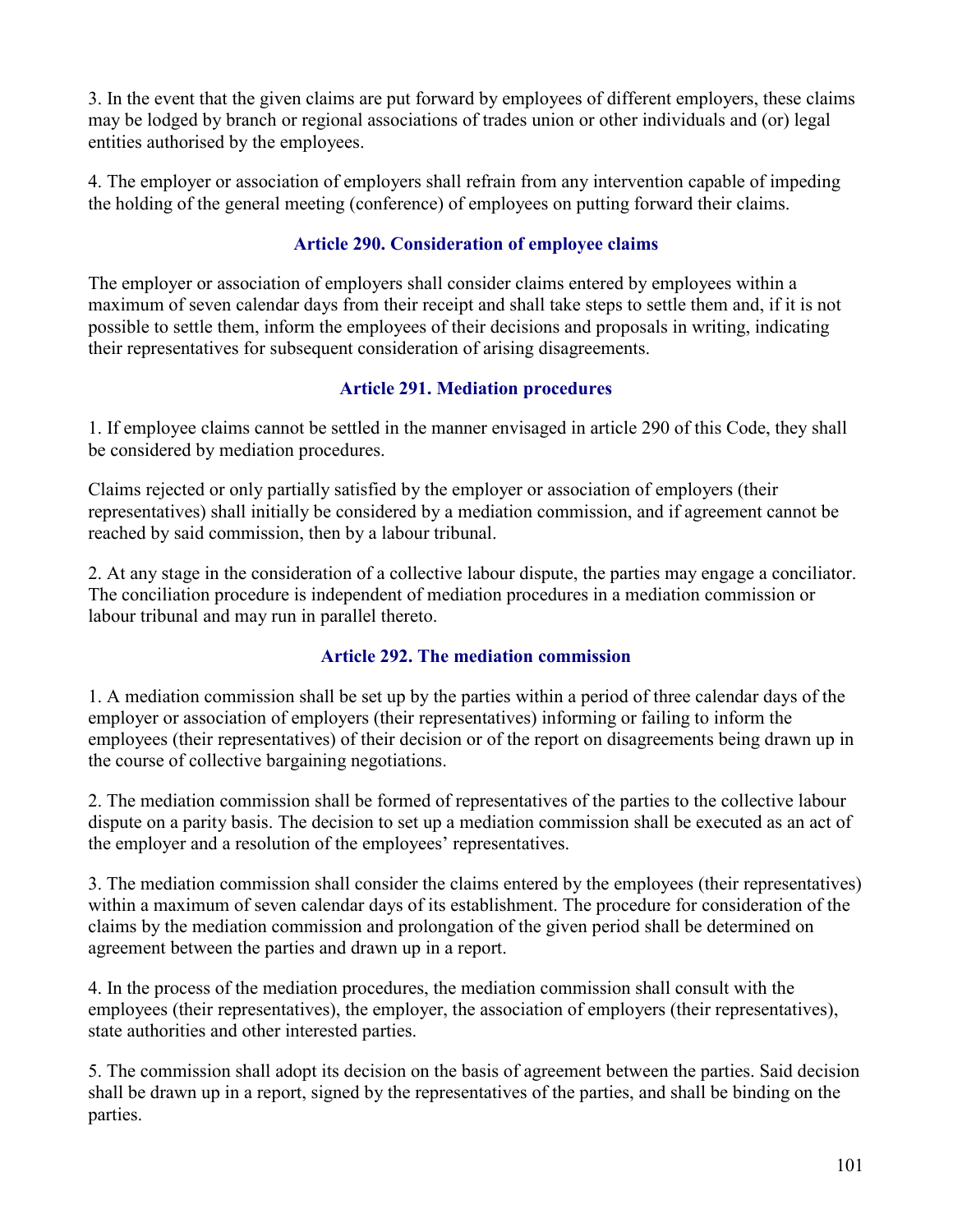6. If the mediation commission is unable to reach a consensus, it shall cease its deliberations and resolution of the dispute shall be referred to a labour tribunal.

## Article 293. The labour tribunal

1. A labour tribunal shall be set up by the parties to the collective labour dispute within a period of five calendar days of termination of the work of the mediation commission, with participation by members of the republican, branch or regional commission for regulating socio-labour relations.

2. The numerical strength of the labour tribunal, its members and the procedure for considering the labour dispute shall be determined by agreement between the parties. The labour tribunal shall consist of at least five members. The labour tribunal shall include representatives of public associations, the state labour inspector, specialists, experts and other persons.

3. The chairman of the labour tribunal shall be elected by the parties from among the members of the tribunal.

4. A collective labour dispute shall be considered by a labour tribunal with mandatory participation by representatives of the parties to the collective labour dispute and, if necessary, also with the participation of representatives of other interested parties.

5. The procedure for consideration of the dispute shall be determined by the labour tribunal and the parties to the collective labour dispute shall be informed thereof.

6. The labour tribunal shall adopt its decision within a maximum of seven calendar days from the day of its creation by a simple majority of the votes of the tribunal members. If the votes of the members of the labour tribunal are equally divided, the chairman shall have the deciding vote. The decision shall be reasoned, set out in writing and signed by all the members of the tribunal.

7. In the event that the parties to the collective labour dispute are unable to reach an agreement in the mediation commission in organisations in which strikes are prohibited or restricted by law, formation of a labour tribunal shall be mandatory.

8. The decision of the labour tribunal shall be binding on the parties to the collective labour dispute.

## Article 294. Consideration of a collective labour dispute with the participation of a conciliator

1. The procedure for consideration of a collective labour dispute with the participation of a conciliator is determined by agreement between the parties to the collective labour dispute.

2. As conciliators, the parties shall appoint independent organisations and persons. A republican, branch or regional commission for regulation of socio-labour relations might, with the consent of the parties to the collective labour dispute, engage heads and employees of central and local executive authorities, associations and other public bodies, employers and independent experts in the work to resolve collective labour disputes.

In all cases of election of conciliators, written consent to the mediation must be received.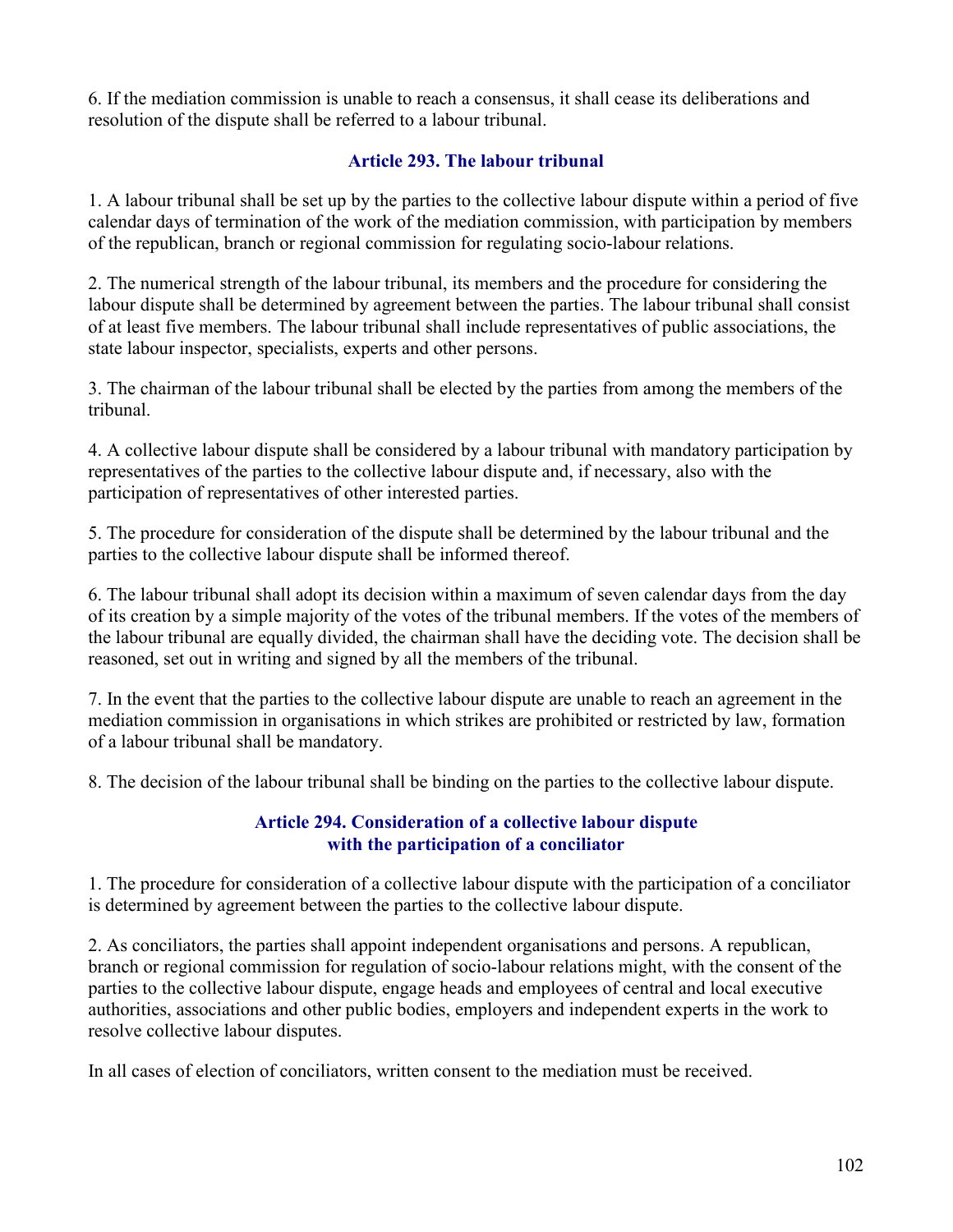### Article 295. Consequences of agreement being reached by the parties on the collective labour dispute

1. In all cases when agreement is reached between the parties to the collective labour dispute on its resolution with or without the participation of a conciliator, incomplete mediation procedures are halted and the conditions of the agreement between the parties are considered as the conditions of the resolution of the dispute.

Agreements achieved by the parties to the collective labour dispute shall be drawn up in writing.

2. Achievement of an agreement between the parties on resolution of the dispute shall entail an end to a strike, if declared.

### Article 296. Guarantees in connection with settlement of a collective labour dispute

The members of the mediation commission during their participation in the negotiations to resolve a collective labour dispute shall be released from their main jobs and shall retain their average wage.

Employees' representatives and associations thereof participating in resolving a collective labour dispute may not, during the period of resolution of the collective labour dispute, be subjected to disciplinary sanctions or transferred to other work and the employment contracts with them may not be cancelled on the initiative of the employer without the prior consent of the body authorised to represent them.

## Article 297. Obligations of the parties and mediation bodies in settling collective labour disputes

1. None of the parties shall have the right to refuse to participate in medication procedures.

2. The parties shall be notified in writing of disagreements in a collective labour dispute not resolved by the mediation commission or labour tribunal.

3. If disagreements between the parties to the collective labour dispute cannot be resolved by reason of inadequate powers on the part of the employer's representative, the employees' claims shall be submitted to the owners of the assets, the founders of (participants in) or shareholders in organisations, including organisations located on the territory of the Republic of Kazakhstan, owners of property that are foreign physical or legal entities or organisations with foreign participation.

4. If the employees disagree with the results of the procedures indicated in clauses 2 and 3 of this article, they shall have the right to use all the other methods envisaged by law for protecting their interests, up to and including strikes.

## Article 298. The right to strike

1. Employees may decide to call a strike if mediation procedures have failed to resolve the collective labour dispute, as well as in cases when the employer refuses to participate in the mediation procedures or does not fulfil the agreement achieved in the course of resolution of the collective labour dispute.

2. A decision to call a strike shall be taken at a meeting (conference) of employees (their representatives) attended by at least half the total number of employees of the organisation and shall be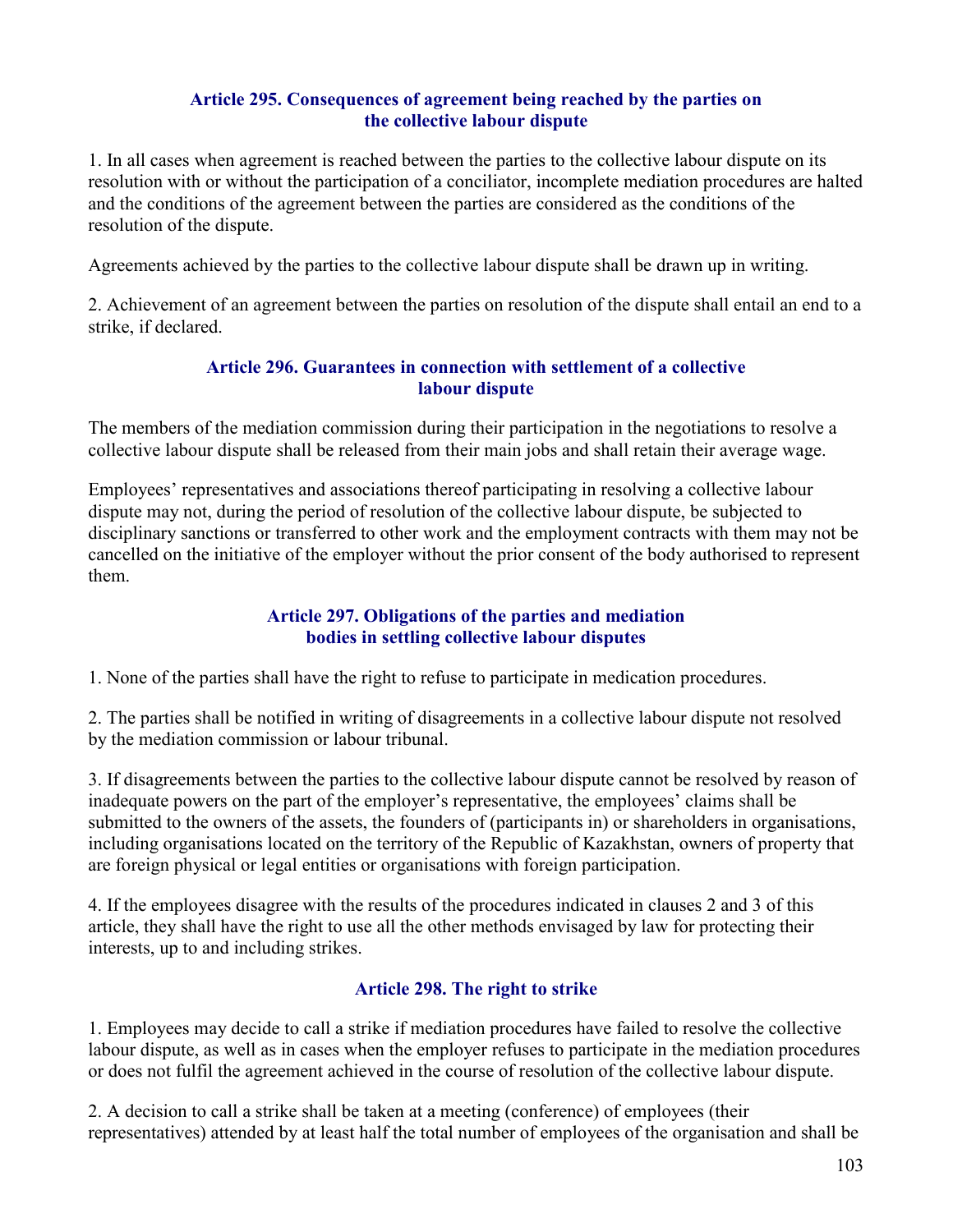deemed to have been adopted if it is supported by at least two-thirds of the votes of the participants in the meeting (conference).

3. A strike shall be headed by a body authorised by the employees (their representatives) (strike committee). In the event of a strike being declared by the employees (their representatives) of several employers with identical claims, it may be headed by a united body formed of equal numbers of representatives of these employees.

4. Participation in a strike shall be voluntary. No-one may be compelled to participate or refuse to participate in a strike.

5. Anyone forcing employees to participate in or refuse to participate in a strike shall be held liable in the manner established by the laws of the Republic of Kazakhstan.

## Article 299. Announcement of a strike

1. The employer or association of employers (their representatives) shall be given written notice by the authorised body indicated in clause 3, article 298 of this Code of the initiation of a strike and its possible duration at least fifteen days in advance.

2. The decision to call a strike shall indicate:

1) the list of disagreements between the parties constituting the grounds for calling the strike;

2) the time, date and place of the beginning of the strike, its duration and anticipated number of participants;

3) the name of the body heading the strike, the employees' representatives authorised to participate in mediation procedures;

4) proposals concerning the minimum amount of necessary work (services) to be performed during the strike period.

# Article 300. Powers of the body heading the strike

1. The body heading the strike shall act within the bounds of the rights granted thereto by this Code and on the basis of the powers entrusted thereto by the employees (their representatives).

2. The body heading the strike shall have the right:

1) to represent the interests of the employees in interrelations with the employer, association of employers (their representatives), the state, trades unions, other legal entities and officials on resolution of the claims put forward;

2) to receive from the employer or association of employers (their representatives) information on matters affecting the interests of employees;

3) to have the mass media cover the course of consideration of the employees' claims;

4) to engage experts to give their opinions on matters of dispute;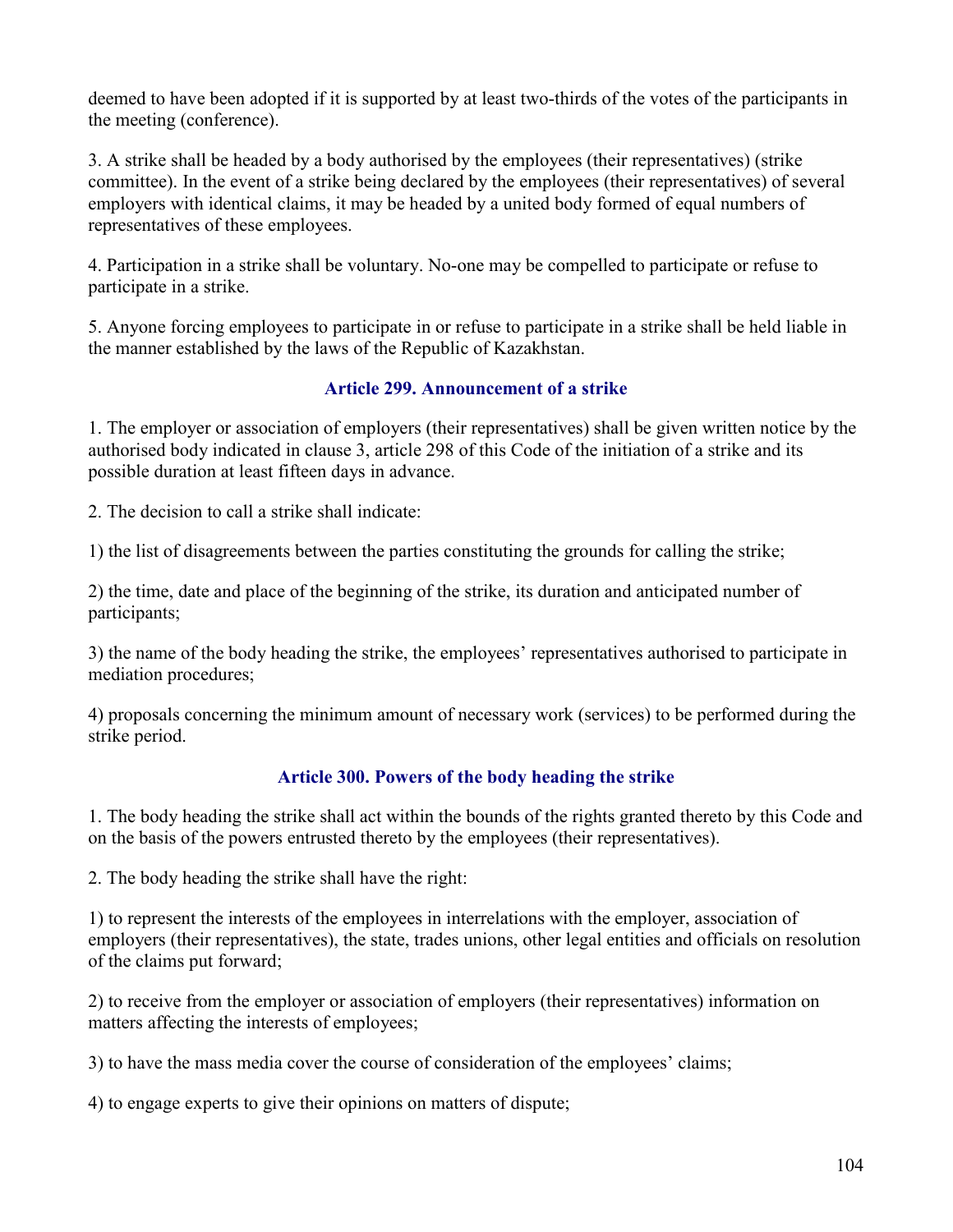5) to call off a strike with the consent of the employees (their representatives).

3. For a previously suspended strike to be renewed, it is not necessary for the dispute to be reconsidered by the mediation commission, conciliator or labour tribunal. The employer or association of employers (their representatives) and the body for regulation of labour disputes shall be given at least three working days' advance notice of renewal of the strike.

4. The powers of the body heading the strike shall terminate when the parties to the collective labour dispute sign an agreement settling it, as well as in the event of the strike being declared illegal.

5. In exercising its powers, the body heading the strike shall not have the right to pass decision relating to the terms of reference of the employer, state bodies and public associations.

## Article 301. Obligations of the parties to the collective labour dispute during a strike

During a strike, the parties to the collective labour dispute are required to continue resolving this dispute by means of mediation procedures.

The employer, state authorities and the body heading the strike are required to take any measures under their control to ensure, during the strike, maintenance of public order, safekeeping of the organisation's assets and protection of employees, as well as of operation of machinery and equipment if a halt thereto would directly jeopardise people's life and health.

### Article 302. Guarantees to employees in connection with a strike being called

1. Organisation of or participation in strikes (with the exception of the cases envisaged by clause 1, article 303 of this Code) shall not be deemed to constitute violation of labour discipline by the employee and shall not entail application of the disciplinary measures envisaged by this Code.

2. During a strike, the employee shall retain his job (position), the right to payment of social insurance contributions, and his service record, and shall be guaranteed the other rights deriving from labour relations.

Employees shall not be paid their wages during a strike, apart from cases when the strike is called in connection with non-payment or late payment of wages.

## Article 303. Illegal strikes

1. Strikes shall be declared illegal:

1) in periods of martial law or emergencies or special measures in accordance with the legislation on emergencies; in bodies and organisations of the Armed Forces of the Republic of Kazakhstan, other military units and organisations in charge of ensuring the country's defence, protection of the state, emergency response and fire fighting, prevention or elimination of emergencies; in law-enforcement bodies; at hazardous production facilities, at first aid stations and in ambulance services;

2) in railway transport, civil aviation and healthcare organisations, organisations providing for domestic services to the population (public transport, supply of water, electric power, heat and communications),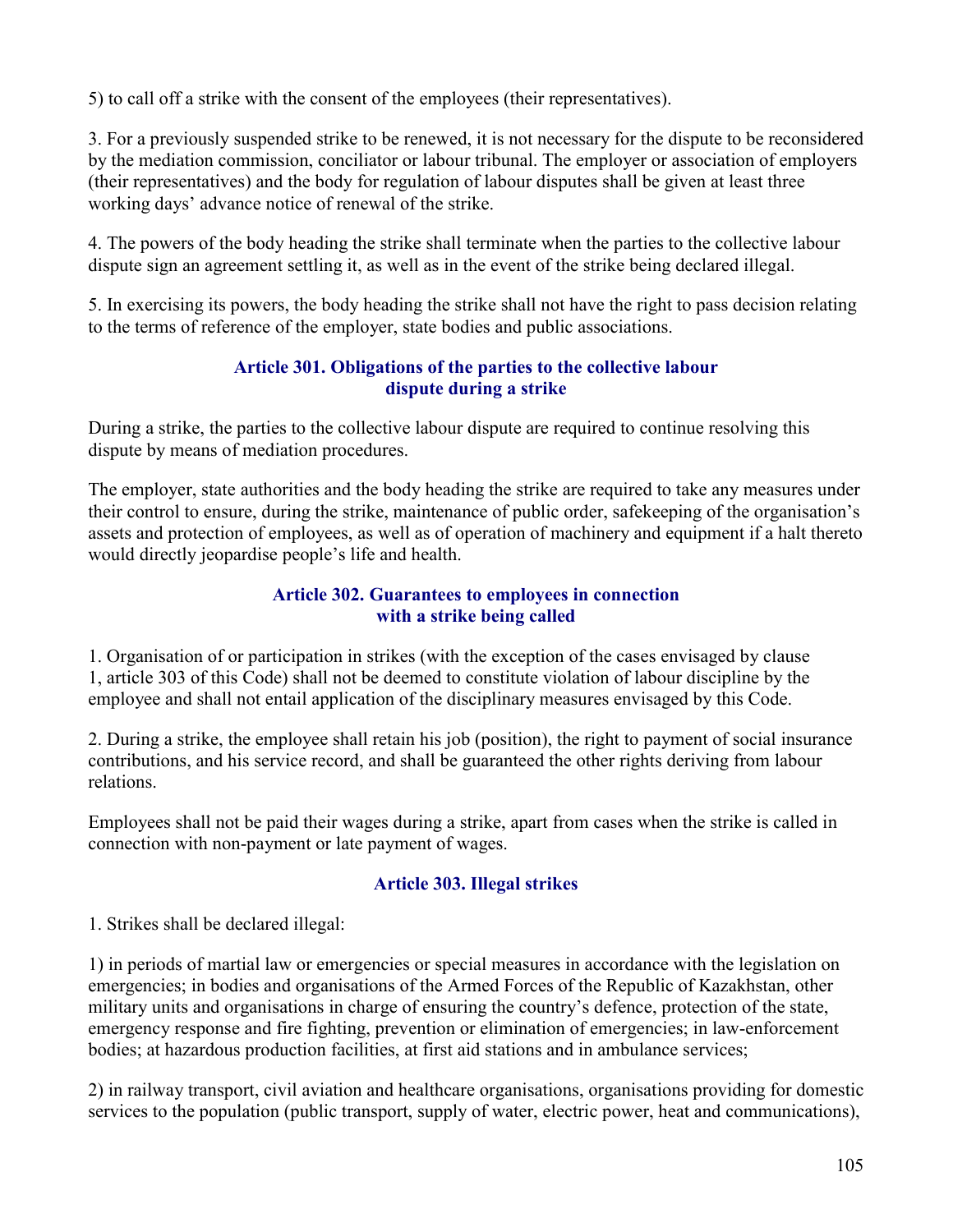at the continuously operating production units where suspension of activities would have serious and dangerous consequences, in observance of the conditions indicated in clause 2 of this article;

3) in the event of a strike being called on disregard of the time periods, procedures and requirements envisaged by this Code;

4) in cases when this creates a real threat to people's life and health;

5) in other cases envisaged by the laws of the Republic of Kazakhstan.

Given any of the grounds indicated in this clause, the public prosecutor shall have the right to halt the strike before a court passes a corresponding ruling.

2. In railway transport, civil aviation and healthcare organisations, organisations providing for domestic services to the population (public transport, supply of water, electric power, heat and communications), a strike may be called provided the range and volume of the corresponding services required by the population remain available, these being determined on the basis of a prior agreement with the local executive authority.

A strike may be called in a continuously operating production unit only on the condition that continued continuous operation of the main equipment and mechanisms is provided for.

3. A ruling recognising a strike as illegal shall be issued by a court of law in accordance with the laws of the Republic of Kazakhstan.

4. A ruling recognising a strike as illegal shall be issued by a court of law on the basis of an application submitted by the employer or the public prosecutor.

The employees shall be informed of the court ruling through the body heading the strike, which shall immediately notify all the strike participants of the given court ruling.

A court ruling recognising a strike as illegal that has come into legal force shall be subject to immediate execution.

In the event of a direct threat being created to people's life and health, the public prosecutor or a court of law shall have the right to halt the strike before a corresponding ruling is passed.

5. The body heading the strike shall have the right to appeal the court ruling in the manner established by the laws of the Republic of Kazakhstan.

## Article 304. Consequences of a strike being declared illegal

If a strike is declared illegal by a court of law, the employer may impose disciplinary liability on the employees participating in the organisation and holding of the strike.

## Article 305. Prohibition of lockouts

In the process of the settlement of a collective labour dispute, including during a strike, it is prohibited to enforce a lockout, that is, for employment contracts with employees to be cancelled on the initiative of the employer in connection with their participation in the collective labour dispute or in the strike.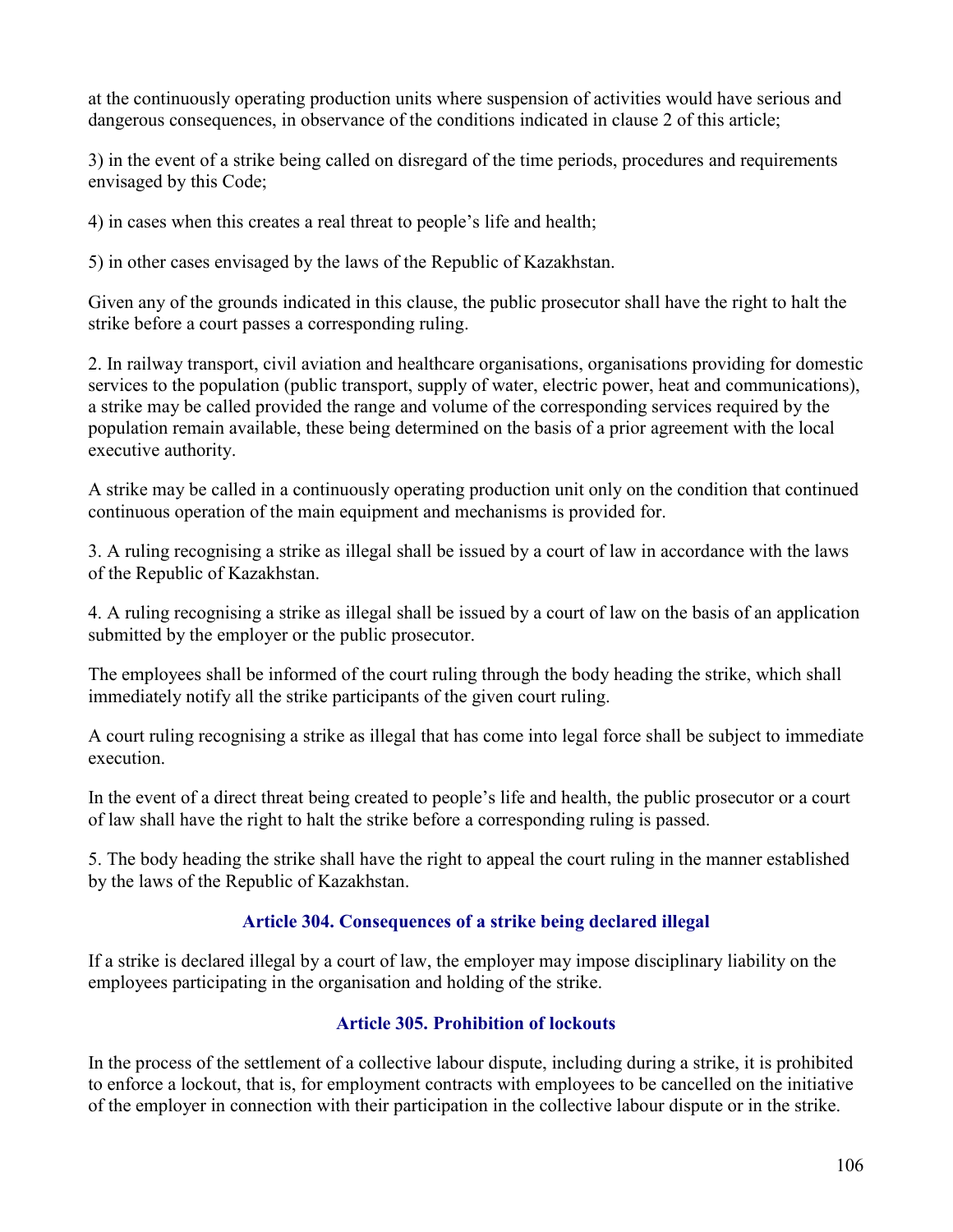## SECTION 5. LABOUR PROTECTION AND LABOUR SAFETY

#### Chapter 33. STATE MANAGEMENT IN THE SPHERE OF LABOUR PROTECTION AND LABOUR SAFETY

### Article 306. The main state policies in the sphere of labour protection and labour safety

State policy in the sphere of labour protection and labour safety is orientated on:

1) development and adoption of regulatory and legal acts of the Republic of Kazakhstan in the sphere of labour protection and labour safety;

2) development of state, branch (sectoral) and regional programmes in the sphere of labour protection and labour safety;

3) creation and implementation of systems of economic incentives to activities involving development and improvement of working conditions, labour protection and labour safety, development and introduction of safe equipment and technologies, production of means of labour safety, personal and collective protection of employees;

4) exercise of monitoring in the sphere of labour protection and labour safety;

5) performance of scientific studies of labour protection and labour safety problems;

6) establishment of a unified procedure for registering industrial accidents and occupational diseases;

7) state supervision and control over observance of the legislation of the Republic of Kazakhstan in the sphere of labour protection and labour safety;

8) regulatory securing of the procedure for exercising public control over observance of the rights and lawful interests of employees in the sphere of labour protection and labour safety in organisations;

9) protection of the lawful interests of employees suffering from industrial accidents and occupational diseases, as well as members of their families;

10) establishment of labour compensation for heavy work and work under harmful (particularly harmful) or hazardous working conditions not eliminated by a modern technical level of production and labour organisation;

11) dissemination of advanced domestic and foreign experience of work to improve working conditions and labour safety;

12) training and further training of experts in labour protection and labour safety;

13) organisation of state statistical reporting on industrial injuries and occupational diseases;

14) provision for the functioning of a unified system in the sphere of labour protection and labour safety;

15) international co-operation in the sphere of labour protection and labour safety.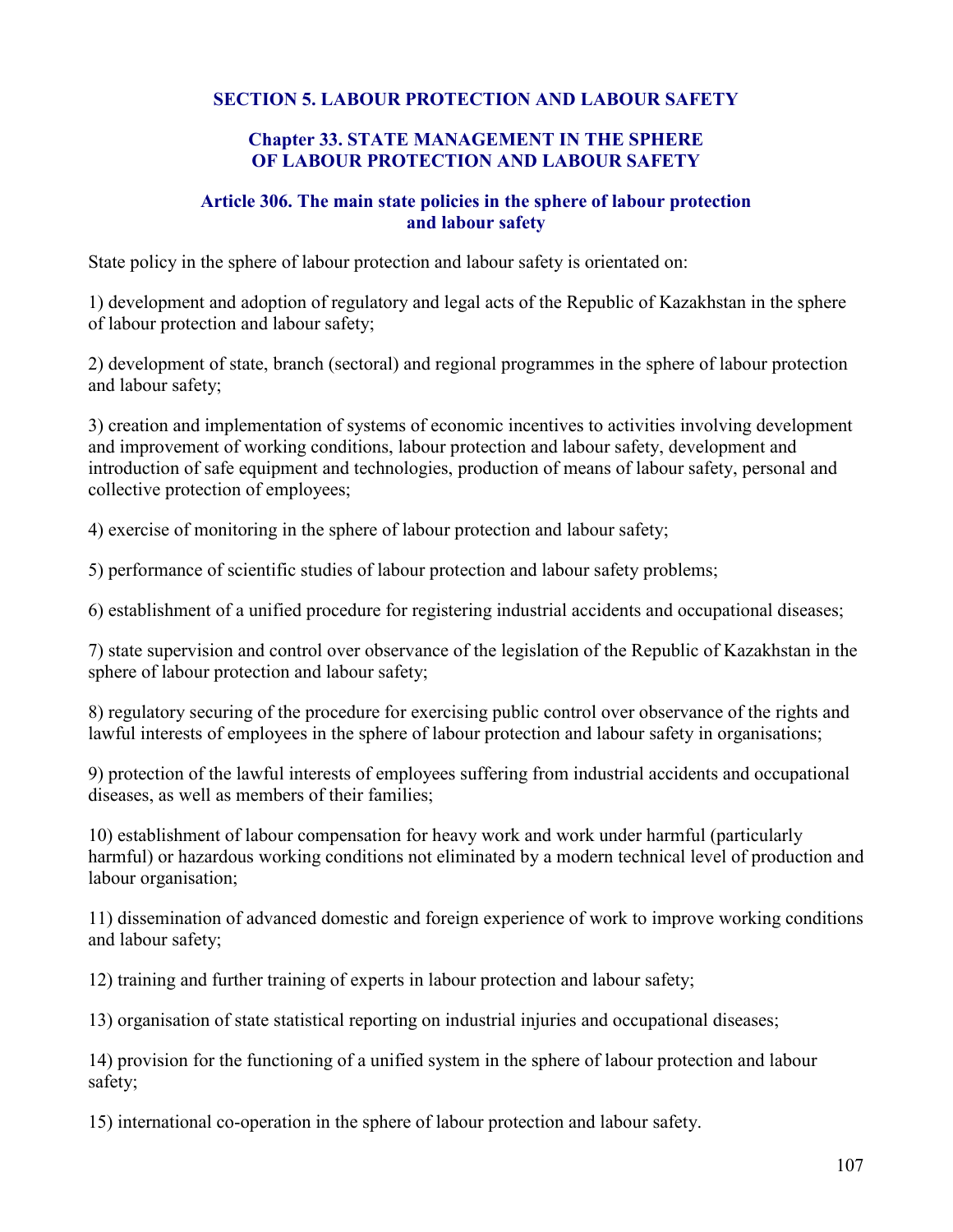### Article 307. State management, control and supervision in the sphere of labour protection and labour safety

State management, control and supervision in the sphere of labour protection and labour safety shall be exercised by the Government of the Republic of Kazakhstan, by the state labour authority and other competent state authorities in accordance with their terms of reference.

### Article 308. Requirements on labour protection and labour safety

1. Requirements on labour protection and labour safety shall be established by regulatory and legal acts of the Republic of Kazakhstan and shall contain rules, procedures and criteria designed to preserve the life and health of employees in the process of their labour activities.

2. Requirements of labour protection and labour safety shall be binding on both employers and employees in performance of their activities on the territory of the Republic of Kazakhstan.

### Article 309. Monitoring and assessment of risks in the sphere of labour protection and labour safety

For the purpose of comprehensive assessment of working conditions in the work place, reducing the incidence of industrial injuries and preventing industrial accidents, the state labour authority and its territorial subdivisions shall organise risk monitoring and assessment in the sphere of labour protection and labour safety.

## Chapter 34. GUARANTEES OF THE RIGHTS OF EMPLOYEES IN THE SPHERE OF LABOUR PROTECTION AND LABOUR SAFETY

## Article 310. Guarantees of the rights to labour protection and labour safety on conclusion of an employment contract

1. The employment contract shall provide an accurate description of the working conditions, including harmful and (or) hazardous production factors, and shall indicate the guarantees, benefits and compensation payments for work under such conditions envisaged by the legislation of the Republic of Kazakhstan and the collective bargaining agreement.

2. Employment contracts with employees engaged in heavy work, work under harmful (particularly harmful) and (or) hazardous working conditions, as well as in work underground, shall be concluded after they have undergone a preliminary medical examination and the absence has been determined of any contraindications with respect to their state of health, in accordance with the requirements established by regulatory and legal acts of the state authority in the sphere of healthcare.

### Article 311. Guarantees of the rights of employees to the protection and safety of labour in the process of labour activities

1. Labour protection conditions at the work place shall comply with the requirements of state standards and the labour protection and labour safety rules.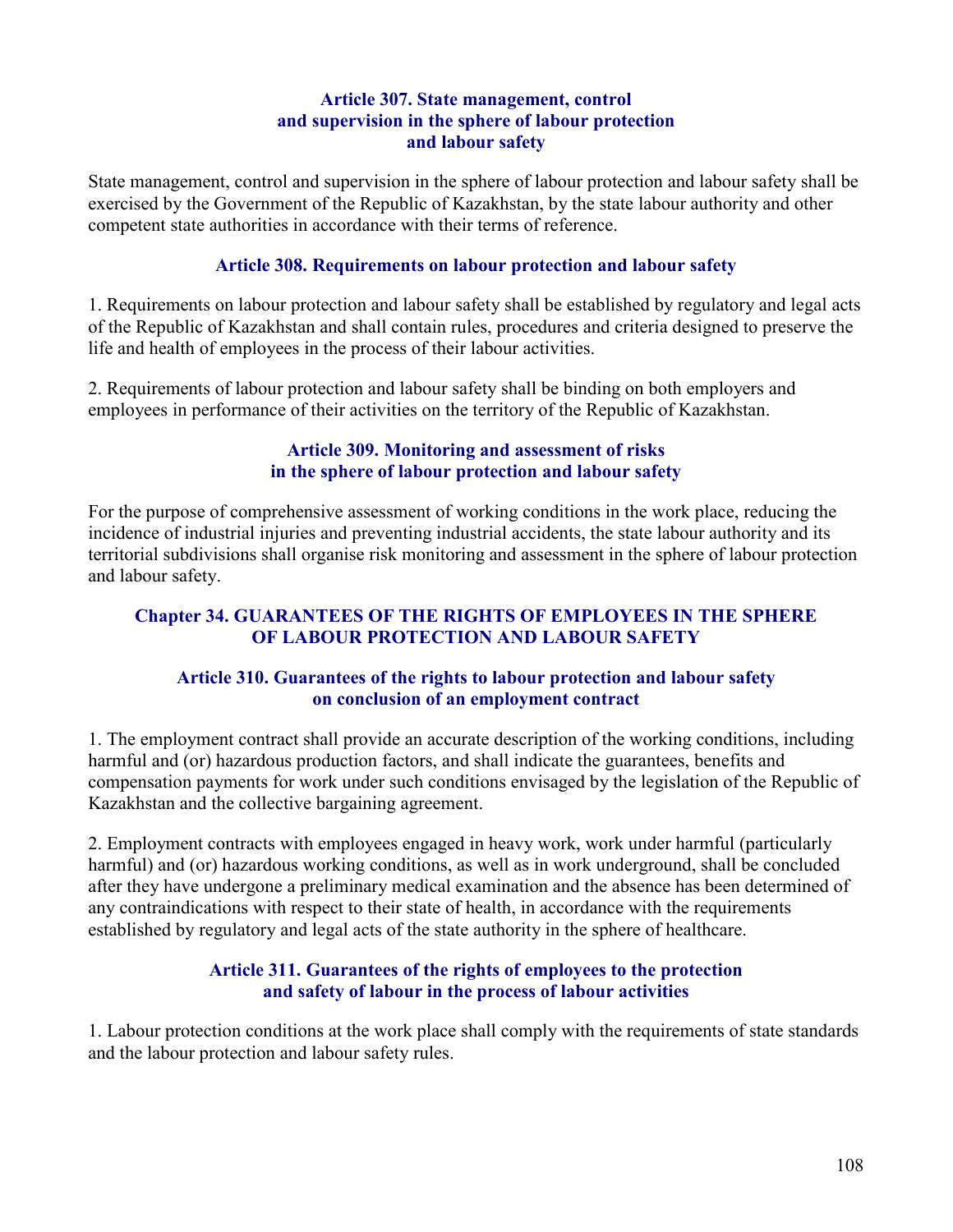2. During time of work suspension as a consequence of violation by the employer of labour protection and labour safety requirements, the employee's job (position) and average wage shall be retained for him.

3. Refusal by an employee to fulfil work in the event of an immediate threat arising to his life and health or other people shall not entail imposition on him of either disciplinary and (or) material liability.

4. In the event of the employer failing to provide the employee with means of personal and (or) collective protection and special clothing, the employee shall have the right to halt performance of his job duties, while the employer shall pay the average wage of the employee for any idle time caused thereby.

5. In the event of harm being inflicted on the life and health of the employee in performance of his job duties, recompense shall be made for the harm inflicted in the manner and on the conditions envisaged by this Code and by the civil legislation of the Republic of Kazakhstan.

# Article 312. Mandatory medical examination of employees

1. The employer shall, at its own expense, arrange for periodical medical examinations and inspections of employees engaged in heavy work or work under harmful (particularly harmful) and (or) hazardous working conditions, in the manner established by the legislation of the Republic of Kazakhstan.

2. Employees engaged in work involving increased danger, operation or machinery and equipment, shall undergo pre-shift medical certification. The list of occupations requiring pre-shift medical certification shall be determined by the state healthcare authority.

## Article 313. Training and instruction in and testing of employees on labour protection and labour safety

1. Training and instruction in and testing of employees on labour protection and labour safety shall be performed by the employer at its own expense.

2. The procedure and time schedule for training and instruction in and testing of employees on labour protection and labour safety shall be determined by the state labour authority on agreement with other relevant state authorities in the corresponding spheres of activity.

3. Persons hired to work shall undergo mandatory preliminary training, organised by the employer, with subsequent obligatory testing of their knowledge of labour protection and labour safety. Employees that have not undergone preliminary training and instruction in and testing on labour protection and labour safety shall not be allowed to work.

4. Management and production personnel of organisations responsible for providing for labour protection and labour safety shall periodically, at least once every three years, undergo training in and testing on labour protection and labour safety on further training courses in appropriate educational institutions.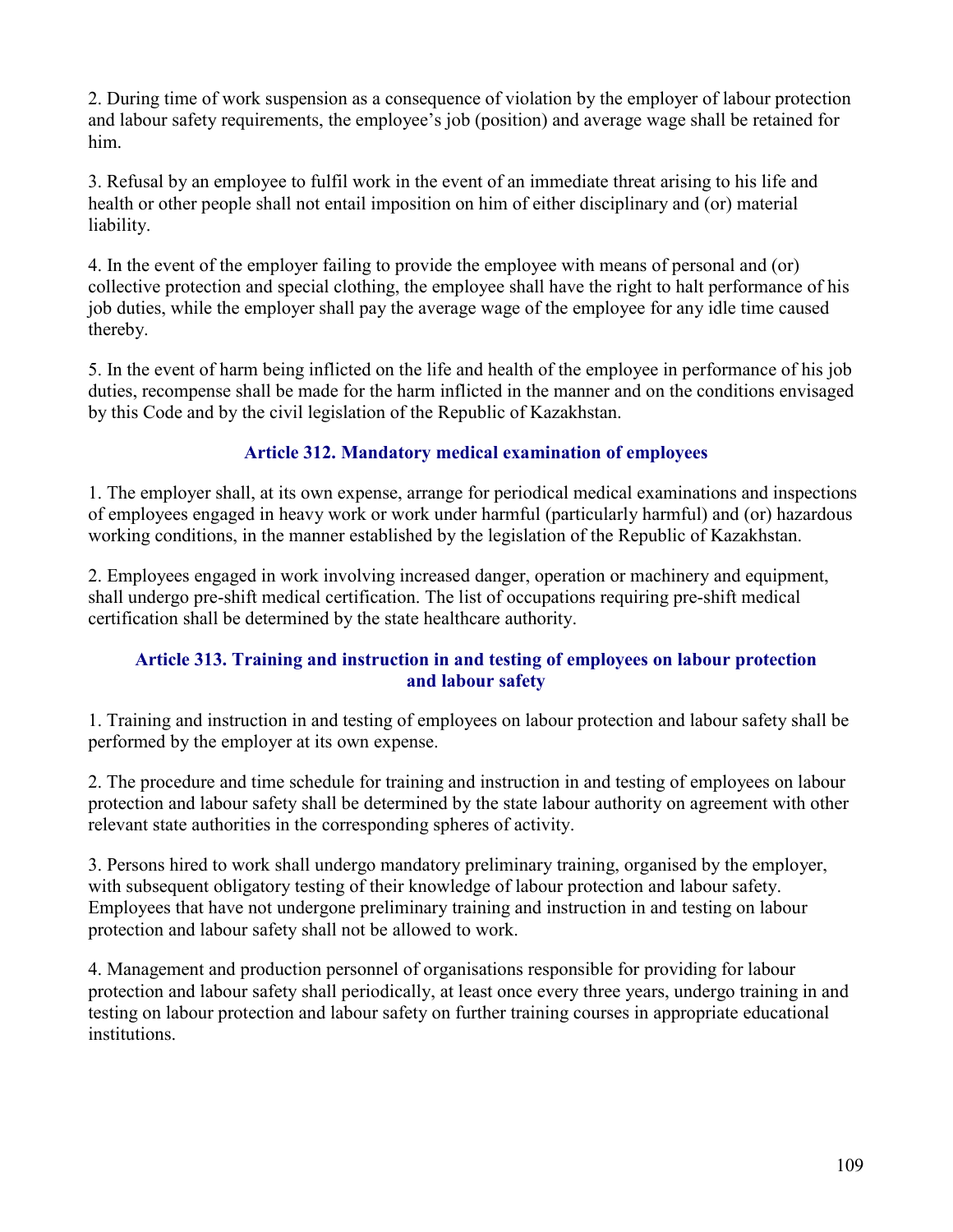## Chapter 35. RIGHTS AND OBLIGATIONS OF EMPLOYEES AND OF THE EMPLOYER IN THE SPHERE OF LABOUR PROTECTION AND LABOUR SAFETY

#### Article 314. Rights of the employee to labour protection and labour safety

The employee shall have the right to:

1) a work place equipped in accordance with the labour protection and labour safety requirements;

2) provision with sanitary and amenity premises, means of personal and collective protection, and special clothing in accordance with the labour protection and labour safety requirements, as well as with the employment contract and collective bargaining agreement;

3) appeal to the state labour authority and its territorial subdivisions to inspect the working conditions and labour safety at his place of work;

4) participation personally or through his representative in investigation and consideration of matters relating to improving working conditions, labour protection and labour safety;

5) refuse to perform work in a situation jeopardising his health or life, notifying his immediate superior or the employer in writing to this effect;

6) the education and occupational training required for safe performance of his job duties, in the manner established by the legislation of the Republic of Kazakhstan;

7) receipt of reliable information from the employer on the work place and the territory of the organisation, on the working conditions, labour protection and labour safety, on any threat to life and health, as well as on measures for his protection against the impact of harmful (particularly harmful) and (or) hazardous production factors;

8) retention of his average wage during halts to the functioning of the organisation owing to failure to comply with the labour protection and labour safety requirements;

9) appeal against unlawful actions on the part of the employer in the sphere of labour protection and labour safety.

### Article 315. Obligations of the employee in the sphere of labour protection and labour safety

The employee shall:

1) immediately notify his immediate superior of any accident occurring at work, any signs of occupational disease (poisoning), or any situation jeopardising human life and health;

2) undergo mandatory periodical medical examinations and pre-shift medical certification, as well as medical certification for transfer to other work for production purposes or in the event of signs of occupational disease;

3) apply and use for their designated purpose means of personal and collective protection provided by the employer;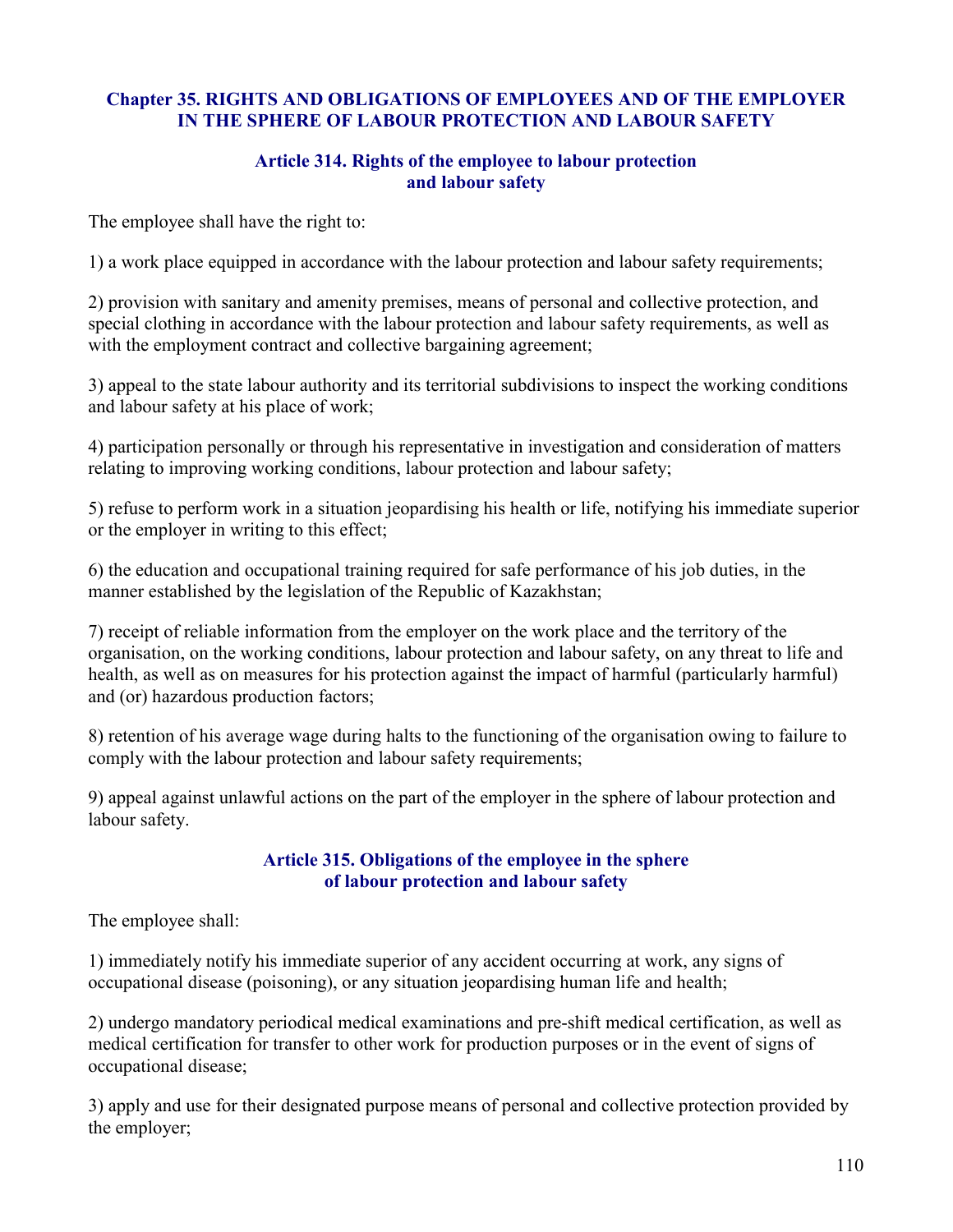4) carry out therapeutic and health restoration measures prescribed by medical institutions if financed by the employer;

5) observe the requirements of the standards, rules and instructions on labour protection and labour safety, as well as the employer's requirements on safe performance of work at the work place.

## Article 316. Rights of the employer in the sphere of protection and labour safety

The employer shall have the right:

1) to give incentives to employees for creating favourable working conditions at their work places and making rationalisation proposals for creating safe working conditions;

2) suspend from work and impose disciplinary liability on employees violating the labour protection and labour safety requirements in the manner established by this Code.

## Article 317. Obligations of the employer in the sphere of labour protection and labour safety

1. The employer shall:

1) undertake measures to preclude any risks in the work place and in manufacturing processes by means of prevention, replacement of manufacturing equipment and technological processes with safer ones;

2) provide employees with training and instruction in labour protection and labour safety;

3) undertake organisational and technical labour protection and labour safety measures;

4) provide instruction and documents on safe performance of the manufacturing process and work;

5) undergo verification of knowledge of labour protection and labour safety and organise testing of managers and experts in accordance with the rules approved by the state labour authority;

6) create the necessary sanitary and hygiene conditions for employees, provide for repairs to special clothing and footwear of employees, supply them with means of protective treatment, washing and disinfectant, a first aid kit, milk, therapeutic and healthy meals in accordance with the standards established by the state labour authority;

7) provide the state labour authority and its territorial subdivisions, officials of the sanitary and epidemiological service, and representatives of the employees, at their written request, with the necessary information on the state of working conditions, labour protection and labour safety in organisations;

8) fulfil the directives of the state labour inspectors;

9) register, record and analyse industrial accidents and cases of occupational disease;

10) with the participation of employees' representatives, perform periodical, at least once every 5 years, certification of production facilities with respect to working conditions, as well as mandatory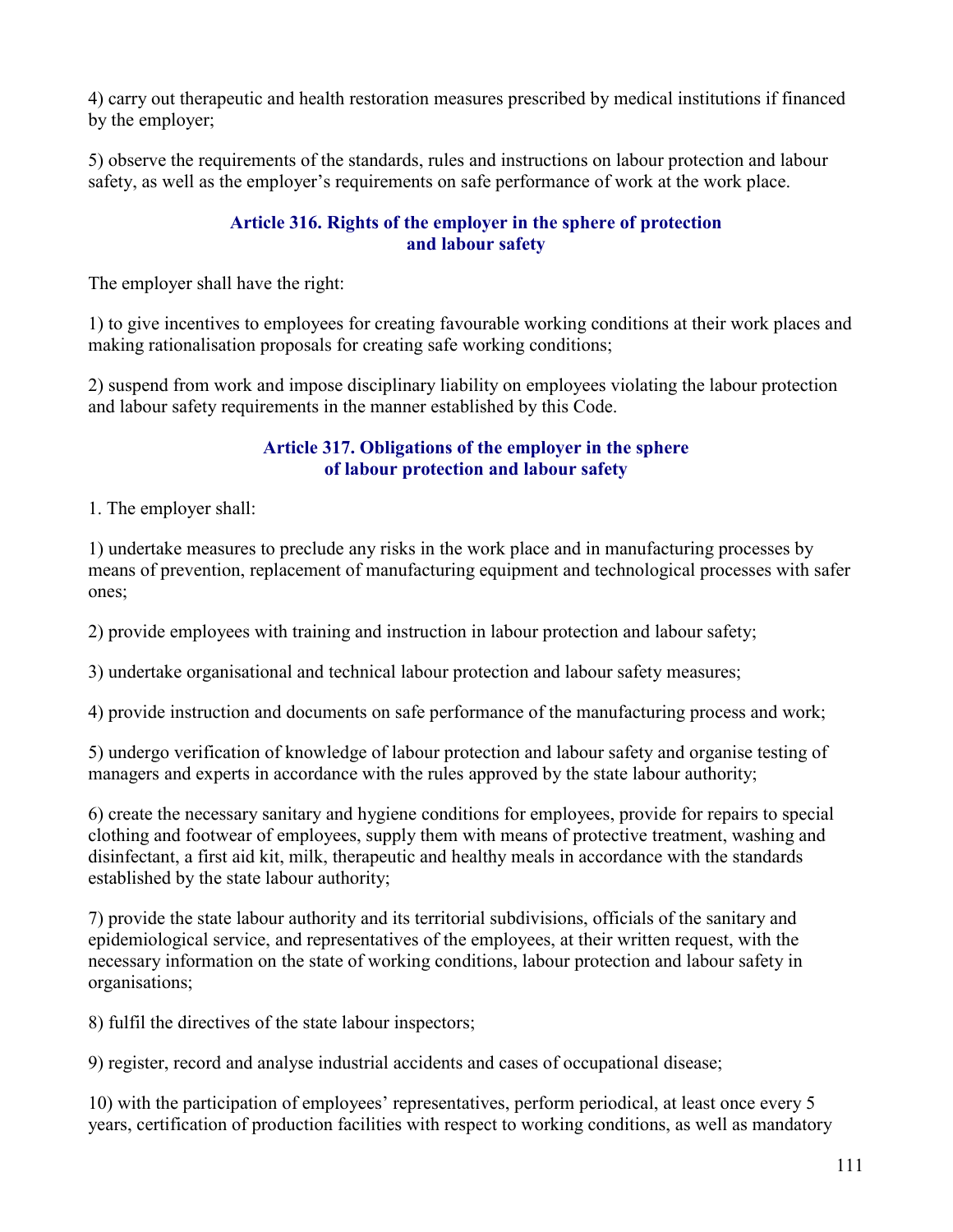certification after renovation, modernisation, installation of new equipment or technologies, in accordance with the rules approved by the state labour authority;

11) provide for investigation of industrial accidents in the manner established by the legislation of the Republic of Kazakhstan;

12) insure liability for harm caused to the health and life of the employee in performance thereby of his job duties;

13) notify the relevant territorial subdivision of the state authority in the sphere of sanitary and epidemiological welfare of the population of any incidences of acute poisoning;

14) provide safe working conditions;

15) carry out, at its own expense, periodical (during employees' working lives) medical examination and pre-shift medical certification of employees in cases envisaged by the legislation of the Republic of Kazakhstan, as well as in the event of transfer to different work involving changed working conditions or of the appearance of signs of occupational disease;

16) take urgent measures to prevent development of emergency situations and the impact factors capable of causing injury to other persons.

2. The employment contracts or collective bargaining agreement may, in consideration of the specific nature of the activities and types of work, and the existence of sources of increased danger, envisage supplementary obligations of the employer.

## Article 318. Financing of labour protection and labour safety measures

Labour protection and labour safety measures shall be financed by the employer and from other sources not prohibited by the legislation of the Republic of Kazakhstan.

Employees shall not bear expenditures for these purposes.

The volume of the funds shall be determined by the collective bargaining agreement.

# Chapter 36. ORGANISATION OF LABOUR PROTECTION AND LABOUR SAFETY

### Article 319. Adoption of regulatory and legal acts in the sphere of labour protection and labour safety

1. Regulatory and legal acts in the sphere of labour protection and labour safety shall establish organisational, technical, technological, sanitary and hygiene, biological, physical and other standards, rules, procedures and criteria designed to protect the life and health of employees in the process of their labour activities.

2. Adoption of regulatory and legal acts in the sphere of labour protection and labour safety shall be the responsibility of relevant state authorities in the manner established by the Government of the Republic of Kazakhstan.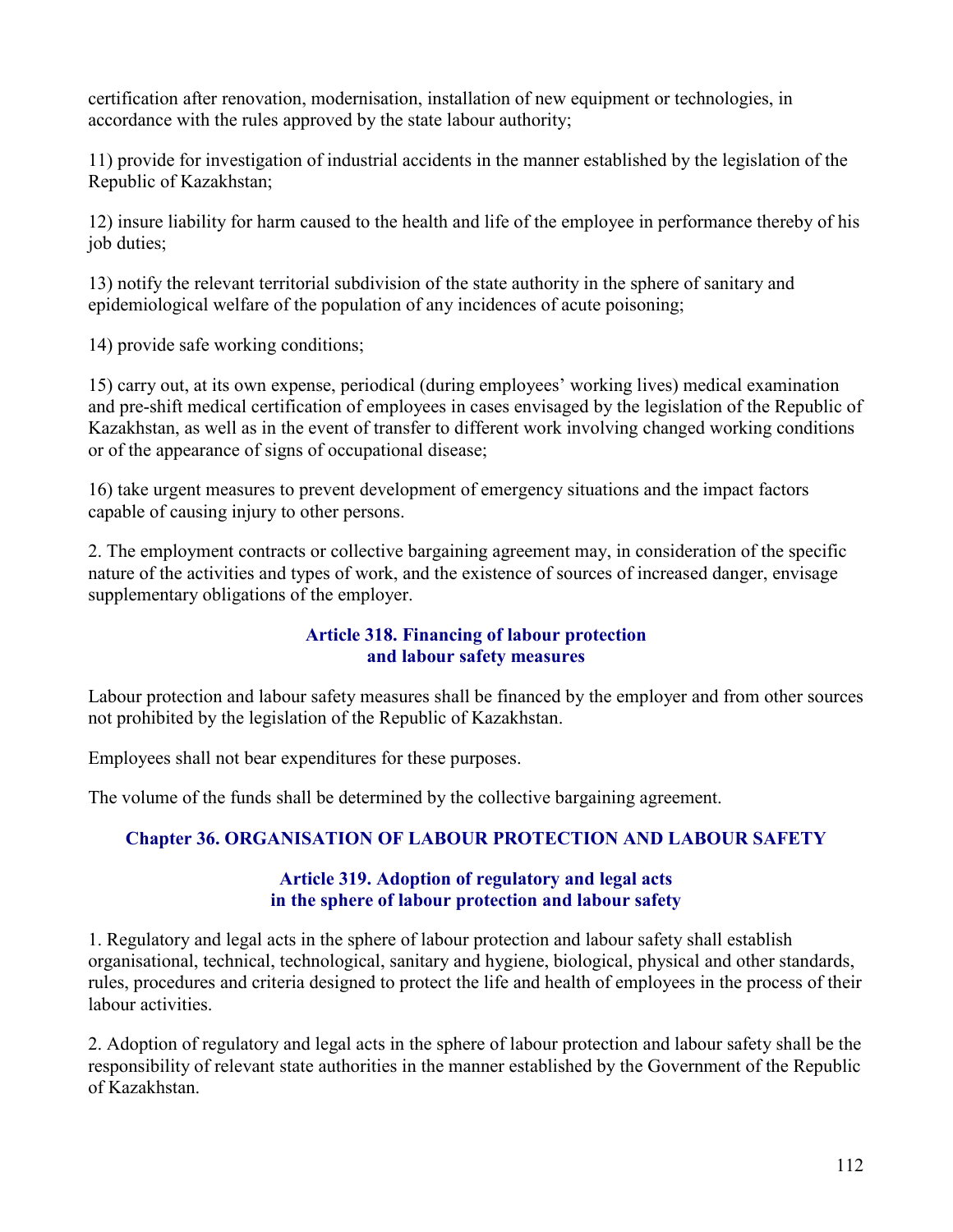3. Labour protection and labour safety instructions shall be drawn up and approved by the employer in the manner approved by the state labour authority.

#### Article 320. Requirements on labour protection and labour safety during design, construction and operation of production facilities and means of production

1. Design, construction and reconstruction of production buildings and structures, development and use of technologies, development and manufacture of machines, mechanisms and equipment not meeting labour protection and labour safety requirements shall be prohibited.

2. New and renovated production facilities, means of production or other types of output may not be accepted and started up if they do not comply with the labour protection and labour safety requirements.

3. Production facilities shall be subject to mandatory periodical certification with respect to working conditions in the manner established by the state labour authority.

4. Commissioning of a production-purpose facility shall be carried out by the acceptance commission with obligatory participation by the state labour inspector.

# Article 321. Work-place protection requirements

1. Buildings (structures) accommodating work places shall, in their structure, comply with their functional purpose and the labour protection and labour safety requirements.

2. Working equipment shall comply with the protection standards established for the given type of equipment, bear appropriate warning signs and be provided with barriers or protective devices to ensure protection of employees in the work place.

3. Emergency routes and exits for employees from premises shall remain free and lead to the open air or a safe zone.

4. Danger zones shall be clearly marked. If work places are located in danger zones, in which, in view of the nature of the work, there exist a danger to the employee or of falling objects, such places shall be equipped, when possible, with appliances preventing unauthorized access to these zones. Safe conditions must be provided for movement of pedestrians and means of transport across the territory of the organisation.

5. Employees shall have means of personal protection for performing work at hazardous production facilities (sectors), including at heights, underground, in open chambers, on the shelf of seas and internal waters.

6. During working hours, the temperature, natural and artificial lighting, and ventilation on the premises accommodating the work places shall comply with safe working conditions.

7. Employees shall be permitted to work under harmful working conditions (dustiness, gaseousness and other factors) after the employer has ensured safe working conditions.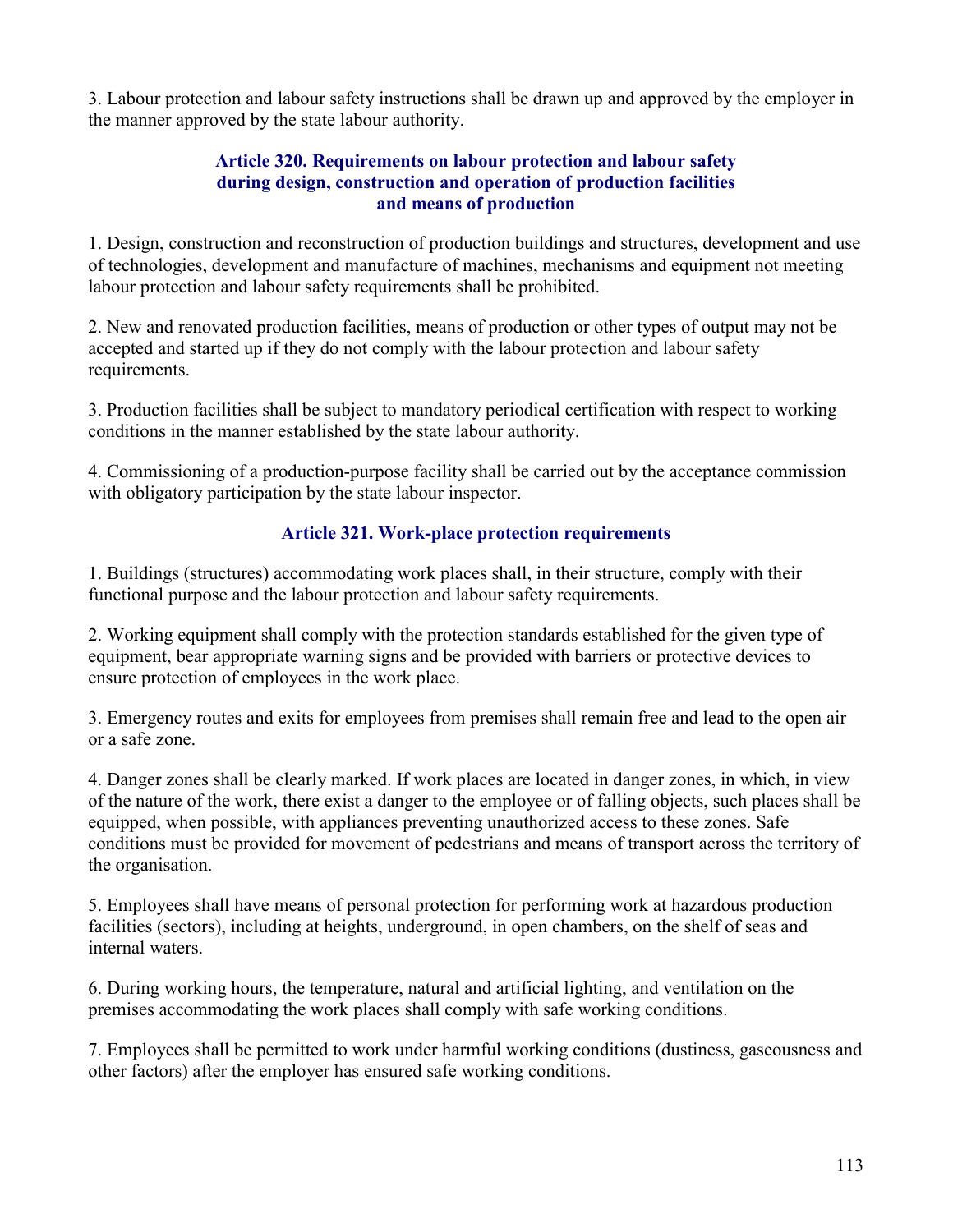### Chapter 37. INVESTIGATION AND RECORDING OF INDUSTRIAL ACCIDENTS AND OTHER HARM TO THE HEALTH OF EMPLOYEES IN CONNECTION WITH THEIR LABOUR ACTIVITIES

### Article 322. General provisions on investigation and recording of industrial accidents

1) In accordance with this Code, incidences of harm caused to the health of employees connected with their labour activities and leading to disability or death shall be subject to investigation and recording, as well as:

1) harm to students of educational institutions providing elementary occupational and post-graduate occupational education programmes during their job practice periods;

2) servicemen in the armed forces engaged to perform work not connected with military service;

3) persons engaged to work by court sentence;

4) personnel of paramilitary search-and-rescue units, paramilitary security units, members of voluntary teams for elimination of the consequences of accidents, natural disasters and saving of human life and property.

2. Investigation and recording shall encompass industrial accidents, industrial injuries and other harm to the health of employees connected with fulfilment of their job duties or performance of other actions, on their own initiative, in the interests of the employer, resulting in disability or death, if they occur:

1) before the beginning or after the end of working hours during preparation and arrangement of the work place, tools, means of personal protection and so on;

2) during working hours at the work place or during a business trip or at another place presence at which was dictated by performance of job or other duties, is connected with an assignment from the employer or an official of the organisation;

3) as a result of the impact of hazardous and (or) harmful production factors;

4) during working hours en route to a place of work by assignment of the employer by an employee whose activities involve movement from one serviced facility to another;

5) on means of transport of the employer during fulfilment by the employee of his job duties;

6) on his personal means of transport given the written consent of the employer to use it for official journeys;

7) during the employee's presence, on the employer's instructions, on the territory of his own or another organisation, as well as in the course of protecting the property of the employer or performing actions, on his own initiative, in the interests of the employer.

3. The following shall not be registered as industrial injuries or other harm to the health of employees at the work place, if the investigation objectively establishes that they occurred: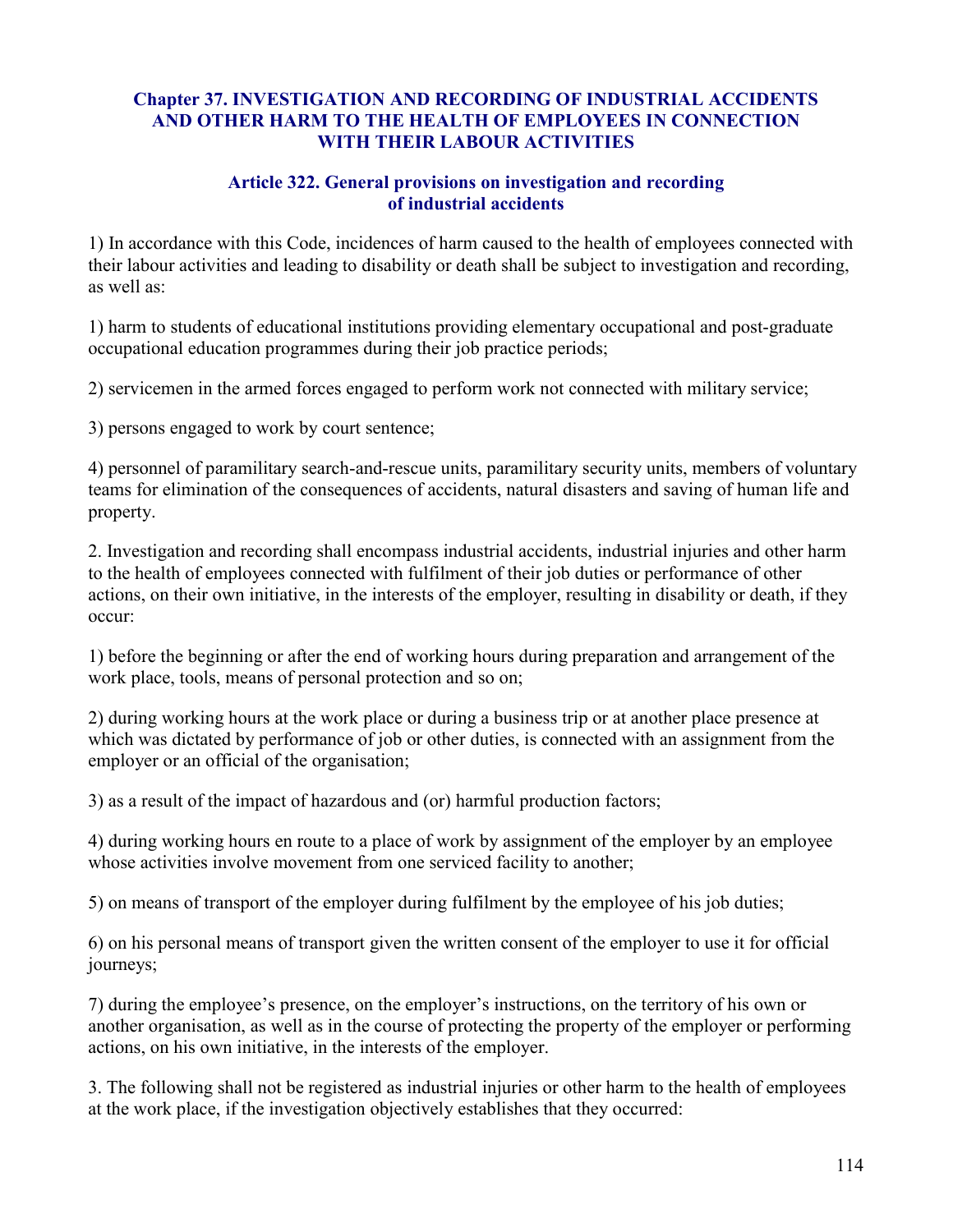1) during performance by the victim, on his own initiative, of work or other actions not included in the employee's functional obligations and not connected with the interests of the employer, including during inter-shift rest and meal breaks during rotational work, as well as under the influence of alcohol, toxic or narcotic substances (or their analogues);

2) as a result of intentional (deliberate) infliction of harm to his health or while the victim was committing a criminal offence;

3) as a result of a sudden deterioration in the health of the victim, confirmed by a medical opinion, not connected with the impact of hazardous and (or) harmful production factors.

4. The victim or witness shall immediately notify the employer or work organiser of each accident. Responsible officials of healthcare organisations shall inform employers and territorial subdivisions of the state labour inspectorate of each first visit with an industrial injury or other work-related harm to the health of employees, as well as the state authority in the sphere of the sanitary and epidemiological welfare of the population of cases of acute occupational disease (poisoning).

5. Responsibility for organising the investigation into, formalisation and registration of industrial accidents shall be borne by the employer.

### Article 323. Obligations of the employer in the event of an industrial accident

1. The employer shall:

1) arrange provision of first aid to the victim and, if necessary, his transportation to a healthcare institution;

2) take urgent measures to prevent development of an accident and impact on other persons of the factors responsible for the accident;

3) until the investigation is launched, maintain the status at the site of the accident (the state of the equipment, mechanisms, and tools) as it was at the time it occurred, on the condition that this does not jeopardise the life and health of other persons and interruption of the production process does not lead to an accident, and shall photograph the site of the accident;

4) immediately inform the close relatives of the victim about the industrial accident and send a notification to the state authorities and organisations stipulated in this Code and other regulatory and legal acts;

5) provide for investigation of industrial accidents and record them in accordance with this chapter;

6) provide members of the special investigation commission with access to the site of the industrial accident for the purpose of investigating it;

7) register, record and analyse industrial accidents and occupational diseases.

2. The employer shall inform the following immediately, in the format established by the state labour authority, of any industrial accident:

1) territorial subdivisions of the state labour inspectorate under the state labour authority;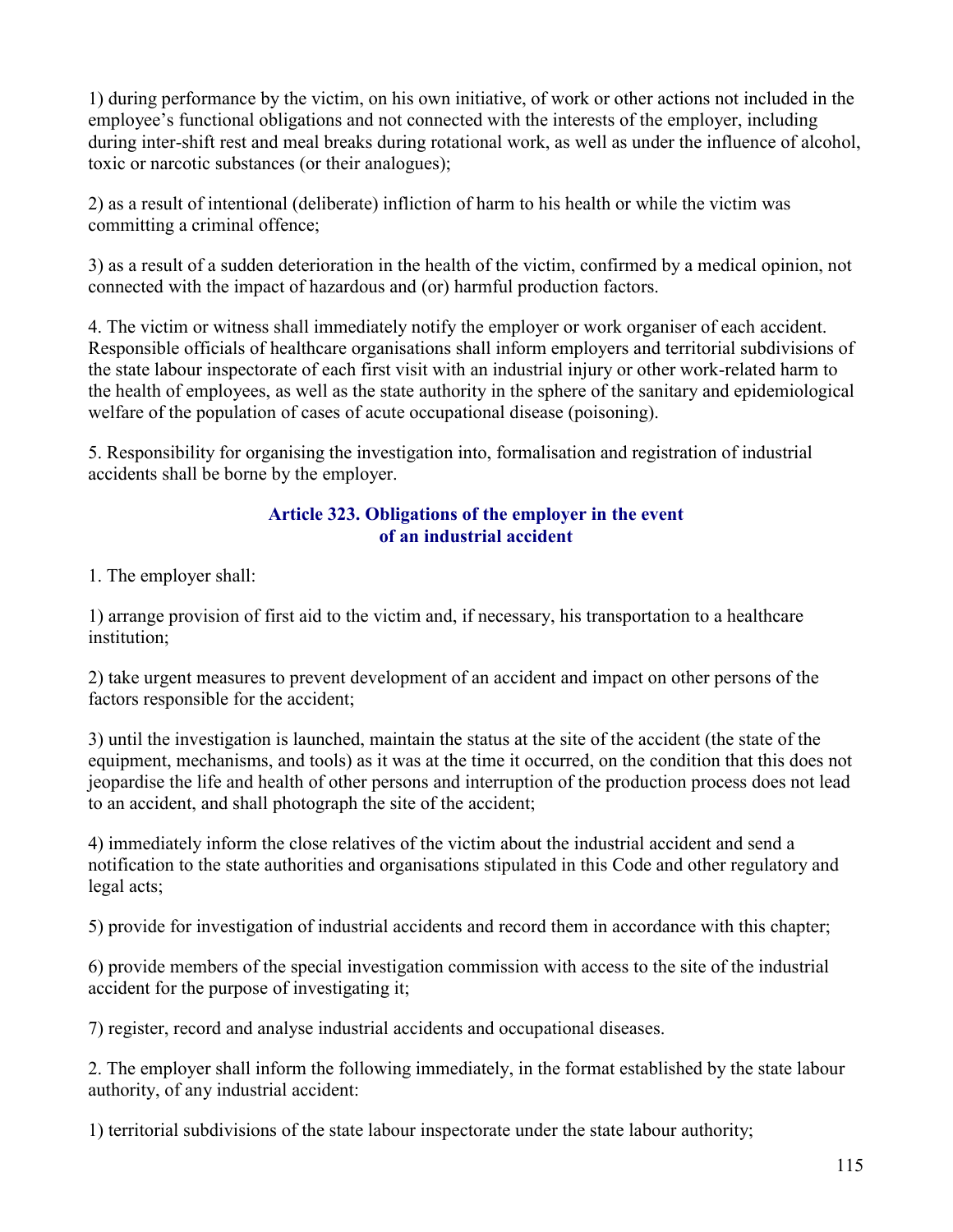2) local bodies for prevention and elimination of emergencies in the event of accidents occurring at hazardous industrial facilities;

3) the local state authority in the sphere of sanitary and epidemiological welfare of the population of incidences of occupational disease or poisoning;

4) representatives of the employees;

5) the insurance organisation with which the agreement on the employer's civil law liability for harm to the life and health of employees is concluded.

In the event of an accident subject, in accordance with this chapter, to special investigation, the employer shall notify:

1) the law-enforcement agency at the location of the accident;

2) the authorised bodies for production and departmental control and supervision.

3. During an investigation of an industrial accident, the employer shall, at its own expense and the demand of the commission, provide for:

1) performance of technical calculations, laboratory studies, tests and other expert works and shall engage specialists and experts for this purpose;

2) photographing of the site of the accident and the damaged facilities, drawn plans, drawings and diagrams;

3) availability of means of transport, official premises, means of communications, special clothing, special footwear, and other means of personal protection required for carrying out the investigation;

4) furnishing of:

documents describing the state of the work place, existence of hazardous and (or) harmful production factors (plans, drawings and diagrams and, if necessary, photo and video materials of the site of the accident, and so on);

excerpts from the registration journals of training sessions and reports on tests of the knowledge of the victims on labour protection and labour safety, reports on questioning of witnesses to the accident and officials, explanations from the victims and expert opinion provided by specialists;

results of laboratory testing and experiments;

a medical conclusion on the nature and severity of the harm caused to the health of the victim or the reason for his death, on presence (absence) of signs of the victim having been under the influence of alcohol, narcotics or toxic substances;

copies of documents confirming issue to the victim of special clothing, special footwear and other means of personal protection;

excerpts from directives issued previously at the given production unit (facility) by state labour inspectors and officials of the territorial body for state supervision (if the accident occurred in an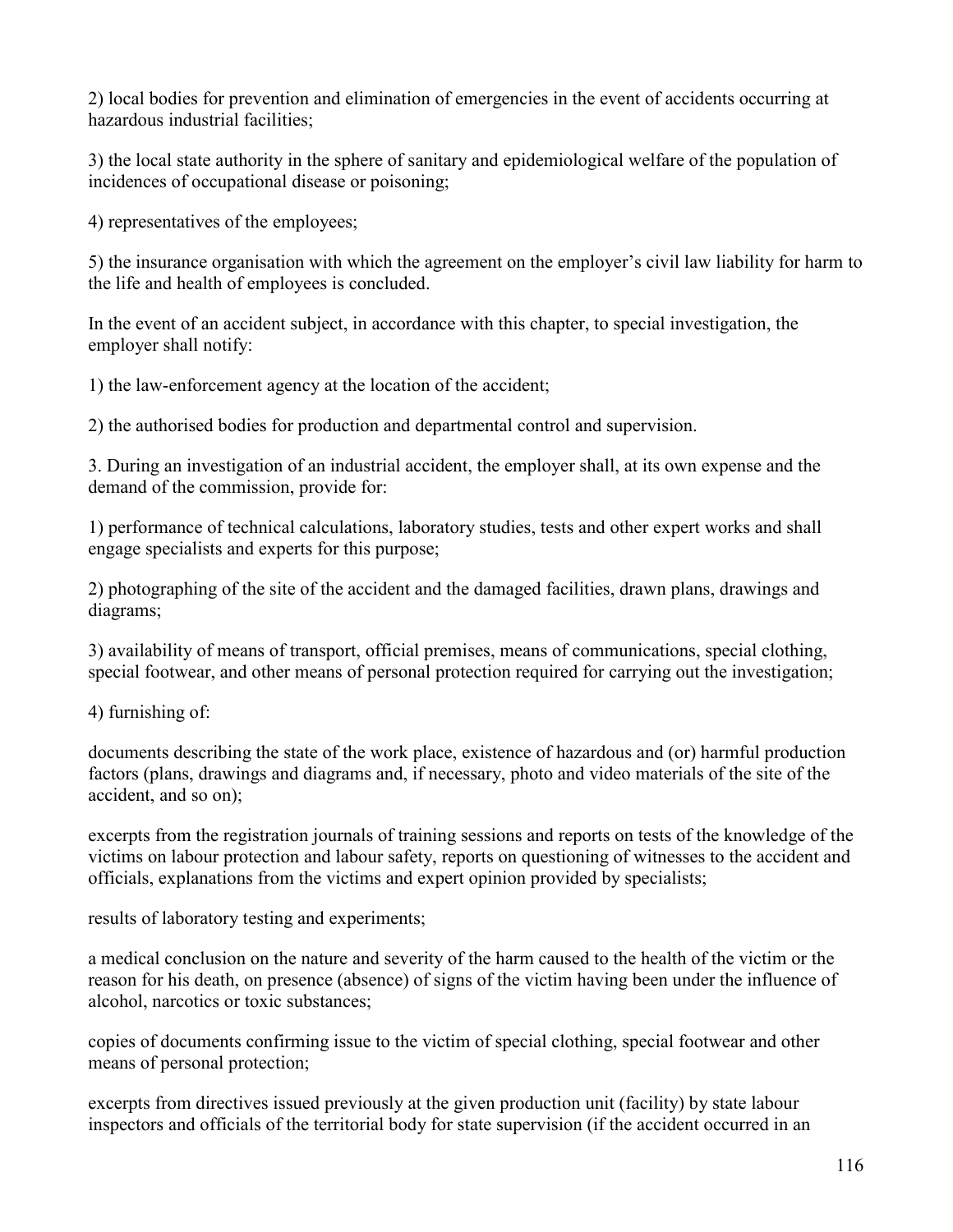organisation or at a facility subject to control by said body), as well as excerpts from submissions by public labour inspectors on eliminating disclosed violations of the rules and regulations of the requirements on labour protection and labour safety;

other documents at the discretion of the commission and relating to consideration of the case.

# Article 324. Procedure for investigating industrial accidents

1. Investigation of industrial accidents, with the exception of cases subject to special investigation, shall be carried out by a commission set up by an act of the employer within the twenty-four hours following the event, as follows:

chairman – head of the organisation (production service) or his deputy;

members – head of the labour protection and labour safety service organisation and a representative of the employees.

The official directly responsible for labour protection in the relevant sector where the accident took place shall not be included on the investigation commission.

2. Subject to special investigation shall be the following:

1) accidents with a grave or fatal outcome;

2) group accidents involving two or more employees simultaneously, irrespective of the severity of the victims' injuries;

3) group incidences of acute poisoning.

3. In the event of the employer being an individual, investigation of the industrial accident shall be carried out by the employer or his authorised representative, the representative of the employees, and an expert on labour safety, who may be engaged to take part in the investigation into the accident on a contractual basis.

4. In the event of acute poisoning, the investigation commission shall include representatives of the state authority for sanitary and epidemiological welfare of the population.

5. A representative of the insurance organisation with relevant contractual relations with the employer or the victim shall be entitled to participate in the work of the commission.

6. The period for investigation of the accident shall be no more than ten working days from establishment of the commission.

7. An accident involving people undergoing production practice, students in general education and professional schools or higher educational institutions shall be investigated by a commission consisting of the head of the organisation on the territory of which the accident occurred, with the participation of the employer and a representative of the victim.

8. An accident involving an employee of an organisation located and operating on the territory of another organisation or an employee sent to another organisation to perform a production assignment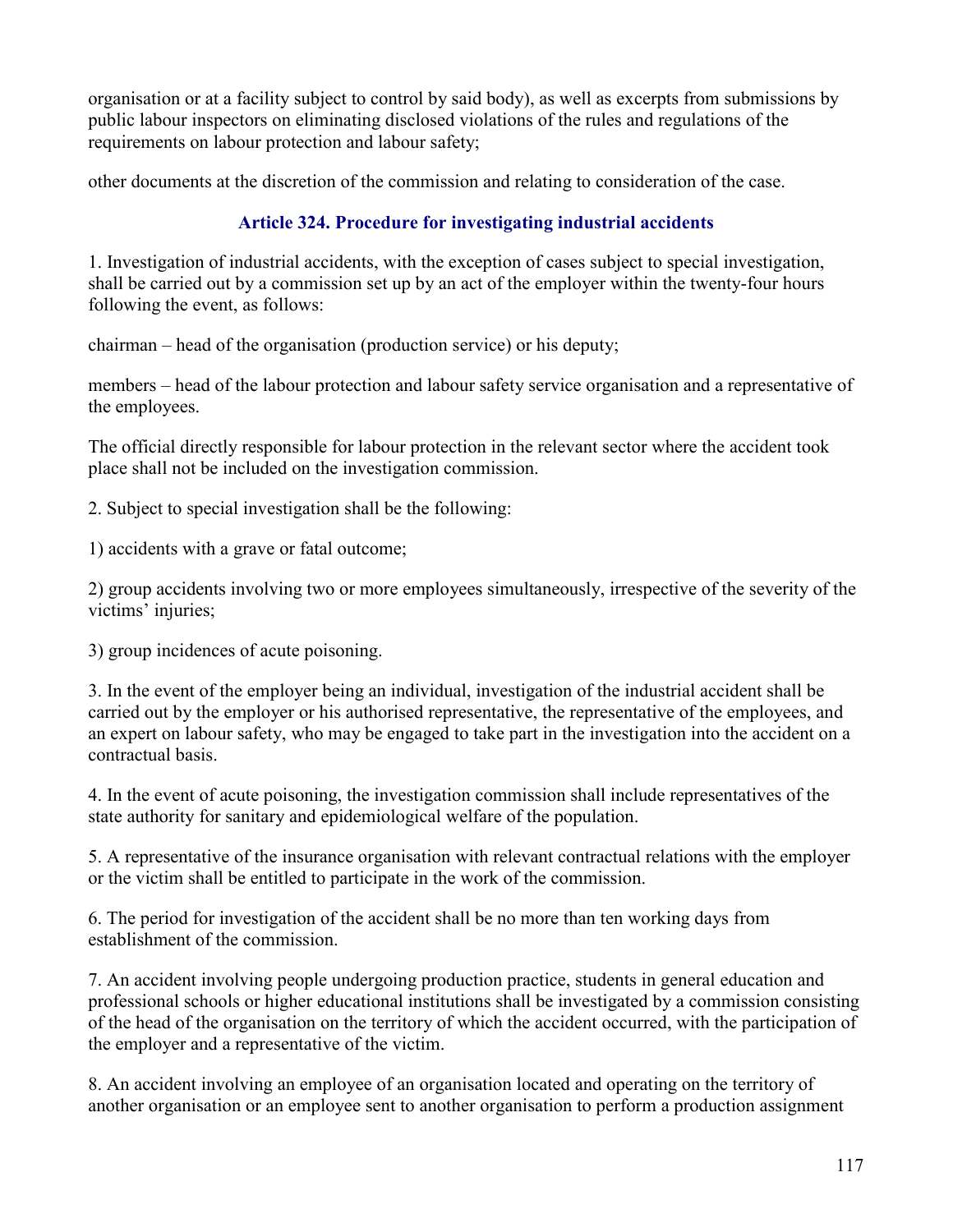(official or contractual duties) shall be investigated directly by the employer with the participation of a responsible representative of the organisation on the territory of which the accident occurred.

9. An accident involving an employee during performance of a combined job shall be investigated and recorded by the employer, on the territory of which or on the instructions of which the work was performed.

10. Accidents occurring as a result of accidents involving means of transport shall be investigated on the basis of the investigation materials of the road traffic police.

The road traffic police shall, within a period of five days of occurrence of the accident, at the request of the chairman of the commission for investigation of accidents, furnish copies of the investigation materials.

11. In each case of investigation of an industrial accident, the commission shall identify and question witnesses of the accident and the persons to blame for violation of the requirements on labour protection and labour safety, and shall obtain the requisite information from the employer and, if possible, an explanation from the victim.

12. Accidents about which the employer is not informed in a timely manner or as a result of which the onset of the disability is not immediate (irrespective of the time period involved) shall be investigated at the request of the victim (or his representative) or on the instructions of the state labour inspector within a period of ten days from the day of registration of the request or receipt of the instruction.

13. On the basis of the collected documents and materials, the commission establishes the circumstances of and reasons for the accident, determines the link between the accident and the production activities of the employer and, correspondingly, whether the victim's presence at the scene of the accident was explained by fulfilment thereby of his job duties, qualifies the accident as an industrial accident or as an accident not connected with production, determines who was responsible for violation of the labour protection and labour safety requirements, and for elimination of the reasons for and prevention of industrial accidents.

14. The working conditions of the accident investigation commission at secure facilities shall be determined in consideration of the specifics governing access to and presence at these facilities.

15. For every accident connected with production and entailing loss of working capacity of an employee (employees), in accordance with a medical opinion (recommendation), an accident report shall be drawn up by the state labour authority in the requisite number of copies (for each victim separately).

For cases of poisoning confirmed in the established manner by a healthcare institution, an accident report shall also be drawn up irrespective of whether they result in loss of working capacity or do not.

# Article 325. Specifics of special investigation of industrial accidents

1. Special investigation of an accident shall be carried out by a commission set up by the territorial subdivision of the state labour inspectorate as follows:

chairman – state labour inspector;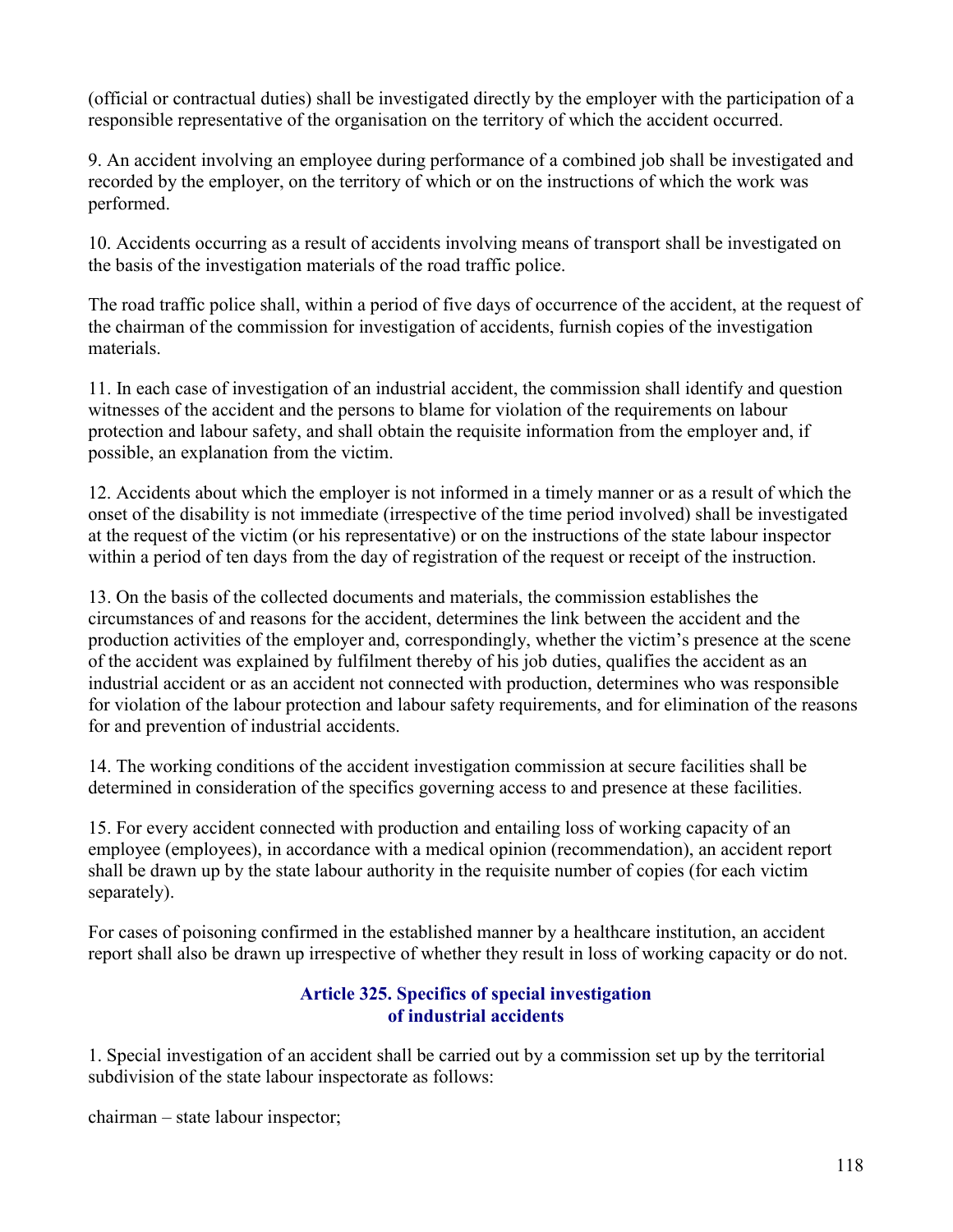members – the employer and representative of the employees.

2. Group accidents involving the death of two persons shall be investigated by a commission headed by the chief state labour inspector of the region or city of republican significance.

3. In the event of accidents at hazardous industrial facilities, the commission shall include the state inspector for prevention and elimination of emergencies.

In the event of accidents occurring during man-made emergencies, the special investigation commission shall be chaired by the state inspector for prevention and elimination of emergencies. In this case, the state labour inspector shall be a member of the commission.

4. Investigation of group accidents involving three to five fatalities shall be carried out by a commission set up by the state labour authority and those involving over five fatalities – by the Government of the Republic of Kazakhstan.

5. For resolving issues requiring an expert opinion, the chairman of the special investigation commission shall have the right to set up expert subcommissions from among the experts of organisations, scientific and controlling and supervisory bodies.

6. The results of an investigation into an accident with grave or fatal consequences, a group accidents or a group incidence of acute poisoning of employees shall be drawn up in a special investigation report in the format established by the state labour authority.

7. It is categorically prohibited, without the consent of the chairman of the special investigation commission, for anyone else or any other commission to question witness or conduct parallel investigations into the given accident on the days when the officially appointed commission is working.

8. To end a search for a victim(s) missing as a result of an explosion, accident, destruction and other cases at facilities of an organisation shall be decided by the special investigation commission on the basis of a conclusion by the head of the search and rescue divisions and experts.

## Article 326. Documentation of the materials of an investigation in industrial accidents and recording thereof

1. An accident report shall be drawn up and be signed by the heads of the labour protection and labour safety services and subdivisions of the organisation, as well as by the representative of the of employees of the organisation, and shall be approved by the employer and the organisation's seal shall be affixed thereto.

2. In cases of poisoning, the accident report shall also be signed by the representative of the state authority in the sphere of sanitary and epidemiological welfare of the population.

If the employer is an individual, the accident report shall be drawn up and signed by the employer and shall be notarised.

3. The report shall be drawn up on the basis of the investigation materials.

If, during the investigation into an industrial accident, the commission establishes that gross negligence was responsible for the harm or the increase therein, the commission shall impose joint and several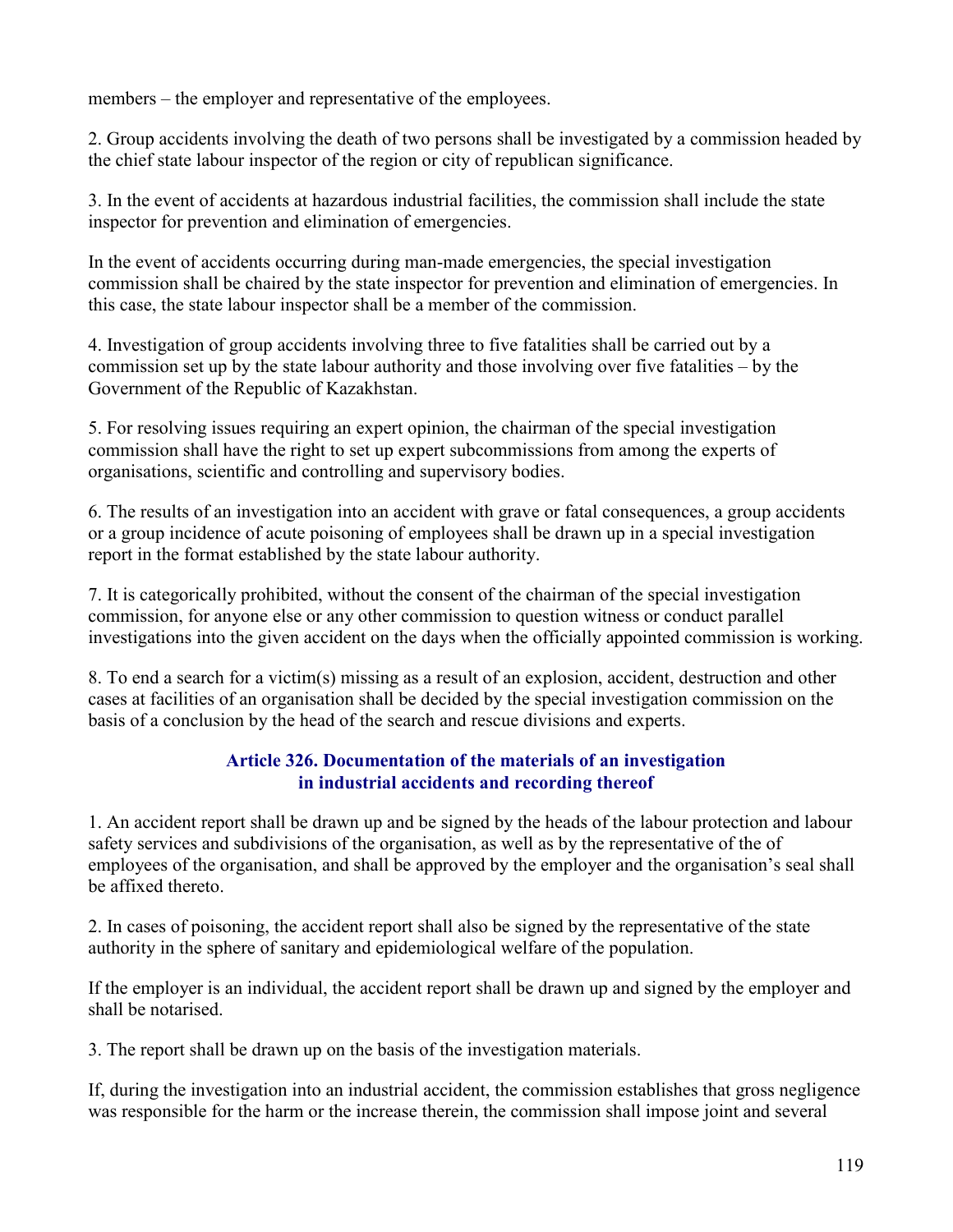liability on the parties and shall determine the degree of culpability of the employee and of the employer in percentage terms.

In the event that one of the members of the accident investigation commission does not agree with the conclusions of the commission (the majority), he shall submit his reasoned opinion in writing for inclusion in the investigation materials. He shall sign the special investigation report with the reservation: "see the special opinion".

4. On conclusion of the investigation into each accident, the employer shall, within a maximum of three days, provide the victim or his attorney with the accident report, one copy of the report being sent to the insurance organisation with relevant contractual relations with the employer and another to the state labour inspectorate.

In the event of poisoning, a copy of the report shall also be provided to the state authority in the sphere of sanitary and epidemiological welfare of the population.

5. In the event of disagreement with the result of the investigation or of the accident report not being drawn up in a timely manner, the victim or his attorney or the representative of the employees of the organisation shall have the right to submit an application to the employer, which the latter shall consider within a period of ten days and take a decision on the merits thereof.

6. Disagreements on aspects of the investigation into, reporting on and registration of accidents arising during the investigation between the employer, the employee and the state labour inspector or the state inspector for prevention and elimination of emergencies in cases occurring at the hazardous industrial facilities shall be considered in the order of subordination by the relevant superior chief state labour inspector and (or) in a court of law.

The decision of the superior state labour inspector on aspects of accident investigation shall be drawn up in the form of a conclusion in the format established by the state labour authority.

7. Copies of the materials of the special investigation accident report shall be provided by the employer to the state controlling authorities. In addition, on conclusion of the accident investigation, one copy of the special investigation materials shall be forwarded by the state labour inspector within a period of seven days to the local department of internal affairs, which, in accordance with the legislation, shall adopt a relevant decision and notify of the decision taken within a maximum of twenty days.

8. Each accident report drawn up shall be entered into the registration ledger of industrial accidents and other harm caused to health and shall be included into the statistical report on temporary disability and injuries at the production facility, which shall be signed by the employer and shall be duly submitted to the statistical authorities. The ledger shall be maintained in the format established by the state labour authority.

9. The employer shall, in accordance with the accident reports, submit to the territorial state labour authorities on a monthly basis and in the format established by the statistical authority, information about accidents occurring in the organisation, cumulatively for the relevant period.

10. With respect to industrial accidents that develop over time into the category of serious or fatal accidents, the employer or its representative shall notify the state labour inspectorate and with respect to insurance cases – the executive body of the insurer (at the place of registration of the insurer).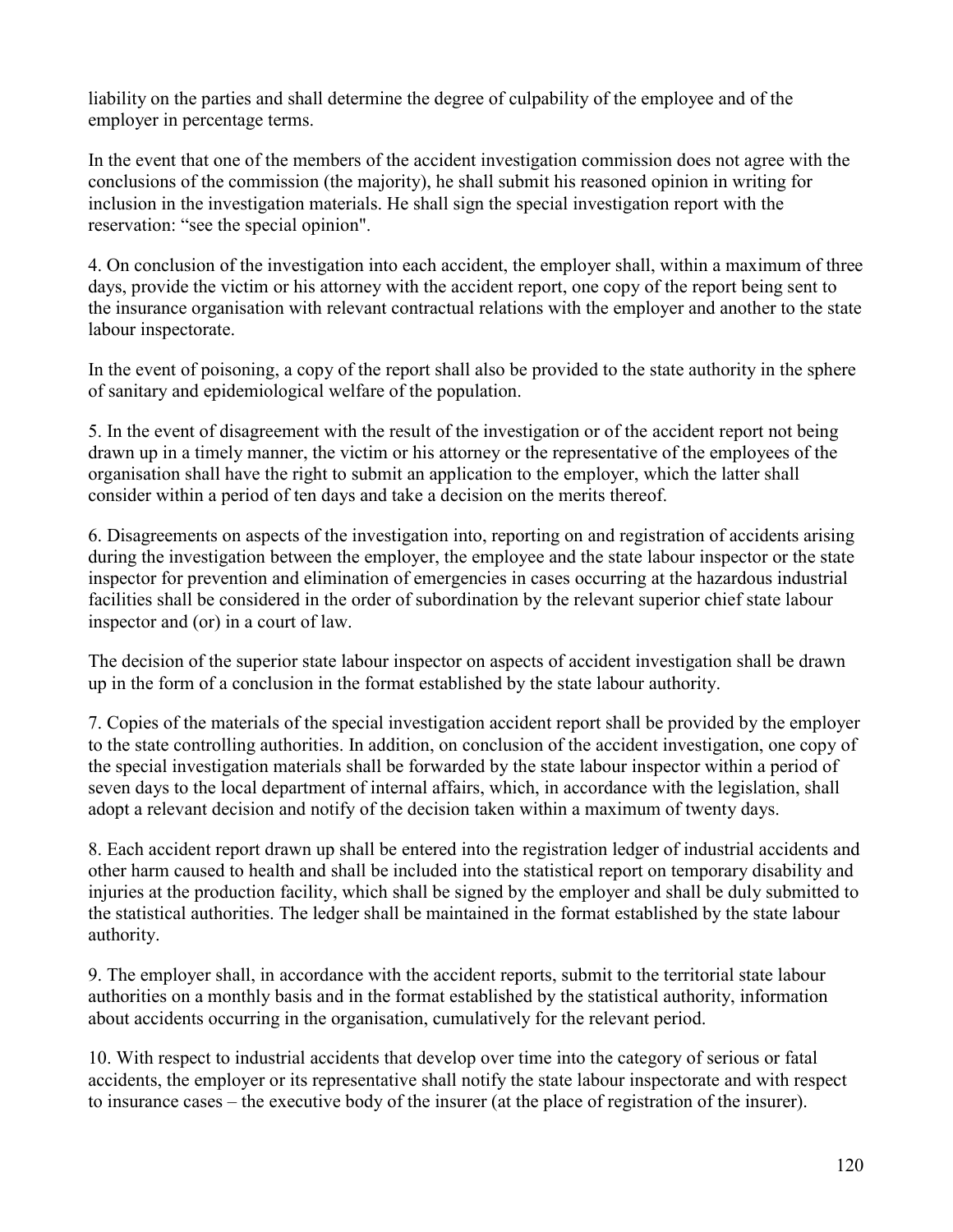11. Accident investigation materials shall be stored by the organisation for a period of forty five years and, in the event of its liquidation, the accident investigation materials shall be handed over to the state archives at the location of its activities.

12. Industrial accident investigation materials shall include, in addition to the investigation report:

1) information on training and instruction in labour safety taken by the victims, as well as on preliminary and periodical medical examinations;

2) survey reports in the format established by the state labour authority and explanations given by witnesses to the event, as well as those by officials responsible for observance of the labour protection and labour safety requirements;

3) plans, diagrams and photographs of the scene of the accident;

4) extracts from instructions, regulations, orders and other acts regulating labour protection and labour safety requirements, the obligations and liability of officials for ensuring healthy and safe working conditions at the facility and so on;

5) a medical conclusion on the nature and gravity of the damage to the victim's health (the cause of death);

6) results of laboratory and other tests, experiments, expert examinations, analyses and so on;

7) the conclusion (if available) of the chief state labour inspector;

8) information on the material damage inflicted on the employer;

9) the employer's procedure for recompensing the victim (his family members) for the damage caused to his health and for imposing liability on officials guilty of the given event;

10) the list of attached documents.

13. The victim or the representative of the employees shall have the right to acquaint himself with all the accident investigation materials and to take the necessary excerpts therefrom.

## Article 327. Control over correct, timely investigation and over recording of accidents

Control over correct and timely investigation and over recording of accidents, as well as performance of measures to eliminate the causes thereof shall be carried out by state labour inspectors within the scope of their terms of reference by means of verifying and considering complaints, applications and appeals by individuals and checking on organisations. Audits carried out by state labour inspectors within the scope of industrial accident investigations, as well as control exercised over performance of measures to eliminate the causes of accidents, are not subject to registration and recording in accordance with the legislation of the Republic of Kazakhstan on state legal statistics and special registration.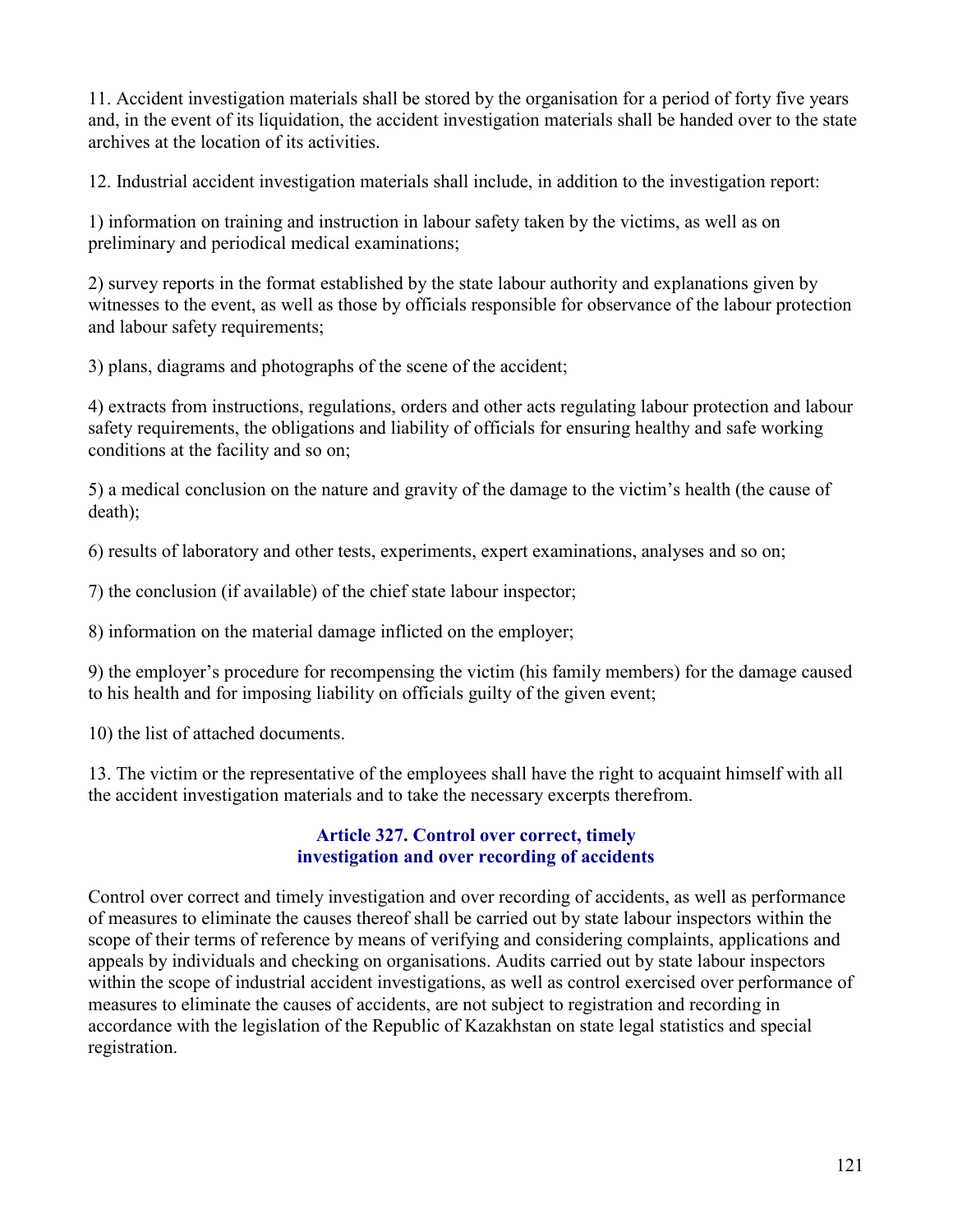### SECTION 6. CONTROL OVER OBSERVANCE OF THE LABOUR LEGISLATION OF THE REPUBLIC OF KAZAKHSTAN

#### Chapter 38. STATE CONTROL

#### Article 328. State control over observance of the labour legislation of the Republic of Kazakhstan

1. State control over observance of the labour legislation of the Republic of Kazakhstan in organisations shall be exercised by state labour inspectors.

2. State labour inspectors include:

1) Chief state labour inspector of the Republic of Kazakhstan – head of the state labour inspectorate of the state labour authority of the Republic of Kazakhstan;

2) chief state labour inspectors of the state labour inspectorate – officials of the state labour inspectorate of the state labour authority;

3) chief state labour inspector of the region or city of republican significance – head of regional or city of republican significance territorial subdivisions of the state labour inspectorate of the state labour authority;

4) state labour inspectors – officials of regional or city of republican significance territorial subdivision of the state labour inspectorate.

3. State labour inspectors are, in performance of their official duties, protected by law and guided by the Constitution of the Republic of Kazakhstan, the laws and other regulatory and legal acts of the Republic of Kazakhstan.

4. Persons hampering a state labour inspector in fulfilment of his official duties shall be held liable in accordance with the laws of the Republic of Kazakhstan.

#### Article 329. Principles of the activities and key tasks of the state labour inspectorate

The activities of the state labour inspectorate shall be performed on the basis of the principles of respect for, observance and protection of the rights and freedoms of employees, legality, objectivity, independence and openness.

The chief tasks of the state labour inspectorate are:

state control over observance in organisations of the labour legislation of the Republic of Kazakhstan;

observance and protection of the rights and freedoms of employees, including the right to safe working conditions;

consideration of appeals, applications and complaints by employees and employers on matters relating to the labour legislation of the Republic of Kazakhstan.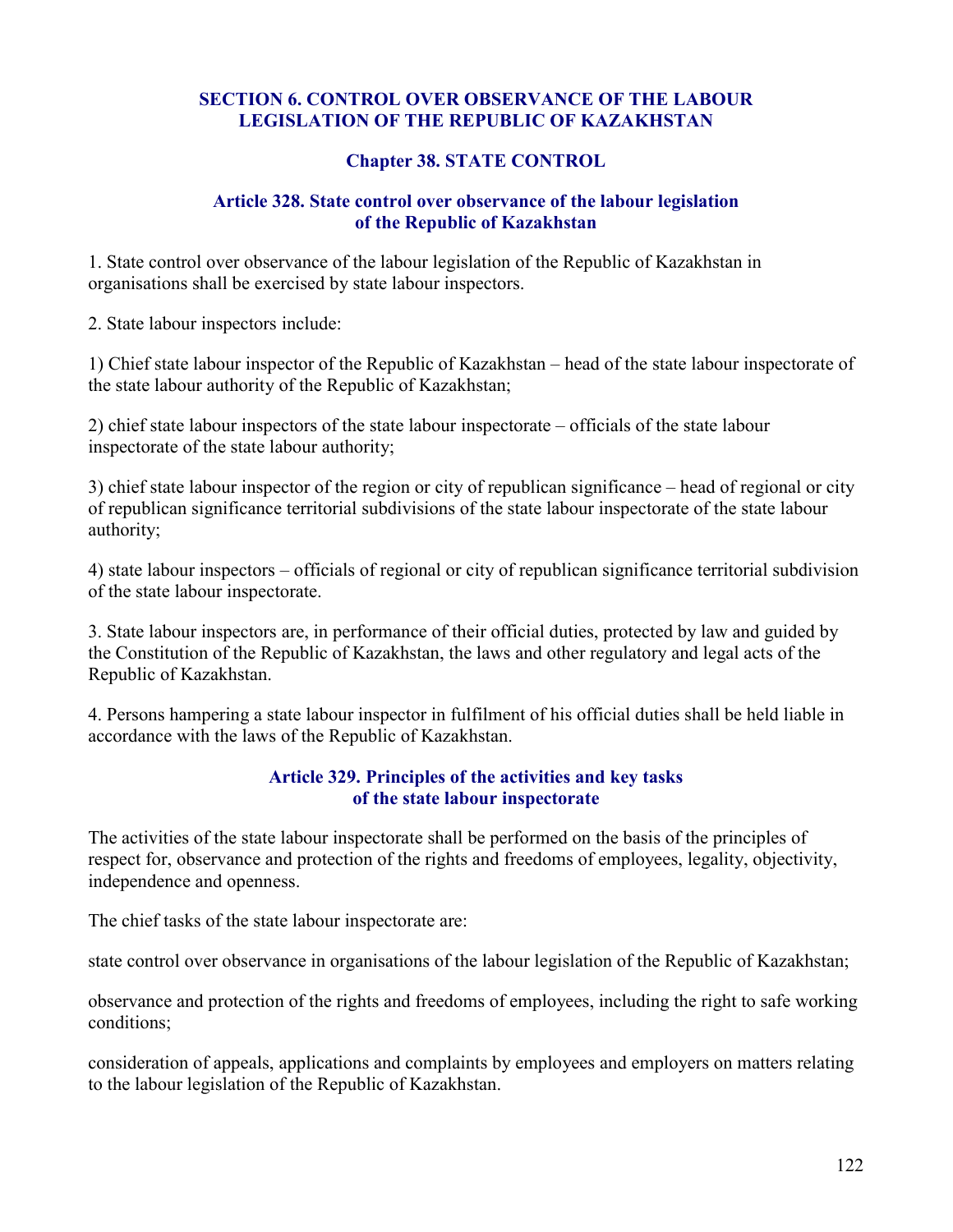#### Article 330. Rights of state labour inspectors

In exercising state control over observance of the labour legislation of the Republic of Kazakhstan, state labour inspectors shall have the right:

1) to visit organisations and enterprises unhindered for the purpose of checking on observance of labour legislation;

2) request and receive from employers documents, explanations and information necessary for fulfilment of the functions entrusted to them;

3) to issue instructions and conclusions that are binding on employers, to draw up reports and resolutions on administrative offences and to impose administrative sanctions;

4) to give explanations on matters falling within their terms of reference;

5) to suspend (prohibit) the activities of organisations, individual production units, workshops, sites and work places and operation of equipment and mechanisms in order to disclose their failure to comply with the requirements of the regulatory and legal acts on labour protection and labour safety for a period of no more than three days, with mandatory submission of a suit to a court of law within the given period;

6) to prohibit the issue and use at the work place of special clothing, special footwear and other means of personal and collective protection that do not meet the set requirements thereon;

7) seize for analysis samples of special clothing used or treated materials and substances, notifying the employer (his representative) to this effect and drawing up a relevant certificate;

8) to investigate industrial accidents in the established manner;

9) to issue instructions binding on employers to suspend from work employees that have not undergone training, instruction and testing of knowledge on labour protection and labour safety issues;

10) to submit to relevant law-enforcement bodies and courts information, statements of claim and other materials on violations of the labour legislation of the Republic of Kazakhstan and failure by employers to fulfil instructions of state labour inspectors;

11) to participate in testing the knowledge of labour protection and labour safety envisaged by the requirements established by the state labour authority;

12) to verify fulfilment of special conditions set on issuing permits to hire foreign manpower;

13) to exercise control over the completeness and accuracy of performance of internal control by the employer over labour protection and labour safety;

14) to exercise other rights envisaged by the legislation of the Republic of Kazakhstan.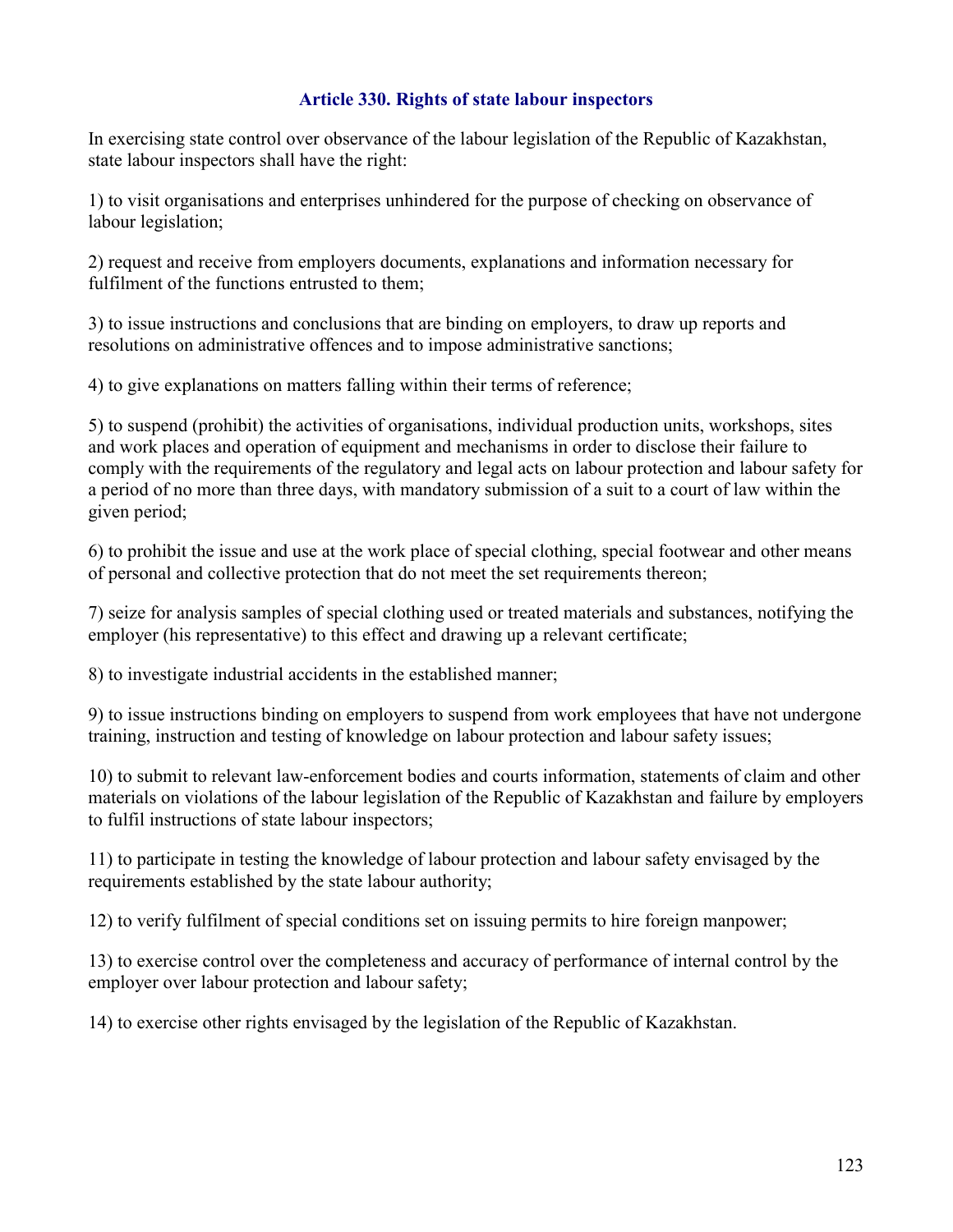## Article 331. Obligations of state labour inspectors

State labour inspectors shall:

1) exercise control over observance of the labour legislation of the Republic of Kazakhstan;

2) carry out timely and quality checks on observance of the labour legislation of the Republic of Kazakhstan;

3) inform employers (their representatives) of disclosed violations of the labour legislation for the purpose of introducing measures to remedy them and submit representations on holding the guilty parties liable;

4) consider, in a timely manner, applications submitted by employees and employers on issues of the application of the labour legislation of the Republic of Kazakhstan;

5) identify the reasons and circumstances leading to violations of the labour legislation, give recommendations on remedying them and reinstating violated labour rights;

6) take part in investigations in industrial accidents and occupational diseases;

7) gather, analyse and sum up the reasons for violations of the labour legislation, participate in elaborating and adopting ways to implement measures designed to strengthen work to prevent violations of the labour legislation of the Republic of Kazakhstan;

8) not divulge information constituting state, official, commercial or other legally protected secrets to which they become party in connection with performance of their job duties;

9) carry out explanatory work with respect to application of the labour legislation of the Republic of Kazakhstan;

10) interact with individuals and employees' representatives in exercising control in the sphere of labour protection and labour safety.

### Article 332. Rights and obligations of the employer during exercise of control by state labour inspectors

1. The employer shall have the right, during exercise of state control over observance of the labour legislation of the Republic of Kazakhstan:

1) to submit to the state labour inspector explanations on the reports on the checks performed thereby;

2) not to furnish information and documents not relevant to the subject of the inspection being performed;

3) to appeal against the report on the results of the inspection and actions (inaction) on the part of the state labour inspector in the manner established by the legislation of the Republic of Kazakhstan.

2. The employer shall, during exercise of state control over observance of the labour legislation of the Republic of Kazakhstan: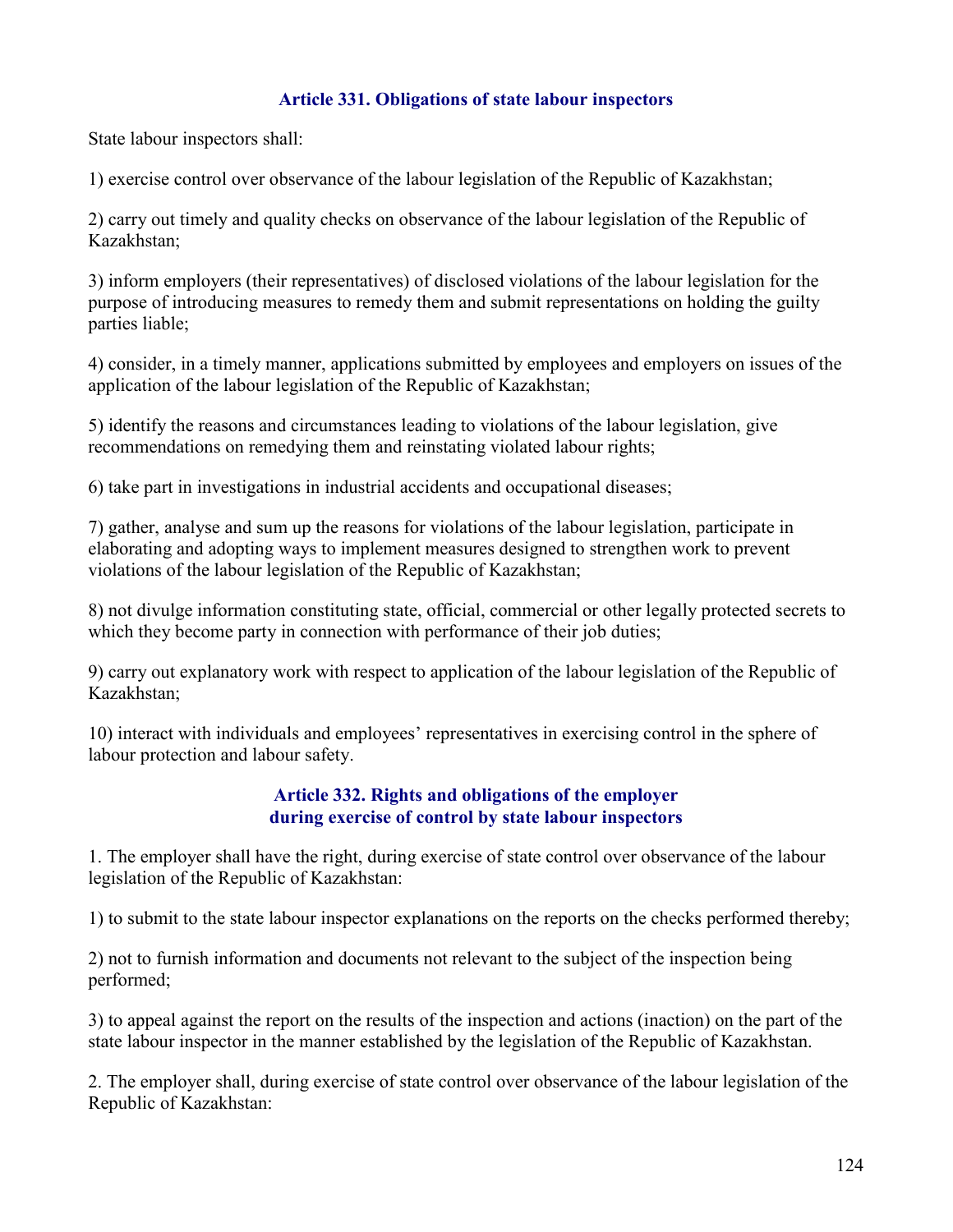1) provide the state labour inspector with unimpeded access (visits) to the territory and premises of the facility being checked;

2) provide the state labour inspector and representatives of the organisation's employees performing the inspection with documents (information) in hard copy and on electronic media for inclusion with the report on the results of the inspection, as well as access to automated databases (information systems) in accordance with the tasks and subject of the inspection;

3) accept for execution acts issued by the state labour inspector and make a relevant entry on receipt thereof on the second copy of the act;

4) provide, within the corresponding time period, information on execution of acts issued by the state labour inspector.

# Article 333. Acts of the state labour inspector

1. Depending on the established violations of the labour legislation of the Republic of Kazakhstan, the state labour inspector shall issue (draw up) the following acts:

1) order:

on elimination of violations of the requirements of the labour legislation of the Republic of Kazakhstan;

on performing preventive work for labour protection and labour safety at production facilities and on equipment, as well as in production processes, for the purpose of precluding arising of situations fraught with the danger of injury or accidents;

on prohibition (suspension) of operation of individual production units, workshops, sites, work places and equipment and the activities of the organisation as a whole. In this case, an act prohibiting (suspending) the activities of an organisation shall remain in effect until a court ruling is passed;

2) report on an administrative offence;

3) resolution on termination of proceedings on a case of an administrative offence;

4) resolution on a case of an administrative offence.

2. Acts issued by a state labour inspector constitute legal sanctions imposed for violation by employers and officials of the requirements of the labour legislation established (identified) in the course of an inspection. The acts shall be drawn up in two copies, one of which shall be handed to the employer against its signature.

3. Acts issued by a state labour inspector shall be binding on officials, individuals and legal entities.

4. The format of acts issued by a state labour inspector shall be approved by the state labour authority.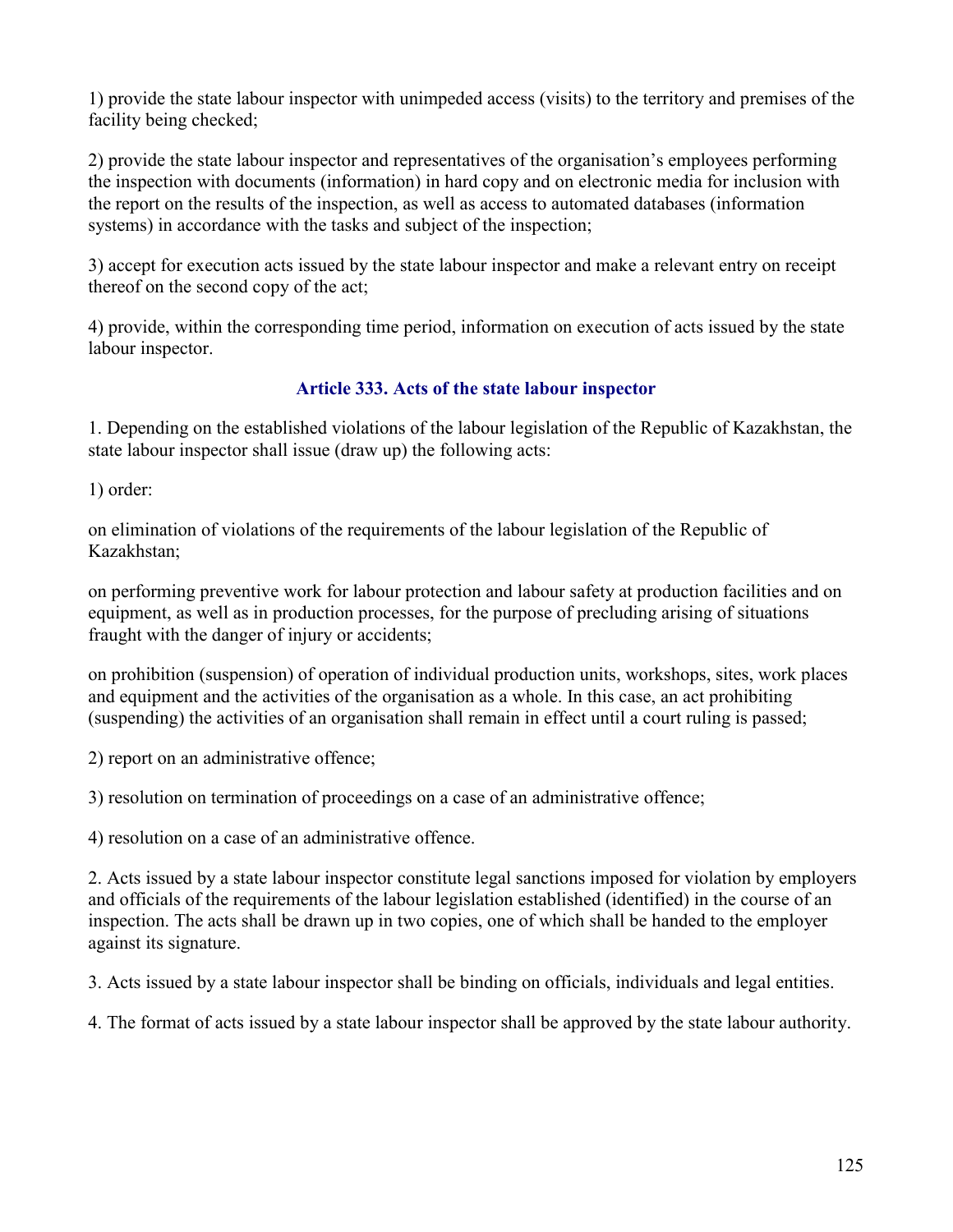#### Article 334. Inspections on observance of the labour legislation of the Republic of Kazakhstan, their types, forms and timeframes

1. Inspections shall be subdivided into planned and unscheduled checks.

A planned inspection is planned by the state labour authority or its territorial subdivision in consideration of the time intervals established by the laws of the Republic of Kazakhstan in relation to previous checks.

A planned inspection may also be performed in conjunction with other controlling authorities and employees' representatives on aspects of observance of the labour legislation of the Republic of Kazakhstan.

2. In relation to a single individual or legal entity, a planned inspection may be carried out no more often than once a year, and of small business – no more often than once every three years, unless the laws of the Republic of Kazakhstan envisage otherwise.

3. Unscheduled inspections are performed in response to applications from individuals or legal entities or state authorities concerning violation of the labour legislation of the Republic of Kazakhstan, as well as in the event that the state labour inspector established facts constituting a threat to the life and health of employees and requiring immediate elimination of violations in the sphere of labour protection and labour safety, or if other information is received that is confirmed by documents and other evidence and testifying to signs of such violations or disclosed during investigations into industrial accidents.

Anonymous applications shall not constitute grounds for an unscheduled inspection.

4. The duration of an inspection shall not exceed ten calendar days. In exceptional cases, if special research, tests or expert examinations are required, as well as in the event of a substantial volume of the inspection to be performed by the state labour inspectorate or its territorial subdivision (or person acting on its behalf), the duration of an inspection may be extended to twenty calendar days for a legal entity lacking any separate structural subdivisions and thirty calendar days for a legal entity with a separate structural subdivision.

#### Article 335. Procedure for appealing against decision, actions (inaction) on the part of the state labour inspector in exercise of state control

1. In the event of violation of the rights and lawful interests of the employer during exercise of state control, the employer shall have the right to appeal against the actions (inaction) of the state labour inspector to the state labour authority, the superior state labour inspector and (or) a court of law in the manner established by the legislation of the Republic of Kazakhstan.

2. An appeal shall not entail suspension of execution of acts issued by the state labour inspector.

### Article 336. Interaction between the state labour inspectorate and other state authorities and organisations

1. The state labour inspectorate shall carry out its activities in interaction with other state supervisory and control authorities, with employees' representatives, public associations, and other organisations.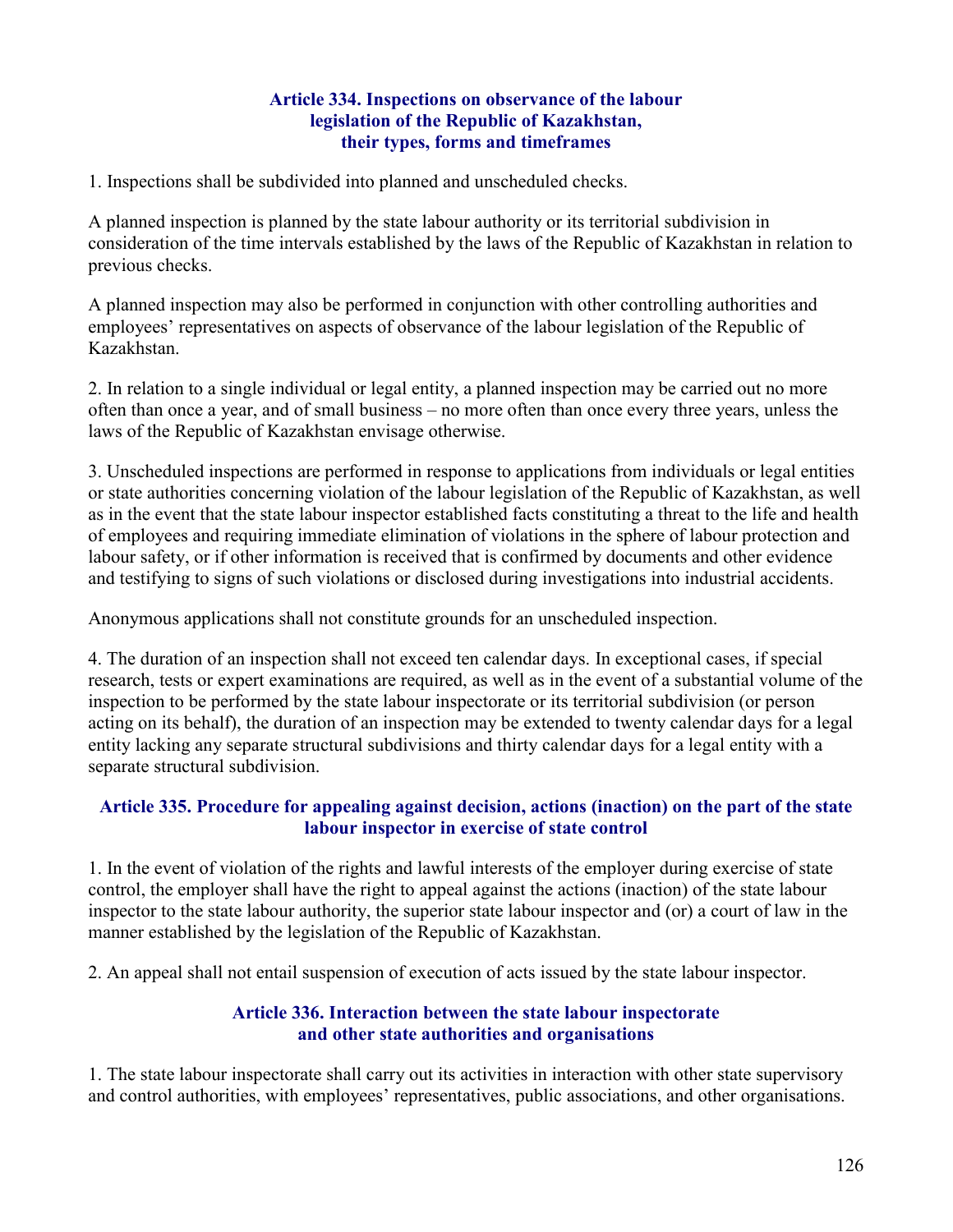2. State authorities shall render assistance to the state labour inspectorate in fulfilment of its tasks of exercising control over fulfilment of the labour legislation of the Republic of Kazakhstan.

## Article 337. Responsibility of the state labour inspector in exercising state control

The state labour inspector shall, in the event of failure to fulfil or duly fulfil his official duties in the exercise of state control, as well as in the event of other unlawful actions (inaction) being committed, bear the liability established by the laws of the Republic of Kazakhstan.

## Chapter 39. INTERNAL CONTROL OVER LABOUR PROTECTION AND LABOUR SAFETY

# Article 338. Internal control over labour protection and labour safety

1. Internal control shall include organisation of monitoring of the state of working conditions, performance of current analysis of data on production control, risk assessment and taking of measures to eliminate any discrepancies disclosed with the labour protection and labour safety requirements.

2. Internal control over labour protection and labour safety shall be carried out by the employer for the purpose of observing the set labour protection and labour safety requirements at work places and taking immediate measures to remedy any violation identified.

## Article 339. Mechanism for exercise of internal control over labour protection and labour safety

1. For the purpose of exercising internal control over observance of the labour protection and labour safety requirements in production organisations with a staff of over 50, the employer shall set up a labour protection and labour safety service. In terms of its status, the labour protection and labour safety service is equated to the key production services.

2. Standard regulations on the labour protection and labour safety service in an organisation are approved by the state labour authority.

3. An employer with fewer than 50 employees shall introduce a position of labour protection and labour safety expert in consideration of the specifics of its activities or entrust the labour protection and labour safety obligations to another specialist.

4. Instructions of the labour protection and labour safety service or the labour protection and labour safety expert on fulfilment of labour protection and labour safety requirements shall be binding on all employees of the organisation.

## Chapter 40. PUBLIC CONTROL OVER OBSERVANCE OF THE LABOUR LEGISLATION OF THE REPUBLIC OF KAZAKHSTAN

# Article 340. Public control over the observance of the labour legislation within the organisation

1. Public control in the sphere of labour protection and labour safety in the organisation shall be performed by a public labour safety inspector elected by the trades union committee of the organisation and, in the absence of a trades union, by the general meeting (conference) of employees.